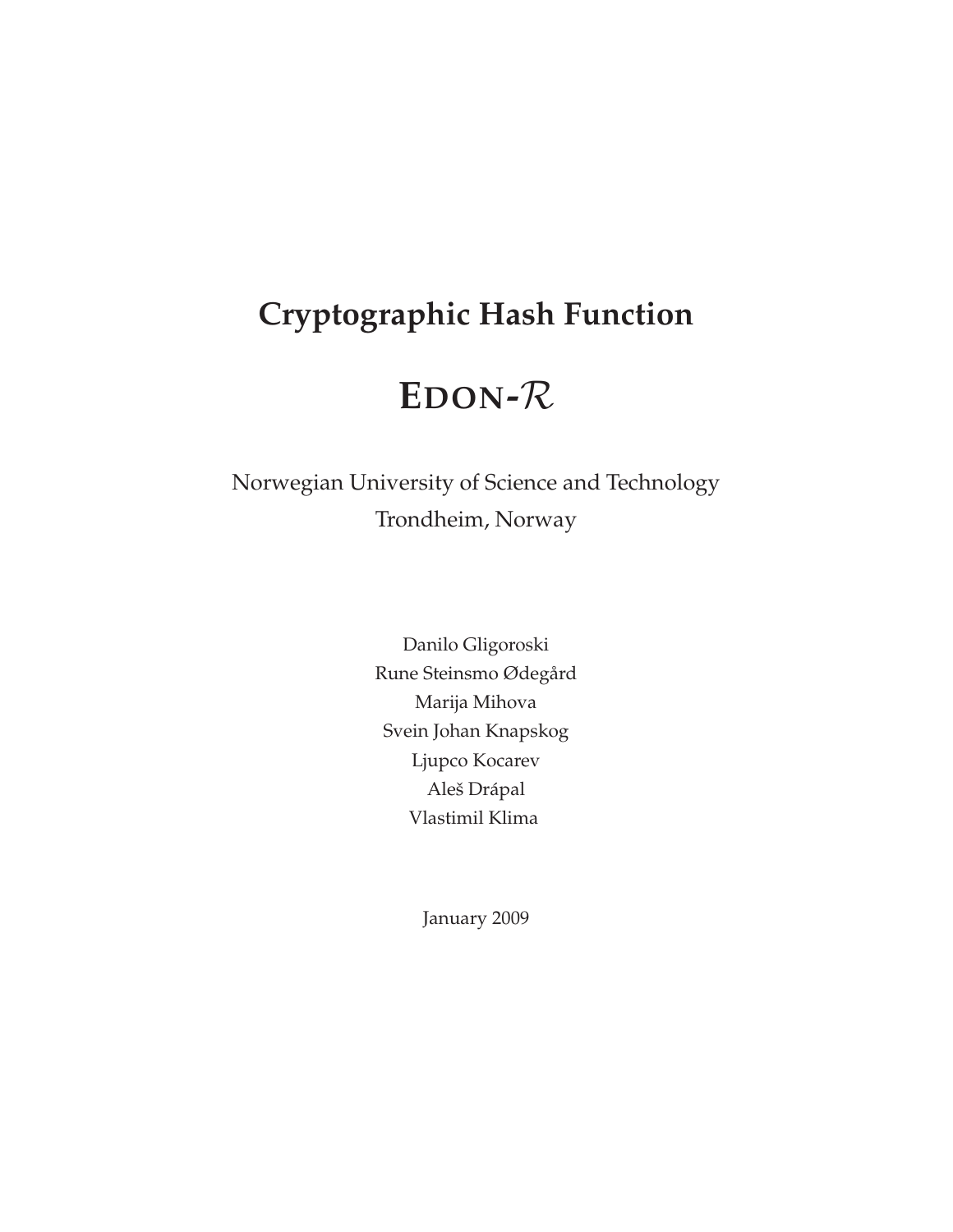# **Abstract**

This is the version 02 of the supporting documentation that describes in details the cryptographic hash function EDON- $\mathcal{R}$  which was submitted as a candidate for SHA-3 hash competition organized by National Institute of Standards and Technology (NIST), according to the public call [\[1](#page-76-0)].

The difference between version 01 and version 02 of the documentation is in the produced test vectors for HMAC. That is due to the fact that there was mismatch between rotation values defined in the documentation and implemented C code. Accordingly, C source code (in the accompanied CD) has been changed with the correct rotation values. So, in this documentation we do not change anything in the originally submitted algorithm, but just give the correct HMAC test values. In this version a minor change in the performance has been measured with Microsoft Visual Studio 2005, but we add new measurements performed by Intel C++ v 11.0.066 (that are slightly better than those obtained by Microsoft Visual Studio 2005). Additionally, we put a remark that our claims about free-start collisions in the Section 3.14 are not correct.

EDON-R is a cryptographic hash function with output size of *n* bits where *n* = 224, 256, 384 or 512. Its conjectured cryptographic security is:  $O(2^{\frac{n}{2}})$  hash computations for finding collisions,  $O(2^n)$ hash computations for finding preimages, *O*(2 *n*−*k* ) hash computations for finding second preimages for messages shorter than 2*<sup>k</sup>* bits. Additionally, it is resistant against length-extension attacks, resistant against multicollision attacks and it is provably resistant against differential cryptanalysis.

EDON-R has been designed to be much more efficient than SHA-2 cryptographic hash functions, while in the same time offering same or better security. The speed of the optimized 32-bit version on defined reference platform with Intel C++ v 11.0.066 is 6.26 cycles/byte for  $n = 224,256$  and 9.99 cycles/byte for *n* = 384, 512. The speed of the optimized 64-bit version on defined reference platform with Intel C++ v 11.0.066 is 4.40 cycles/byte for  $n = 224,256$  and 2.29 cycles/byte for  $n = 384,512.$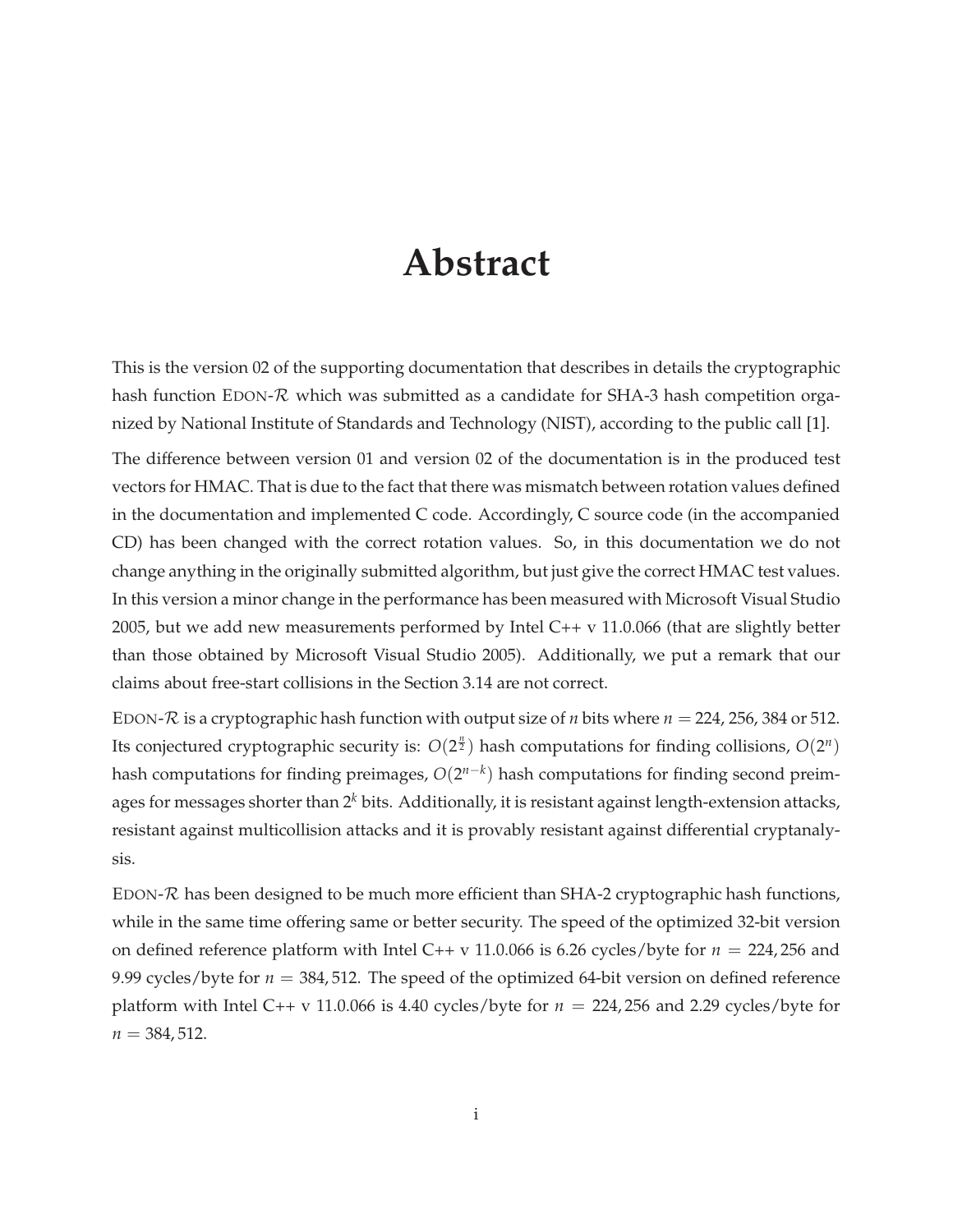# **Contents**

<span id="page-2-0"></span>

|                | Contents |       |                                                      | $\mathbf{v}$   |
|----------------|----------|-------|------------------------------------------------------|----------------|
| 1              |          |       | <b>Algorithm Specifics</b>                           | 1              |
|                | 1.1      |       |                                                      | $\overline{1}$ |
|                | 1.2      |       |                                                      | 2              |
|                | 1.3      |       |                                                      | $\overline{4}$ |
|                | 1.4      |       |                                                      | 5              |
|                |          | 1.4.1 |                                                      | 5              |
|                |          |       |                                                      | 5              |
|                |          |       |                                                      | 5              |
|                |          | 1.4.2 |                                                      | 6              |
|                |          |       |                                                      | 6              |
|                |          |       |                                                      | 6              |
|                |          | 1.4.3 |                                                      | 6              |
|                |          |       |                                                      | 7              |
|                |          |       |                                                      | 7              |
|                |          |       |                                                      | 7              |
|                |          |       |                                                      | 8              |
| $\overline{2}$ |          |       | Description of the Hash Algorithm EDON- $\mathcal R$ | 9              |
|                | 2.1      |       |                                                      | 9              |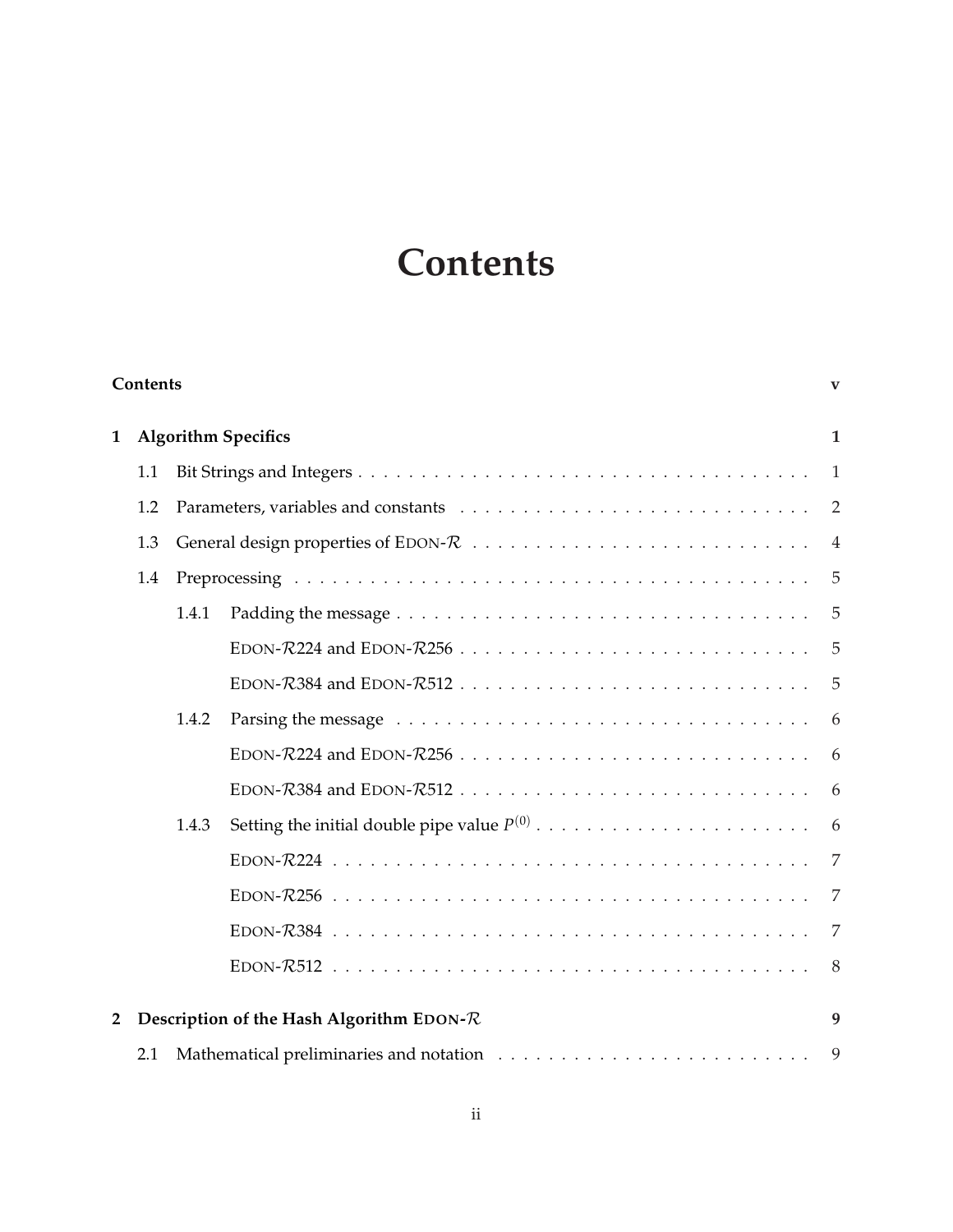|   |     | 2.1.1                   |                                                                                                                |    |
|---|-----|-------------------------|----------------------------------------------------------------------------------------------------------------|----|
|   |     | 2.1.2                   | Algebraic definition of quasigroups of orders $2^{256}$ and $2^{512}$                                          | 12 |
|   |     | 2.1.3                   | The one-way function $\mathcal{R}$ : A reverse quasigroup string transformation $\dots$                        | 16 |
|   | 2.2 |                         |                                                                                                                | 18 |
|   |     | 2.2.1                   |                                                                                                                | 19 |
|   |     |                         |                                                                                                                | 20 |
|   |     | 2.2.2                   |                                                                                                                | 20 |
|   |     |                         |                                                                                                                | 20 |
| 3 |     | <b>Design Rationale</b> |                                                                                                                | 23 |
|   | 3.1 |                         |                                                                                                                |    |
|   | 3.2 |                         |                                                                                                                |    |
|   | 3.3 |                         |                                                                                                                |    |
|   | 3.4 |                         |                                                                                                                |    |
|   | 3.5 |                         | EDON- $\mathcal R$ is provably resistant against differential cryptanalysis 25                                 |    |
|   |     | 3.5.1                   |                                                                                                                |    |
|   |     | 3.5.2                   |                                                                                                                |    |
|   | 3.6 |                         |                                                                                                                |    |
|   | 3.7 |                         |                                                                                                                |    |
|   | 3.8 |                         | EDON- $\mathcal R$ is a double-pipe iterated compression function $\ldots \ldots \ldots \ldots \ldots$         | 41 |
|   | 3.9 |                         | Natural resistance of EDON-R against generic length extension attacks 41                                       |    |
|   |     |                         | 3.10 Testing avalanche properties of EDON- $\mathcal{R}$                                                       | 42 |
|   |     |                         | 3.11 All collision paths of $R$ and local collisions $\ldots \ldots \ldots \ldots \ldots \ldots \ldots \ldots$ | 42 |
|   |     |                         | 3.12 Used constants in EDON- $R$ - avoiding fixed points for the compression function $R$ .                    | 51 |
|   |     |                         |                                                                                                                | 51 |
|   |     |                         | 3.14 Infeasibility of going backward and infeasibility of finding free start collisions                        | 52 |
|   |     |                         |                                                                                                                |    |
|   |     |                         |                                                                                                                |    |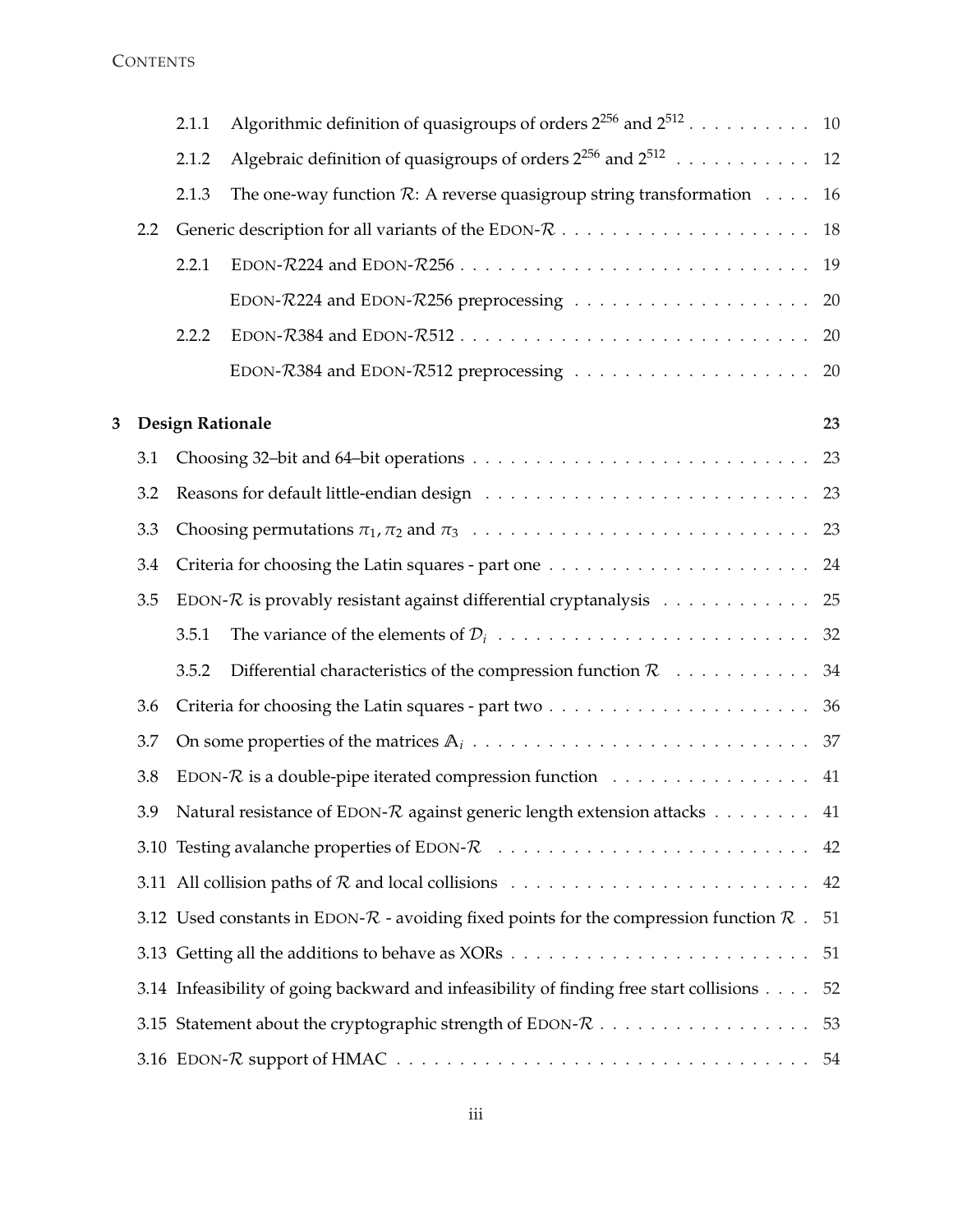| 4 |                   | <b>Estimated Computational Efficiency and Memory Requirements</b>       | 59 |
|---|-------------------|-------------------------------------------------------------------------|----|
|   | 4.1               |                                                                         |    |
|   |                   | 4.1.1                                                                   |    |
|   |                   | 4.1.2                                                                   |    |
|   | 4.2               | Memory requirements of EDON-R on NIST SHA-3 Reference Platform 62       |    |
|   | 4.3               | Estimates for efficiency and memory requirements on 8-bit processors 62 |    |
|   | 4.4               |                                                                         |    |
|   | 4.5               |                                                                         |    |
| 5 |                   | <b>Statements</b>                                                       | 65 |
|   | 5.1               |                                                                         |    |
|   | 5.2               | Statement by Patent (and Patent Application) Owner(s) 67                |    |
|   | 5.3               | Statement by Reference/Optimized Implementations' Owner(s) 68           |    |
|   | <b>References</b> |                                                                         | 69 |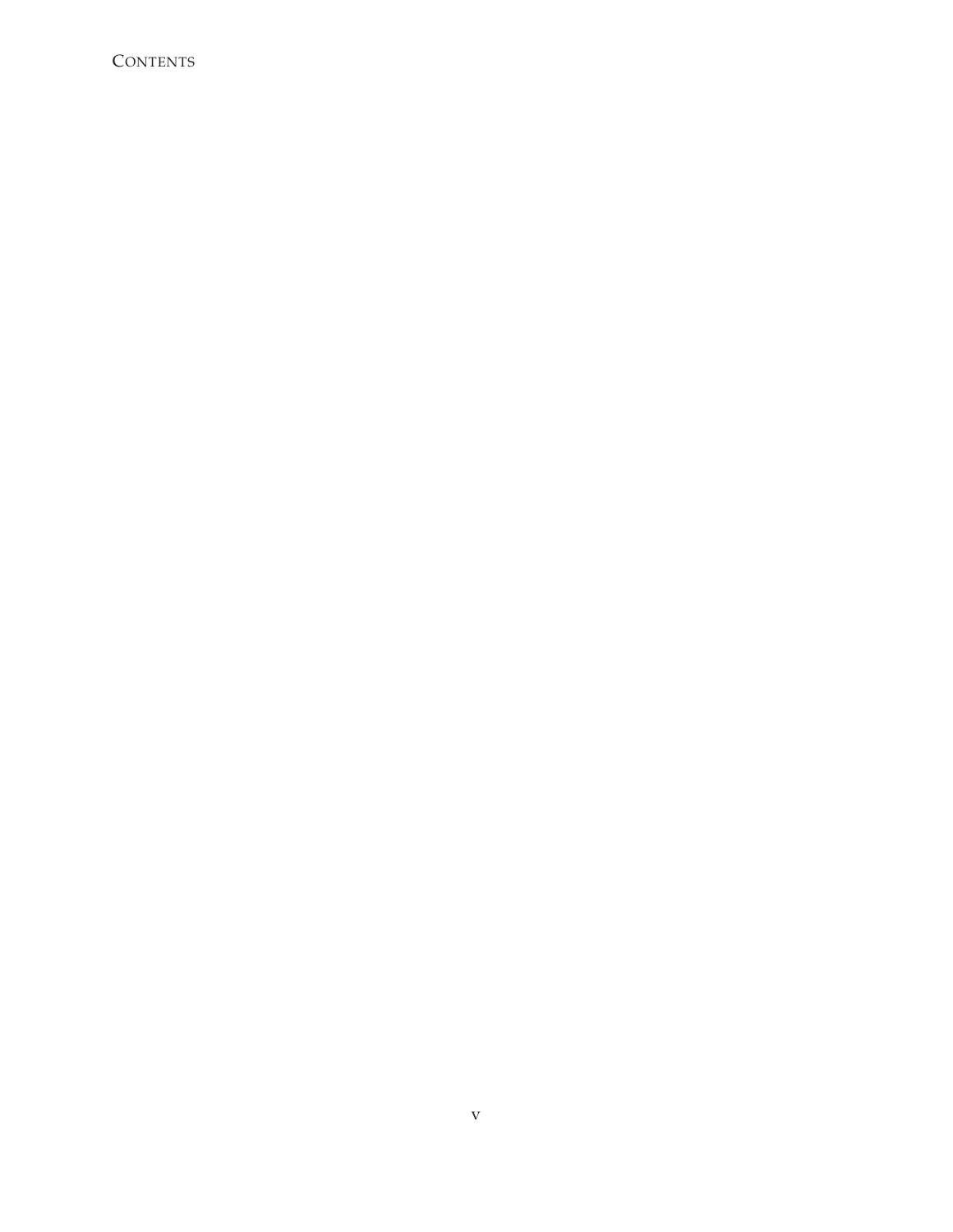# **Cover page**

- Name of the submitted algorithm: **EDON-**R
- Principal submitter's name, e-mail address, telephone, fax, organization, and postal address:
	- **–** Name: Danilo Gligoroski
	- **–** Email: danilog@item.ntnu.no
	- **–** Tel: +47 73 59 46 16
	- **–** Fax: +47 73 59 69 73
	- **–** Organization: Department of Telematics, Faculty of Information Technology, Mathematics and Electrical Engineering, The Norwegian University of Science and Technology (NTNU), O.S. Bragstads plass 2B, N-7491 Trondheim, Norway
- Name of the algorithm inventor(s)/developer(s):

#### **Inventors:**

**–** Danilo Gligoroski

#### **Developers and contributors:**

- **–** Danilo Gligoroski, Norwegian University of Science and Technology, Norway
- **–** Rune Steinsmo Ødegård, Norwegian University of Science and Technology, Norway
- **–** Marija Mihova, "Sts Cyril and Methodius" University, Republic of Macedonia
- **–** Svein Johan Knapskog, Norwegian University of Science and Technology, Norway
- **–** Ljupco Kocarev, University of California San Diego, USA and Macedonian Academy of Sciences and Arts
- **–** Aleš Drápal, Charles University, Czech Republic
- **–** Vlastimil Klima, Independent cryptologist consultant, Czech Republic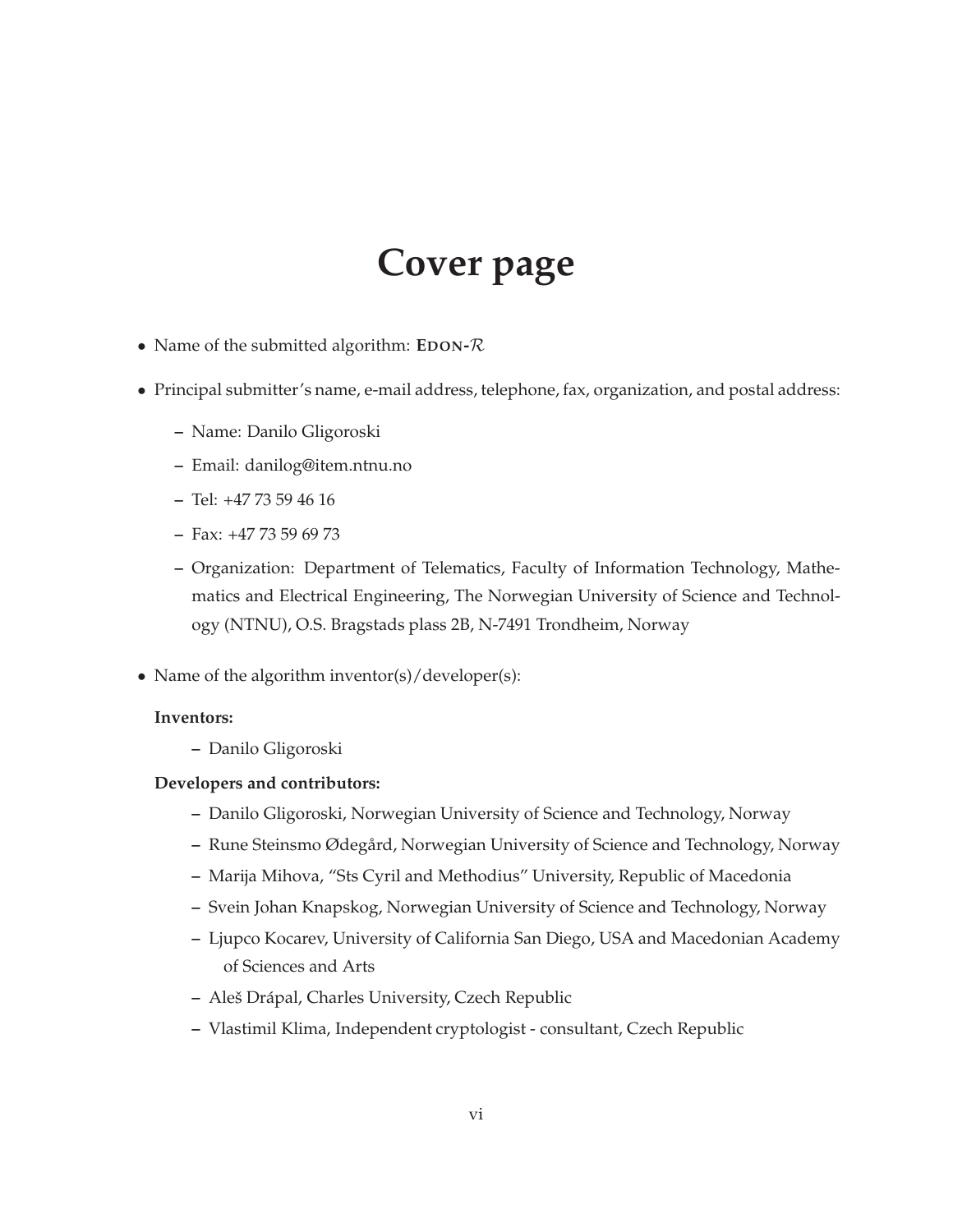- Name of the owner, if any, of the algorithm:
	- **–** Danilo Gligoroski
- Signature of the submitter

- (optional) Backup point of contact (with telephone, fax, postal address, e-mail address):
	- **–** Name: Rune Steinsmo Ødegård
	- **–** Email: rune.odegard@q2s.ntnu.no

————————————————————

- **–** Tel: +47 73 59 27 80
- **–** Fax: +47 73 59 27 90
- **–** Organization: "Centre for Quantifiable Quality of Service in Communication Systems. Centre of Excellence", Faculty of Information Technology, Mathematics and Electrical Engineering, The Norwegian University of Science and Technology (NTNU), O.S. Bragstads plass 2B, N-7491 Trondheim, Norway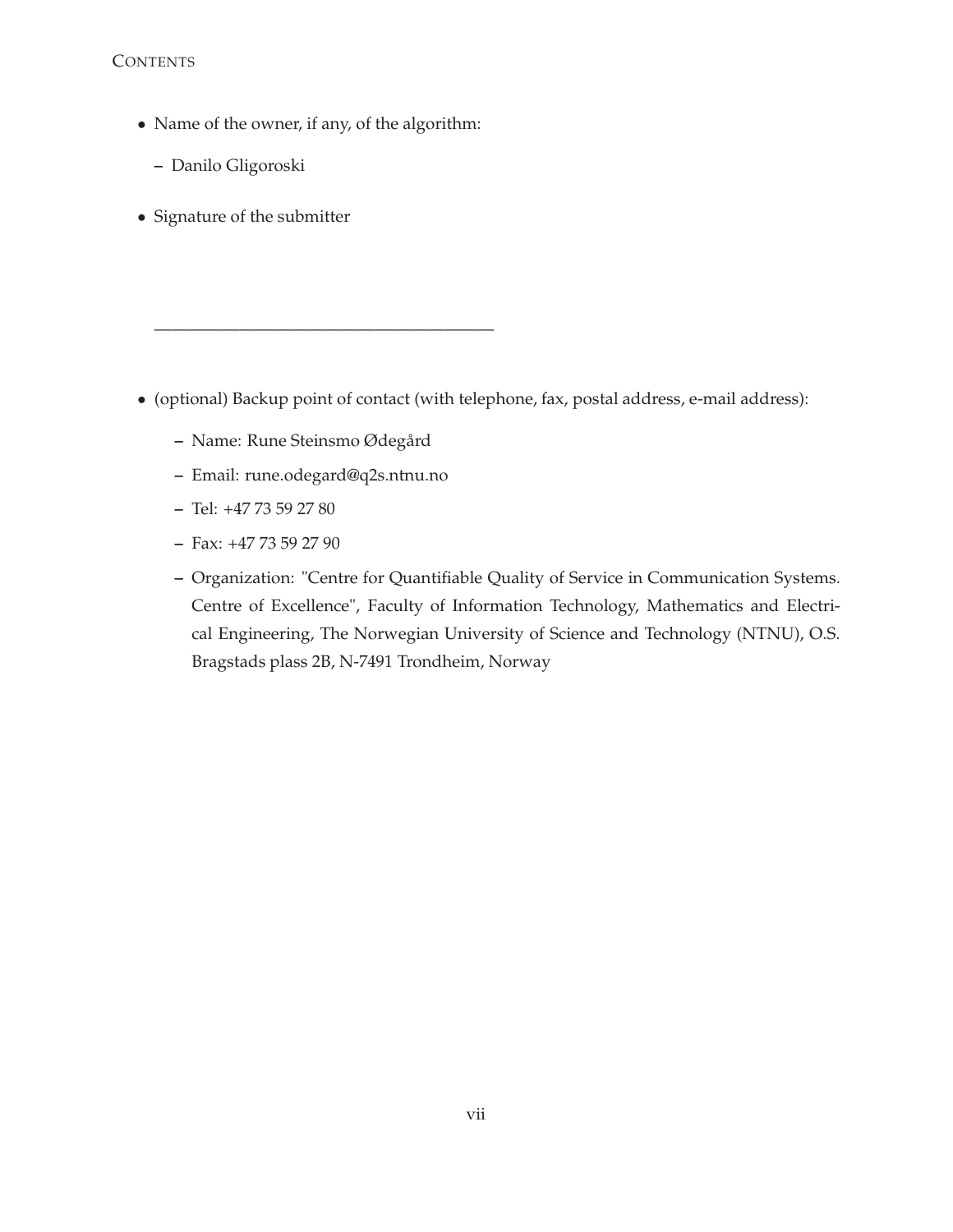CHAPTER 1

# <span id="page-8-0"></span>**Algorithm Specifics**

# <span id="page-8-1"></span>**1.1 Bit Strings and Integers**

The following terminology related to bit strings, byte strings and integers will be used:

- 1. A hex digit is an element of the set  $\{0, 1, \ldots, 9, A, \ldots, F\}$ . A hex digit is the representation of a 4–bit string. For example, the hex digit "7" represents the 4–bit string "0111", and the hex digit "A" represents the 4–bit string "1010".
- 2. The "little-endian" convention is used when expressing string of bytes stored in memory. That means that beginning from some address "H" if the content of the memory is represented as a 1-byte address increment, then 32–bit and 64–bit integers are expressed as in the example given in Table [1.1.](#page-9-1) The prefix "0x" is used to annotate that the integer is expressed in hex digit notation.
- 3. The "big-endian" convention is used when expressing the "internal bit endianness" for both 32–bit and 64–bit words as integers. That means that within each word, the most significant bit is stored in the left-most bit position. More concretely, a word is a *w*–bit string that may be represented as a sequence of hex digits. To convert a word to hex digits, each 4–bit string is converted to its hex digit equivalent. For example, the 32–bit string "1010 0001 0000 0011 1111 1110 0010 0011" has a hexadecimal representation "0xA103FE23" and its value as unsigned long integer is 2701393443. The 64–bit string "1010 0001 0000 0011 1111 1110 0010 0011 0011 0010 1110 1111 0011 0000 0001 1010" has a hexadecimal representation "0xA103FE2332EF301A" and its value as unsigned long long integer is 11602396492168376346.
- 4. For EDON-R hash algorithm, the size of *m* bits of the message block, depends on the variant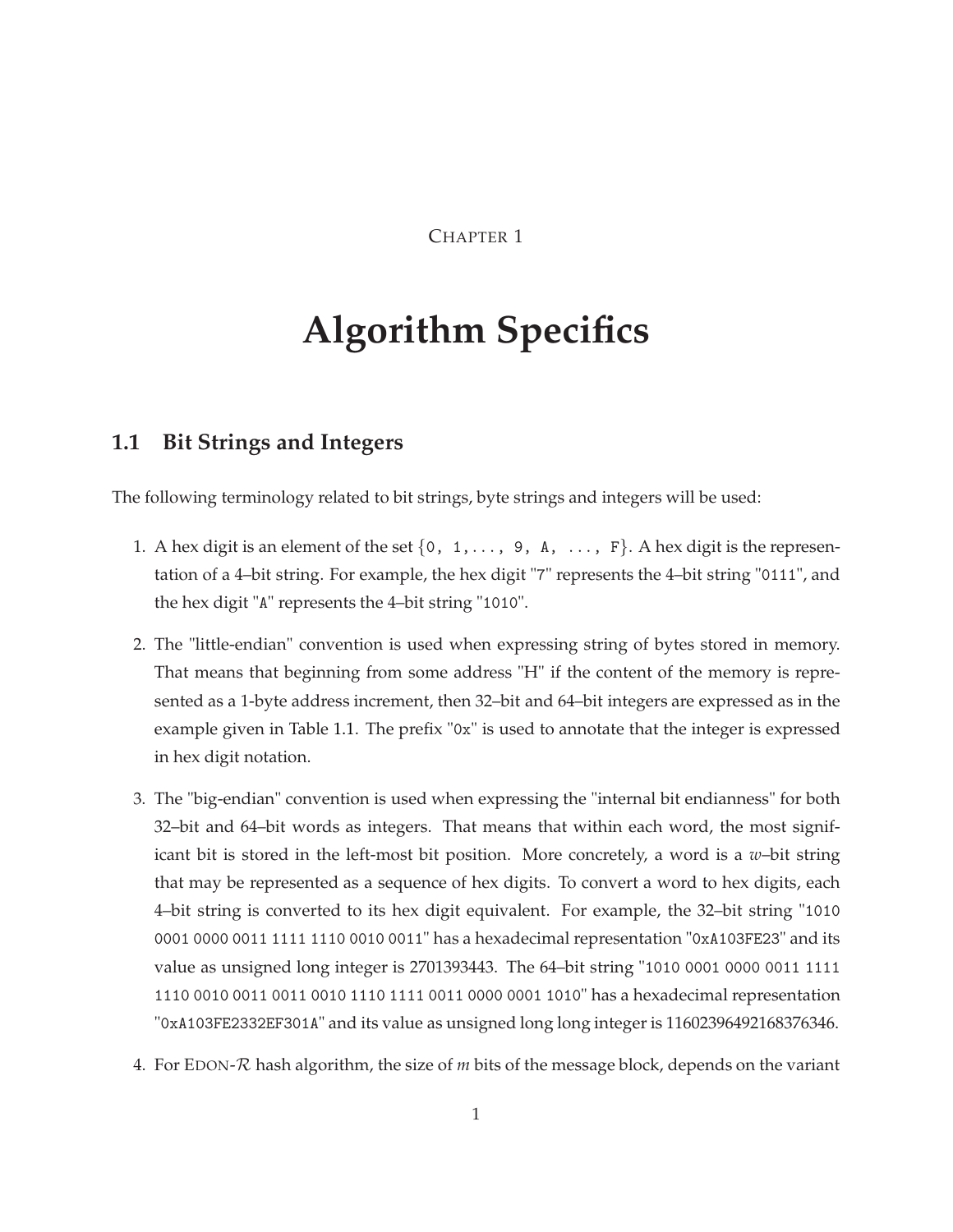<span id="page-9-1"></span>

| Address in memory | Byte value |
|-------------------|------------|
| H                 | 23         |
| $H+1$             | FE         |
| $H+2$             | 03         |
| $H+3$             | A 1        |

| Address in memory | Byte value |
|-------------------|------------|
| H                 | 1 A        |
| $H+1$             | 30         |
| $H+2$             | ΕF         |
| $H+3$             | 32         |
| $H+4$             | 23         |
| $H+5$             | FE         |
| $H+6$             | 03         |
| $H+7$             | A1         |

32–bit integer value: "0xA103FE23"

64–bit integer value: "0xA103FE2332EF301A"

Table 1.1: Default design of the EDON- $R$  is "Little-endian"

of the algorithm (EDON-R224, EDON-R256, EDON-R384 or EDON-R512).

- (a) For EDON-R224 and EDON-R256, each message block has 512 bits, which are represented as a sequence of sixteen 32–bit words.
- (b) For EDON-R384 and EDON-R512, each message block has 1024 bits, which are represented as a sequence of sixteen 64–bit words.

# <span id="page-9-0"></span>**1.2 Parameters, variables and constants**

The following parameters and variables are used in the specification of  $EDON-R$ :

| $n = 224, 256, 384, 512$ | The size of the hash digest.                                                                                                                                             |
|--------------------------|--------------------------------------------------------------------------------------------------------------------------------------------------------------------------|
| $EDON-Rn$                | Hash algorithm that maps messages into hash values of size $n$ bits.                                                                                                     |
| $w = 32$ or $w = 64$     | w is the size of binary words that are used in EDON- $\mathcal{R}$ . In EDON-<br>$R$ 224 and EDON- $R$ 256 $w = 32$ and in EDON- $R$ 384 and EDON- $R$ 512<br>$w = 64$ . |
| М                        | A message of arbitrary length less than 2 <sup>64</sup> bits.                                                                                                            |
| $l_{\cdot}$              | Length of a message.                                                                                                                                                     |
| $\mathcal{K}$            | Number of zeroes appended to a message during the padding step.                                                                                                          |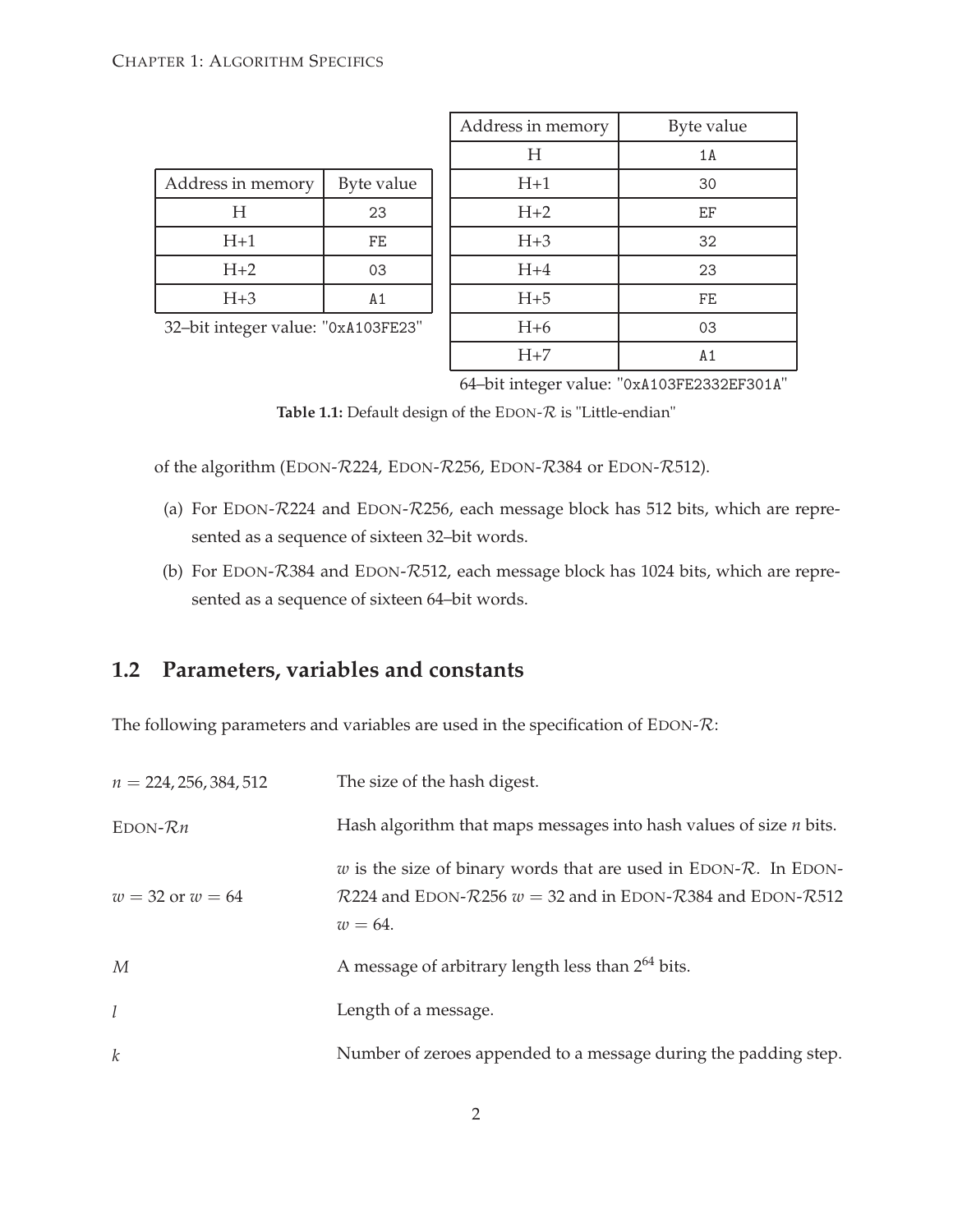| M'                      | Padded message with length equal to a multiple of $m$ .<br>$M' = (M^{(1)}, \ldots, M^{(N)})$                                                                                                                                                                                                                                                                                                                                                                         |
|-------------------------|----------------------------------------------------------------------------------------------------------------------------------------------------------------------------------------------------------------------------------------------------------------------------------------------------------------------------------------------------------------------------------------------------------------------------------------------------------------------|
| $\cal N$                | Number of blocks in the padded message.                                                                                                                                                                                                                                                                                                                                                                                                                              |
| $m = 512$ or $m = 1024$ | Number of bits in the message block $M^{(i)}$ .                                                                                                                                                                                                                                                                                                                                                                                                                      |
| $M^{(i)}$               | <i>i</i> -th message block. Every message block $M^{(i)}$ is represented as a 16<br>dimensional vector of w-bit words i.e. as $M^{(i)} = (M_0^{(i)}, \dots, M_{15}^{(i)})$ or<br>correspondingly as a pair of two vectors of length 8,<br>$M^{(i)} \equiv (\mathbf{M}_0^{(i)}, \mathbf{M}_1^{(i)}).$                                                                                                                                                                 |
| $M_i^{(i)}$             | The <i>j</i> -th word of the <i>i</i> -th message block $M^{(i)} = (M_0^{(i)}, , M_{15}^{(i)}).$                                                                                                                                                                                                                                                                                                                                                                     |
| p(i)                    | The <i>i</i> -th double pipe value. $P^{(0)}$ is the initial double pipe value. $P^{(N)}$<br>is the final double pipe value and is used to determine the message<br>digest of <i>n</i> bits. Every double pipe $P^{(i)}$ is represented as a 16 dimen-<br>sional vector of w-bit words i.e. as $P^{(i)} = (P_0^{(i)}, \dots, P_{15}^{(i)})$ or corre-<br>spondingly as a pair of two vectors of length 8, $P^{(i)} \equiv (\mathbf{P}_0^{(i)}, \mathbf{P}_1^{(i)}).$ |
| $(Q,*)$                 | A quasigroup with binary operation *.                                                                                                                                                                                                                                                                                                                                                                                                                                |
| $q = 256$ or $q = 512$  | The exponent q determines the order of the quasigroup, i.e. $ Q  = 2q$ .                                                                                                                                                                                                                                                                                                                                                                                             |
| $Q_{256}$ , $Q_{512}$   | Quasigroups isotopic to $((\mathbb{Z}_{2^w})^8, +_8)$ where $+_8$ , is the operation of<br>componentwise addition of two 8-dimensional vectors in $(\mathbb{Z}_{2^w})^8$ .                                                                                                                                                                                                                                                                                           |
| $\cal R$                | Quasigroup reverse string transformation.                                                                                                                                                                                                                                                                                                                                                                                                                            |
| $\mathbb{Z}_2^w$        | The set of binary words of length $w \in \{32, 64\}.$                                                                                                                                                                                                                                                                                                                                                                                                                |
| $\pi_1, \pi_2, \pi_3$   | Permutations of the sets $\{0, 1\}^{256}$ , $\{0, 1\}^{512}$ .                                                                                                                                                                                                                                                                                                                                                                                                       |
| $\bigoplus_{w}$         | Addition in $\mathbb{Z}_2^w$ (bitwise XOR of two w-bit words).                                                                                                                                                                                                                                                                                                                                                                                                       |
| X                       | Elements of $Q_{256}$ , $Q_{512}$ .                                                                                                                                                                                                                                                                                                                                                                                                                                  |
| H(M)                    | Hash of message M.                                                                                                                                                                                                                                                                                                                                                                                                                                                   |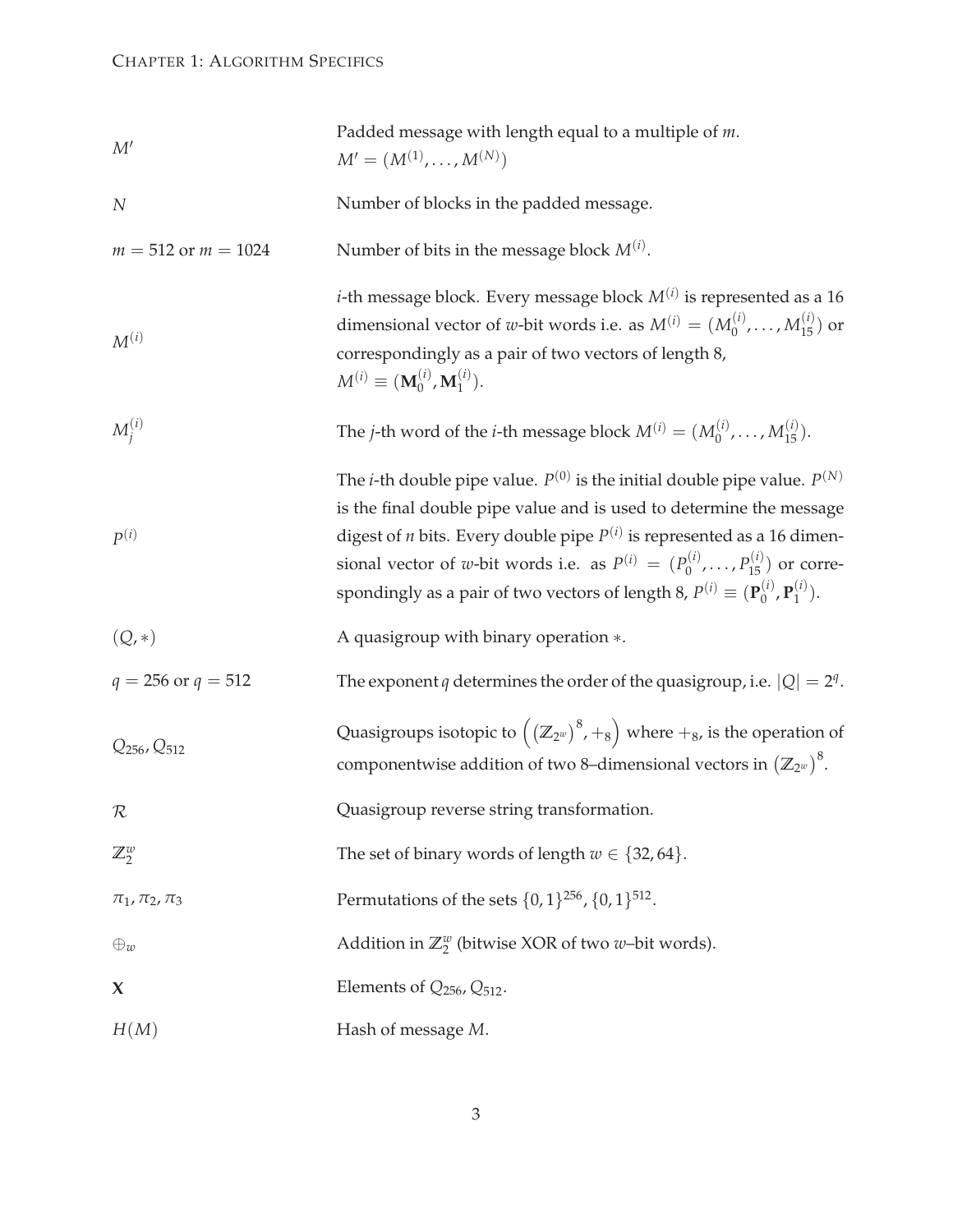<span id="page-11-1"></span>

| Algorithm<br>abbreviation | Message size<br>$l$ (in bits) | <b>Block size</b><br>$m$ (in bits) | Word size<br>$w$ (in bits) | Endianess     | Digest size<br>$n$ (in bits) | Support of<br>"one-pass"<br>streaming<br>mode |
|---------------------------|-------------------------------|------------------------------------|----------------------------|---------------|------------------------------|-----------------------------------------------|
| $EDON-R224$               | $< 2^{64}$                    | 512                                | 32                         | Little-endian | 224                          | Yes                                           |
| $EDON-R256$               | $< 2^{64}$                    | 512                                | 32                         | Little-endian | 256                          | Yes                                           |
| $EDON-R384$               | $< 2^{64}$                    | 1024                               | 64                         | Little-endian | 384                          | Yes                                           |
| $EDON-R512$               | $< 2^{64}$                    | 1024                               | 64                         | Little-endian | 512                          | Yes                                           |

Table 1.2: Basic properties of all four variants of the EDON- $\mathcal R$ 

# <span id="page-11-0"></span>**1.3 General design properties of EDON-**R

EDON-R follows the general design pattern that is common for most of the known hash functions. It means that it has two stages (and several sub-stages within every stage):

- 1. Preprocessing
	- (a) padding a message,
	- (b) parsing the padded message into *m*–bit blocks, and
	- (c) setting initialization values to be used in the hash computation.
- 2. Hash computation
	- (a) using a conjectured one-way operation with huge quasigroups iteratively generates series of double pipe values,
	- (b) The *n* Least Significant Bits (LSB) of the final double pipe value generated by the hash computation are used to determine the message digest.

Depending on the context we will sometimes refer to the hash function as  $EDON-R$  and sometimes as EDON-R224, EDON-R256, EDON-R384 or EDON-R512.

In Table [1.2,](#page-11-1) we give the basic properties of all four variants of the EDON- $\mathcal R$  hash algorithms.

The following operations are applied in EDON- $\mathcal{R}$ :

- 1. Bitwise logic word operations  $oplus XOR$ .
- 2. Addition  $+$  modulo  $2^{32}$  or modulo  $2^{64}$ .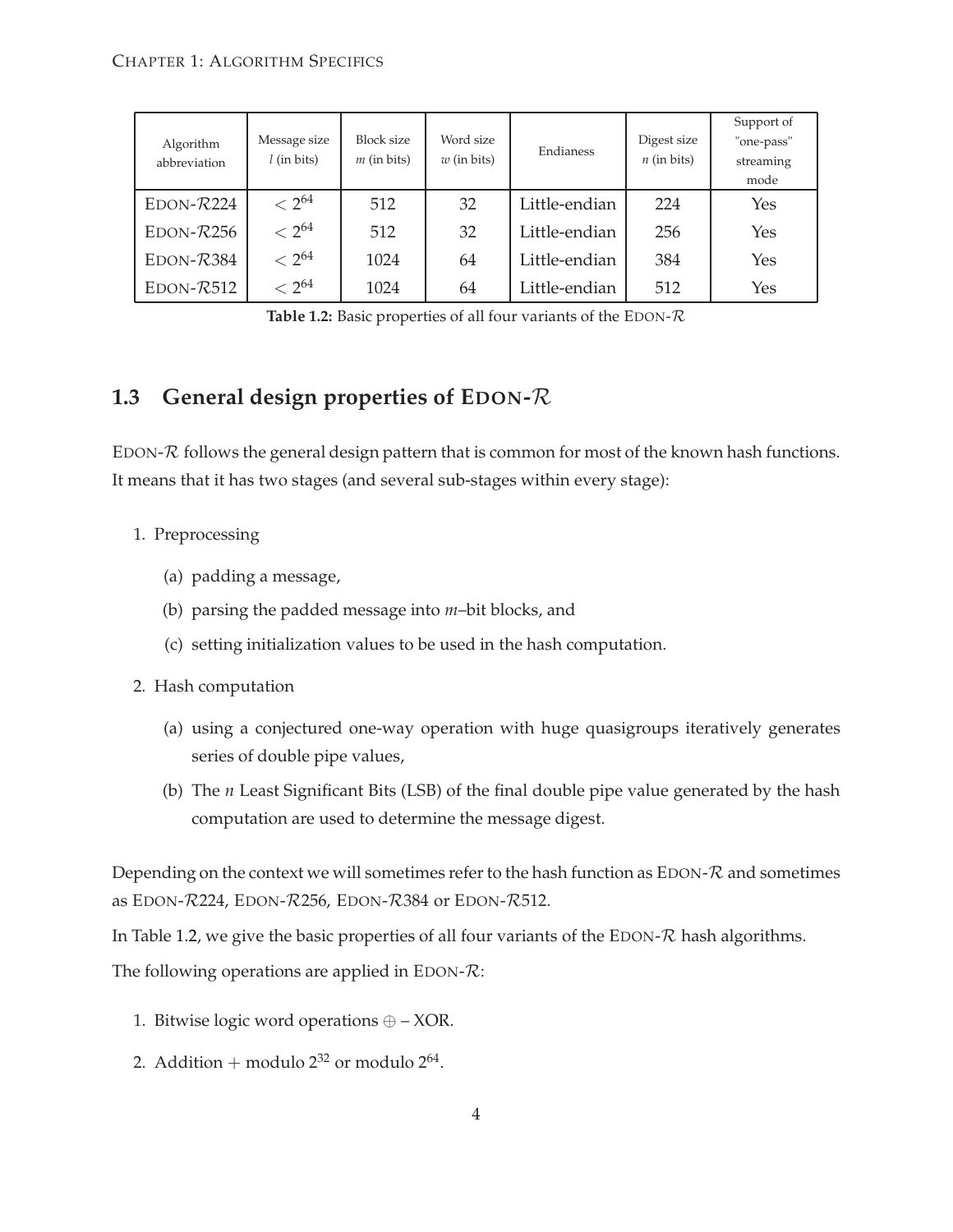3. Rotate left (circular left shift) operation, *ROTL<sup>r</sup>* (*x*), where *x* is a 32–bit or 64–bit word and *r* is an integer with  $0 \le r < 32$  (resp.  $0 \le r < 64$ ).

# <span id="page-12-0"></span>**1.4 Preprocessing**

Preprocessing consists of three steps:

- 1. padding the message M,
- 2. parsing the padded message into message blocks, and
- <span id="page-12-1"></span>3. setting the initial double pipe value*,*  $P^{(0)}$ .

### **1.4.1 Padding the message**

The message *M*, shall be padded before hash computation begins. The purpose of this padding is to ensure that the padded message is a multiple of 512 or 1024 bits, depending on the size of the message digest *n*.

#### **EDON-**R**224 and EDON-**R**256**

<span id="page-12-2"></span>Suppose that the length of the message *M* is *l* bits. Append the bit "1" to the end of the message, followed by *k* zero bits, where *k* is the smallest, non-negative solution to the equation  $l + 1 +$  $k \equiv 448$  mod 512. Then append the 64–bit block that is equal to the number *l* expressed using a binary representation. For example, the (8–bit ASCII) message "abc" has length  $8 \times 3 = 24$ , so the message is padded with the bit "1", then  $448 - (24 + 1) = 423$  zero bits, and then the 64-bit binary representation of the number 24, to become the 512–bit padded message.

$$
\underbrace{01100001}_{\text{a}''}
$$
 
$$
\underbrace{01100010}_{\text{b}''}
$$
 
$$
\underbrace{01100011}_{\text{c}''}
$$
 
$$
1 \overbrace{00...00}^{423} \overbrace{00...00}^{64}
$$

#### **EDON-**R**384 and EDON-**R**512**

Suppose that the length of the message *M* is *l* bits. Append the bit "1" to the end of the message, followed by *k* zero bits, where *k* is the smallest, non-negative solution to the equation  $l + 1 + k \equiv$ 960 mod 1024. Then append the 64–bit block that is equal to the number *l* expressed using a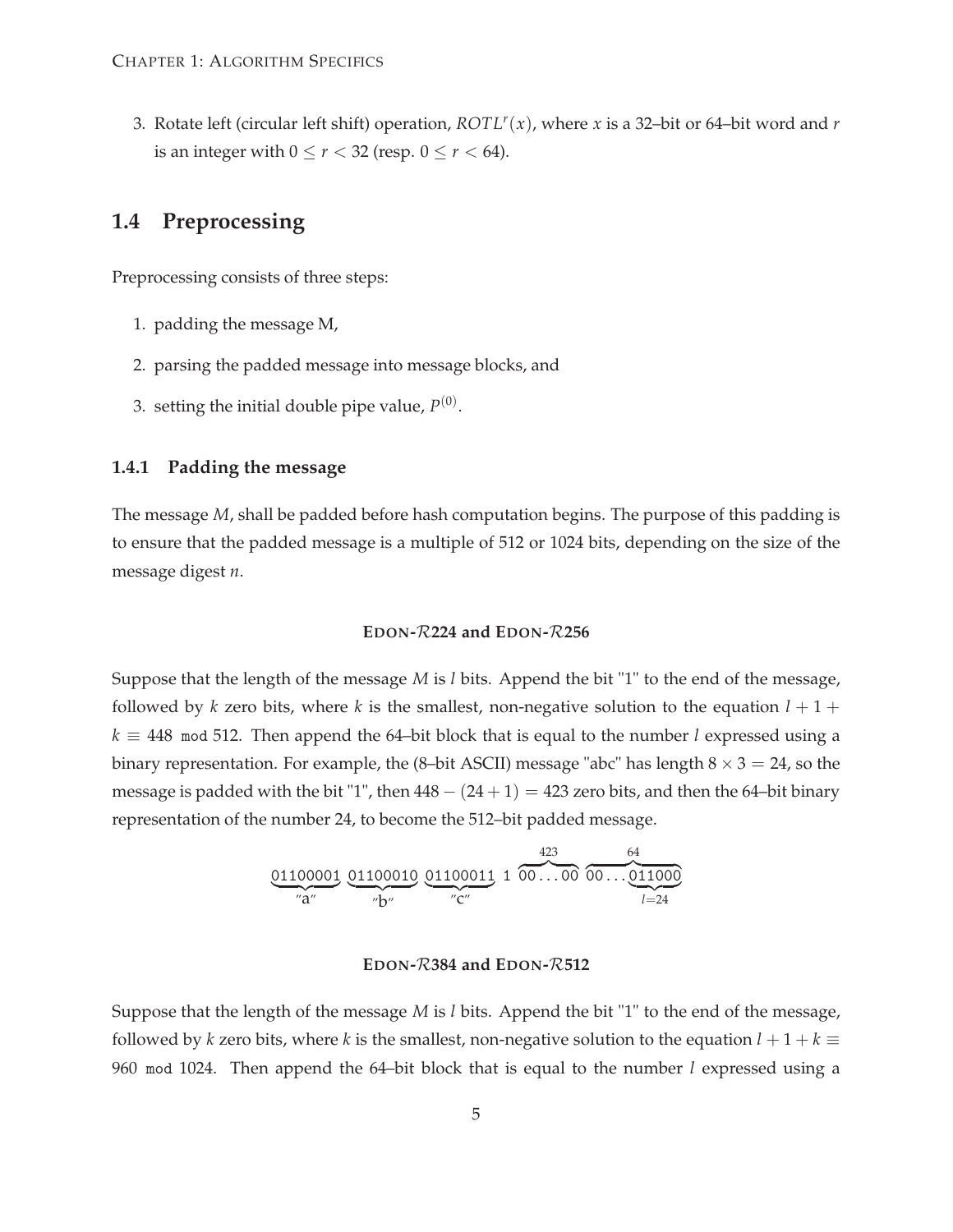binary representation. For example, the (8–bit ASCII) message "abc" has length  $8 \times 3 = 24$ , so the message is padded with the bit "1", then  $960 - (24 + 1) = 935$  zero bits, and then the 64-bit binary representation of the number 24, to become the 1024–bit padded message.

$$
\underbrace{01100001}_{\text{a}''}\underbrace{01100010}_{\text{b}''}\underbrace{01100011}_{\text{c}''\text{c}''}1 \underbrace{100...00}_{\text{O}...00}\underbrace{64}_{\text{O}...011000}
$$

### <span id="page-13-0"></span>**1.4.2 Parsing the message**

After a message has been padded, it must be parsed into *N m*–bit blocks before the hash computation can begin.

#### **EDON-**R**224 and EDON-**R**256**

<span id="page-13-1"></span>For EDON-R224 and EDON-R256, the padded message is parsed into *N* 512–bit blocks, *M*(1) ,  $M^{(2)},$   $\ldots$  ,  $M^{(N)}.$  Since the 512 bits of the input block may be expressed as sixteen 32–bit words, the first 32 bits of message block *i* are denoted  $M_0^{(i)}$  $\binom{(i)}{0}$ , the next 32 bits are  $M_1^{(i)}$  $1^{(i)}$ , and so on up to  $M_{15}^{(i)}$ .

#### **EDON-**R**384 and EDON-**R**512**

For EDON-R384 and EDON-R512, the padded message is parsed into *N* 1024–bit blocks, *M*(1) ,  $M^{(2)}, \ldots, M^{(N)}.$  Since the 1024 bits of the input block may be expressed as sixteen 64–bit words, the first 64 bits of message block *i* are denoted  $M_0^{(i)}$  $\binom{(i)}{0}$ , the next 64 bits are  $M_1^{(i)}$  $1^{(i)}$ , and so on up to  $M_{15}^{(i)}$ .

# <span id="page-13-2"></span>**1.4.3** Setting the initial double pipe value  $P^{(0)}$

Before the hash computation begins for each of the hash algorithms, the initial double pipe value  $P^{(0)}$  must be set. The size and the value of words in  $P^{(0)}$  depend on the message digest size *n*. As it is shown in the following subsections the constants consist of a concatenation of the consecutive 8-bit natural numbers. Since EdonR224 is the same as EdonR256 except for the final truncation, they have to have different initial values. Thus, the initial double pipe of EdonR224 starts from the byte value 0x00 and takes all 64 successive byte values up to the value 0x3F. Then, the initial double pipe of EdonR256 starts from the byte value 0x40 and takes all 64 successive byte values up to the value 0x7F. The situation is the same with EdonR384 and EdonR512, but since now the variables are 64-bit long, the initial double pipe of EdonR384 starts from the byte value 0x00 and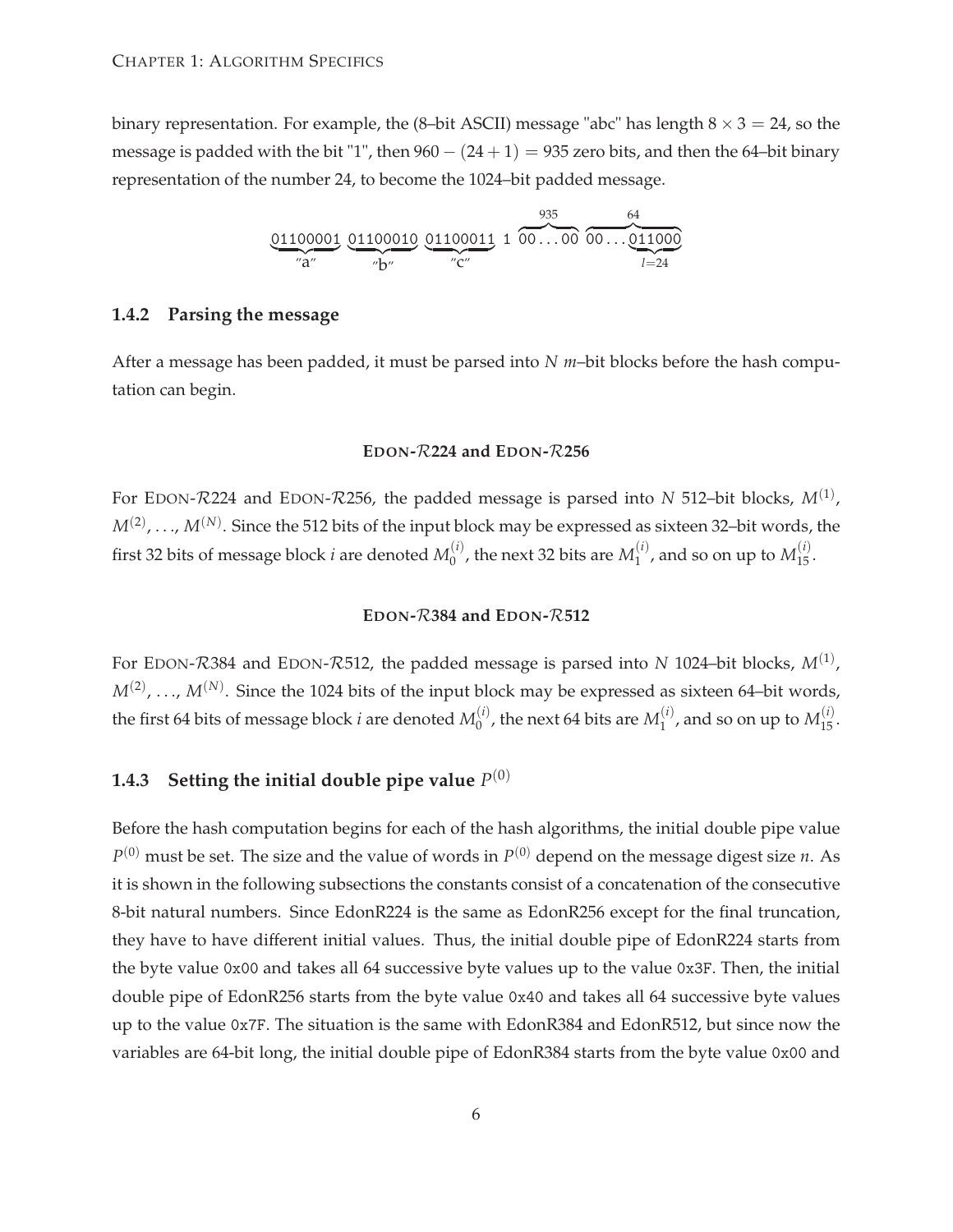<span id="page-14-0"></span>

| $P_0^{(0)} = 0 \times 00010203$        | $P_1^{(0)} = 0 \times 04050607$            |
|----------------------------------------|--------------------------------------------|
| $P_{2}^{\left( 0\right) }=$ 0x08090A0B | $P_{\mathrm{3}}^{(0)}=\texttt{0x0C0DOE0F}$ |
| $P_4^{(0)} = 0 \times 10111213$        | $P_5^{(0)} = 0 \times 14151617$            |
| $P_6^{(0)} = 0x18191A1B$               | $P_7^{(0)} = 0x1C1D1E1F$                   |
| $P_8^{(0)} = 0x20212223$               | $P^{(0)}_{\rm q}=$ 0x24252627              |
| $P_{10}^{(0)} = 0x28292A2B$            | $P_{\text{11}}^{(0)}=\texttt{0x2C2D2E2F}$  |
| $P_{12}^{(0)} = 0x30313233$            | $P_{13}^{(0)} = 0x24353637$                |
| $P_{14}^{(0)} = 0x38393A3B$            | $P_{15}^{(0)} = 0x3C3D3E3F$                |

<span id="page-14-1"></span>**Table 1.3:** Initial double pipe  $P^{(0)}$  for EDON- $\mathcal{R}224$ 

| $P_0^{(0)} = 0 \times 40414243$ | $P_1^{(0)} = 0 \times 44454647$           |
|---------------------------------|-------------------------------------------|
| $P_2^{(0)}=\mbox{0x48494A4B}$   | $P_3^{(0)}=\mbox{0x4C4D4E4F}$             |
| $P_4^{(0)} = 0 \times 50515253$ | $P_5^{(0)}=\mbox{0x54555657}$             |
| $P_6^{(0)} = 0x58595A5B$        | $P_7^{(0)}=\mbox{0x5C5D5E5F}$             |
| $P_8^{(0)} = 0 \times 60616263$ | $P_\mathrm{o}^{(0)} =$ 0x64656667         |
| $P_{\rm 10}^{(0)}=$ 0x68696A6B  | $P_{\text{11}}^{(0)}=\texttt{0x6C6D6E6F}$ |
| $P_{12}^{(0)} = 0x70717273$     | $P_{13}^{(0)} = 0x74757677$               |
| $P_{14}^{(0)} = 0x78797A7B$     | $P_{15}^{(0)} = 0x7C7D7E7F$               |

**Table 1.4:** Initial double pipe  $P^{(0)}$  for EDON- $\mathcal{R}256$ 

takes all 128 successive byte values up to the value 0x7F and the initial double pipe of EdonR512 starts from the byte value 0x80 and takes all 128 successive byte values up to the value 0xFF.

## **EDON-**R**224**

For EDON- $R$ 224, the initial double pipe value  $P^{(0)}$  shall consist of sixteen 32–bit words given in Table [1.3.](#page-14-0)

#### **EDON-**R**256**

For EDON- $R$ 256, the initial double pipe value  $P^{(0)}$  shall consist of sixteen 32–bit words given in Table [1.4.](#page-14-1)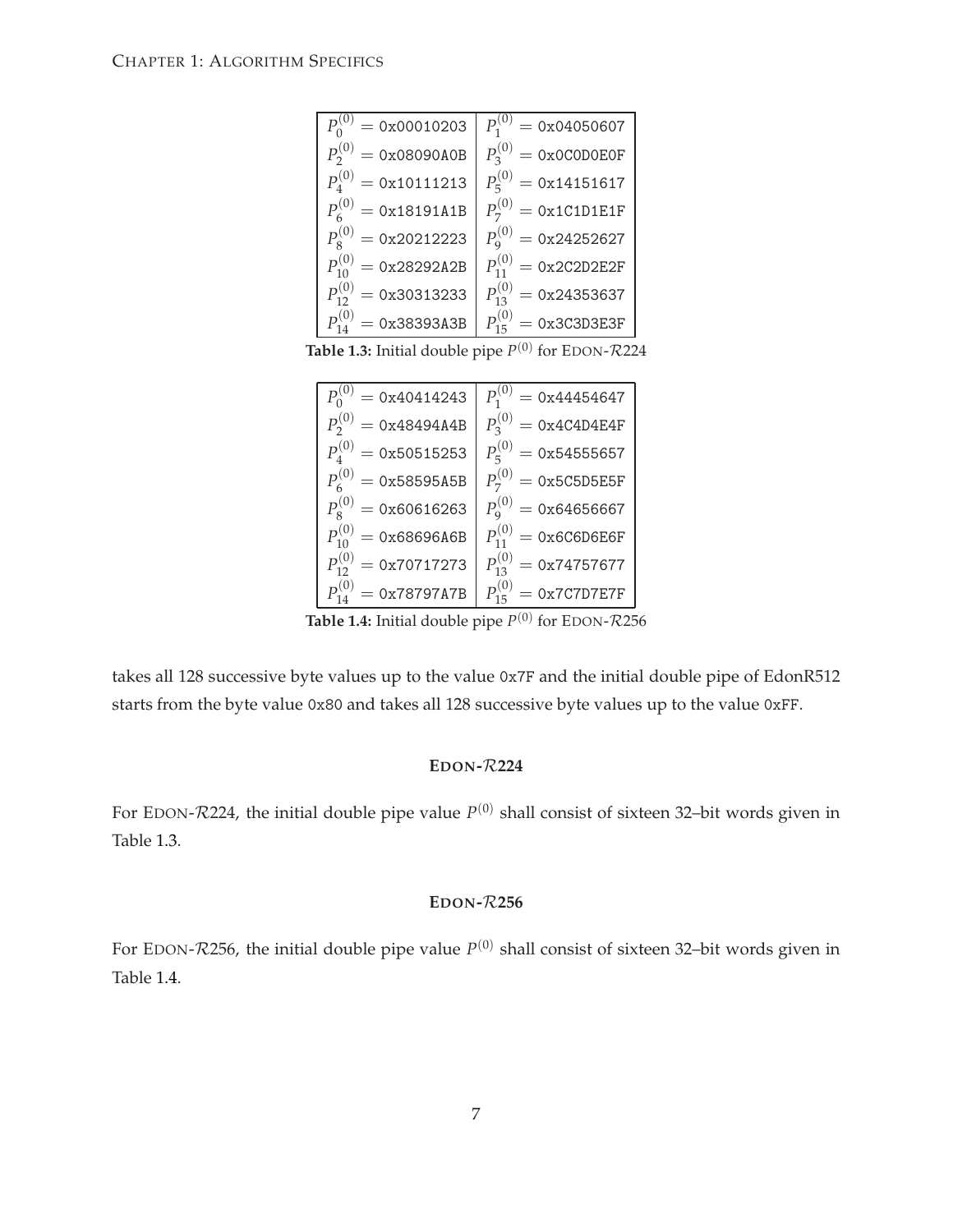<span id="page-15-0"></span>

| $P_0^{(0)} = 0x0001020304050607$    | $P_1^{(0)} = 0x08090A0B0C0D0E0F$    |
|-------------------------------------|-------------------------------------|
| $P_2^{(0)} = 0x1011121314151617$    | $P_3^{(0)} = 0x18191A1B1C1D1E1F$    |
| $P_A^{(0)} = 0x2021222324252627$    | $P_5^{(0)} = 0x28292A2B2C2D2E2F$    |
| $P_6^{(0)} = 0x3031323324353637$    | $P_7^{(0)} = 0x38393A3B3C3D3E3F$    |
| $P_8^{(0)} = 0x4041424344454647$    | $P_9^{(0)} = 0x48494A4B4C4D4E4F$    |
| $P_{10}^{(0)} = 0x5051525354555657$ | $P_{11}^{(0)} = 0x58595A5B5C5D5E5F$ |
| $P_{12}^{(0)} = 0x6061626364656667$ | $P_{13}^{(0)} = 0x68696A6B6C6D6E6F$ |
| $P_{14}^{(0)} = 0x7071727374757677$ | $P_{15}^{(0)} = 0x78797A7B7C7D7E7F$ |
|                                     |                                     |

**Table 1.5:** Initial double pipe  $P^{(0)}$  for EDON- $\mathcal{R}384$ 

| $P_0^{(0)} = 0x8081828384858687$        | $P_1^{(0)} = 0x88898A8B8C8D8E8F$        |
|-----------------------------------------|-----------------------------------------|
| $P_2^{(0)} = 0x9091929394959697$        | $P_3^{(0)} = 0x98999A9B9C9D9E9F$        |
| $P_A^{(0)} = 0 \times$ AOA1A2A3A4A5A6A7 | $P_5^{(0)} = 0$ xA8A9AAABACADAEAF       |
| $P_6^{(0)} = 0 \times B0B1B2B3B4B5B6B7$ | $P_7^{(0)} = 0$ xB8B9BABBBCBDBEBF       |
| $P_8^{(0)} = 0x0001020304050607$        | $P_9^{(0)} = 0 \times C8C9CACBCCCDCECF$ |
| $P_{10}^{(0)} = 0$ xDOD1D2D3D4D5D6D7    | $P_{11}^{(0)} = 0$ xD8D9DADBDCDDDEDF    |
| $P_{12}^{(0)} = 0$ xE0E1E2E3E4E5E6E7    | $P_{13}^{(0)} = 0$ xE8E9EAEBECEDEEEF    |
| $P_{14}^{(0)} = 0xF0F1F2F3F4F5F6F7$     | $P_{15}^{(0)} = 0$ xF8F9FAFBFCFDFEFF    |

**Table 1.6:** Initial double pipe  $P^{(0)}$  for EDON- $\mathcal{R}512$ 

## **EDON-**R**384**

<span id="page-15-1"></span>For EDON- $R$ 384, the initial double pipe value  $P^{(0)}$  shall consist of sixteen 64–bit words given in Table [1.4.3.](#page-15-1)

## **EDON-**R**512**

<span id="page-15-2"></span>For EDON- $R$ 512, the initial double pipe value  $P^{(0)}$  shall consist of sixteen 64–bit words given in Table [1.4.3.](#page-15-2)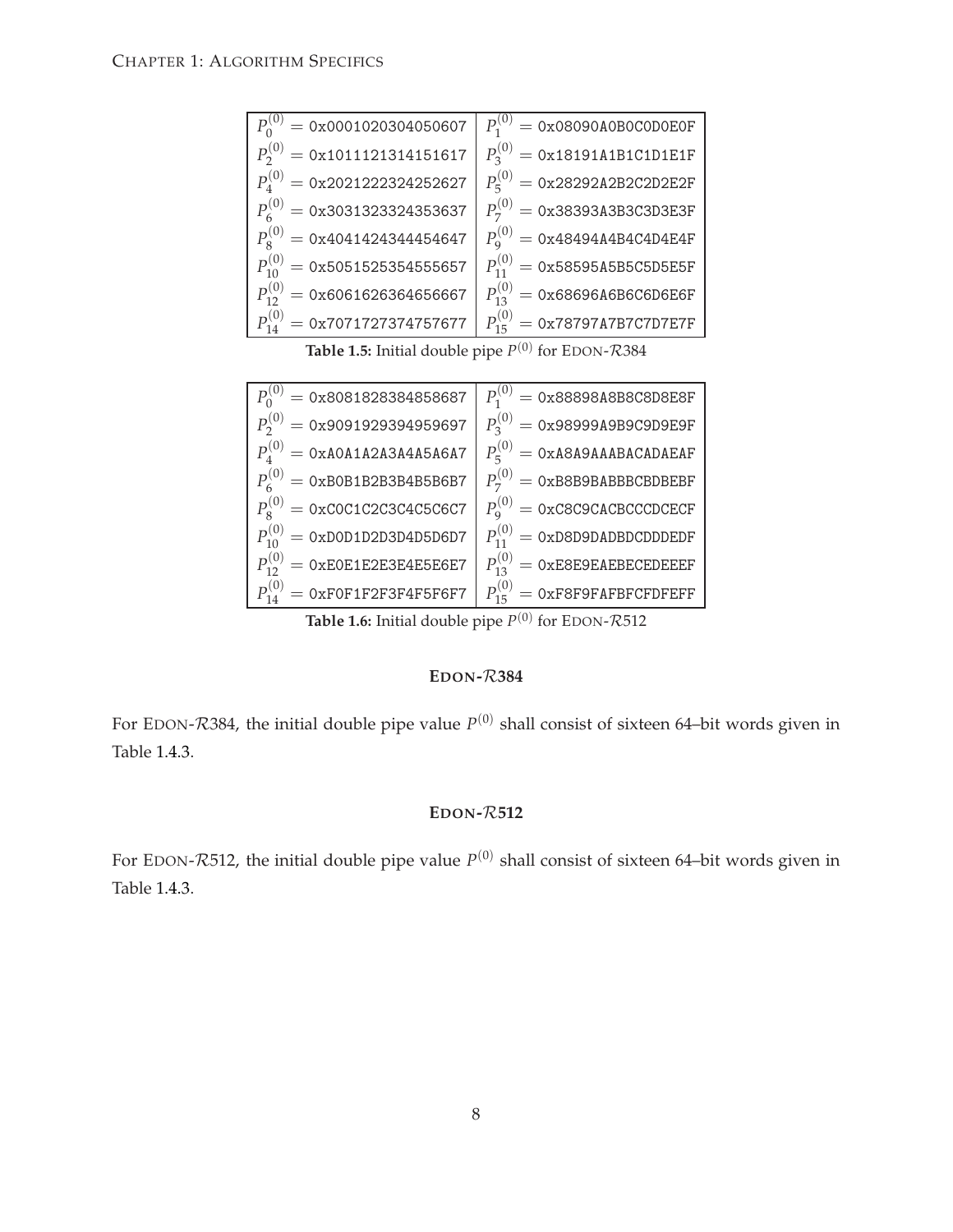## CHAPTER 2

# <span id="page-16-0"></span>**Description of the Hash Algorithm EDON-**R

## <span id="page-16-1"></span>**2.1 Mathematical preliminaries and notation**

In this section we need to repeat some parts of the definition of the class of one-way candidate functions recently defined in [\[2](#page-76-2), [3](#page-76-3)]. For that purpose we need also several brief definitions for quasigroups and quasigroup string transformations.

**Definition 1.** A quasigroup (*Q*, ∗) is an algebraic structure consisting of a nonempty set *Q* and a binary operation  $* : Q^2 \to Q$  with the property that each of the equations

$$
a * x = b
$$
  
\n
$$
y * a = b
$$
\n(2.1.1)

has unique solutions *x* and *y* in *Q*.

Closely related combinatorial structures to finite quasigroups are Latin squares, since the main body of the multiplication table of a quasigroup is just a Latin square.

**Definition 2.** A Latin square is an  $n \times n$  table filled with *n* different symbols in such a way that each symbol occurs exactly once in each row and exactly once in each column.

**Definition 3.** A pair of Latin squares is said to be orthogonal if the *n* <sup>2</sup> pairs formed by juxtaposing the two squares are all distinct.

More detailed information about theory of quasigroups, quasigroup string processing, Latin squares and hash functions can be found in [\[4](#page-76-4)[–8](#page-76-5)].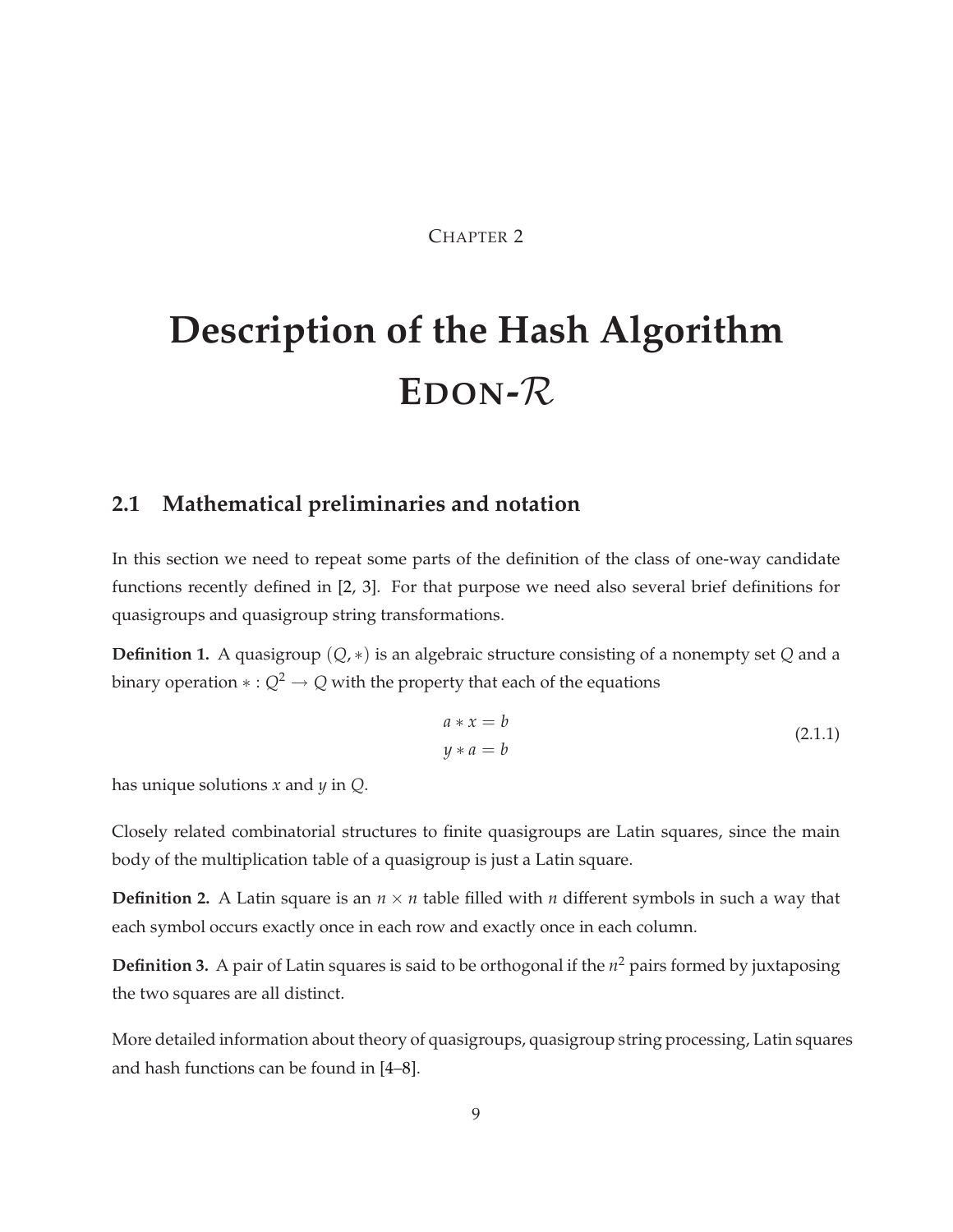| Quasigroup operation of order $2^{256}$                                                |                                                                                                  |                                                                                                                                                              |                                                                                                 |                                                                                              |                                                                                      |                                                                                              |                                                                                      |                                                                                                                                              |                                                                                            |                                                                               |                                                                                    |                                                                      |                                                                                   |                                                                      |                                                                                          |                                                                      |                                                                                 |                                                                                            |
|----------------------------------------------------------------------------------------|--------------------------------------------------------------------------------------------------|--------------------------------------------------------------------------------------------------------------------------------------------------------------|-------------------------------------------------------------------------------------------------|----------------------------------------------------------------------------------------------|--------------------------------------------------------------------------------------|----------------------------------------------------------------------------------------------|--------------------------------------------------------------------------------------|----------------------------------------------------------------------------------------------------------------------------------------------|--------------------------------------------------------------------------------------------|-------------------------------------------------------------------------------|------------------------------------------------------------------------------------|----------------------------------------------------------------------|-----------------------------------------------------------------------------------|----------------------------------------------------------------------|------------------------------------------------------------------------------------------|----------------------------------------------------------------------|---------------------------------------------------------------------------------|--------------------------------------------------------------------------------------------|
|                                                                                        | <b>Input:</b> $X = (X_0, X_1, , X_7)$ and $Y = (Y_0, Y_1, , Y_7)$                                |                                                                                                                                                              |                                                                                                 |                                                                                              |                                                                                      |                                                                                              |                                                                                      |                                                                                                                                              |                                                                                            |                                                                               |                                                                                    |                                                                      |                                                                                   |                                                                      |                                                                                          |                                                                      |                                                                                 |                                                                                            |
| where $X_i$ and $Y_i$ are 32-bit variables.                                            |                                                                                                  |                                                                                                                                                              |                                                                                                 |                                                                                              |                                                                                      |                                                                                              |                                                                                      |                                                                                                                                              |                                                                                            |                                                                               |                                                                                    |                                                                      |                                                                                   |                                                                      |                                                                                          |                                                                      |                                                                                 |                                                                                            |
| <b>Output:</b> $\mathbf{Z} = (Z_0, Z_1, \dots, Z_7)$ where $Z_i$ are 32-bit variables. |                                                                                                  |                                                                                                                                                              |                                                                                                 |                                                                                              |                                                                                      |                                                                                              |                                                                                      |                                                                                                                                              |                                                                                            |                                                                               |                                                                                    |                                                                      |                                                                                   |                                                                      |                                                                                          |                                                                      |                                                                                 |                                                                                            |
| Temporary 32-bit variables: $T_0$ , , $T_{15}$ .                                       |                                                                                                  |                                                                                                                                                              |                                                                                                 |                                                                                              |                                                                                      |                                                                                              |                                                                                      |                                                                                                                                              |                                                                                            |                                                                               |                                                                                    |                                                                      |                                                                                   |                                                                      |                                                                                          |                                                                      |                                                                                 |                                                                                            |
| 1.                                                                                     | $T_0$<br>$T_1$<br>T <sub>2</sub><br>$\mathcal{T}_3$<br>$T_4$<br>$T_5$<br>$T_6$<br>T <sub>7</sub> | $\longleftarrow$<br>$\leftarrow$<br>$\longleftarrow$<br>$\leftarrow$<br>$\leftarrow$<br>$\leftarrow$<br>$\longleftarrow$<br>$\leftarrow$                     |                                                                                                 |                                                                                              | ROTL <sup>0</sup> (OxAAAAAAAA                                                        |                                                                                              |                                                                                      | $\boldsymbol{+}$<br>$ROTL4$ (<br>ROTL <sup>8</sup><br>$ROTL^{13}$ (<br>$ROTL^{17}$<br>$ROTL^{22}$ (<br>$ROTL^{24}$ (<br>$ROTL^{29}$ (        |                                                                                            | $X_0$<br>$X_0$<br>$X_0$<br>$X_2$<br>$X_1$<br>$X_0$<br>$X_0$<br>X <sub>2</sub> | $+$<br>$+$<br>$+$<br>$\! +$<br>$\qquad \qquad +$<br>$\! +$<br>$+$<br>$+$           | $X_1$<br>$X_1$<br>$X_1$<br>$X_3$<br>$X_2$<br>$X_2$<br>$X_1$<br>$X_3$ | $+$<br>$\boldsymbol{+}$<br>$\boldsymbol{+}$<br>$+$<br>$+$<br>$\! +$<br>$+$<br>$+$ | $X_2$<br>$X_3$<br>$X_4$<br>$X_5$<br>$X_3$<br>$X_3$<br>$X_5$<br>$X_4$ | $^{+}$<br>$^{+}$<br>$+$<br>$+$<br>$\qquad \qquad +$<br>$\! +$<br>$\boldsymbol{+}$<br>$+$ | $X_4$<br>$X_4$<br>$X_6$<br>$X_6$<br>$X_5$<br>$X_4$<br>$X_6$<br>$X_5$ | $^+$<br>$^{+}$<br>$^{+}$<br>$^{+}$<br>$^{+}$<br>$\qquad \qquad +$<br>$+$<br>$+$ | $X_7$ );<br>$X_7$ );<br>$X_7$ );<br>$X_7$ );<br>$X_6$ ;<br>$X_5$ );<br>$X_7$ );<br>$X_6$ ; |
| 2.                                                                                     | $T_8$<br>$T_{\rm Q}$<br>$T_{10}$<br>$T_{11}$<br>$T_{12}$<br>$T_{13}$<br>$T_{14}$<br>$T_{15}$     | $\longleftarrow$<br>$\leftarrow$<br>$\longleftarrow$<br>$\leftarrow$<br>$\leftarrow$<br>$\longleftarrow$<br>$\leftarrow$<br>$\longleftarrow$                 | $T_3$<br>$T_2$<br>$\mathcal{T}_2$<br>$T_0$<br>$T_0$<br>$\mathcal{T}_1$<br>$T_2$<br>$T_0$        | $\oplus$<br>$\oplus$<br>$\oplus$<br>$\oplus$<br>$\oplus$<br>$\oplus$<br>$\oplus$<br>$\oplus$ | $T_5$<br>$T_5$<br>$T_3$<br>$T_1$<br>$\mathcal{T}_4$<br>$T_6$<br>$T_3$<br>$T_{1}$     | $\oplus$<br>$\oplus$<br>$\oplus$<br>$\oplus$<br>$\oplus$<br>$\oplus$<br>$\oplus$<br>$\oplus$ | $T_6$ ;<br>$T_6;$<br>$T_{5}$ ;<br>$T_4$ ;<br>$T_7$ ;<br>$T_7$ ;<br>$T_4$ ;<br>$T_7;$ |                                                                                                                                              |                                                                                            |                                                                               |                                                                                    |                                                                      |                                                                                   |                                                                      |                                                                                          |                                                                      |                                                                                 |                                                                                            |
| 3.                                                                                     | $T_0$<br>$T_1$<br>$T_2$<br>$T_3$<br>T <sub>4</sub><br>$T_5$<br>$T_6$<br>T <sub>7</sub>           | $\longleftarrow$<br>$\leftarrow$<br>$\leftarrow$<br>$\longleftarrow$<br>$\leftarrow$<br>$\leftarrow$<br>$\leftarrow$<br>$\leftarrow$                         |                                                                                                 |                                                                                              | $ROTL^{0}$ (0x555555555                                                              |                                                                                              |                                                                                      | $\hspace{1.0cm} + \hspace{1.0cm}$<br>$ROTL5$ (<br>$ROTL9$ (<br>$ROTL^{11}$ (<br>$ROTL^{15}$<br>$ROTL^{20}$<br>$ROTL^{25}$ (<br>$ROTL^{27}$ ( |                                                                                            | $Y_0$<br>$Y_0$<br>$Y_0$<br>$Y_2$<br>$Y_0$<br>$Y_2$<br>$Y_1$<br>$Y_0$          | $^{+}$<br>$\boldsymbol{+}$<br>$\qquad \qquad +$<br>$+$<br>$+$<br>$+$<br>$+$<br>$+$ | $Y_1$<br>$Y_1$<br>$Y_1$<br>$Y_3$<br>$Y_1$<br>$Y_4$<br>$Y_2$<br>$Y_3$ | $^{+}$<br>$\ddot{}$<br>$+$<br>$\pm$<br>$+$<br>$\ddot{}$<br>$+$                    | $Y_2$<br>$Y_3$<br>$Y_2$<br>$Y_4$<br>$Y_3$<br>$Y_5$<br>$Y_5$<br>$Y_4$ | $^+$<br>$^{+}$<br>$\ddot{}$<br>$+$<br>$\pm$<br>$+$<br>$\ddot{}$<br>$+$                   | Y5<br>$Y_4$<br>$Y_3$<br>$Y_6$<br>$Y_4$<br>$Y_6$<br>$Y_6$<br>Y6       | $^{+}$<br>$+$<br>$^{+}$<br>$\! +$<br>$+$<br>$+$<br>$+$                          | $Y_7$ ;<br>$Y_6$ ;<br>$Y_5$ ;<br>$Y_7$ :<br>$Y_5$ ;<br>$Y_7$ ;<br>$Y_7$ ;<br>$Y_7$ :       |
| $\overline{4}$ .                                                                       | $Z_5$<br>$Z_6$<br>Z <sub>7</sub><br>$Z_0$<br>$Z_1$<br>Z <sub>2</sub><br>$Z_3$<br>$Z_4$           | $\longleftarrow$<br>$\longleftarrow$<br>$\longleftarrow$<br>$\longleftarrow$<br>$\longleftarrow$<br>$\longleftarrow$<br>$\longleftarrow$<br>$\longleftarrow$ | $T_8$<br>$T_{9}$<br>$T_{10}$<br>${\cal T}_{11}$<br>$T_{12}$<br>$T_{13}$<br>$T_{14}$<br>$T_{15}$ | $^{+}$<br>$+$<br>$\ddag$<br>$+$<br>$+$                                                       | $(T_3)$<br>$(T_2)$<br>$(T_4)$<br>$(T_0)$<br>$(T_2)$<br>$(T_0)$<br>$(T_0)$<br>$(T_1)$ | $\oplus$<br>$\oplus$<br>$\oplus$<br>$\oplus$<br>$\oplus$<br>$\oplus$<br>$\oplus$<br>$\oplus$ | $T_4$<br>$T_5$<br>$T_6$<br>$\mathcal{T}_1$<br>$T_6$<br>$T_1$<br>$T_3$<br>$T_2$       | $\oplus$<br>$\oplus$<br>$\oplus$<br>$\oplus$<br>$\oplus$<br>$\oplus$<br>$\oplus$<br>$\oplus$                                                 | $T_6$ ;<br>$T_7$ );<br>$T_7$ );<br>$T_5$ );<br>$T_7$ );<br>$T_3$ ;<br>$T_4$ );<br>$T_5$ ); |                                                                               |                                                                                    |                                                                      |                                                                                   |                                                                      |                                                                                          |                                                                      |                                                                                 |                                                                                            |

Table 2.1: An algorithmic description of a quasigroup of order 2<sup>256</sup>.

## <span id="page-17-0"></span>2.1.1 Algorithmic definition of quasigroups of orders 2<sup>256</sup> and 2<sup>512</sup>

First we give an algorithmic description of an operation that takes two eight-component vectors  $\mathbf{X} = (X_0, X_1, \dots, X_7)$  and  $\mathbf{Y} = (Y_0, Y_1, \dots, Y_7)$  where  $X_i$  and  $Y_i$  are either 32–bit or 64–bit variables, and computes a new eight-component vector  $\mathbf{Z} = (Z_0, Z_1, \ldots, Z_7)$ . Operation "+" denotes addition modulo  $2^{32}$  or modulo  $2^{64}$ , the operation  $\oplus$  is the logical operation of bitwise exclusive or and the operation *ROTL<sup>r</sup>* (*Xi*) is the operation of bit rotation of the 32–bit or 64–bit variable *X<sup>i</sup>* , to the left for *r* positions.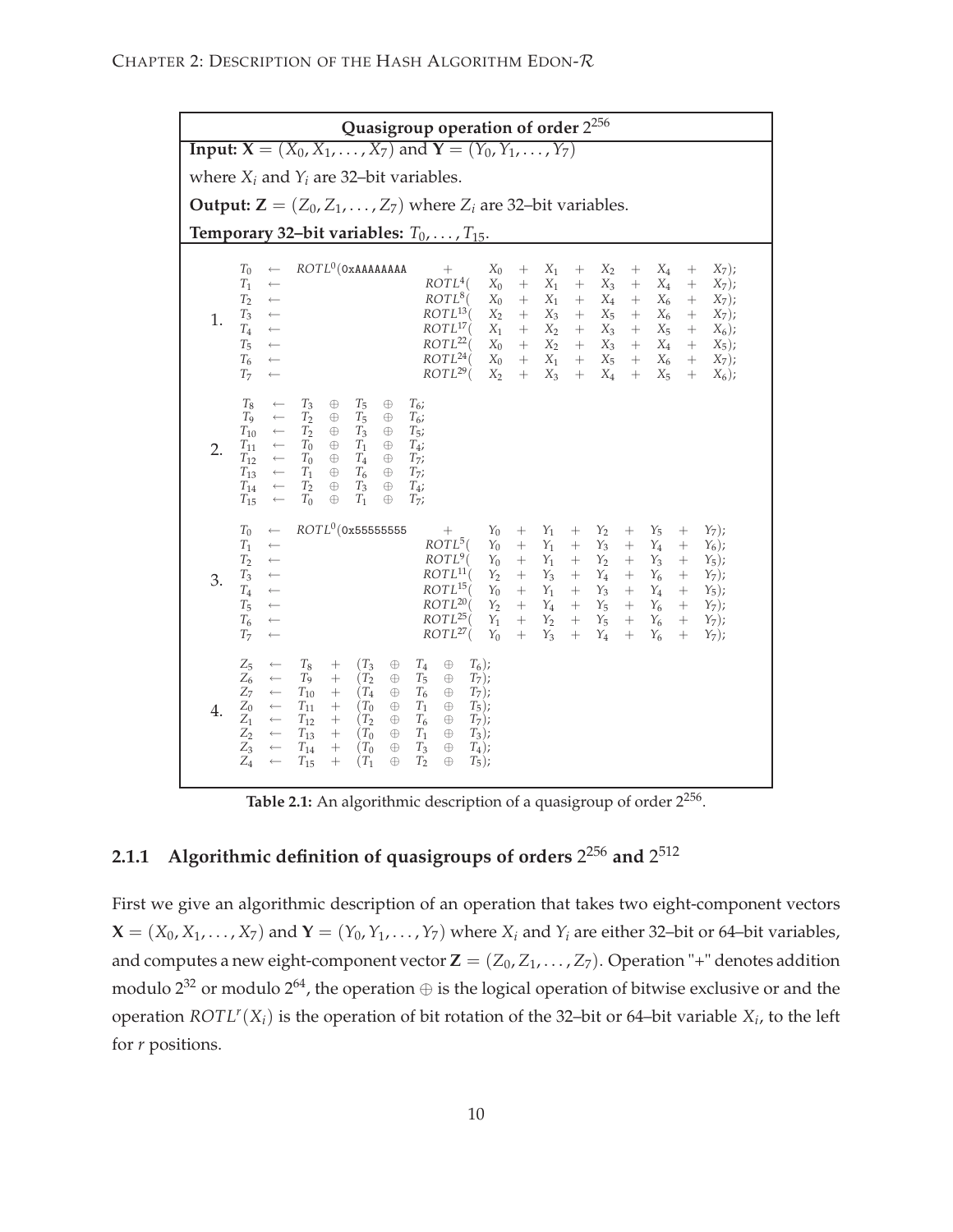|                                                                                        | Quasigroup operation of order 2512                                                              |                                                                                                                                                              |                                                                                              |                                                                                              |                                                                                      |                                                                                                 |                                                                                      |                                                                                                 |                                                                                                                         |                                                                      |                                                                                         |                                                                                |                                                                                          |                                                                                               |                                                                          |                                                                      |                                                                             |                                                                                           |
|----------------------------------------------------------------------------------------|-------------------------------------------------------------------------------------------------|--------------------------------------------------------------------------------------------------------------------------------------------------------------|----------------------------------------------------------------------------------------------|----------------------------------------------------------------------------------------------|--------------------------------------------------------------------------------------|-------------------------------------------------------------------------------------------------|--------------------------------------------------------------------------------------|-------------------------------------------------------------------------------------------------|-------------------------------------------------------------------------------------------------------------------------|----------------------------------------------------------------------|-----------------------------------------------------------------------------------------|--------------------------------------------------------------------------------|------------------------------------------------------------------------------------------|-----------------------------------------------------------------------------------------------|--------------------------------------------------------------------------|----------------------------------------------------------------------|-----------------------------------------------------------------------------|-------------------------------------------------------------------------------------------|
|                                                                                        | <b>Input:</b> $X = (X_0, X_1, , X_7)$ and $Y = (Y_0, Y_1, , Y_7)$                               |                                                                                                                                                              |                                                                                              |                                                                                              |                                                                                      |                                                                                                 |                                                                                      |                                                                                                 |                                                                                                                         |                                                                      |                                                                                         |                                                                                |                                                                                          |                                                                                               |                                                                          |                                                                      |                                                                             |                                                                                           |
|                                                                                        | where $X_i$ and $Y_i$ are 64-bit variables.                                                     |                                                                                                                                                              |                                                                                              |                                                                                              |                                                                                      |                                                                                                 |                                                                                      |                                                                                                 |                                                                                                                         |                                                                      |                                                                                         |                                                                                |                                                                                          |                                                                                               |                                                                          |                                                                      |                                                                             |                                                                                           |
| <b>Output:</b> $\mathbf{Z} = (Z_0, Z_1, \dots, Z_7)$ where $Z_i$ are 64-bit variables. |                                                                                                 |                                                                                                                                                              |                                                                                              |                                                                                              |                                                                                      |                                                                                                 |                                                                                      |                                                                                                 |                                                                                                                         |                                                                      |                                                                                         |                                                                                |                                                                                          |                                                                                               |                                                                          |                                                                      |                                                                             |                                                                                           |
| Temporary 64–bit variables: $T_0, \ldots, T_{15}$ .                                    |                                                                                                 |                                                                                                                                                              |                                                                                              |                                                                                              |                                                                                      |                                                                                                 |                                                                                      |                                                                                                 |                                                                                                                         |                                                                      |                                                                                         |                                                                                |                                                                                          |                                                                                               |                                                                          |                                                                      |                                                                             |                                                                                           |
| 1.                                                                                     | $T_0$<br>$T_1$<br>$T_2$<br>$T_3$<br>$T_4$<br>$T_5$<br>$T_6$<br>T <sub>7</sub>                   | $\longleftarrow$<br>$\longleftarrow$<br>$\longleftarrow$<br>$\longleftarrow$<br>$\longleftarrow$<br>$\leftarrow$<br>$\longleftarrow$<br>$\leftarrow$         |                                                                                              |                                                                                              | $ROTL^{0} (OxAAAAAAAAAAAAAAA$                                                        |                                                                                                 |                                                                                      |                                                                                                 | $+$<br>$ROTL5$ (<br>$ROTL^{15}$<br>$ROTL^{22}$ (<br>$ROTL^{31}$ (<br>$ROTL^{40}$<br>$ROTL^{50}$<br>$ROTL^{59}$ (        | $X_0$<br>$X_0$<br>$X_0$<br>$X_2$<br>$X_1$<br>$X_0$<br>$X_0$<br>$X_2$ | $^{+}$<br>$^{+}$<br>$^{+}$<br>$\ddot{}$<br>$+$<br>$^{+}$<br>$\qquad \qquad +$<br>$^{+}$ | $X_1$<br>$X_1$<br>$X_1$<br>$X_3$<br>$X_2$<br>$X_2$<br>$X_1$<br>$X_3$           | $^{+}$<br>$+$<br>$^{+}$<br>$\ddot{}$<br>$+$<br>$+$<br>$^{+}$<br>$+$                      | $X_2$<br>$X_3$<br>$X_4$<br>$X_5$<br>$X_3$<br>$X_3$<br>$X_5$<br>$X_4$                          | $^{+}$<br>$+$<br>$^{+}$<br>$+$<br>$\qquad \qquad +$<br>$^{+}$<br>$+$     | $X_4$<br>$X_4$<br>$X_6$<br>$X_6$<br>$X_5$<br>$X_4$<br>$X_6$<br>$X_5$ | $+$<br>$\! + \!$<br>$\! + \!$<br>$+$<br>$\hspace{1.0cm} +$<br>$\! +$<br>$+$ | $X_7$ );<br>$X_7$ ;<br>$X_7$ );<br>$X_7$ ;<br>$X_6$ ;<br>$X_5$ );<br>$X_7$ );<br>$X_6$ ); |
| 2.                                                                                     | $T_8$<br>T <sub>9</sub><br>$T_{10}$<br>$T_{11}$<br>$T_{12}$<br>$T_{13}$<br>$T_{14}$<br>$T_{15}$ | $\longleftarrow$<br>$\longleftarrow$<br>$\longleftarrow$<br>$\longleftarrow$<br>$\longleftarrow$<br>$\longleftarrow$<br>$\longleftarrow$<br>$\longleftarrow$ | $T_3$<br>$T_2$<br>T <sub>2</sub><br>$T_0$<br>$T_0$<br>$T_1$<br>T <sub>2</sub><br>$T_0$       | $\oplus$<br>$\oplus$<br>$\oplus$<br>$\oplus$<br>$\oplus$<br>$\oplus$<br>$\oplus$<br>$\oplus$ | $T_5$<br>$T_5$<br>$T_3$<br>${\cal T}_1$<br>$T_4$<br>$T_{\rm 6}$<br>$T_3$<br>$T_1$    | $\oplus$<br>$\oplus$<br>$\oplus$<br>$\oplus$<br>$\oplus$<br>$\oplus$<br>$\oplus$<br>$\oplus$    | $T_6$ ;<br>$T_6$ ;<br>$T_{5}$ ;<br>$T_4$ ;<br>$T_7$ ;<br>$T_7;$<br>$T_4$ ;<br>$T_7;$ |                                                                                                 |                                                                                                                         |                                                                      |                                                                                         |                                                                                |                                                                                          |                                                                                               |                                                                          |                                                                      |                                                                             |                                                                                           |
| 3.                                                                                     | $T_0$<br>$T_1$<br>T <sub>2</sub><br>$T_3$<br>$T_4$<br>$T_5$<br>$T_6$<br>T <sub>7</sub>          | $\longleftarrow$<br>$\longleftarrow$<br>$\longleftarrow$<br>$\longleftarrow$<br>$\leftarrow$<br>$\leftarrow$<br>$\longleftarrow$<br>$\leftarrow$             |                                                                                              |                                                                                              |                                                                                      |                                                                                                 |                                                                                      |                                                                                                 | $^{+}$<br>$ROTL^{10}$ (<br>$ROTL^{19}$ (<br>$ROTL^{29}$ (<br>$ROTL^{36}$<br>$ROTL^{44}$<br>$ROTL^{48}$ (<br>$ROTL^{55}$ | $Y_0$<br>$Y_0$<br>$Y_0$<br>$Y_2$<br>$Y_0$<br>$Y_2$<br>$Y_1$<br>$Y_0$ | $^{+}$<br>$\ddot{}$<br>$+$<br>$\ddag$<br>$\! + \!$<br>$\ddot{}$<br>$\! +$<br>$+$        | $Y_1$<br>$Y_1$<br>$Y_1$<br>$Y_3$<br>$Y_1$<br>$Y_4$<br>$\mathcal{Y}_2$<br>$Y_3$ | $^{+}$<br>$^{+}$<br>$+$<br>$\qquad \qquad +$<br>$\boldsymbol{+}$<br>$\! +$<br>$+$<br>$+$ | $Y_2$<br>$Y_3$<br>$Y_2$<br>$\mathcal{Y}_4$<br>$Y_3$<br>$\gamma_5$<br>$\mathcal{Y}_5$<br>$Y_4$ | $^{+}$<br>$^{+}$<br>$+$<br>$\qquad \qquad +$<br>$+$<br>$+$<br>$+$<br>$+$ | $Y_5$<br>$Y_4$<br>$Y_3$<br>$Y_6$<br>$Y_4$<br>$Y_6$<br>$Y_6$<br>$Y_6$ | $^{+}$<br>$+$<br>$+$<br>$+$<br>$\qquad \qquad +$<br>$^{+}$<br>$^{+}$        | $Y_7$ :<br>$Y_6$ ;<br>$Y_5$ );<br>$Y_7$ );<br>$Y_5$ );<br>$Y_7);$<br>$Y_7);$<br>$Y_7$ ;   |
| 4.                                                                                     | $\mathbb{Z}_5$<br>$Z_6$<br>$Z_7$<br>$Z_0$<br>$Z_1$<br>$Z_{2}$<br>$Z_3$<br>$Z_4$                 | $\leftarrow$<br>$\leftarrow$<br>$\leftarrow$<br>$\leftarrow$<br>$\leftarrow$<br>$\leftarrow$<br>$\leftarrow$                                                 | $T_8$<br>$T_{9}$<br>$T_{10}$<br>$T_{11}$<br>$T_{12}$<br>$T_{\rm 13}$<br>$T_{14}$<br>$T_{15}$ | $\pm$<br>$^{+}$<br>$\boldsymbol{+}$<br>$\qquad \qquad +$<br>$\boldsymbol{+}$<br>$+$<br>$+$   | $(T_3)$<br>$(T_2)$<br>$(T_4)$<br>$(T_0)$<br>$(T_2)$<br>$(T_0)$<br>$(T_0)$<br>$(T_1)$ | $_{\oplus}$<br>$\oplus$<br>$\oplus$<br>$\oplus$<br>$\oplus$<br>$\oplus$<br>$\oplus$<br>$\oplus$ | $T_4$<br>$T_5$<br>$T_6$<br>$T_1$<br>$T_6$<br>$T_1$<br>$T_3$<br>T <sub>2</sub>        | $_{\oplus}$<br>$\oplus$<br>$\oplus$<br>$\oplus$<br>$\oplus$<br>$\oplus$<br>$\oplus$<br>$\oplus$ | $T_6$ ;<br>$T_7$ ;<br>$T_7$ );<br>$T_5$ );<br>$T_7$ );<br>$T_3$ ;<br>$T_4$ );<br>$T_5$ );                               |                                                                      |                                                                                         |                                                                                |                                                                                          |                                                                                               |                                                                          |                                                                      |                                                                             |                                                                                           |

Table 2.2: An algorithmic description of a quasigroup of order 2<sup>512</sup>.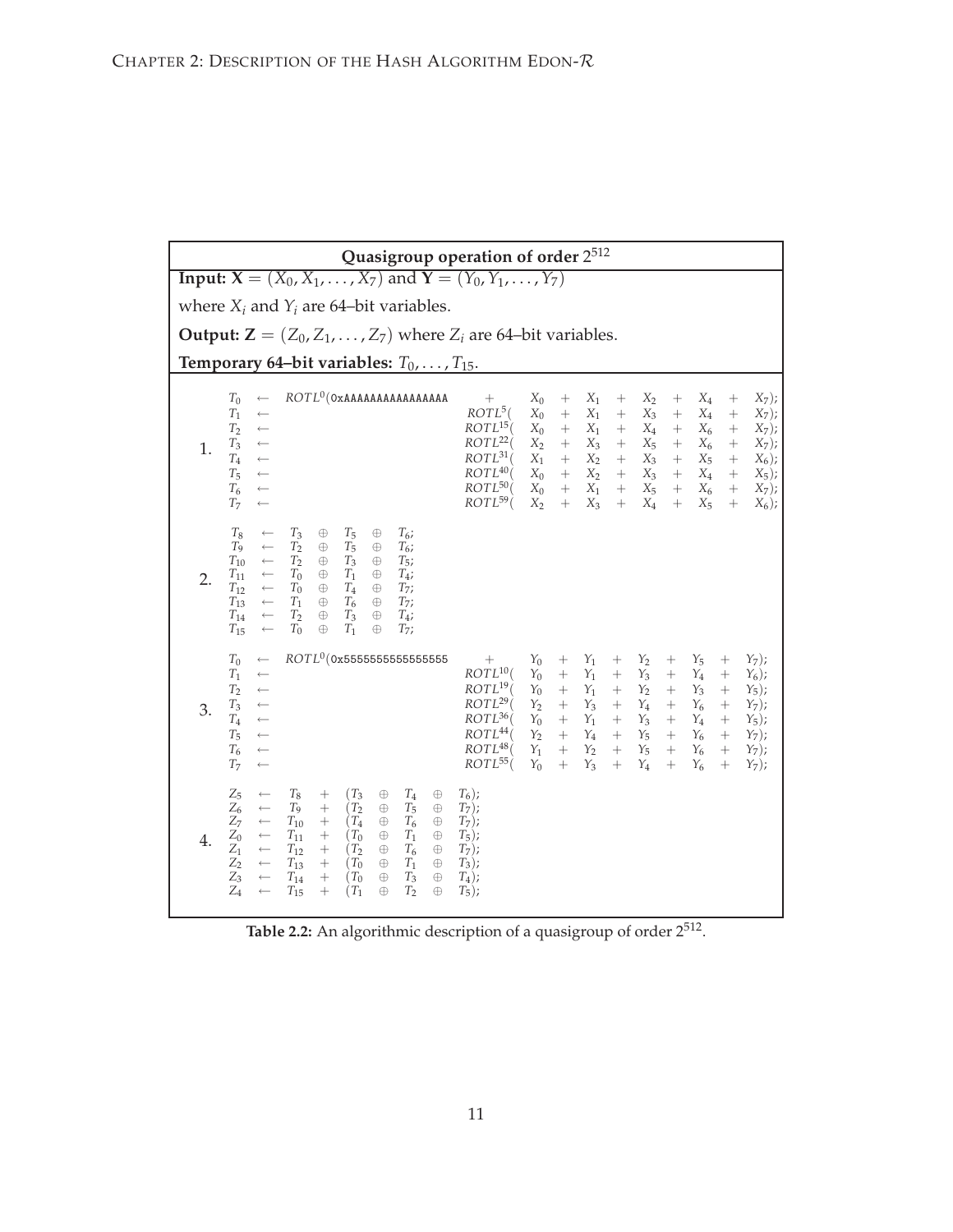## <span id="page-19-0"></span>**2.1.2 Algebraic definition of quasigroups of orders** 2 <sup>256</sup> **and** 2 512

In this subsection we will present the same quasigroups that have been described in the previous subsection in an algebraic way.

For that purpose we use the following notation: we identify  $Q$  as a set of cardinality  $2^q$ ,  $q =$ 256, 512, and elements  $x \in Q$  are represented in their bitwise form as *q*-bit words

$$
\mathbf{X} \equiv (\widetilde{x}_0, \widetilde{x}_1, \dots, \widetilde{x}_{q-2}, \widetilde{x}_{q-1}) \equiv \widetilde{x}_0 \cdot 2^{q-1} + \widetilde{x}_1 \cdot 2^{q-2} + \dots + \widetilde{x}_{q-2} \cdot 2 + \widetilde{x}_{q-1}
$$

where  $\widetilde{x}_i \in \{0, 1\}$ , but also as the set  $\left(\mathbb{Z}_{2^w}\right)^8$ ,  $w = 32, 64$ .

Actually, we shall be constructing quasigroups  $(Q, *)$  as isotopes of  $\left(\left(\mathbb{Z}_{2^w}\right)^8, +_8\right)$ ,  $w~=~$  32,64 where  $+_8$ , is the operation of componentwise addition of two 8–dimensional vectors in  $(\mathbb{Z}_{2^w})^8$ . We shall thus define three permutations  $\pi_i: \mathbb{Z}_2^q \to \mathbb{Z}_2^q$  $j_2^q, 1 \leq i \leq 3$  so that

$$
X*Y\equiv \pi_1(\pi_2(X)+_8\pi_3(Y))
$$

for all  $\textbf{X}, \textbf{Y} \in \big( \mathbb{Z}_{2^w} \big)^8.$ 

Let us denote by  $Q_{256} = \{0, 1\}^{256}$  and  $Q_{512} = \{0, 1\}^{512}$  the corresponding sets of 256–bit and 512– bit words. Our intention is to define EDON- $R$  by the following bitwise operations on  $w$ -bit values (where  $w = 32$  or  $w = 64$ ):

- 1. Addition between *w*–bit words modulo 2*w*,
- 2. Rotation of *w*–bits to the left for *r* positions,
- 3. Bitwise XOR operations ⊕ on *w*–bit words.

Further, we introduce the following convention:

- Elements  $X \in Q_{256}$  are represented as  $X = (X_0, X_1, \ldots, X_7)$ , where  $X_i$  are 32-bit words,
- Elements  $X \in Q_{512}$  are represented as  $X = (X_0, X_1, \ldots, X_7)$  where  $X_i$  are 64-bit words.

The left rotation of a *w*–bit word *Y* by *r* positions will be denoted by *ROTL<sup>r</sup>* (*Y*). Note that this operation can be expressed as a linear matrix–vector multiplication over the ring  $(\mathbb{Z}_2, +, \times)$  i.e.  $ROTL^r(Y) = E^r \cdot Y$  where  $E^r \in \mathbb{Z}_2^w \times \mathbb{Z}_2^w$  is a matrix obtained from the identity matrix by rotating its columns by *r* positions in the direction top to bottom. Further on, if we have a vector  $X \in Q_q$ where  $q = 256, 512$  represented as  $\mathbf{X} = (X_0, X_1, \ldots, X_7)$  and we want to rotate all  $X_i$  by  $r_i$  ( $0 \leq$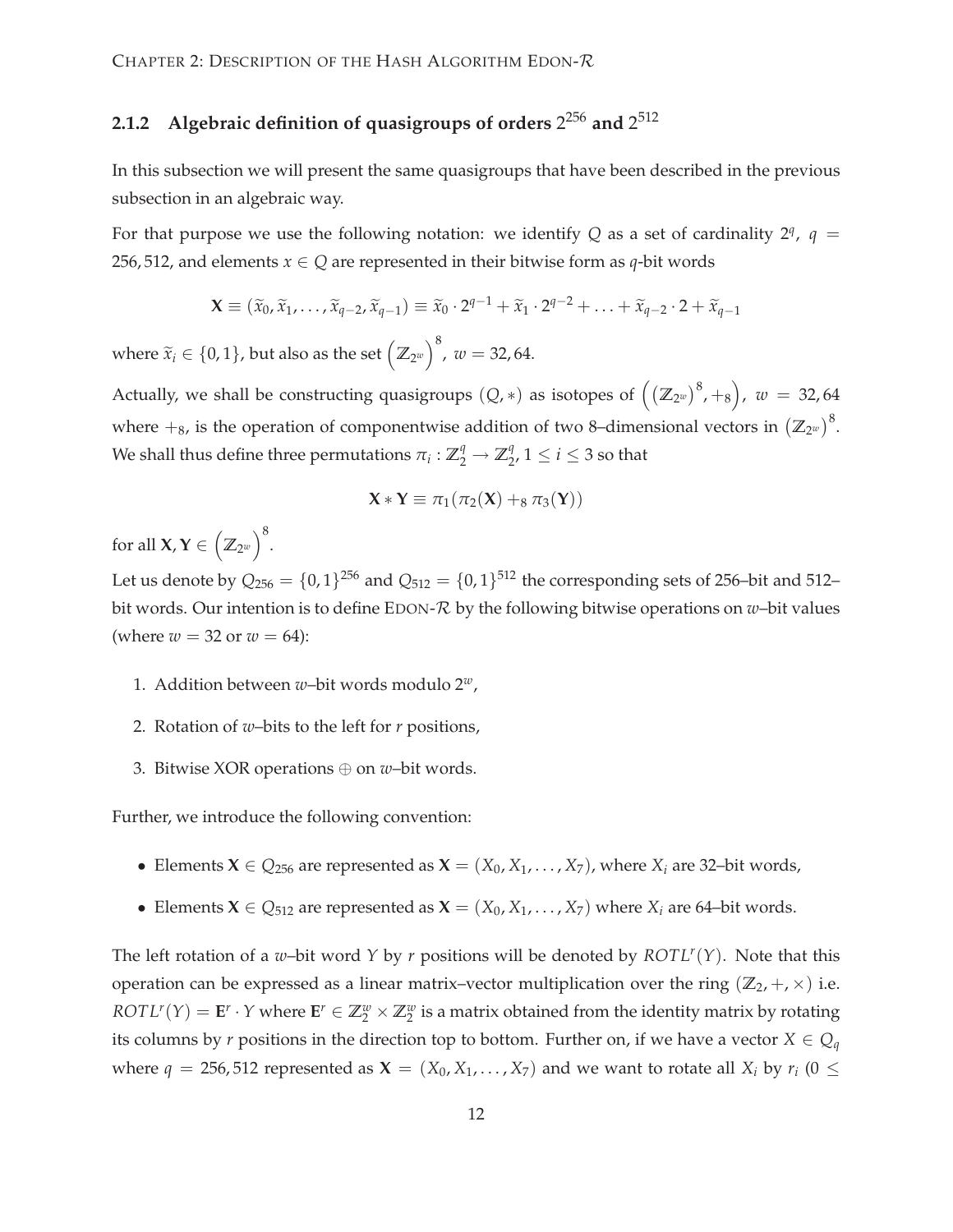$i \leq 7$ ) positions to the left, then we denote that operation by  $ROTL^{r}(X)$ , where  $\mathbf{r} = (r_0, \ldots, r_7) \in \mathbb{C}$  $\{0, 1, \ldots, w-1\}^7$  is called the rotation vector. The operation *ROTL*<sup> $r$ </sup>(**X**) can also be represented as a linear matrix–vector multiplication over the ring  $(\mathbb{Z}_2, +, \times)$  i.e.  $ROTL^{r}(X) = D^{r} \cdot X$  where  $\mathbf{D}^{\mathbf{r}} \in \mathbb{Z}_2^q \times \mathbb{Z}_2^q$ ч<br>2,

|  | $\mathbf{E}^{r_0}$ | $\mathbf{0}$       | $\bf{0}$  | $\boldsymbol{0}$   | $\bf{0}$                                                       |           |           |                    |   |
|--|--------------------|--------------------|-----------|--------------------|----------------------------------------------------------------|-----------|-----------|--------------------|---|
|  | 0                  | $\mathbf{E}^{r_1}$ |           | $\bf{0}$           | $\bf{0}$                                                       | 0         |           |                    |   |
|  | $\bf{0}$           |                    | $E^{r_2}$ | $\bf{0}$           | $\bf{0}$                                                       | 0         |           |                    |   |
|  | $\bf{0}$           |                    |           | $\mathbf{E}^{r_3}$ | $\begin{aligned} \mathbf{0} \\ \mathbf{E}^{r_4} \end{aligned}$ | 0         |           |                    |   |
|  |                    |                    | $\bf{0}$  | $\bf{0}$           |                                                                | 0         |           |                    | í |
|  | 0                  |                    |           | $\bf{0}$           | $\bf{0}$                                                       | $E^{r_5}$ | $\bf{0}$  |                    |   |
|  | 0                  |                    |           | 0                  | $\bf{0}$                                                       | 0         | $E^{r_6}$ |                    |   |
|  |                    |                    |           | 0                  | 0                                                              | 0         | 0         | $\mathbf{E}^{r_7}$ |   |

submatrices  $\mathbf{E}^{r_i} \in \mathbb{Z}_2^w \times \mathbb{Z}_2^w$ ,  $0 \leq i \leq 7$  are obtained from the identity matrix by rotating its columns by  $r_i$  positions in the direction top to bottom, and the submatrices  $\mathbf{0} \in \mathbb{Z}_2^w \times \mathbb{Z}_2^w$  are the zero matrix.

Further on, we use the following notation:

 $\bullet$   $\widehat{{\mathbb A}}_1$ ,  $\widehat{{\mathbb A}}_3$   $\colon$   $\left(\mathbb{Z}_{2^w}\right)^8$   $\to$   $\left(\mathbb{Z}_{2^w}\right)^8$  are two bijective transformations in  $\left(\mathbb{Z}_{2^w}\right)^8$  over the ring  $(\mathbb{Z}_{2^w}, +, \times)$  where  $w = 32$  or  $w = 64$ . The mappings  $\hat{A}_i$ ,  $i = 1, 3$  can be described as:

$$
\widehat{\mathbb{A}}_i(\mathbf{X}) = \mathbf{C}_i + \mathbb{A}_i \cdot \mathbf{X},
$$

where  $\textbf{C}_i \in \left( \mathbb{Z}_{2^w} \right)^8$ ,  $i=1,2$  are two constant vectors and  $\textbf{A}_1$  and  $\textbf{A}_3$  are two  $8 \times 8$  invertible matrices over the ring  $(\mathbb{Z}_{2^w}, +, \times)$ . Since they look like affine transformations in vector fields, sometimes we will call these two transformations also "*affine bijective transformations*" although strictly speaking we are not working in any vector field. All elements in those two matrices are either 0 or 1, since we want to avoid the operations of multiplication (as more costly microprocessor operations) in the ring  $(\mathbb{Z}_{2^w}, +, \times)$ , and stay only with operations of addition.

 $\bullet$   $\mathbb{A}_2$ ,  $\mathbb{A}_4$  :  $\left(\mathbb{Z}_{2^w}\right)^8 \to \left(\mathbb{Z}_{2^w}\right)^8$  are two linear bijective transformations of  $Q_q$  that are described by two invertible matrices (we use the same notation:  $A_2$ ,  $A_4$ ) of order  $q \times q$  over the ring  $(\mathbb{Z}_2, +, \times)$  ( $q = 256$  or  $q = 512$ ). Since we want to apply XOR operations on *w*-bit registers,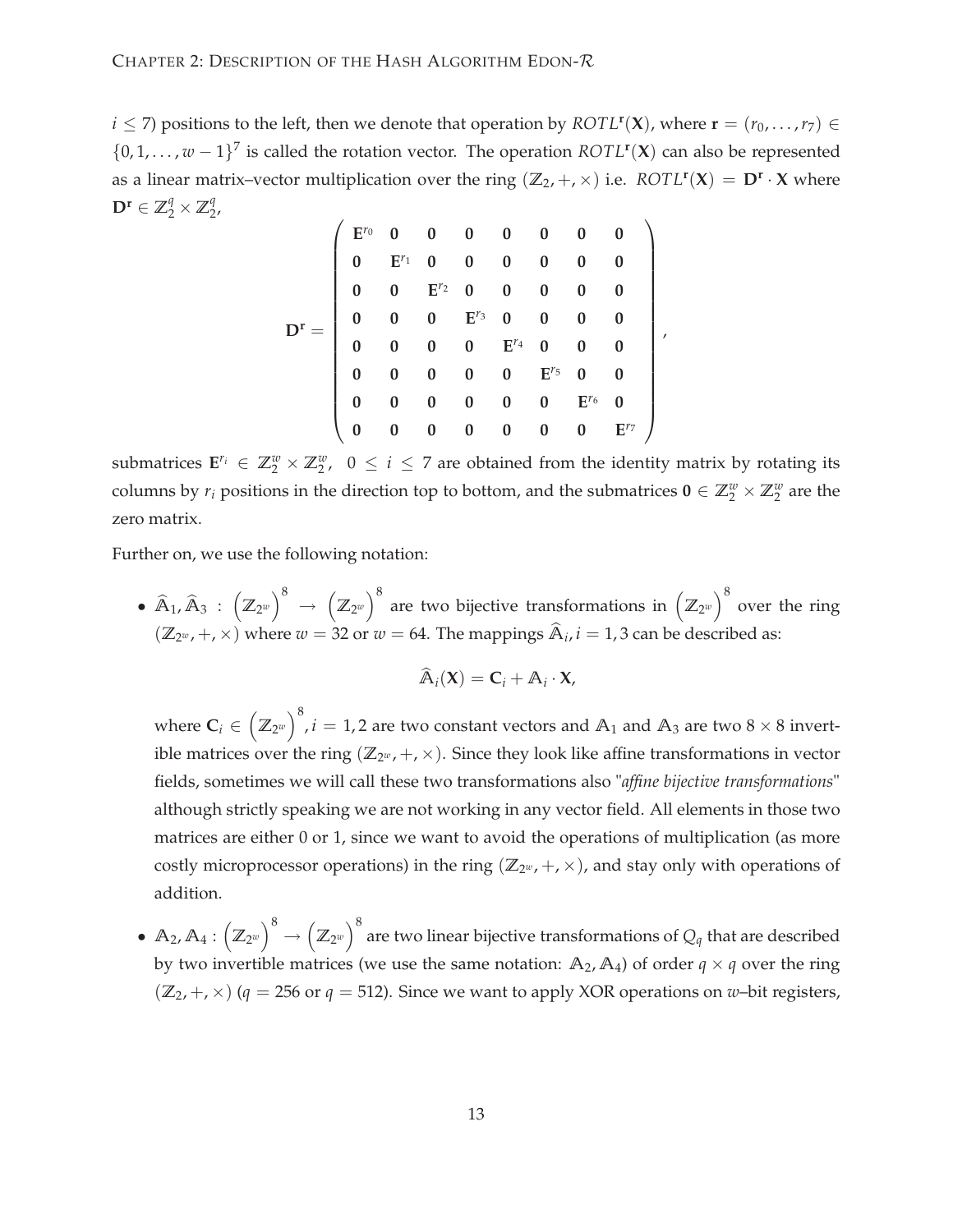<span id="page-21-0"></span>

|     | ${\bf r}_{1,a}$                | $\mathbf{r}_{2,a}$              |
|-----|--------------------------------|---------------------------------|
| 256 | (0, 4, 8, 13, 17, 22, 24, 29)  | (0, 5, 9, 11, 15, 20, 25, 27)   |
| 512 | (0, 5, 15, 22, 31, 40, 50, 59) | (0, 10, 19, 29, 36, 44, 48, 55) |

**Table 2.3:** Rotation vectors for definition of  $\pi_2$  and  $\pi_3$ .

the matrices  $A_2$  and  $A_4$  will be of the form

$$
\left(\begin{array}{cccc}\nB_{1,1} & B_{1,2} & \dots & B_{1,8} \\
B_{2,1} & B_{2,2} & \dots & B_{2,8} \\
\vdots & \vdots & \ddots & \vdots \\
B_{8,1} & B_{8,2} & \dots & B_{8,8}\n\end{array}\right),
$$

where  $\mathbb{B}_{i,j} \in \mathbb{Z}_2^w \times \mathbb{Z}_2^w$ ,  $1 \leq i, j \leq 8$  are either the identity matrix or the zero matrix i.e.  $\mathbb{B}_{i,j} \in \{0,1\}.$ 

Now we give the formal definitions for the permutations:  $\pi_1$ ,  $\pi_2$  and  $\pi_3$ .

**Definition 4.** Transformations  $\pi_1$  :  $Q_q \rightarrow Q_q$  ( $q = 256, 512$ ) are defined as:

$$
\pi_1(X_0, X_1, X_2, X_3, X_4, X_5, X_6, X_7) = (X_5, X_6, X_7, X_0, X_1, X_2, X_3, X_4)
$$

**Lemma 1.** Transformations  $\pi_1$  are permutations.

**Definition 5.** Transformations  $\pi_2$  :  $Q_q \rightarrow Q_q$  and  $\pi_3$  :  $Q_q \rightarrow Q_q$  are defined as:

$$
\pi_2 \equiv \widehat{A}_1 \circ ROTL^{\mathbf{r}_{1,q}} \circ A_2
$$

$$
\pi_3 \equiv \widehat{A}_3 \circ ROTL^{\mathbf{r}_{2,q}} \circ A_4
$$

where the rotation vectors  $\mathbf{r}_{i,q}$ ,  $i = 1, 2, q = 256, 512$  are given in Table [2.3,](#page-21-0) and the information about  $\widehat{A}_1$ ,  $A_2$ ,  $\widehat{A}_3$  and  $A_4$  is given in Table [2.4.](#page-22-0) There, the symbols  $1,0\in\mathbb{Z}_2^w\times\mathbb{Z}_2^w$  are the identity matrix and the zero matrix, and the constants  $const_{i,q}$ ,  $i = 1,2$ ,  $q = 256,512$  have the following values (given in hexadecimal notation):  $const_{1,256}$  = 0xAAAAAAAA,  $const_{2,256}$  = 0x555555555, *const*1,512 = 0xAAAAAAAAAAAAAAAA and *const*2,512 = 0x5555555555555555. The rationale for choosing these constants is in Section [3.12.](#page-58-0)

**Lemma 2.** Transformations  $\pi_2$  and  $\pi_3$  are permutations on  $Q_q$ ,  $q = 256, 512$ .

 $\Box$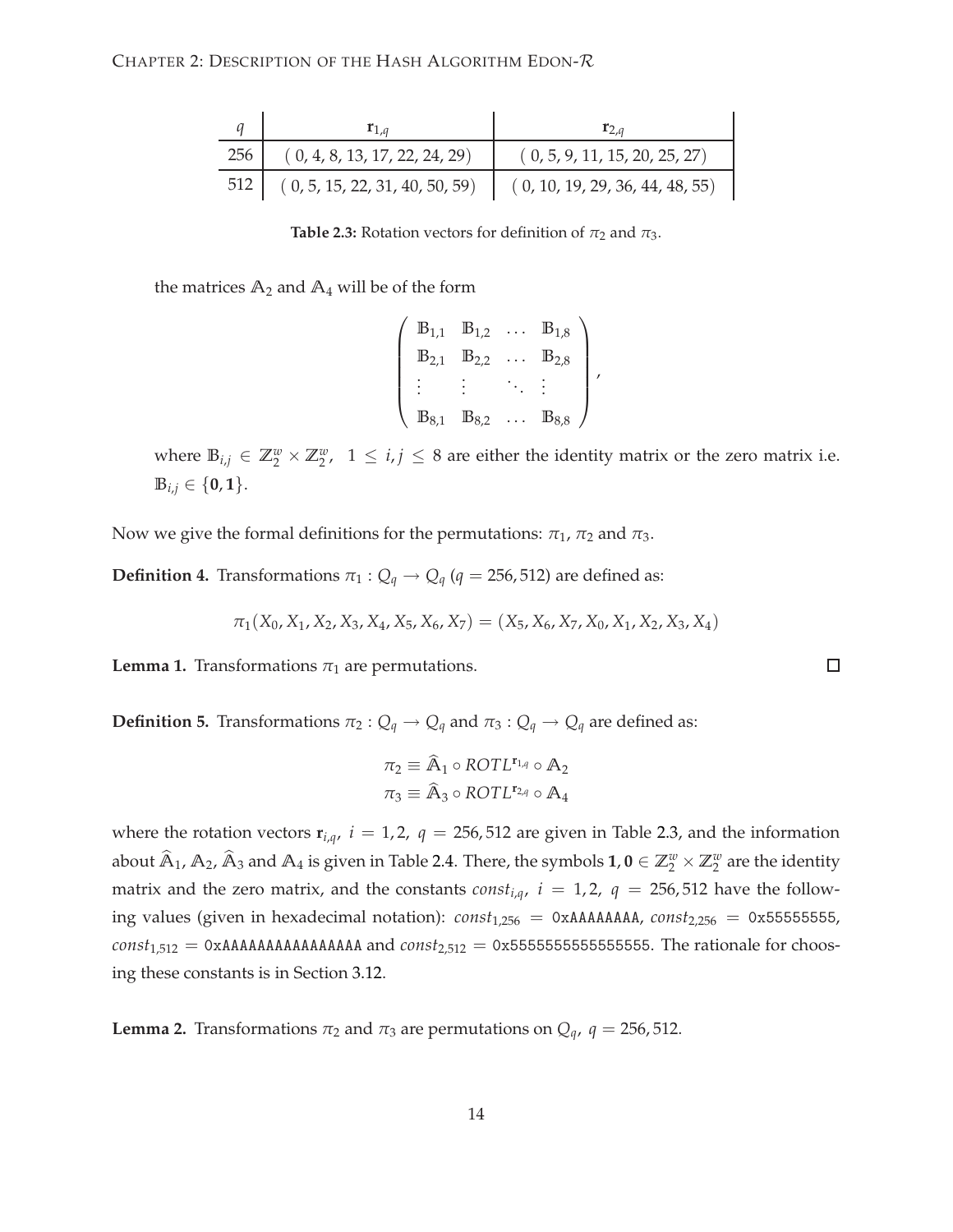<span id="page-22-0"></span>

|                 | Άэ                                  | $A_3$                | $A_{4}$                    |
|-----------------|-------------------------------------|----------------------|----------------------------|
| $const_{1,q}$   | $^\prime$ 0 0 0 1 0 1 1 0 $^\prime$ | $\sqrt{const_{2,q}}$ | $'0\;0\;0\;1\;1\;0\;1\;0"$ |
| 11011001        | 00100110                            | 11011010             | 00100101                   |
| 11001011        | 00110100                            | 1110100              | 00001011                   |
| 0 0 1 1 0 1 1 1 | 11001000                            | 0 0 1 1 1 0 1 1      | 11000100                   |
| 0 1 1 1 0 1 1 0 | 10001001                            | 1011100              | 00100011                   |
| 10111100        | 01000011                            | 00101111             | 11010000                   |
| 11000111        | 00111000                            | 0 1 1 0 0 1 1 1      | 10011000                   |
| 00111110        | 11000001                            | 10011011             | 01100100                   |

**Table 2.4:** Matrices  $\widehat{A}_1$ ,  $A_2$ ,  $\widehat{A}_3$  and  $A_4$ .

*Proof.* The proof follows immediately from the fact that all transformations  $A_i$ ,  $i = 1, 2, 3, 4$  and *ROTL*<sup>**r**<sub>*iA*</sub></sup>,  $i = 1, 2, q = 256, 512$  are expressed by invertible matrices over the rings ( $\mathbb{Z}_{2^w}$ , +,  $\times$ ),  $w =$ 32, 64 or over the ring  $(\mathbb{Z}_2, +, \times)$ .  $\Box$ 

**Theorem 1.** Operations  $*_q: Q_q^2 \to Q_q$  defined as:

$$
X *_{q} Y = \pi_{1}(\pi_{2}(X) +_{8} \pi_{3}(Y))
$$

are non-commutative quasigroup operations that are not loops.

*Proof.* We give a proof for  $q = 256$  and the other case for  $q = 512$  is similar.

To show that ∗<sup>256</sup> is not a loop we have to show that there is no unit element **E** ∈ *Q*<sup>256</sup> such that for every  $A \in Q_{256}$ ,  $A *_{256} E = A = E *_{256} A$ . Let us suppose that there is a neutral element  $E \in Q_{256}$ . Let us first put

$$
\pi_2(E)-_8\pi_3(E)=\text{Const}_E
$$

where **Const***<sup>E</sup>* ∈ *Q*<sup>256</sup> is a constant element and the operation −<sup>8</sup> is the componentwise subtraction modulo  $2^{32}$ .

From the concrete definition of the quasigroup operation ∗<sup>256</sup> for the neutral element **E** we get:

$$
\pi_1(\pi_2(\mathbf{E}) +_8 \pi_3(\mathbf{A})) = \pi_1(\pi_2(\mathbf{A}) +_8 \pi_3(\mathbf{E}))
$$

Since  $\pi_1$  is a permutation we can remove it from the last equation and we get:

$$
\pi_2(\mathbf{E}) +_8 \pi_3(\mathbf{A}) = \pi_2(\mathbf{A}) +_8 \pi_3(\mathbf{E})
$$

and if we rearrange the last equation we get:

$$
\pi_2(\mathbf{A}) -_8 \pi_3(\mathbf{A}) = \pi_2(\mathbf{E}) -_8 \pi_3(\mathbf{E}) = \mathbf{Const}_E
$$

The last equation states that for every  $A \in Q_{256}$  the expression  $\pi_2(A) -_8 \pi_3(A)$  is a constant. This is not true. For example  $\pi_2(1) -_8 \pi_3(1) \neq \pi_2(2) -_8 \pi_3(2)$ . Thus we conclude that \*<sub>256</sub> is not a loop.  $\Box$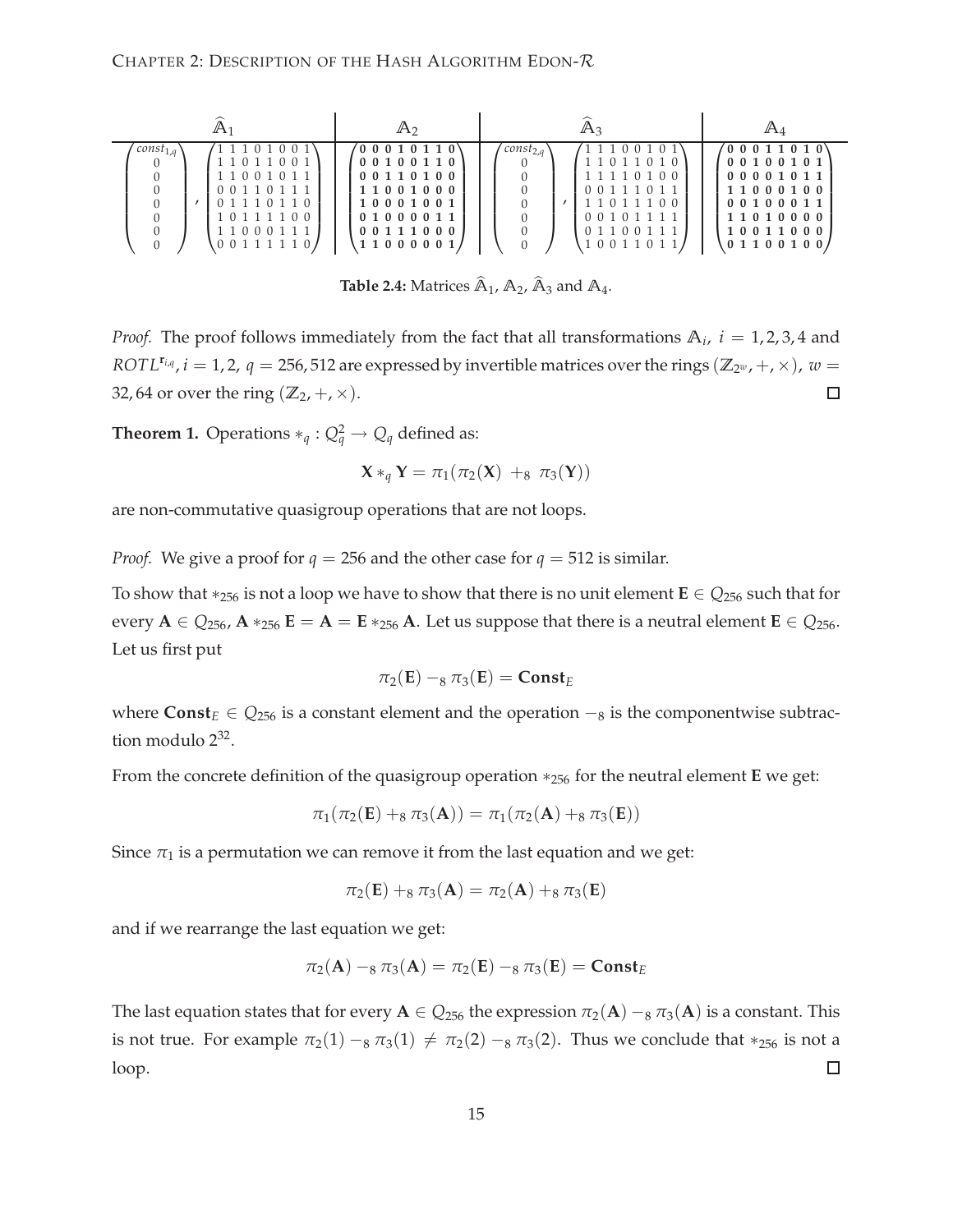Note that the quasigroups cannot be associative since every associative quasigroup is a group and every group possesses a unit element.

Having defined two quasigroup operations  $*_{256}$  and  $*_{512}$  we define two one-way functions  $\mathcal{R}_{256}$ and  $\mathcal{R}_{512}$  as follows:

## **Definition 6.**

- 1.  $\mathcal{R}_{256}$  :  $\mathrm{Q}^4_{256}\to\mathrm{Q}^2_{256}\equiv \mathcal{R}$  where  $\mathcal R$  is defined as in Definition [8](#page-23-1) over  $\mathrm{Q}_{256}$  with the quasigroup operation ∗256.
- 2.  $\mathcal{R}_{512}:\mathcal{Q}_{512}^4\to\mathcal{Q}_{512}^2\equiv \mathcal{R}$  where  $\mathcal R$  is defined as in Definition [8](#page-23-1) over  $\mathcal{Q}_{512}$  with the quasigroup operation ∗512.

## <span id="page-23-0"></span>**2.1.3 The one-way function** R**: A reverse quasigroup string transformation**

The reverse quasigroup string transformation as a candidate one-way function has been introduced in [\[9](#page-76-6)], and a generic hash function with reverse quasigroup string transformation has been described in [\[2,](#page-76-2) [3](#page-76-3)]. A concrete hash function with similar name: Edon-R $(n)$  for  $n = 256,384,512$ has been described in [\[10](#page-76-7)]. Many properties from that function are present in the design of EDON- $\mathcal{R}$ , but we can say that without loosing security properties of the hash function, the design of EDON- $\mathcal R$  is now simplified and performance is much better compared to the older Edon- $R(n)$ . Additionally, we can say that the concept of reverse quasigroup string transformation is present also in another cryptographic primitive - the stream cipher Edon80 [\[11](#page-76-8)]. Edon80 IV Setup procedure is a conjectured one-way function and so far no cryptographic weaknesses have been found for the Edon80 IV Setup, although Edon80 have been under the public scrutiny from the cryptographic community for more than 3 years.

**Definition 7.** For a given  $X \in Q_q$ ,  $q = 256, 512$ , which can be represented as an eight component  $\mathbf{v}$ ector  $\mathbf{X}=(X_0,X_1,\ldots,X_7)\in\left(\mathbb{Z}_{2^w}\right)^8$ ,  $w=$  32, 54, the reversed vector  $\overline{\mathbf{X}}$  is defined as:

$$
\overline{\mathbf{X}}=(X_7,X_6,\ldots,X_0)
$$

<span id="page-23-1"></span>**Definition 8.** For a given quasigroup  $*_q$ ,  $q = 256$ , 512, (shortly denoted as  $*$  i.e. without the index *q*) the one-way function  $\mathcal{R}:\mathcal{Q}_q^4\to\mathcal{Q}_q^2$  used in EDON- $\mathcal R$  hash function is defined as:

$$
\mathcal{R}(\mathbf{C}_0, \mathbf{C}_1, \mathbf{A}_0, \mathbf{A}_1) = (\mathbf{B}_0, \mathbf{B}_1)
$$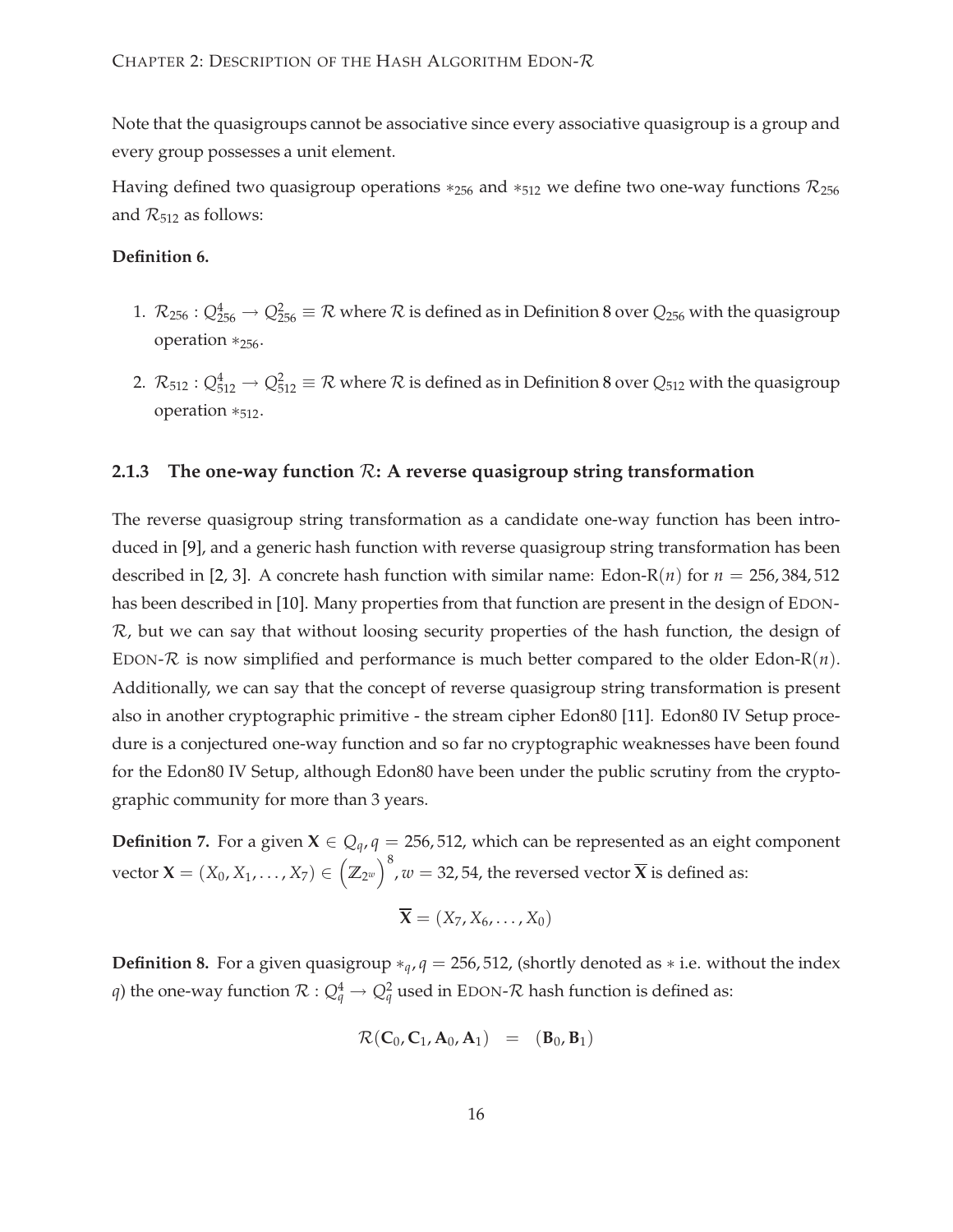<span id="page-24-0"></span>

**Table 2.5: a.** Schematic representation of the function  $\mathcal{R}$ , **b.** Conjectured one-wayness of  $\mathcal{R}$  comes from the difficulty to solve a system of two equations where  $\mathbf{B}_0$ ,  $\mathbf{B}_1$ ,  $\mathbf{C}_0$  and  $\mathbf{C}_1$  are given, and  $\mathbf{A}_0 = X_0$  and  $\mathbf{A}_1 = X_1$  are indeterminate variables.

where

$$
\mathbf{B}_0 = \overline{\mathbf{A}}_0*((\mathbf{C}_0 * (\overline{\mathbf{A}}_1 * \mathbf{A}_0))*\mathbf{C}_1\\\mathbf{B}_1 = (\overline{\mathbf{A}}_0 * ((\mathbf{C}_0 * (\overline{\mathbf{A}}_1 * \mathbf{A}_0))*\mathbf{C}_1)*((\mathbf{C}_0 * (\overline{\mathbf{A}}_1 * \mathbf{A}_0))*((\overline{\mathbf{A}}_1 * \mathbf{A}_0)*\mathbf{A}_1)*(\mathbf{C}_0 * (\overline{\mathbf{A}}_1 * \mathbf{A}_0))*\mathbf{C}_1).
$$

The reasons why the expressions for  $\mathbf{B}_0$  and  $\mathbf{B}_1$  are as they are given in Definition [8](#page-23-1) can be easily understood by looking at the Table [2.5a](#page-24-0). The diagonal arrows can be interpreted as quasigroup operations between the source and the destination, and the vertical or the horizontal arrows as equality signs "=".

The conjectured one-wayness of  $R$  can be explained by Table [2.5b](#page-24-0). Let us assume that only the values  $\mathbf{B}_0$ ,  $\mathbf{B}_1$ ,  $\mathbf{C}_0$  and  $\mathbf{C}_1$  are given. In order to find pre-image values  $\mathbf{A}_0 = \mathbf{X}_0$  and  $\mathbf{A}_1 = \mathbf{X}_1$  we can use Definition [8](#page-23-1) and obtain the following relations for the elements of Table [2.5b](#page-24-0):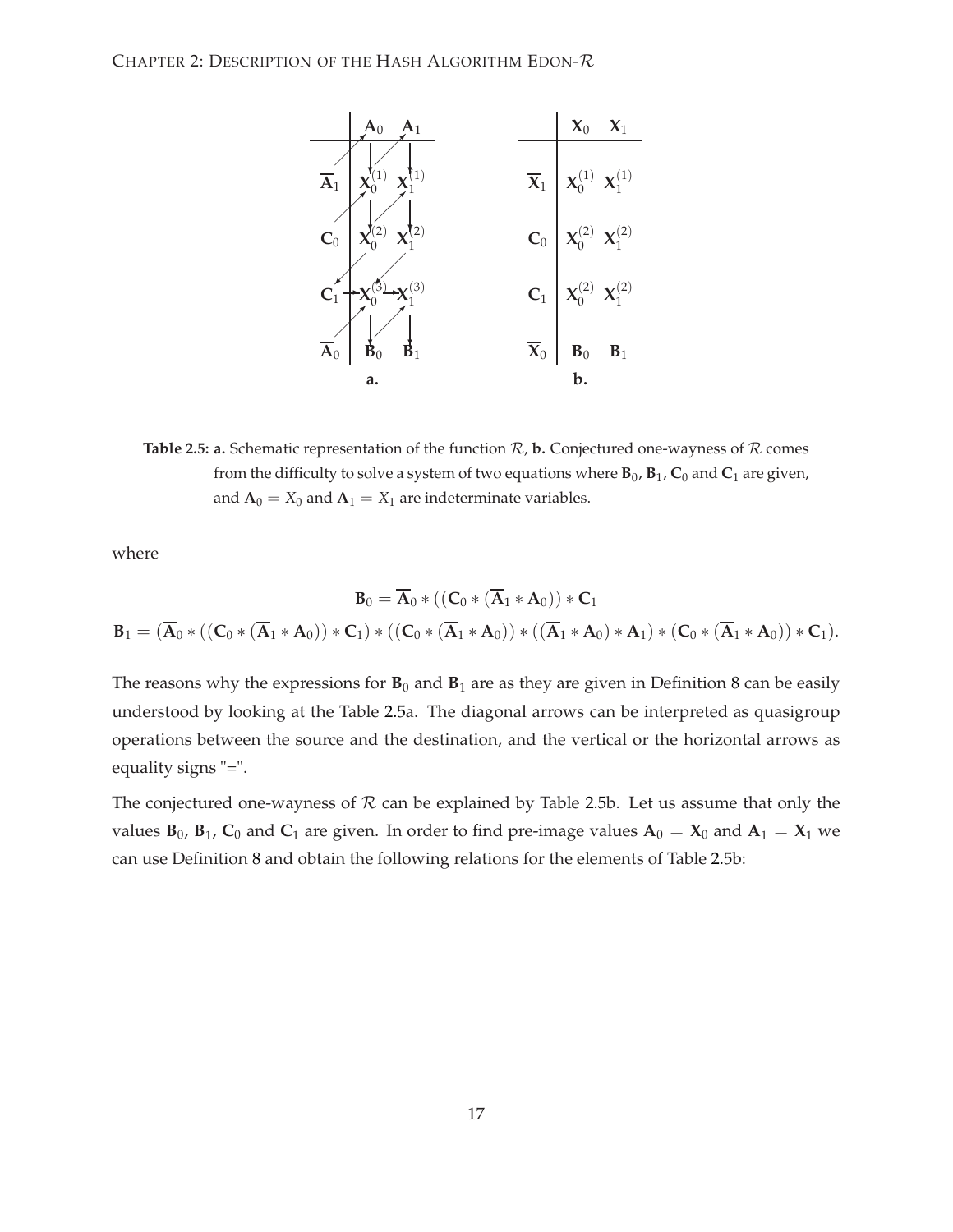$$
x_0^{(1)} = \overline{A}_1 * A_0
$$
  
\n
$$
x_1^{(1)} = x_0^{(1)} * A_1 = (\overline{A}_1 * A_0) * A_1
$$
  
\n
$$
x_0^{(2)} = C_0 * x_0^{(1)} = C_0 * (\overline{A}_1 * A_0)
$$
  
\n
$$
x_1^{(2)} = x_0^{(2)} * x_1^{(1)} = (C_0 * (\overline{A}_1 * A_0)) * ((\overline{A}_1 * A_0) * A_1)
$$
  
\n
$$
x_0^{(3)} = x_0^{(2)} * C_1 = (C_0 * (\overline{A}_1 * A_0)) * C_1
$$
  
\n
$$
x_1^{(3)} = x_1^{(2)} * x_0^{(3)} = ((C_0 * (\overline{A}_1 * A_0)) * ((\overline{A}_1 * A_0) * A_1)) * ((C_0 * (\overline{A}_1 * A_0)) * C_1)
$$
  
\n
$$
B_0 = \overline{A}_0 * x_0^{(3)} = \overline{A}_0 * ((C_0 * (\overline{A}_1 * A_0)) * C_1)
$$
  
\n
$$
B_1 = B_0 * x_1^{(3)} =
$$
  
\n
$$
(\overline{A}_0 * ((C_0 * (\overline{A}_1 * A_0)) * C_1)) * (((C_0 * (\overline{A}_1 * A_0)) * ((\overline{A}_1 * A_0) * A_1)) * ((C_0 * (\overline{A}_1 * A_0)) * C_1))
$$

From them, we can obtain the following system of quasigroup equations with indeterminates  $\mathbf{X}_0, \mathbf{X}_1$ :

$$
\left\{\begin{array}{l} \mathbf{B}_0=\overline{\mathbf{X}}_0*((\mathbf{C}_0*(\overline{\mathbf{X}}_1*\mathbf{X}_0))*\mathbf{C}_1) \\ \mathbf{B}_1=(\overline{\mathbf{X}}_0*((\mathbf{C}_0*(\overline{\mathbf{X}}_1*\mathbf{X}_0))*\mathbf{C}_1))*(((\mathbf{C}_0*(\overline{\mathbf{X}}_1*\mathbf{X}_0))*((\overline{\mathbf{X}}_1*\mathbf{X}_0)*\mathbf{X}_1))*((\mathbf{C}_0*(\overline{\mathbf{X}}_1*\mathbf{X}_0))*\mathbf{C}_1)). \end{array} \right.
$$

One can show that for any given  $A_0 = X_0 \in Q$  either there are values of  $A_1 = X_1$  as a solution or there is no solution. However, if the quasigroup operation is non-commutative, non-associative, the quasigroup operations are not linear in the underlying algebraic structure, and if the size of the quasigroup is very big (for example  $2^{256}$  or  $2^{512}$ ) then solving this simple system of just two quasigroup equations is hard. Actually there is no known efficient method for solving such systems of quasigroup equations.

Of course, one inefficient method for solving that system would be to try every possible value for  $$ require in average  $\frac{1}{2}|Q|$  attempts to guess  $A_0 = X_0 \in Q$  before solving the system.

## <span id="page-25-0"></span>**2.2 Generic description for all variants of the EDON-**R

First we are giving a generic description for all variants of the EDON- $R$  hash algorithm. Then, in the following subsections we are giving some concrete specifics for four different message digest sizes:  $n = 224$ ,  $n = 256$ ,  $n = 384$  and  $n = 512$ . The generic description of EDON-R hash algorithm is given in Table [2.6.](#page-26-2)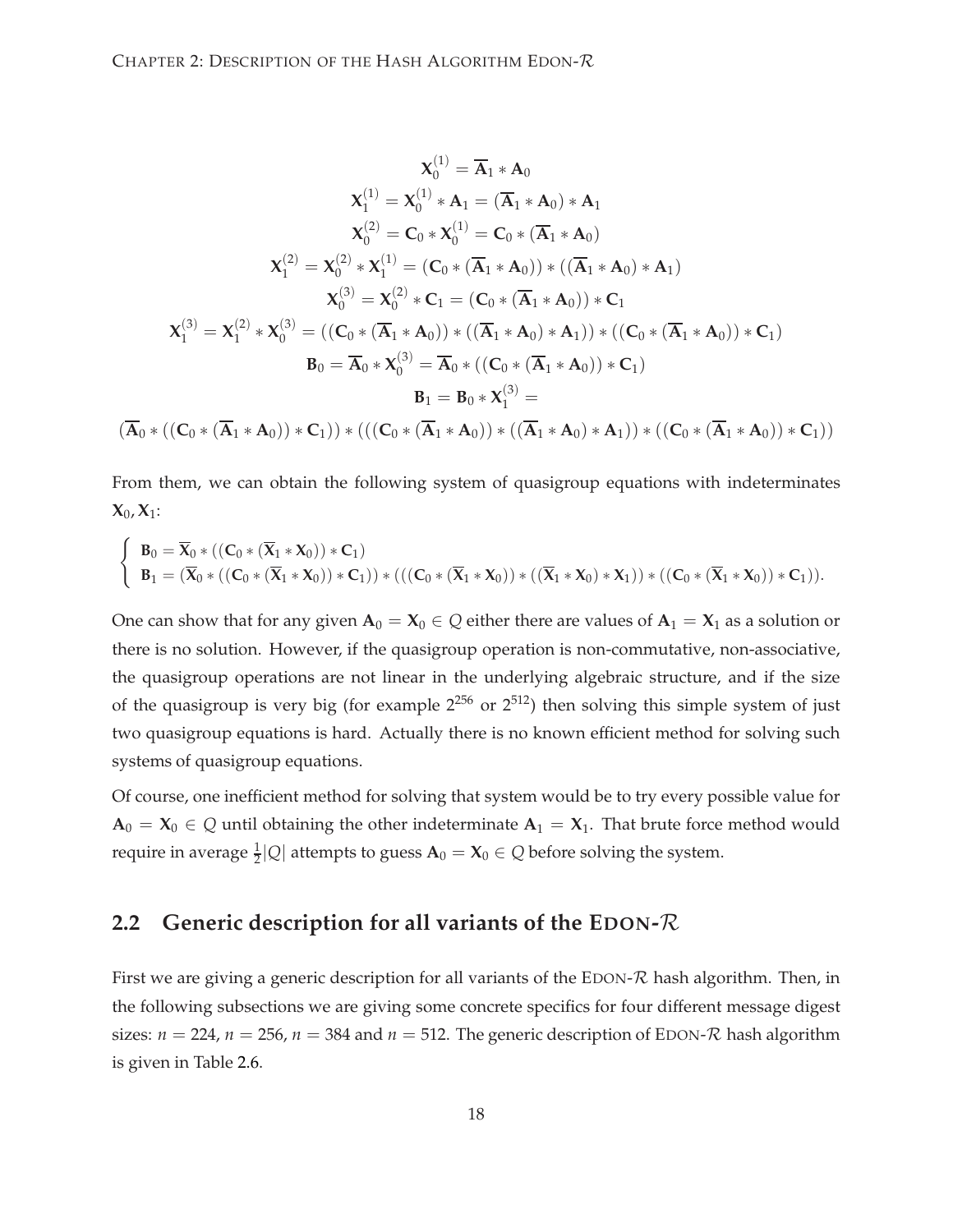<span id="page-26-2"></span>

| Algorithm: EDON- $\mathcal{R}$                                                                         |  |  |  |  |  |  |  |
|--------------------------------------------------------------------------------------------------------|--|--|--|--|--|--|--|
| <b>Input:</b> Message M of length <i>l</i> bits, and the message digest size $n$ .                     |  |  |  |  |  |  |  |
| <b>Output:</b> A message digest Hash, that is long <i>n</i> bits.                                      |  |  |  |  |  |  |  |
| 1. Preprocessing                                                                                       |  |  |  |  |  |  |  |
| (a) Pad the message $M$ .                                                                              |  |  |  |  |  |  |  |
| (b) Parse the padded message into N, $m$ -bit message<br>blocks, $M^{(1)}$ , $M^{(2)}$ , , $M^{(N)}$ . |  |  |  |  |  |  |  |
| (c) Set the initial value of the double pipe $P^{(0)}$ .                                               |  |  |  |  |  |  |  |
| 2. Hash computation                                                                                    |  |  |  |  |  |  |  |
| For $i = 1$ to N                                                                                       |  |  |  |  |  |  |  |
| $P^{(i)} = \mathcal{R}(P^{(i-1)}, M^{(i)})$ ;                                                          |  |  |  |  |  |  |  |
| 3. Hash = Take_n_Least_Significant_Bits( $P^{(N)}$ ).                                                  |  |  |  |  |  |  |  |

Table 2.6: A generic description of the EDON-R hash algorithm

In the generic description the words of the initial double pipe  $P_0^{(i-1)}$ <sup>(*i*−1)</sup>, *P*<sub>1</sub><sup>(*i*−1)</sup> <sup>(*i*−1)</sup>, ..., *P*<sup>(*i*−1)</sup> are represented as two vectors of length 8 i.e.  $(P_0^{(i-1)})$ <sup>(*i*−1)</sup>, *P*<sub>1</sub><sup>(*i*−1)</sup>  $P_{1}^{(i-1)}, \ldots, P_{15}^{(i-1)} \equiv (\mathbf{P}_{0}^{(0)})$  $\mathbf{P}_1^{(0)}$ ,  $\mathbf{P}_1^{(0)}$  $\binom{0}{1} \equiv P^{(0)}$ . Then, by each iteration, they are replaced by intermediate double pipe value,  $P^{(i)} = (\mathbf{P}_0^{(i)})$  $\mathbf{P}_1^{(i)}$ ,  $\mathbf{P}_1^{(i)}$  $\binom{1}{1}$ , ending with the final double pipe value  $P^{(N)} = (\mathbf{P}_0^{(N)})$  $\mathbf{P}_0^{(N)}$ ,  $\mathbf{P}_1^{(N)}$  $1^{(N)}$ ). The final result of EDON- $\mathcal R$  is a *n*-bit message digest that are the least significant *n* bits from the final double pipe.

Similar notation is used for the values of the padded message  $M' = (M^{(1)}, M^{(2)}, \ldots, M^{(N)}).$ Namely, every message block  $M^{(i)}$  is represented as a pair of two vectors of length 8,  $M^{(i)} \equiv$  $({\bf M}_0^{(i)}$  $_0^{\left( i \right)}$  ,  $\mathbf{M}_1^{\left( i \right)}$  $1^{(1)}$ ). A graphic representation of the EDON- $\mathcal R$  hash algorithm is given in the Figure [2.1.](#page-27-2)

### <span id="page-26-0"></span>**2.2.1 EDON-**R**224 and EDON-**R**256**

EDON-R224 and EDON-R256 may be used to hash a message *M*, having a length of *l* bits, where  $0 \leq l < 2^{64}$ . The algorithms use:

- <span id="page-26-1"></span>1. A double pipe of sixteen 32–bit working variables represented as a pair of two vectors of length eight, and
- 2. in every iteration it needs additional sixteen 32–bit working variables that come from the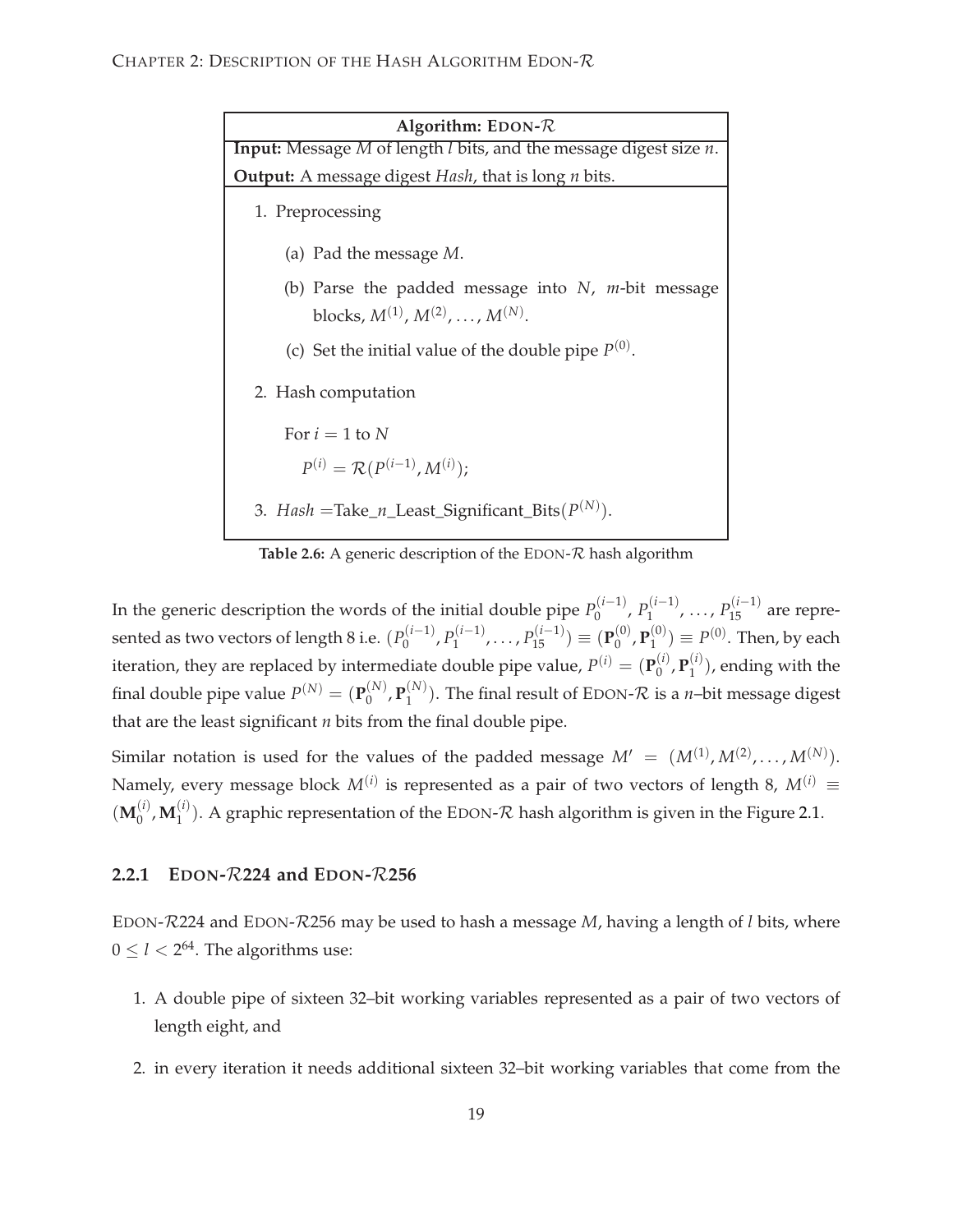<span id="page-27-2"></span>

Figure 2.1: A graphic representation of the EDON-R hash algorithm.

message (represented as a pair of two vectors of length eight).

### **EDON-**R**224 and EDON-**R**256 preprocessing**

- 1. Pad the message *M*.
- 2. Parse the padded message into *N* 512–bit blocks,  $M^{(1)}$ ,  $M^{(2)}$ ,...,  $M^{(N)}$ .
- 3. Set the initial double pipe value  $P^{(0)}$  as defined in Table [1.3](#page-14-0) for BWM224, or as defined in Table [1.4](#page-14-1) for BWM256.

### <span id="page-27-0"></span>**2.2.2 EDON-**R**384 and EDON-**R**512**

EDON-R384 and EDON-R512 may be used to hash a message *M*, having a length of *l* bits, where  $0 \leq l < 2^{64}$ . The algorithms use

- <span id="page-27-1"></span>1. A double pipe of sixteen 64–bit working variables represented as a pair of two vectors of length eight, and
- 2. in every iteration it needs additional sixteen 64–bit working variables that come from the message (represented as a pair of two vectors of length eight).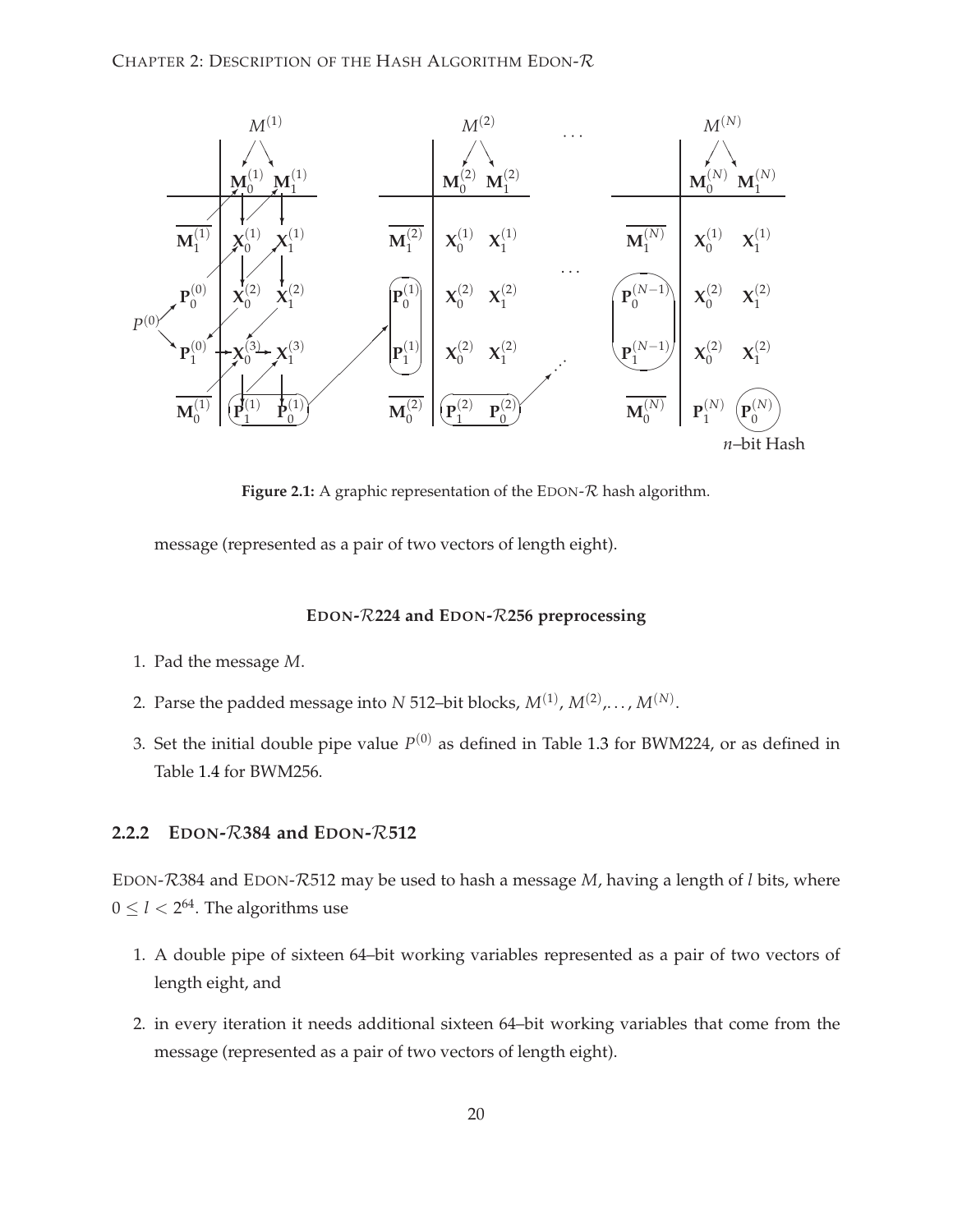## **EDON-**R**384 and EDON-**R**512 preprocessing**

- 1. Pad the message *M*.
- 2. Parse the padded message into *N* 1024–bit blocks,  $M^{(1)}$ ,  $M^{(2)}$ ,...,  $M^{(N)}$ .
- 3. Set the initial double pipe value  $P^{(0)}$  as defined in Table [1.4.3](#page-15-1) for BWM384, or as defined in Table [1.4.3](#page-15-2) for BWM512.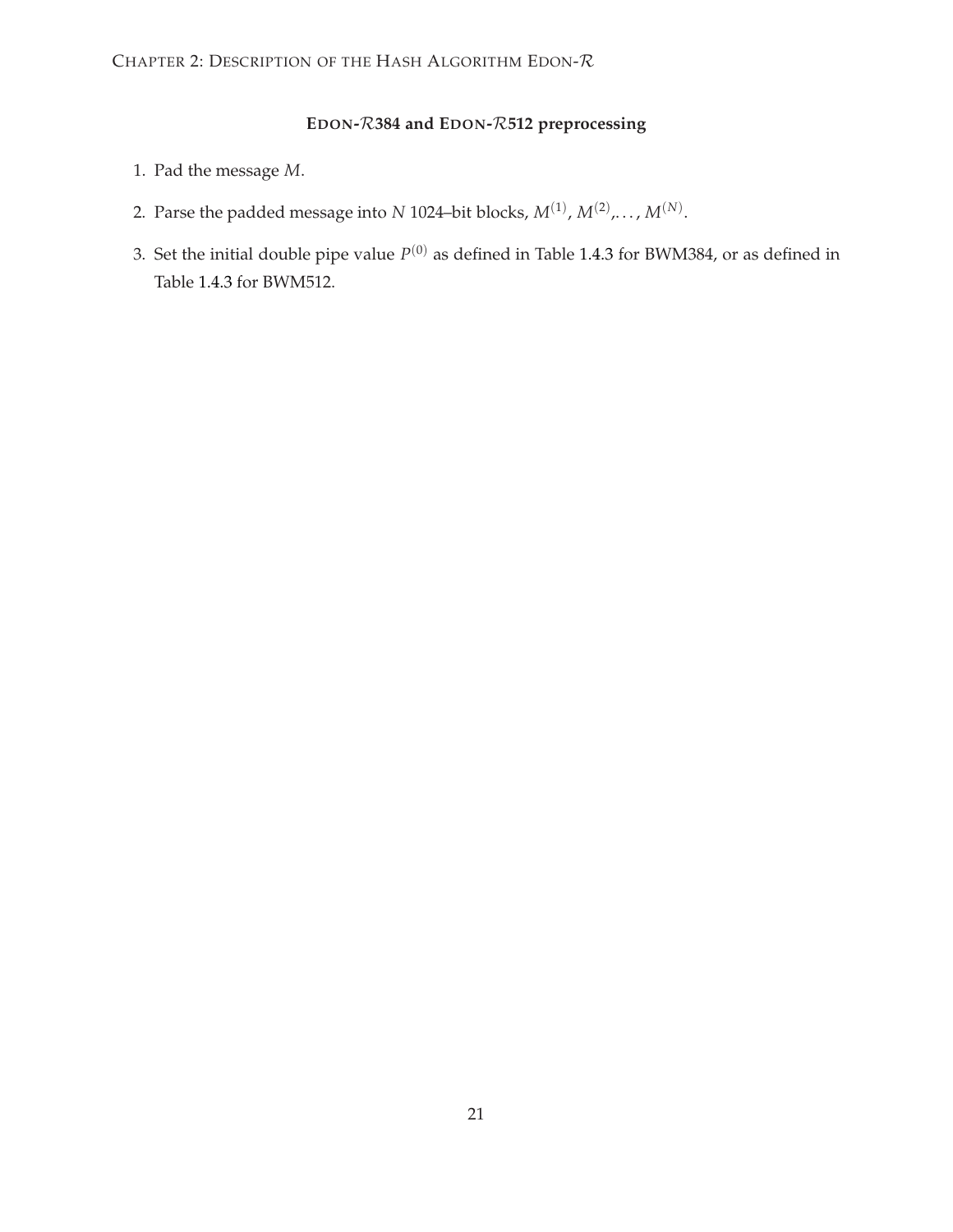CHAPTER 2: DESCRIPTION OF THE HASH ALGORITHM EDON- $\mathcal R$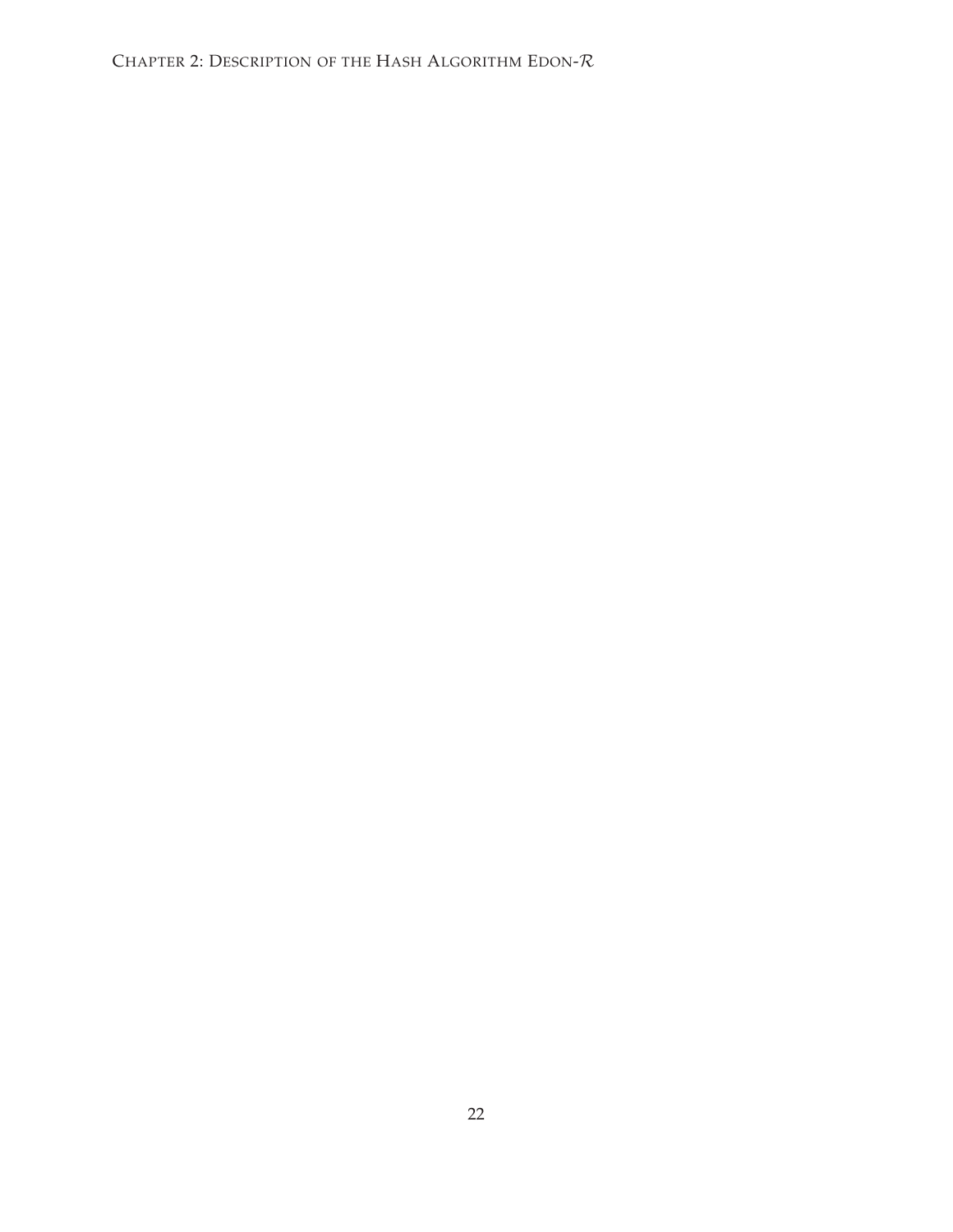CHAPTER 3

# <span id="page-30-0"></span>**Design Rationale**

# <span id="page-30-1"></span>**3.1 Choosing 32–bit and 64–bit operations**

We have decided to choose just three types of operations: addition modulo  $2^{32}$  or modulo  $2^{64}$ , XOR-ing and left rotations. This is an optimum choice that can be efficiently implemented both on low-end 8–bit and 16–bit processors, as well as on modern 32–bit and 64–bit CPUs. In the past, several other cryptographic primitives have been designed following the same rationale such as: Salsa20 [\[12](#page-76-9)], The Tiny Encryption Algorithm [\[13](#page-77-0)], IDEA [\[14](#page-77-1)], SHA-1 and SHA-2 - to name a few.

## <span id="page-30-2"></span>**3.2 Reasons for default little-endian design**

Previous versions of Edon-R $(n)$  as well as the earliest version of EDON-R were designed to be big-endian by default. However, as the designing phase was coming to its end, and we started the optimization phase, we changed the default design to be little-endian since an overwhelming majority of CPU platforms in the world are little-endian.

# <span id="page-30-3"></span>**3.3** Choosing permutations  $\pi_1$ ,  $\pi_2$  and  $\pi_3$

Our goal was to design a structure that is a non-commutative, non-associative, highly nonlinear quasigroup of order  $2^{256}$  (or  $2^{512}$ ) in order to apply the principles of the hash family Edon– $\mathcal R$ first presented on the second NIST cryptographic hash workshop [\[2](#page-76-2)]. We have found a way to construct such structures by applying some basic permutations  $\pi_1$ ,  $\pi_2$  and  $\pi_3$  on the sets  $\{0,1\}^{256}$ and  $\{0, 1\}^{512}$ .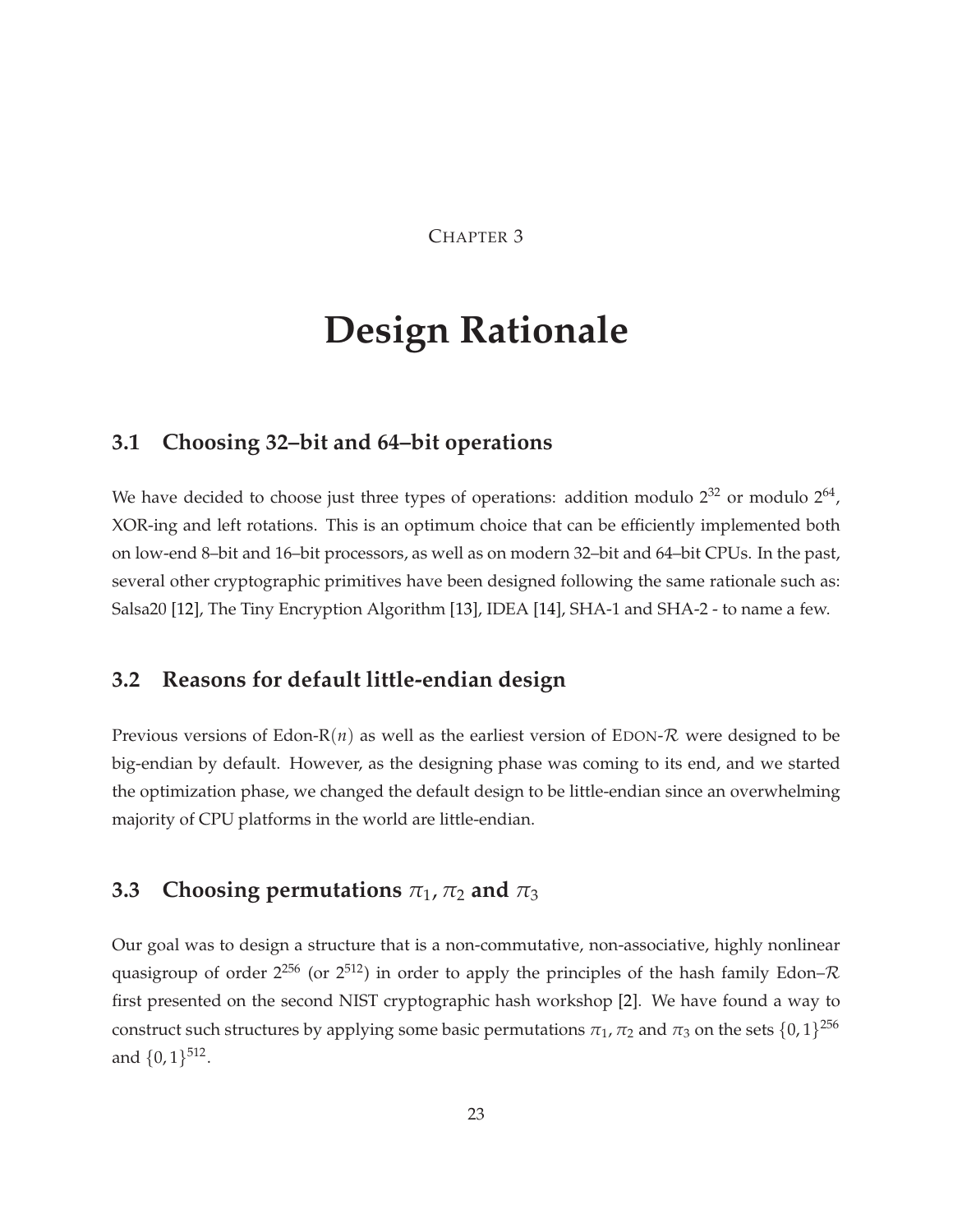<span id="page-31-1"></span>
$$
L_1 = \begin{bmatrix} 0 & 7 & 1 & 3 & 2 & 4 & 6 & 5 \\ 4 & 1 & 7 & 6 & 3 & 0 & 5 & 2 \\ 7 & 0 & 4 & 2 & 5 & 3 & 1 & 6 \\ 1 & 4 & 0 & 5 & 6 & 2 & 7 & 3 \\ 2 & 3 & 6 & 7 & 1 & 5 & 0 & 4 \\ 5 & 2 & 3 & 1 & 7 & 6 & 4 & 0 \\ 3 & 6 & 5 & 0 & 4 & 7 & 2 & 1 \\ 6 & 5 & 2 & 4 & 0 & 1 & 3 & 7 \end{bmatrix} = \begin{bmatrix} L_{1,1} \\ L_{1,2} \end{bmatrix} \qquad L_2 = \begin{bmatrix} 0 & 4 & 2 & 3 & 1 & 6 & 5 & 7 \\ 7 & 6 & 3 & 2 & 5 & 4 & 1 & 0 \\ 5 & 3 & 1 & 6 & 0 & 2 & 7 & 4 \\ 1 & 0 & 5 & 4 & 3 & 7 & 2 & 6 \\ 2 & 1 & 0 & 7 & 4 & 5 & 6 & 3 \\ 3 & 5 & 7 & 0 & 6 & 1 & 4 & 2 \\ 4 & 7 & 6 & 1 & 2 & 0 & 3 & 5 \\ 6 & 2 & 4 & 5 & 7 & 3 & 0 & 1 \end{bmatrix} = \begin{bmatrix} L_{2,1} \\ L_{2,2} \end{bmatrix}
$$

**Table 3.1:** Two mutually orthogonal Latin squares used to define the permutations  $\pi_2$  and  $\pi_3$ 

The permutation  $\pi_1$  is simple rotation on 256 or 512–bit words. It can be effectively realized just by appropriate referencing of the 32–bit (resp. 64–bit) variables. The role of the permutation  $\pi_1$  is to do the componentwise mixing (diffusion) on the whole *q*–bit word. That diffusion then have influence on the next application of the quasigroup operation ∗*<sup>q</sup>* (since we apply two such operations in every row). The decision to define  $\pi_1$  as:

$$
\pi_1(X_0, X_1, X_2, X_3, X_4, X_5, X_6, X_7) = (X_5, X_6, X_7, X_0, X_1, X_2, X_3, X_4),
$$

i.e., as a rotation to the right for 3 positions was done because 3 is relatively prime to 8.

The permutations  $\pi_2$  and  $\pi_3$  do the work of diffusion and nonlinear mixing separately on the first and the second argument of the quasigroup operations. That nonlinear mixing is achieved because we perform operations in two different rings:  $(\mathbb{Z}_{2^w}, +, \times), w = 32,64$  and  $(\mathbb{Z}_2, +, \times)$ . For the choice of the permutations  $\pi_2$  and  $\pi_3$  we had plenty of possibilities. However, since our design is based on quasigroups, it was natural choice to use Latin squares in the construction of those permutations. Actually there is a long history of using Latin squares in the randomized experimental design as well as in cryptography [\[5](#page-76-10), [15](#page-77-2)[–18](#page-77-3)].

## <span id="page-31-0"></span>**3.4 Criteria for choosing the Latin squares - part one**

For permutations  $\pi_2$  and  $\pi_3$  we used two orthogonal Latin squares of order 8 given in Table [3.1.](#page-31-1) By splitting *L*<sup>1</sup> and *L*<sup>2</sup> in two (upper and lower) Latin rectangles *L*1,1, *L*1,2, *L*2,1 and *L*2,2 and taking columns of those rectangles as sets, we actually constructed four symmetric non-balanced

balanced symmetric block designs corresponding to  $L_{1,1}$  and  $L_{2,1}$  are with parameters  $(v, k, \lambda)$  =  $(8, 5, \lambda)$  where  $\lambda \in \{2, 3, 4\}$ , and those corresponding to  $L_{1,2}$  and  $L_{2,2}$  are with parameters  $(v, k, \lambda)$  =

block designs (for an excellent brief introduction on block designs see for example [\[19](#page-77-4)]). The non-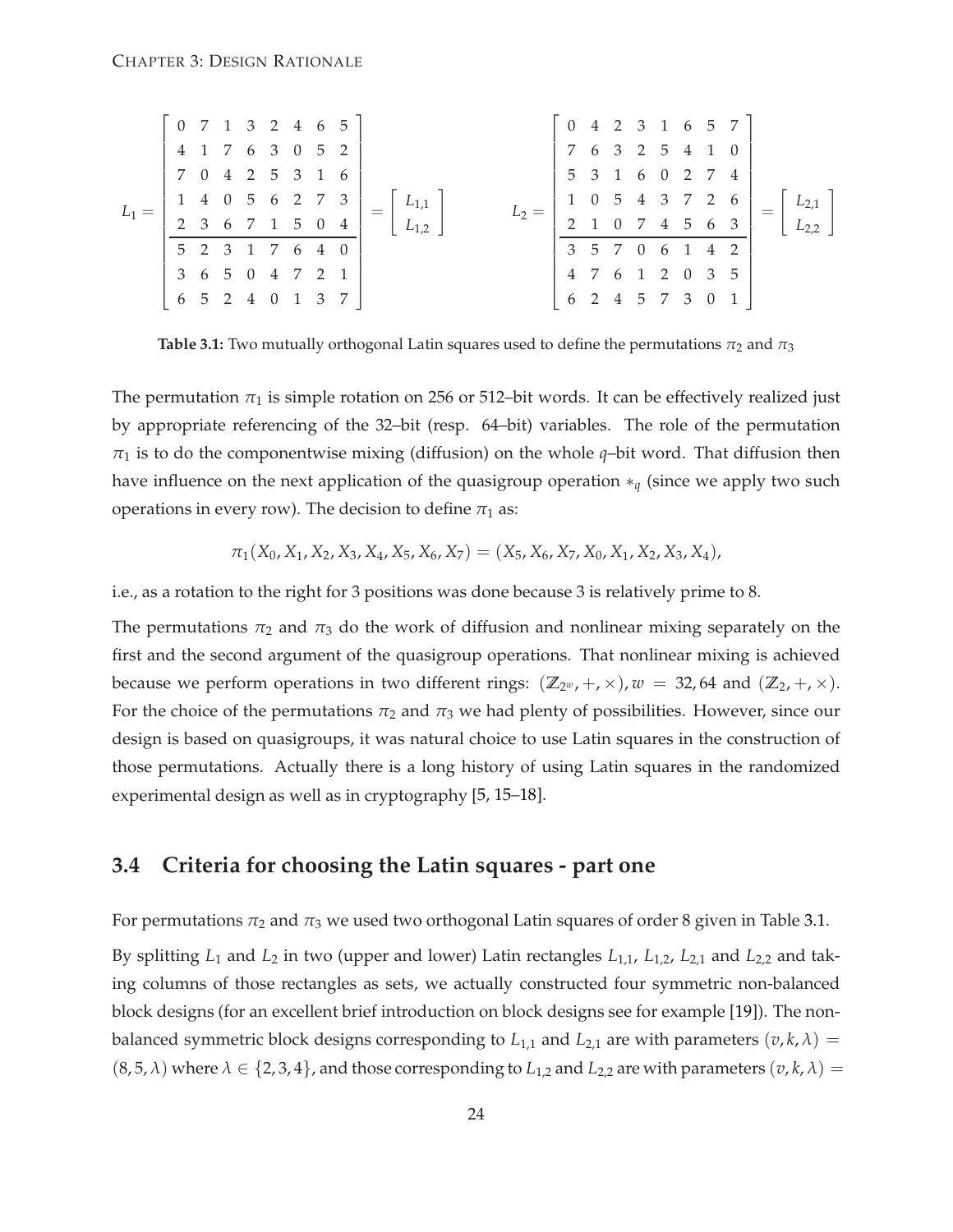$(8,3,\lambda)$  where  $\lambda \in \{0,1,2\}$ . We used the incidence matrix obtained by  $L_{1,1}$  to bijectively transform the variables by addition modulo  $2^w$ ,  $w = 32$ , 64 (work in the ring  $(\mathbb{Z}_{2^w}, +, \times)$ ) and the incidence matrix obtained by *L*1,2 to bijectively transform the variables by XORing of *w*–bit variables (work in the ring  $(\mathbb{Z}_2, +, \times)$ ).

As we mentioned in Section [2.1.2,](#page-19-0) the matrix  $\mathbb{A}_1$  is an  $8\times 8$  invertible matrix in the ring  $(\mathbb{Z}_{2^w}, +, \times)$ ,  $w = 32$ , 64 and the matrix  $A_2$  is a  $q \times q$ , ( $q = 256, 512$ ) invertible matrix in the ring ( $\mathbb{Z}_2$ , +,  $\times$ ). Similarly, from the Latin rectangles  $L_{2,1}$  and  $L_{2,2}$  we got the invertible incidence matrices  $A_3$  and  $A_4$ .

It is an interesting observation that we split the Latin rectangles in 5:3 ratio, not in 4:4 ratio. It comes from the fact that the symmetry of the corresponding formulas for calculation of the determinant of the incidence matrices when the splitting is 4:4, always gives the result 0 (singular value) in the ring  $(\mathbb{Z}_2, +, \times)$ .

# <span id="page-32-0"></span>**3.5 EDON-**R **is provably resistant against differential cryptanalysis**

In this section we will prove the resistance of EDON- $\mathcal R$  against differential cryptanalysis. We will achieve that by examining the differential characteristics of the permutations  $\pi_2$  and  $\pi_3$ . More specifically we will trace how one bit difference is diffused by  $\pi_2$  and  $\pi_3$ . Additionally, this will explain our rationale for choosing permutations  $\pi_2$  and  $\pi_3$ .

Let us first recall the algebraic definition of  $\pi_2$  and  $\pi_3$ :

$$
\pi_2 \equiv \widehat{A}_1 \circ ROTL^{r_{1,q}} \circ A_2,
$$
  

$$
\pi_3 \equiv \widehat{A}_3 \circ ROTL^{r_{2,q}} \circ A_4,
$$

where the rotation vectors  $\mathbf{r}_{i,q}$ ,  $i = 1, 2$ ,  $q = 256, 512$  are given in Table [2.3,](#page-21-0) and the information about  $\widehat{A}_1$ ,  $A_2$ ,  $\widehat{A}_3$  and  $A_4$  is given in Table [2.4.](#page-22-0)

Although the matrices  $A_2$  and  $A_4$  are  $q \times q$  matrices, because of their special form which is composed just from the block matrices **0** and **1** (i.e. the zero matrix and the identity matrix) we are abusing the notation and in this section we are annotating with  $A_2$  and  $A_4$  also as  $8 \times 8$  matrices.

Additionally, let us recall that the matrices  $A_1$  and  $A_2$  are obtained from the Latin square  $L_1$ defined in Table [3.1](#page-31-1) ( $A_1$  is obtained as an incident matrix from the upper  $5 \times 8$  Latin rectangle  $L_{1,1}$ and  $A_2$  is obtained as an incident matrix from the lower  $3 \times 8$  Latin rectangle  $L_{1,2}$ ), and that the matrices  $A_3$  and  $A_4$  are obtained from the Latin square  $L_2$  defined in Table [3.1](#page-31-1) ( $A_3$  is obtained as an incident matrix from the upper  $5 \times 8$  Latin rectangle  $L_{2,1}$  and  $\mathbb{A}_4$  is obtained as an incident matrix from the lower  $3 \times 8$  Latin rectangle  $L_{2,2}$ ).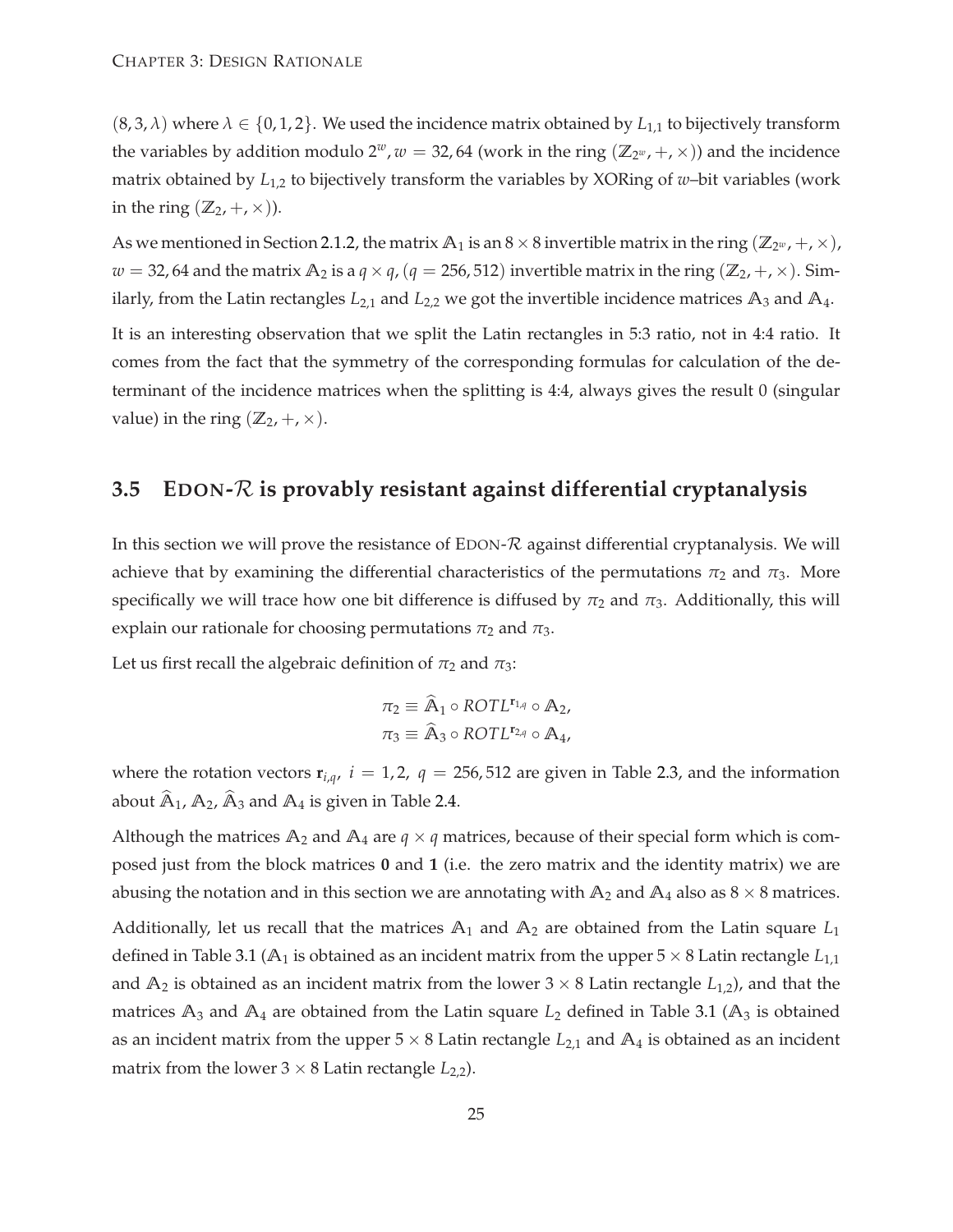**Definition 9.** For a given Boolean matrix  $M_{8\times8} = (m_{i,j})$ ,  $m_{i,j} \in \{0,1\}$  and for every column  $j \in$  $\{0,7\}$  we define the set of non-zero elements of the *j*-th column as  $R_{\text{M},j} = \{i | m_{i,j} = 1\}.$ 

Note that indexing of the columns and rows in the matrix **M** is from 0 to 7 and that for matrices  $\mathbb{A}_1$  and  $\mathbb{A}_3$  in every column there are exactly 5 ones i.e.,  $|R_{\mathbb{A}_{i,j}}| = 5$ ,  $i = 1,3$ ,  $\forall j \in \{0,\ldots,7\}$ .

**Definition 10.** For the Latin rectangles  $L_{1,2} = (l_{i,j}^{(1)})$  $\binom{1}{i,j}$ ,  $L_{2,2} = \binom{j^{(2)}}{i,j}$  $\binom{1}{i,j}$  *i* = 0, 1, 2, *j* = 0, 1, . . . 7, we denote the sets of elements of their *j*-th column as  $L_{1,2}^{(j)} = \{l_{0,j}^{(1)}\}$  $\binom{(1)}{0,j}$ ,  $l_{1,j}^{(1)}$  $\frac{(1)}{1,j}$ ,  $l_{2,j}^{(1)}$  $\{2, \atop 2, j\}$  and as  $L_{2,2}^{(j)} = \{l_{0,j}^{(2)}\}$  $\binom{(2)}{0,j}$ ,  $l_{1,j}^{(2)}$  $\binom{2}{1,j}$ ,  $l_{2,j}^{(2)}$  ${}_{2,j}^{(2)}$ .

**Definition 11.** For the permutation  $\pi_2$  :  $Q_q \to Q_q$ ,  $q = 256, 512$  defined as:  $\pi_2 \equiv \hat{A}_1 \circ ROTL^{r_{1,q}} \circ ROTL^{r_{2,q}}$  $\mathbb{A}_2$  the diffusion matrix  $\text{Diff}_{\pi_2} = (d_{i,j})$  is a square matrix of order  $8 \times 8$  where

$$
d_{i,j} = |R_{\mathbb{A}_{1},i} \cap L_{1,2}^{(j)}|.
$$

For the permutation  $\pi_3$ :  $Q_q \to Q_q$ ,  $q = 256, 512$  defined as:  $\pi_3 \equiv \hat{A}_3 \circ ROTL^{r_{2,q}} \circ A_4$  the diffusion matrix  $\text{Diff}_{\pi_3} = (d_{i,j})$  is a square matrix of order  $8 \times 8$  where

$$
d_{i,j} = |R_{\mathbb{A}_3,i} \cap L_{2,2}^{(j)}|.
$$

<span id="page-33-0"></span>Diffusion matrices for  $\pi_2$  and  $\pi_3$  are given in Table [3.2.](#page-33-0)

| $Diff_{\pi}$    | $Diff_{\pi_2}$  |
|-----------------|-----------------|
| 2 3 2 2 1 2 1 2 | 1 2 2 2 2 2 2 2 |
| 1 2 1 3 2 2 2 2 | 21222222        |
| 2 1 2 2 3 1 2 2 | 22122222        |
| 21222222        | 22212222        |
| 1 2 2 2 2 2 1 3 | 2 2 2 2 1 2 2 2 |
| 3 2 2 1 2 2 2 1 | 2 2 2 2 2 1 2 2 |
| 22212231        | 22222212        |
| 2 2 2 2 1 2 2 2 | 2 2 2 2 2 2 2 1 |

**Table 3.2:** Diffusion matrices  $\textbf{Diff}_{\pi_2}$  and  $\textbf{Diff}_{\pi_3}$ .

Based on the definition of the diffusion matrices for  $\pi_2$  and  $\pi_3$  it is relatively straightforward to prove the following proposition:

**Proposition 1. Diff** $_{\pi_2} = \left(A_1 \cdot A_2\right)^T$  and  $\textbf{Diff}_{\pi_3} = \left(A_3 \cdot A_4\right)^T$ , where  $A_i$ ,  $i=1,2,3,4$  are the matrices given in Table [2.4](#page-22-0) and "*<sup>T</sup>* " is a transposition of a matrix.  $\Box$ 

In Table [3.3](#page-34-0) we give the absolute value of the eigenvalues and the corresponding eigenvectors for both diffusion matrices  $\textbf{Diff}_{\pi_2}$  and  $\textbf{Diff}_{\pi_3}$ . Notice the interesting property that both matrices have: For the biggest eigenvalue  $\lambda_1$  its corresponding eigenvector is  $\mathbf{s}_1 = (1, 1, 1, 1, 1, 1, 1, 1)$ . This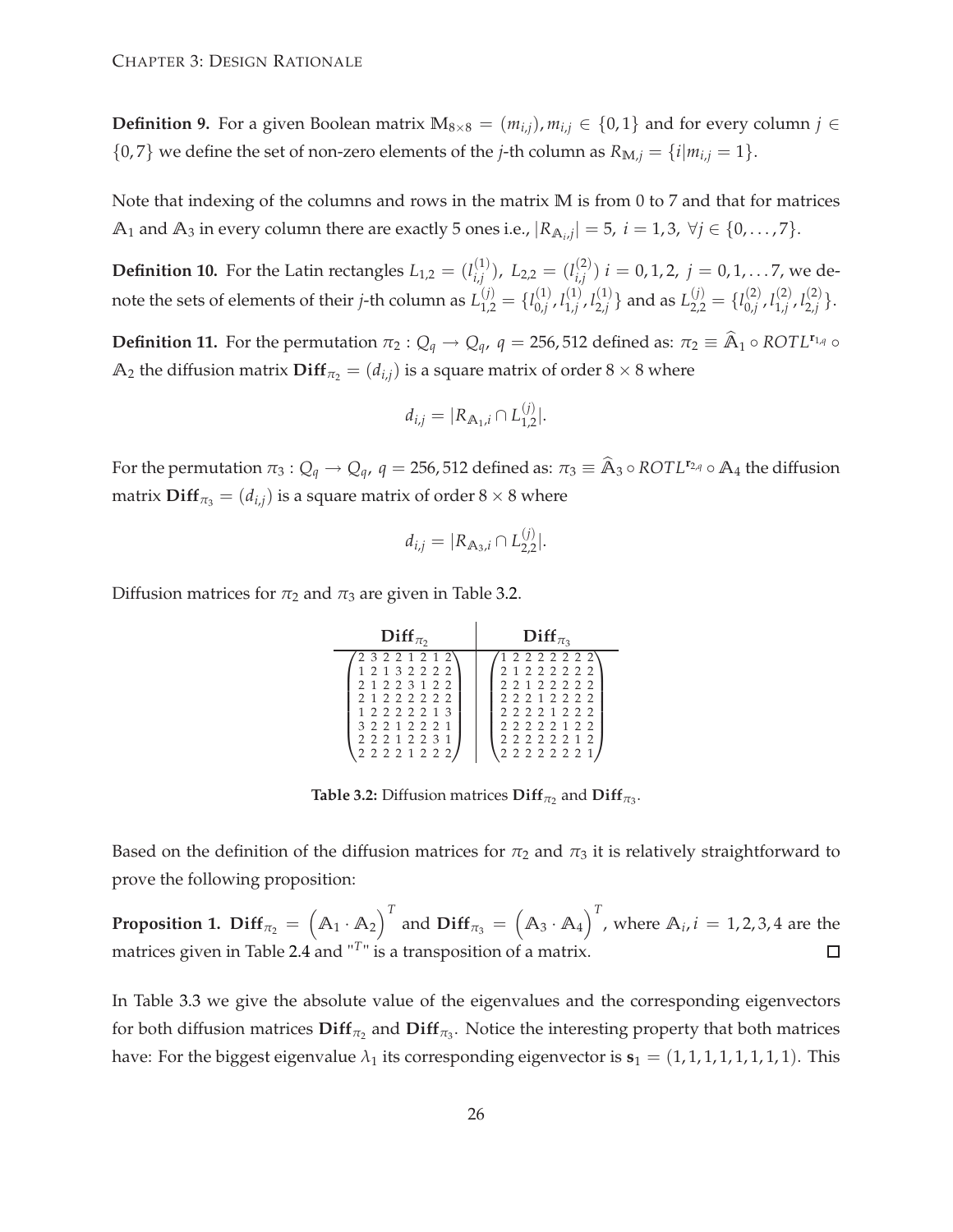<span id="page-34-0"></span>

| Eigenvalues 15.0                             | $ \lambda_1 $                                                       | $ \lambda_2 $<br>1.55603                                                                                                                                           | $ \lambda_3 $<br>1.55603                                                                                                                                           | $ \lambda_4 $<br>1.0                                             | $\lambda_5$<br>1.0                                            | $ \lambda_6 $<br>1.0                                           | $ \lambda_7 $<br>0.642661                                                                                                                                                    | $ \lambda_8 $<br>0.642661                                                                                                                                                    |
|----------------------------------------------|---------------------------------------------------------------------|--------------------------------------------------------------------------------------------------------------------------------------------------------------------|--------------------------------------------------------------------------------------------------------------------------------------------------------------------|------------------------------------------------------------------|---------------------------------------------------------------|----------------------------------------------------------------|------------------------------------------------------------------------------------------------------------------------------------------------------------------------------|------------------------------------------------------------------------------------------------------------------------------------------------------------------------------|
|                                              | S <sub>1</sub>                                                      | S <sub>2</sub>                                                                                                                                                     | $S_3$                                                                                                                                                              | $S_4$                                                            | S <sub>5</sub>                                                | S <sub>6</sub>                                                 | S <sub>7</sub>                                                                                                                                                               | $S_8$                                                                                                                                                                        |
| and eigen-<br>vectors for<br>$Diff_{\pi}$    | 1.0<br>1.0<br>1.0<br>1.0<br>1.0<br>1.0<br>1.0<br>1.0                | $-1.50411 - 1.22685i$<br>$1.74693 - 2.46378i$<br>$-1.0$<br>$1.50411 + 1.22685i$<br>$-0.104877 - 1.55249i$<br>$-1.74693 + 2.46378i$<br>$0.104877 + 1.55249i$<br>1.0 | $-1.50411 + 1.22685i$<br>$1.74693 + 2.46378i$<br>$-1.0$<br>$1.50411 - 1.22685i$<br>$-0.104877 + 1.55249i$<br>$-1.74693 - 2.46378i$<br>$0.104877 - 1.55249i$<br>1.0 | 5.0<br>$-1.0$<br>$-7.0$<br>$-1.0$<br>3.0<br>$-3.0$<br>1.0<br>3.0 | 2.0<br>1.0<br>$-4.0$<br>$-1.0$<br>$-1.0$<br>2.0<br>0.0<br>1.0 | $-1.0$<br>0.0<br>$1.0\,$<br>0.0<br>0.0<br>$-1.0$<br>1.0<br>0.0 | $0.504108 - 0.106312i$<br>$0.253069 + 0.213498i$<br>$-1.0$<br>$-0.504108 + 0.106312i$<br>$-0.395123 - 0.506844i$<br>$-0.253069 - 0.213498i$<br>$0.395123 + 0.506844i$<br>1.0 | $0.504108 + 0.106312i$<br>$0.253069 - 0.213498i$<br>$-1.0$<br>$-0.504108 - 0.106312i$<br>$-0.395123 + 0.506844i$<br>$-0.253069 + 0.213498i$<br>$0.395123 - 0.506844i$<br>1.0 |
| Eigenvalues 15.0                             | $ \lambda_1 $                                                       | $ \lambda_2 $<br>1.0                                                                                                                                               | $ \lambda_3 $<br>1.0                                                                                                                                               | $ \lambda_4 $<br>1.0                                             | $\lambda_5$<br>1.0                                            | $ \lambda_6 $<br>1.0                                           | $ \lambda_7 $<br>1.0                                                                                                                                                         | $ \lambda_8 $<br>1.0                                                                                                                                                         |
|                                              | S <sub>1</sub>                                                      | $s_2$                                                                                                                                                              | $S_3$                                                                                                                                                              | $S_4$                                                            | $S_5$                                                         | $S_6$                                                          | $S_7$                                                                                                                                                                        | $\mathbf{s}_8$                                                                                                                                                               |
| and eigen-<br>vectors for<br>Diff $_{\pi_3}$ | '1.0'<br>1.0<br>1.0<br>1.0<br>1.0<br>1.0<br>1.0<br>1.0 <sub>1</sub> | $-1.0$<br>0.0<br>0.0<br>0.0<br>0.0<br>0.0<br>0.0<br>$1.0\,$                                                                                                        | $-1.0$<br>0.0<br>0.0<br>0.0<br>0.0<br>0.0<br>1.0<br>0.0                                                                                                            | $-1.0$<br>0.0<br>0.0<br>0.0<br>0.0<br>1.0<br>0.0<br>0.0          | $-1.0$<br>0.0<br>0.0<br>0.0<br>1.0<br>0.0<br>0.0<br>0.0       | $-1.0$<br>0.0<br>0.0<br>1.0<br>0.0<br>0.0<br>0.0<br>0.0        | $-1.0$<br>0.0<br>1.0<br>0.0<br>0.0<br>0.0<br>0.0<br>0.0                                                                                                                      | $-1.0$<br>1.0<br>0.0<br>0.0<br>0.0<br>0.0<br>0.0<br>0.0                                                                                                                      |

**Table 3.3:** Eigenvalues and the eigenvectors for the diffusion matrices  $\text{Diff}_{\pi_2}$  and  $\text{Diff}_{\pi_3}$ .

property, as we will show in this and in the following sections, is the crucial one for proving that EDON-R hash function is resistant against differential cryptanalysis.

In what follows, when *X* and *Y* are two *w*-bit words, the notation  $Hamming(X, Y) = \delta$  denotes that *X* and *Y* differs in exactly *δ* bits.

**Theorem 2.** Let  $X, X' \in Q_q$  be represented as  $X = (X_0, \ldots, X_7)$  and  $X' = (X'_0, \ldots, X'_7)$ , and let  $Y = \pi_a(X)$ ,  $Y' = \pi_a(X')$ ,  $a = 2, 3$ . If X and X' differ in one bit, i.e. the Hamming distance  $Hamming(\mathbf{X}, \mathbf{X}') = 1$ , and if that one-bit distance is in the *i*-th word i.e.  $Hamming(X_i, X'_i) = 1$ , *i* =  $0, \ldots, 7$ , then

$$
Hamming(Y_j, Y'_j) \ge d_{i,j}, \ j = 0, \ldots, 7
$$

where  $d_{i,j}$  are values in the matrix  $\mathbf{Diff}_{\pi_a}.$ 

*Proof.* We will prove the theorem for the case  $a = 2$  i.e., for the permutation  $\pi_2$ , and the other case for the permutation  $\pi_3$  is similar.

Let us recall that  $\pi_2 = \widehat{A}_1 \circ ROTL^{r_{1,q}} \circ A_2$  i.e. for  $X \in Q_q$ ,

$$
\pi_2(\mathbf{X}) = \mathbb{A}_2(ROTL^{\mathbf{r}_{1,q}}(\widehat{\mathbb{A}}_1(\mathbf{X}))).
$$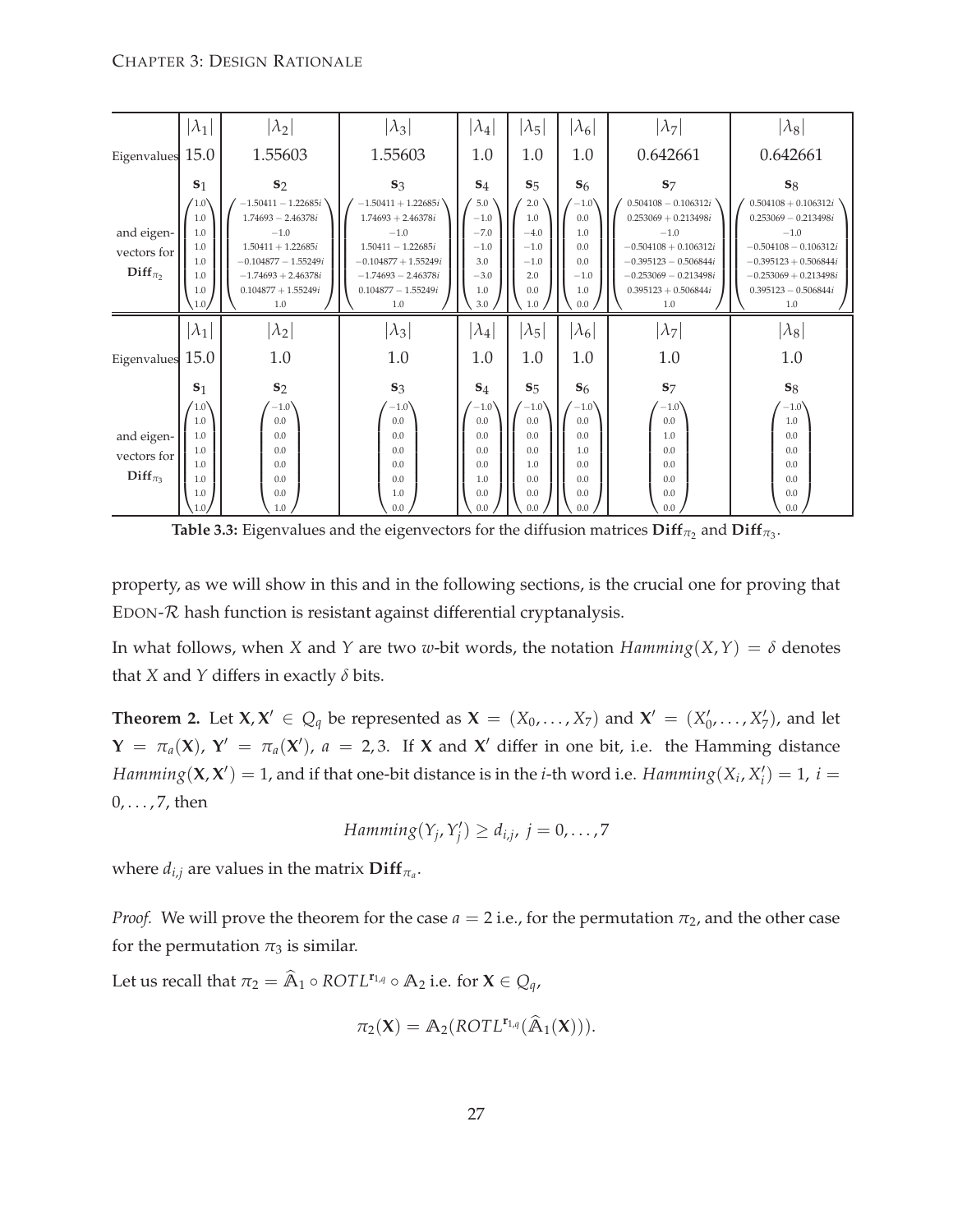Further let us denote by  $\Delta$  the difference vector between  $X$  and  $X'$  i.e.

$$
\Delta = X \oplus X'.
$$

Moreover, since from the conditions in the theorem we have that one-bit distance is in the *i*-th word i.e.  $Hamming(X_i, X_i') = 1$ ,  $i = 0, \ldots, 7$ , we can say that

$$
\Delta = (\underbrace{0,\ldots,0}_{i-1},\Delta_i,\underbrace{0,\ldots,0}_{7-i}),
$$

where  $0 \in Z_{2^w}$  and  $\Delta_i = X_i \oplus X'_i$ . Now, instead of using two direct transformations  $\pi_2(\mathbf{X})$  and  $\pi_2(\mathbf{X}')$  in order to trace the differences we will work with  $\pi_2(\mathbf{\Delta})$ .

Having in mind that the operation addition modulo 2<sup>*w*</sup> of two variables  $X$ ,  $X' \in Z_{2^w}$ ,  $w = 32$ , 64 that differ in one bit i.e. when  $Hamming(X, X') = 1$ , with any constant  $C \in Z_{2^w}$ , does not decrease the Hamming distance, i.e.

$$
Hamming(X + C, X' + C) \ge 1, \ \forall C \in Z_{2^w},
$$

we have that

$$
\Delta_1 = \widehat{A}_1(\Delta) = (\delta_0^{(1)}, \delta_1^{(1)}, \dots, \delta_7^{(1)})
$$

where

$$
\delta_j^{(1)} = \begin{cases} 0, & if j \notin R_{\mathbb{A}_1, i} \\ \Delta_j, & if j \in R_{\mathbb{A}_1, i}. \end{cases}
$$

So,  $\Delta_1$  has exactly 5 nonzero elements since  $|R_{A_1,i}| = 5$ ,  $\forall i \in \{0,7\}$ . However, the rightmost position of bit differences in every  $\Delta_j$ ,  $j \in R_{A_1,i}$  is the same since the difference actually comes from the original difference  $\Delta_i = X_i \oplus X'_i$ . The situation changes after applying rotation transformation  $ROTL^{r_{1,q}}$  on  $\Delta_1$ . Let

$$
\Delta_2 = \text{ROTL}^{r_{1,q}}(\Delta_1) = (\delta_0^{(2)}, \delta_1^{(2)}, \ldots, \delta_7^{(2)}),
$$

where

$$
\delta_j^{(2)} = \begin{cases} 0, & if j \notin R_{\mathbb{A}_1,i} \\ \text{ROTL}^{r_j}(\Delta_j), & if j \in R_{\mathbb{A}_1,i}. \end{cases}
$$

Now **∆<sup>2</sup>** has also exactly 5 nonzero elements, but the rightmost position of differences in every  $\delta_0^{(2)}$  $\binom{1}{0}$ ,  $j \in R_{A_1,i}$  is different. And having in mind the definition of the rotation values in Table [2.3](#page-21-0) we can conclude that there are no neighbors in the rightmost positions of differences in every  $\Delta_j$ ,  $j \in R_{\mathbb{A}_1,i}$ .

Finally the transformation  $A_2$  is applied on  $\Delta_2$  and we have

$$
\Delta_3 = A_2(\Delta_2) = (\delta_0^{(3)}, \delta_1^{(3)}, \dots, \delta_7^{(3)}),
$$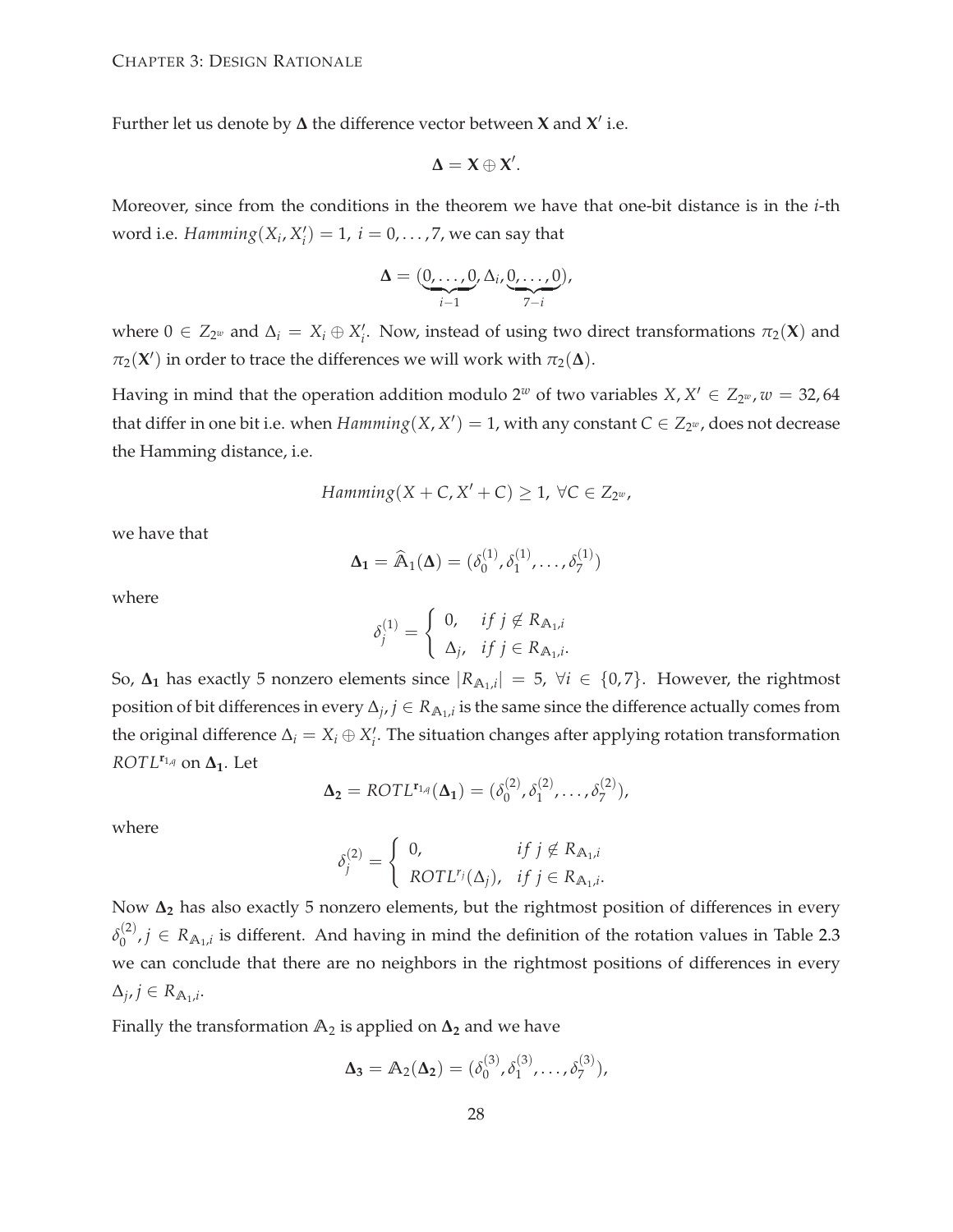where

$$
\delta_j^{(3)} = \delta_{\mu_1}^{(2)} \oplus \delta_{\mu_2}^{(2)} \oplus \delta_{\mu_3}^{(2)}, \ \mu_1, \mu_2, \mu_3 \in L_{1,2}^{(j)}.
$$

Bearing in mind that  $Hamming(Y_j, Y'_j) = |\delta_j^{(3)}|$  $\sum_{j}^{(3)} |$ ,  $j = 0, \ldots, 7$  the conclusion that

$$
Hamming(Y_j, Y'_j) \ge d_{i,j}, j = 0, \ldots, 7
$$

<span id="page-36-0"></span>where  $d_{i,j}$  are values in the matrix  $\textbf{Diff}_{\pi_2}$  follows directly.

**Lemma 3.** Let *X* and *X'* be two  $w$ -bit variables with a Hamming distance of two bits. If the two difference bits of *X* and *X'* are not neighboring bits, then for all *w*-bit constants *C*, *Hamming*(*X* +  $C$ ,  $X' + C$   $\geq$  2 where the operation + denotes addition modulo  $2^w$ .

*Proof.* It is enough to exhaustively search all situations when the length of the word is  $w = 4$ . In that case, when the two difference bits of *X* and *X'* are not neighboring bits, the relation

$$
Hamming(X + C, X' + C) \ge 2
$$

always holds for all 4-bit values of *C*. For the bigger values of *w*, we can always treat the 4-bit cases as an included substring.  $\Box$ 

<span id="page-36-1"></span>We will need the conclusions from Lemma [3](#page-36-0) for proving the following properties of the differential characteristics of the quasigroup operation ∗*q*.

**Corollary 1.** Let **X**, **X'**, **Y**  $\in$  *Q<sub>q</sub>* be represented as **X** = (*X*<sub>0</sub>, ..., *X*<sub>7</sub>), **X'** = (*X*<sub>0</sub>, ..., *X*<sub>7</sub>), **Y** =  $(Y_0, \ldots, Y_7)$  and let  $\mathbf{Z} = \mathbf{X} *_{q} \mathbf{Y}$ ,  $\mathbf{Z}' = \mathbf{X}' *_{q} \mathbf{Y}$ . If  $\mathbf{X}$  and  $\mathbf{X}'$  differ in one bit, i.e. the Hamming distance *Hamming*( $X$ ,  $X'$ ) = 1, and if that one-bit difference is in the *i*-th word i.e. *Hamming*( $X$ <sup>*i*</sup>,  $X$ <sup>*i*</sup>) = 1,  $i = 0, \ldots, 7$ , then

*Hamming*( $Z_j$ ,  $Z'_j$ )  $\geq d_{i,j}$ ,  $j = 0, \ldots, 7$ 

where  $d_{i,j}$  are values in the matrix  $\mathbf{Diff}_{\pi_2}.$ 

*Proof.* (sketch) The proof follows from the definition of the quasigroup operation

$$
\mathbf{X} *_{q} \mathbf{Y} = \pi_1(\pi_2(\mathbf{X}) +_8 \pi_3(\mathbf{Y})),
$$

<span id="page-36-2"></span>Theorem [2,](#page-34-0) the fact that the minimal difference among any two values in the rotation vectors  $\mathbf{r}_{1,q}$ and **r**2,*<sup>q</sup>* is bigger than 2 and Lemma [3.](#page-36-0)  $\Box$ 

 $\Box$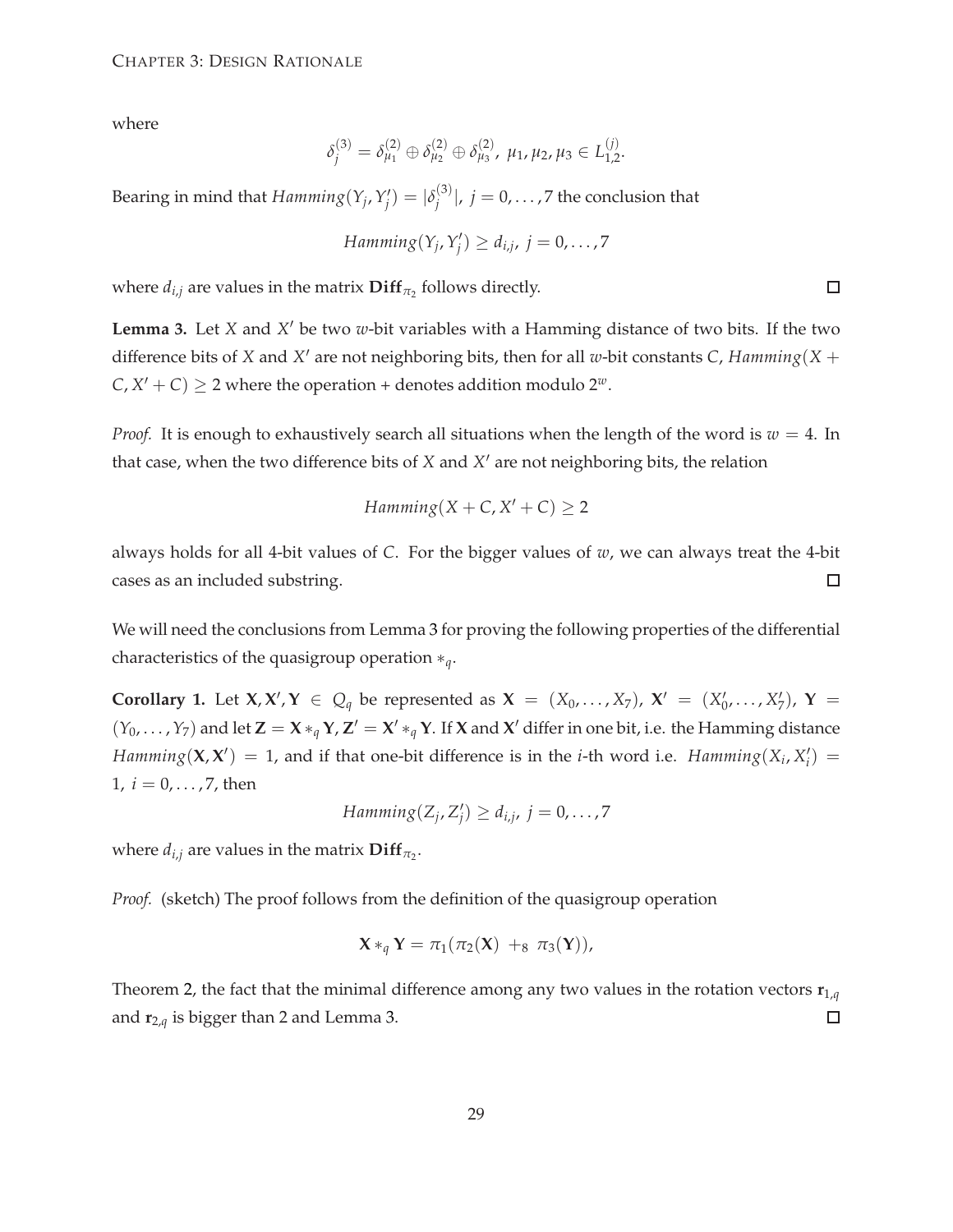**Corollary 2.** Let  $X, Y, Y' \in Q_q$  be represented as  $X = (X_0, \ldots, X_7), Y = (Y_0, \ldots, Y_7), Y' = (Y_0, \ldots, Y_7)$  $(Y'_0, \ldots, Y'_7)$ , and let  $\mathbf{Z} = \mathbf{X} *_{q} \mathbf{Y}$ ,  $\mathbf{Z}' = \mathbf{X} *_{q} \mathbf{Y}'$ . If **Y** and **Y**' differ in one bit, i.e. the Hamming distance  $Hamming(Y, Y') = 1$ , and if that one-bit difference is in the *i*-th word i.e.  $Hamming(Y_i, Y'_i) =$  $1, i = 0, \ldots, 7$ , then

$$
Hamming(Z_j, Z'_j) \geq d_{i,j}, \ j = 0, \ldots, 7
$$

where  $d_{i,j}$  are values in the matrix  $\mathbf{Diff}_{\pi_3}$ .

**Definition 12.** Let  $X, X', Y, Y' \in Q_q$  and let  $\Delta_X = X \oplus X'$  and  $\Delta_Y = Y \oplus Y'$  be two difference vectors. Let  $\mathbf{Z} = \mathbf{X} *_{q} \mathbf{Y}$  and  $\mathbf{Z}' = \mathbf{X}' *_{q} \mathbf{Y}'$ . The vector  $\mathcal{D}_{(\Delta_{\mathbf{X}}, \Delta_{\mathbf{Y}})} = (\delta_{0}, \ldots, \delta_{7}) \in \left(\mathbf{Z}\right)^{8}$  is called *bit flip counter for the quasigroup operation*  $*_q$ , if every  $\delta_i$ ,  $i = 0, \ldots, 7$  is a counter of the minimal number of bit flips that the quasigroup operation ∗*<sup>q</sup>* performs to transfer the value **Z** to the value  $Z'$ .

For the  $\mathcal{D}_{(\Delta_X,\Delta_Y)}$  we have the following Theorem:

#### **Theorem 3.**

$$
\mathcal{D}_{(\Delta_X,\Delta_Y)}=Diff_{\pi_2}\cdot\Delta_X+Diff_{\pi_3}\cdot\Delta_Y.
$$

*Proof.* (Sketch) We just need to represent  $\Delta_X$  and  $\Delta_Y$  as a sum of one-bit difference vectors and apply Theorem [2,](#page-34-0) Corollary [1](#page-36-1) and Corollary [2.](#page-36-2)  $\Box$ 

For given constant values  $C_0$  and  $C_1$  let us define the intermediate values  $D_i$  obtained by the function  $\mathcal{R}(\mathbf{C}_0, \mathbf{C}_1, \mathbf{X}, \mathbf{Y})$  (as they are represented in Table [3.4a](#page-38-0)). If we have two differentials  $\Delta_{\mathbf{X}}$ and  $\Delta_Y$  in order to trace all differentials for  $D_i$  instead of the complex notation  $\mathcal{D}_{(\Delta_X,\Delta_Y)}$  we will use the notation  $\mathcal{D}_i$  for the corresponding  $\mathbf{D}_i$  and the initial differentials  $\mathbf{\Delta}_\mathbf{X}$  and  $\mathbf{\Delta}_\mathbf{Y}$ .

The relations between  $\Delta_X$ ,  $\Delta_Y$  and  $\mathcal{D}_i$ ,  $i = 1, \ldots, 8$  are shown in the Table [3.4](#page-38-0) and in Table [3.5.](#page-38-1)

In Table [3.6](#page-39-0) we give an example for the difference vectors:  $\Delta_X = (1, 0, 0, 0, 0, 0, 0, 0)$  and  $\Delta_Y =$  $(0, 0, 0, 0, 0, 0, 0, 0)$ , while in the Table [3.7](#page-39-1) we give an example for the difference vectors:  $\Delta$ **X** =  $(0, 0, 0, 0, 0, 0, 0, 0)$  and  $\Delta$ **Y** =  $(1, 0, 0, 0, 0, 0, 0, 0)$ .

Notice the small variance between the values of the vectors  $\mathcal{D}_i$ ,  $i=1,\ldots,8$  in Table [3.6](#page-39-0) and Table [3.7.](#page-39-1) That is not by accident. Actually it is a consequence of the basic property of the diffusion matrices  $\textbf{Diff}_{\pi_2}$  and  $\textbf{Diff}_{\pi_3}$  and that property is one of the most important properties that guarantee that EDON- $\mathcal R$  is resistant against differential cryptanalysis attacks. That property is proved in the following subsection.

 $\Box$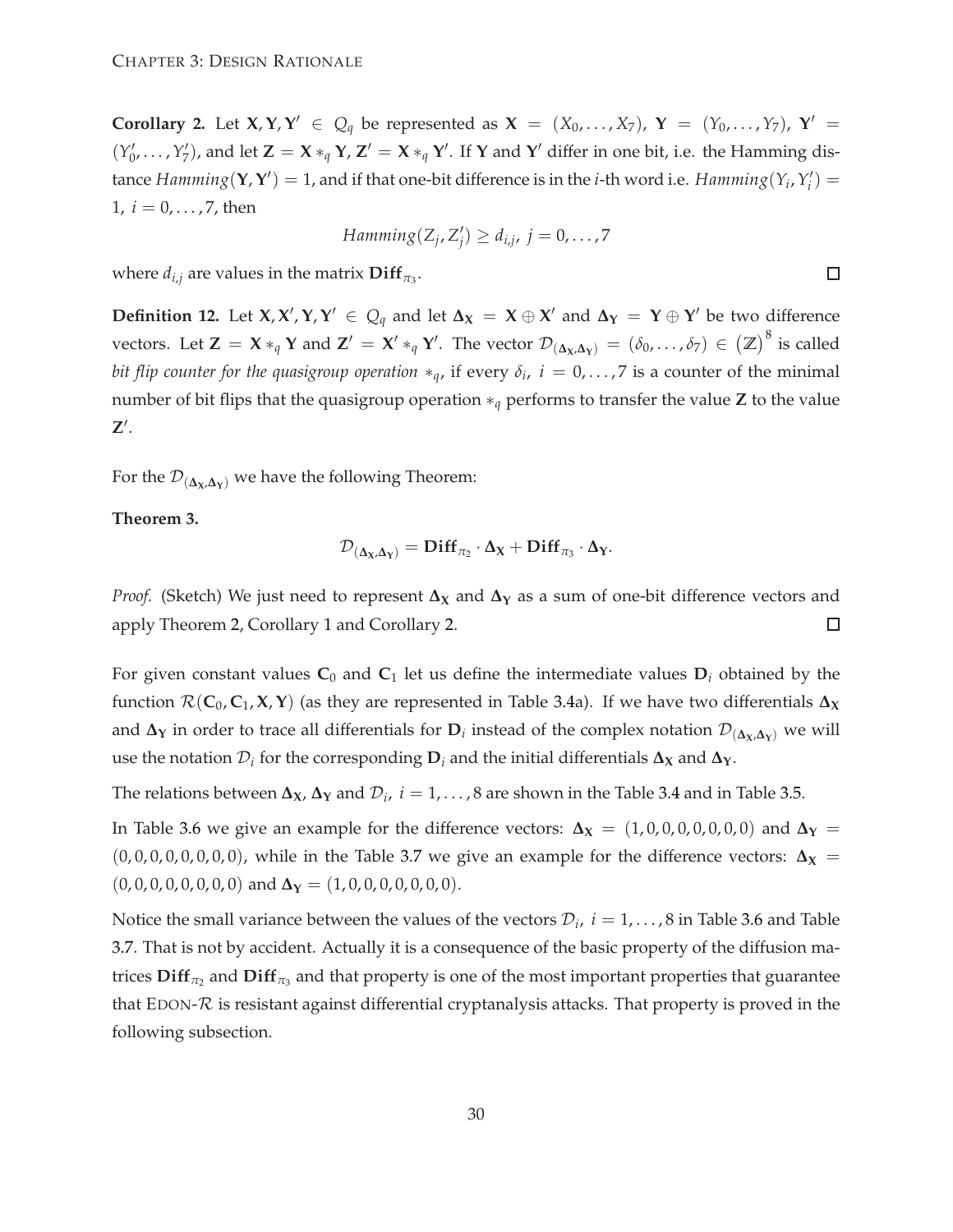<span id="page-38-0"></span>

| $X$ $Y$                                               |  | $\Delta_X$                                                                                                                                                                                                                                                 | $\Delta_{\rm Y}$ |
|-------------------------------------------------------|--|------------------------------------------------------------------------------------------------------------------------------------------------------------------------------------------------------------------------------------------------------------|------------------|
| $\overline{Y}$ $D_1$ $D_2$                            |  | $\overline{\Delta_Y}$ $\partial_1$ = Diff <sub><math>\pi_2</math></sub> · $\overline{\Delta_Y}$ + Diff $\pi_3$ · $\Delta_X$ $\partial_2$ = Diff $\pi_2$ · $\mathcal{D}_1$ + Diff $\pi_3$ · $\Delta_Y$                                                      |                  |
| $C_0$ $D_3$ $D_4$                                     |  | $0 \quad \boxed{\color{red} \mathcal{D}_3 = \textbf{Diff}_{\pi_2} \cdot 0 + \textbf{Diff}_{\pi_3} \cdot \mathcal{D}_1 \quad \boxed{\color{green} \mathcal{D}_4 = \textbf{Diff}_{\pi_2} \cdot \mathcal{D}_3 + \textbf{Diff}_{\pi_3} \cdot \mathcal{D}_2} }$ |                  |
| $C_1$ $D_5$ $D_6$                                     |  | 0 $D_5 = Diff_{\pi_2} \cdot \mathcal{D}_3 + Diff_{\pi_3} \cdot 0$ $\partial D_6 = Diff_{\pi_2} \cdot \mathcal{D}_4 + Diff_{\pi_3} \cdot \mathcal{D}_5$                                                                                                     |                  |
| $\overline{\mathbf{X}}$ $\mathbf{D}_7$ $\mathbf{D}_8$ |  | $\overline{\Delta_X}$ $\Big \mathcal{D}_7 = \text{Diff}_{\pi_2} \cdot \overline{\Delta_X} + \text{Diff}_{\pi_3} \cdot \mathcal{D}_5$ $\Big \mathcal{D}_8 = \text{Diff}_{\pi_2} \cdot \mathcal{D}_7 + \text{Diff}_{\pi_3} \cdot \mathcal{D}_6$              |                  |
| а.                                                    |  |                                                                                                                                                                                                                                                            |                  |

**Table 3.4: a.** General scheme for computing the one-way function  $\mathcal{R}(\mathsf{C}_0,\mathsf{C}_1,\mathsf{X},\mathsf{Y})$  and the intermediate values  $D_i$ ,  $i = 1, ..., 8$ . **b.** Counting the minimal number of bit flips  $D_i$ ,  $i = 1, ..., 8$ when applying the quasigroup operation ∗*<sup>q</sup>* on **X** and **Y** that differ by difference vectors  $\Delta$ **X** and  $\Delta$ **Y**. Corresponding difference vectors for the fixed values  $C_0$  and  $C_1$  are the zero vector **0**.

<span id="page-38-1"></span> $\mathcal{D}_1 = \textbf{Diff}_{\pi_2} \cdot \overline{\Delta_Y} + \textbf{Diff}_{\pi_3} \cdot \Delta_X$  $\mathcal{D}_2 = \textbf{Diff}_{\pi_2} \cdot \left( \textbf{Diff}_{\pi_2} \cdot \overline{\Delta_Y} + \textbf{Diff}_{\pi_3} \cdot \Delta_\mathbf{X} \right) + \textbf{Diff}_{\pi_3} \cdot \Delta_\mathbf{Y}$  $\mathcal{D}_3 = \textbf{Diff}_{\pi_3} \cdot (\textbf{Diff}_{\pi_2} \cdot \overline{\Delta_Y} + \textbf{Diff}_{\pi_3} \cdot \Delta_X)$  $\mathcal{D}_4 = \text{Diff}_{\pi_2} \cdot \left(\text{Diff}_{\pi_3} \cdot \left(\text{Diff}_{\pi_2} \cdot \overline{\Delta_Y} + \text{Diff}_{\pi_3} \cdot \Delta_X\right)\right) + \text{Diff}_{\pi_3} \cdot \left(\text{Diff}_{\pi_2} \cdot \left(\text{Diff}_{\pi_2} \cdot \overline{\Delta_Y} + \text{Diff}_{\pi_3} \cdot \Delta_X\right) + \text{Diff}_{\pi_3} \cdot \Delta_Y\right)$  $\mathcal{D}_5 = \textbf{Diff}_{\pi_2} \cdot \left( \textbf{Diff}_{\pi_3} \cdot \left( \textbf{Diff}_{\pi_2} \cdot \overline{\Delta_\textbf{Y}} + \textbf{Diff}_{\pi_3} \cdot \Delta_\textbf{X} \right) \right)$  $(Diff_{\pi} \cdot (Diff_{\pi}, \cdot \overline{\Delta_{Y}} + Diff_{\pi}, \cdot \Delta_{Y}))$  $\mathcal{D}_6 = \text{Diff}_{\pi_2} \cdot \left(\text{Diff}_{\pi_2} \cdot \left(\text{Diff}_{\pi_3} \cdot \left(\text{Diff}_{\pi_2} \cdot \overline{\Delta_\text{Y}} + \text{Diff}_{\pi_3} \cdot \Delta_\text{X}\right)\right) + \text{Diff}_{\pi_3} \cdot \left(\text{Diff}_{\pi_2} \cdot \left(\text{Diff}_{\pi_2} \cdot \overline{\Delta_\text{Y}} + \text{Diff}_{\pi_3} \cdot \Delta_\text{X}\right) + \text{Diff}_{\pi_3} \cdot \Delta_\text{Y}\right)\right) + \text{Diff}_{\pi_3} \cdot \text{Diff}_{\pi_4} \cdot \text$  $\mathbf{Diff}_{\pi_3} \cdot \left( \mathbf{Diff}_{\pi_2} \cdot \left( \mathbf{Diff}_{\pi_3} \cdot (\mathbf{Diff}_{\pi_2} \cdot \overline{\mathbf{\Delta_Y}} + \mathbf{Diff}_{\pi_3} \cdot \mathbf{\Delta_X}) \right) \right)$  $\mathcal{D}_7 = \textbf{Diff}_{\pi_2} \cdot \overline{\Delta_\textbf{X}} + \textbf{Diff}_{\pi_3} \cdot \left(\textbf{Diff}_{\pi_2} \cdot \left(\textbf{Diff}_{\pi_3} \cdot \left(\textbf{Diff}_{\pi_2} \cdot \overline{\Delta_\textbf{Y}} + \textbf{Diff}_{\pi_3} \cdot \Delta_\textbf{X}\right)\right)\right)$  $\mathcal{D}_8 = \textbf{Diff}_{\pi_2} \cdot$  $\sqrt{ }$  $\textbf{Diff}_{\pi_2} \cdot \overline{\Delta_\textbf{X}} + \textbf{Diff}_{\pi_3} \cdot \left( \textbf{Diff}_{\pi_2} \cdot \left( \textbf{Diff}_{\pi_3} \cdot \left( \textbf{Diff}_{\pi_2} \cdot \overline{\Delta_\textbf{Y}} + \textbf{Diff}_{\pi_3} \cdot \Delta_\textbf{X} \right) \right) \right) + \textbf{Diff}_{\pi_3} \cdot \left( \textbf{Diff}_{\pi_4} \cdot \overline{\Delta_\textbf{Y}} + \textbf{Diff}_{\pi_5} \cdot \Delta_\textbf{X} \right)$  $\sqrt{ }$  ${\rm Diff}_{\pi_2} \cdot \Big( {\rm Diff}_{\pi_2} \cdot \Big( {\rm Diff}_{\pi_3} \cdot$  $\left(\text{Diff}_{\pi_2}\cdot \overline{\Delta_\text{Y}}+\text{Diff}_{\pi_3}\cdot \Delta_\text{X}\right)\right)+\text{Diff}_{\pi_3}\cdot \left(\text{Diff}_{\pi_2}\cdot \left(\text{Diff}_{\pi_2}\cdot \overline{\Delta_\text{Y}}+\text{Diff}_{\pi_3}\cdot \Delta_\text{X}\right)+\text{Diff}_{\pi_3}\cdot \Delta_\text{Y}\right)\right)+\text{Diff}_{\pi_3}\cdot \left(\text{Diff}_{\pi_2}\cdot \left(\text{Diff}_{\pi_3}\cdot \text{Diff}_{\pi_3}\cdot \text{Diff}_{\pi_3}\cdot \text{Diff}_{\pi_3}\cdot \text{Diff}_{\pi_3}\cdot \text{Diff}_{$  $\left(\text{Diff}_{\pi_2} \cdot \overline{\Delta_Y} + \text{Diff}_{\pi_3} \cdot \Delta_X\right)\right)$ 

**Table 3.5:** The relations between the vectors of minimal number of bit flips for the function  $\mathcal{R}$ when the initial difference vectors are  $\Delta$ **X** and  $\Delta$ **Y**.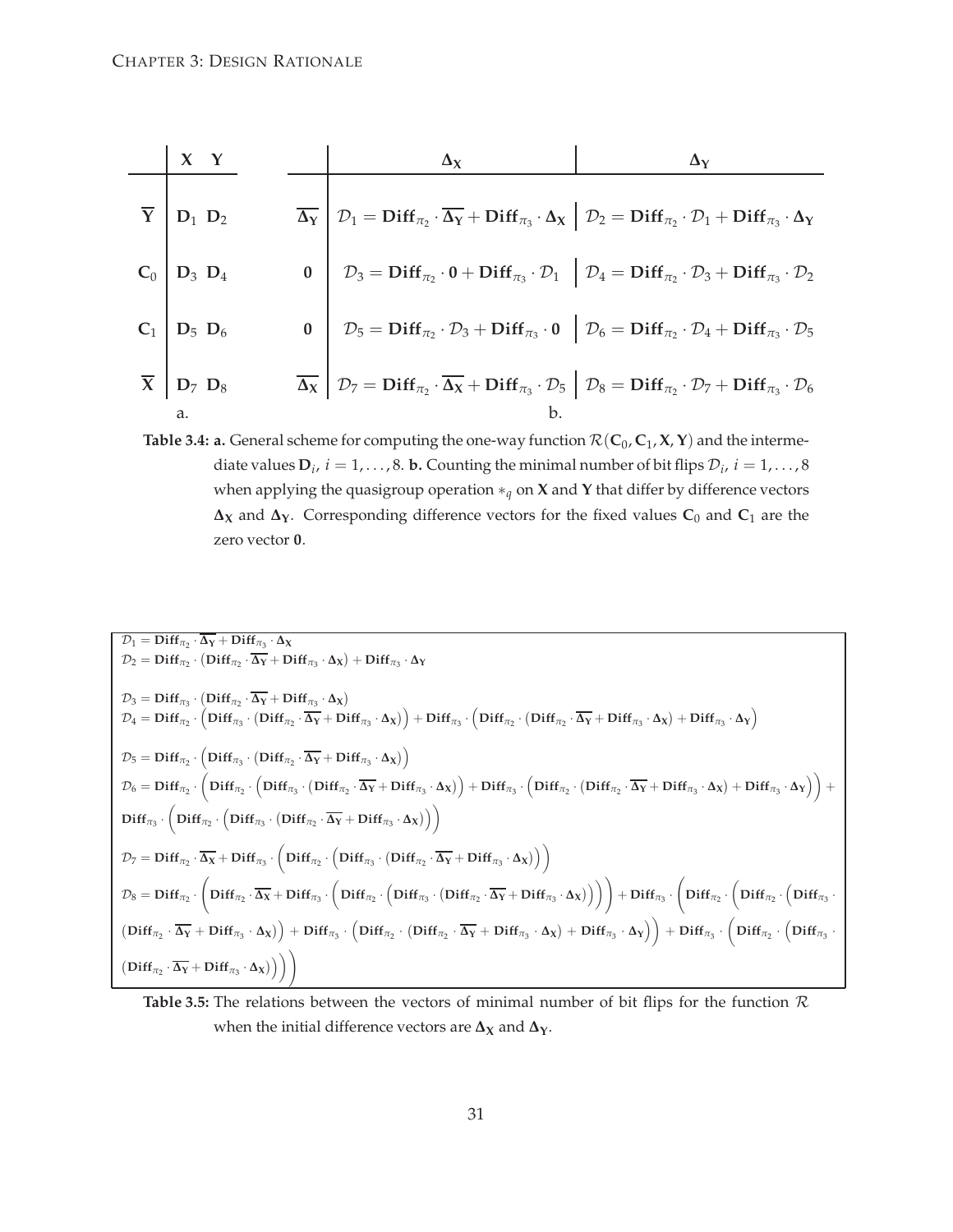<span id="page-39-0"></span>

|                                           | $\Delta$ <sub>X</sub> = (1, 0, 0, 0, 0, 0, 0, 0) | $\Delta$ <sub>Y</sub> = (0,0,0,0,0,0,0,0)                |
|-------------------------------------------|--------------------------------------------------|----------------------------------------------------------|
| $\overline{\Delta_Y} = (0,0,0,0,0,0,0,0)$ | (1, 2, 2, 2, 2, 2, 2, 2)                         | (28, 29, 28, 28, 29, 27, 28, 28)                         |
| 0                                         | (29, 28, 28, 28, 28, 28, 28, 28)                 | (844, 842, 844, 844, 842, 846, 844, 844)                 |
| $\bf{0}$                                  | (422, 421, 422, 422, 421, 423, 422, 422)         | (18984, 18985, 18982, 18986, 18985, 18983, 18984, 18986) |

<span id="page-39-1"></span>**<sup>∆</sup><sup>X</sup>** = (0, 0, 0, 0, 0, 0, 0, 1) (6330, 6331, 6330, 6330, 6332, 6328, 6329, 6330) (379716, 379715, 379721, 379713, 379716, 379717, 379715, 379712) **Table 3.6:** Vectors of minimal number of bit flips for the function  $R$  when the initial difference

|  | vectors are $\Delta$ <b>x</b> = (1, 0, 0, 0, 0, 0, 0, 0) and $\Delta$ <b>Y</b> = (0, 0, 0, 0, 0, 0, 0, 0). |  |
|--|------------------------------------------------------------------------------------------------------------|--|
|--|------------------------------------------------------------------------------------------------------------|--|

|                                           | $\Delta$ <b>x</b> = (0, 0, 0, 0, 0, 0, 0, 0) | $\Delta$ <sub>Y</sub> = $(1, 0, 0, 0, 0, 0, 0, 0)$       |
|-------------------------------------------|----------------------------------------------|----------------------------------------------------------|
| $\overline{\Delta_Y} = (0,0,0,0,0,0,0,1)$ | (2, 2, 2, 2, 3, 1, 1, 2)                     | (29, 30, 32, 30, 31, 30, 29, 29)                         |
| 0                                         | (28, 28, 28, 28, 27, 29, 29, 28)             | (873, 872, 868, 872, 870, 872, 874, 874)                 |
| 0                                         | (422, 422, 420, 422, 421, 422, 423, 423)     | (19406, 19409, 19406, 19406, 19406, 19405, 19405, 19407) |

 $\overline{\Delta_{\mathbf{X}}}$  **= (0, 0, 0, 0, 0, 0, 0, 0) (6328, 6328, 6330, 6328, 6329, 6328, 6327, 6327) (386016, 386011, 386017, 386016, 386016, 386018, 386017, 386017, 386017, 386017, 386017, 386017, 386017, 386017, 386017, 386017, Table 3.7:** Vectors of minimal number of bit flips for the function R when the initial difference vectors are  $\Delta$ **X** = (0, 0, 0, 0, 0, 0, 0, 0) and  $\Delta$ **Y** = (1, 0, 0, 0, 0, 0, 0, 0).

#### **3.5.1** The variance of the elements of  $D_i$

Let  $\lambda_1, \lambda_2, \ldots, \lambda_n$  be the eigenvalues of some matrix **M**, arranged such that  $|\lambda_1| \geq |\lambda_2| \geq \ldots \geq$  $|\lambda_n|$ , where  $|x + iy| = \sqrt{x^2 + y^2}$ . The eigenvector corresponding to the eigenvalue  $\lambda_i$  is denoted by  $\mathbf{s}_i = [s_{1i}, s_{2i}, \ldots, s_{ni}]^T$ . Let S be the matrix formed by letting the *i*-th column of S be equal to the *i*-th eigenvector of  $\mathbb{M}$ , i.e.  $\mathbb{S} = [\mathbf{s}_1, \mathbf{s}_2, \dots, \mathbf{s}_n].$  Let the *i*-th vector-row of the matrix  $\mathbb{S}^{-1}$  be denoted by  $\mathbf{s}'_i=[s'_{1i},s'_{2i},\ldots,s'_{ni}]^T$ , such that  $(\mathbb{S}^{-1})^T=[\mathbf{s}'_1,\mathbf{s}'_2,\ldots,\mathbf{s}'_n].$  Let  $\mathbf{\Lambda}^n$  be defined as a diagonal matrix with  $\bm{\Lambda}_{ii}=\lambda_i.$  We know from linear algebra that the matrix  $\bm{\mathbb{M}}$  can be written as  $\bm{\mathbb{M}}=\mathsf{S}\bm{\Lambda}\mathsf{S}^{-1}.$  This gives us the following,

<span id="page-39-2"></span>
$$
\mathbf{M}^{n} = \mathbf{S}\mathbf{\Lambda}^{n}\mathbf{S}^{-1} = \mathbf{S}\sum_{i=1}^{n}(\mathbf{\Lambda}^{(i)})^{n}\mathbf{S}^{-1} = \sum_{i=1}^{n}\lambda_{i}^{n} \begin{bmatrix} s_{1i}\mathbf{s}_{i}^{\prime} \\ s_{2i}\mathbf{s}_{i}^{\prime} \\ \dots \\ s_{ni}\mathbf{s}_{i}^{\prime} \end{bmatrix},
$$
(3.5.1)

where  $\Lambda^{(i)}$  is a square matrix with all elements equal to 0, except  $\Lambda_{ii}^{(i)}$  which is equal to  $\lambda_i$ , i.e.

$$
\Lambda_{jk}^{(i)} = \begin{cases} \lambda_i, & i = j = k \\ 0, & other \end{cases}
$$

<span id="page-39-3"></span>**Proposition 2.** Let  $|\lambda_1| \geq |\lambda_2| \geq \ldots \geq |\lambda_n|$  be the eigenvalues of M. If the vector  $\mathbb{1} = (1, 1, \ldots, 1)$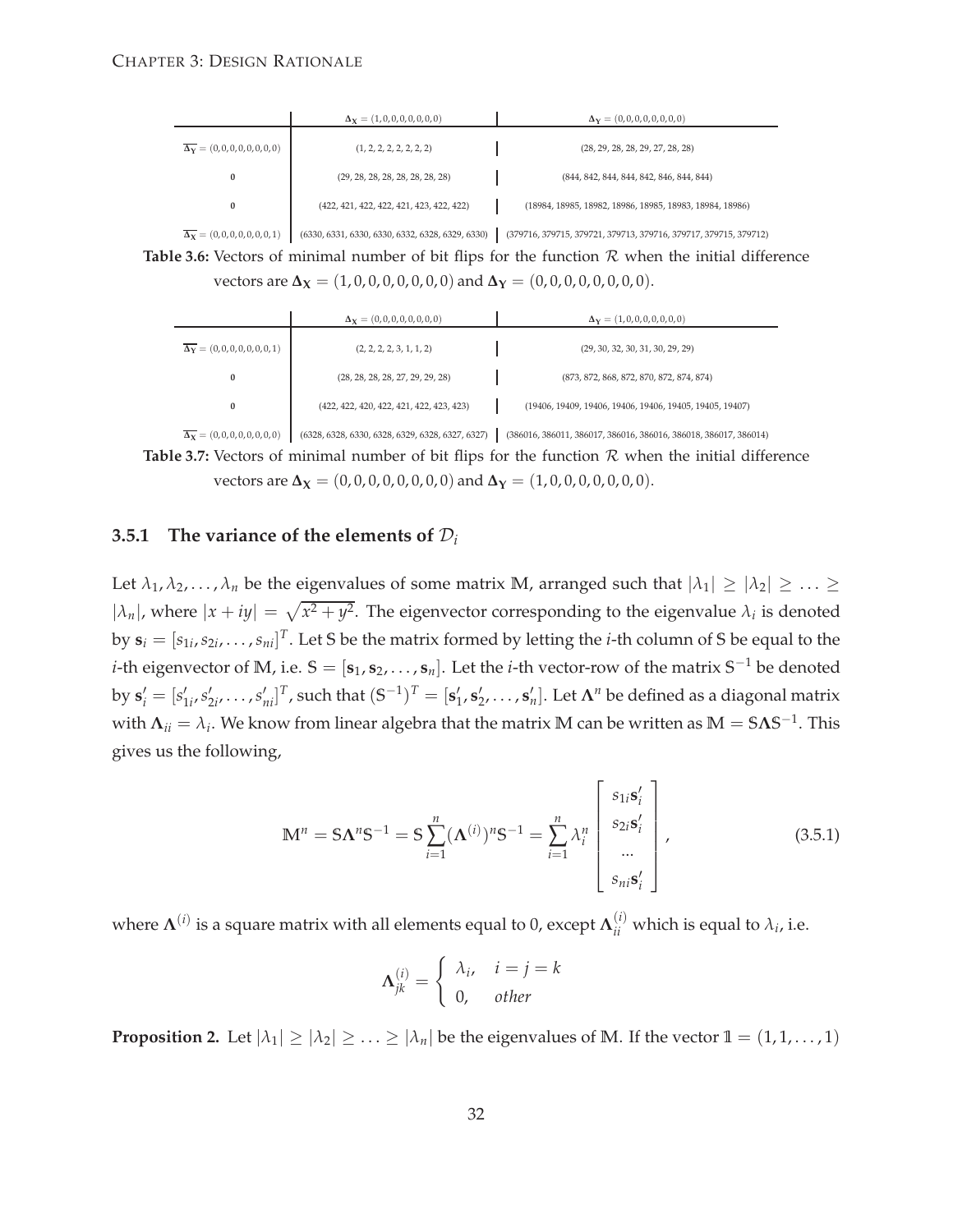is the eigenvector for the greatest eigenvalue,  $\lambda_1$ . Then for each vector **a** 

<span id="page-40-0"></span>
$$
\lim_{n \to \infty} \frac{(\mathbf{M}^n \mathbf{a})_i}{\lambda_1^n} = (\mathbf{s}'_1)^T \mathbf{a}, \ \forall i = 1, \dots, n,
$$
\n(3.5.2)

*Proof.* From [\(3.5.1\)](#page-39-2) we have,

$$
\mathbf{M}^{n} \mathbf{a} = \sum_{i=1}^{n} \lambda_{i}^{n} \begin{bmatrix} s_{1i} \mathbf{s}'_{i} \\ s_{2i} \mathbf{s}'_{i} \\ \vdots \\ s_{ni} \mathbf{v}'_{i} \end{bmatrix} \mathbf{a} = \lambda_{1}^{n} \begin{bmatrix} \mathbf{s}'_{1} \\ \mathbf{s}'_{1} \\ \vdots \\ \mathbf{s}'_{1} \end{bmatrix} \mathbf{a} + \sum_{i=2}^{n} \lambda_{i}^{n} \begin{bmatrix} s_{1i} \mathbf{s}'_{i} \\ s_{2i} \mathbf{s}'_{i} \\ \vdots \\ s_{ni} \mathbf{s}'_{i} \end{bmatrix} \mathbf{a} = \lambda_{1}^{n} \begin{bmatrix} \mathbf{s}'_{1} \mathbf{a} \\ \mathbf{s}'_{2} \mathbf{s}'_{i} \\ \vdots \\ \mathbf{s}'_{n} \mathbf{s}'_{i} \end{bmatrix} \mathbf{a} = \lambda_{1}^{n} \begin{bmatrix} \mathbf{s}'_{1} \mathbf{a} \\ \mathbf{s}'_{1} \mathbf{a} \\ \vdots \\ \mathbf{s}'_{1} \mathbf{a} \end{bmatrix} + \sum_{i=2}^{n} \lambda_{i}^{n} \begin{bmatrix} s_{1i} \mathbf{s}'_{i} \mathbf{a} \\ \vdots \\ s_{1i} \mathbf{s}'_{i} \end{bmatrix}.
$$
\nDirectly from this holds (3.5.2).

Directly from this holds [\(3.5.2\)](#page-40-0).

**Proposition 3.** Let  $|\lambda_1| \geq |\lambda_2| \geq ... \geq |\lambda_n|$  be the eigenvalues of M. If the vector 1 is the eigenvector for the greatest eigenvalue,  $\lambda_1$  and  $|\lambda_1| > |(\lambda_2)^2|$ . Then for each vector **a** 

$$
\lim_{n \to \infty} \frac{Var(\mathbf{M}^n \mathbf{a})}{\min_i (\mathbf{M}^n \mathbf{a})_i} = 0.
$$
\n(3.5.3)

*Proof.* Let  $b_j^{(n)} = (\mathbb{M}^n \mathsf{a})_j$ . Then from [\(3.5.1\)](#page-39-2) we have that

$$
b_j^{(n)} = \lambda_1^n \mathbf{s}_1' \mathbf{a} + \sum_{i=2}^n \lambda_i^n s_{ji} \mathbf{s}_i' \mathbf{a},
$$

and

$$
Avr(b^{(n)}) = \frac{1}{n} \sum_{j=1}^{n} b_j^{(n)} = \lambda_1^n \mathbf{s}_1' \mathbf{a} + \frac{1}{n} \sum_{j=1}^{n} \sum_{i=2}^{n} \lambda_i^n s_{ji} \mathbf{s}_i' \mathbf{a} = \lambda_1^n \mathbf{s}_1' \mathbf{a} + \sum_{i=2}^{n} \lambda_i^n \left( \frac{1}{n} \sum_{j=1}^{n} s_{ji} \right) \mathbf{s}_i' \mathbf{a}
$$
  
=  $\lambda_1^n \mathbf{s}_1' \mathbf{a} + \sum_{i=2}^{n} \lambda_i^n Avr(s_i) \mathbf{s}_i' \mathbf{a}.$ 

Now,

$$
b_j^{(n)} - Avr(b^{(n)}) = \sum_{i=2}^n \lambda_i^n s_{ji} \mathbf{s}_i' \mathbf{a} - \sum_{i=2}^n \lambda_i^n Avr(s_i) \mathbf{s}_i' \mathbf{a} = \sum_{i=2}^n \lambda_i^n (s_{ji} - Avr(s_i)) \mathbf{s}_i' \mathbf{a}.
$$

From this and the Propositio[n2](#page-39-3) we have that

$$
\lim_{n \to \infty} \frac{Var(\mathbf{M}^n \mathbf{a})}{\min(\mathbf{M}^n \mathbf{a})_i} = \lim_{n \to \infty} \frac{\frac{Var(\mathbf{M}^n \mathbf{a})}{\lambda_1^n}}{\frac{\lambda_1^n}{\lambda_1^n}} = \lim_{n \to \infty} \frac{\frac{\sum_{j=1}^n \left(\sum_{i=2}^n \lambda_i^n (s_{ji} - A v r(s_i)) \mathbf{s}_i' \mathbf{a}\right)^2}{\lambda_1^n}}{\frac{\min_i(\mathbf{M}^n \mathbf{a})_i}{\lambda_1^n}}}{\frac{\min_i(\mathbf{M}^n \mathbf{a})_i}{\lambda_1^n}} = \frac{1}{\mathbf{s}_1' \mathbf{a}} \lim_{n \to \infty} \frac{\frac{\sum_{j=1}^n \left(\sum_{i=2}^n \lambda_i^n (s_{ji} - A v r(s_i)) \mathbf{s}_i' \mathbf{a}\right)^2}{\lambda_1^n}}{\lambda_1^n} = \frac{1}{\mathbf{s}_1' \mathbf{a}} \cdot 0 = 0.
$$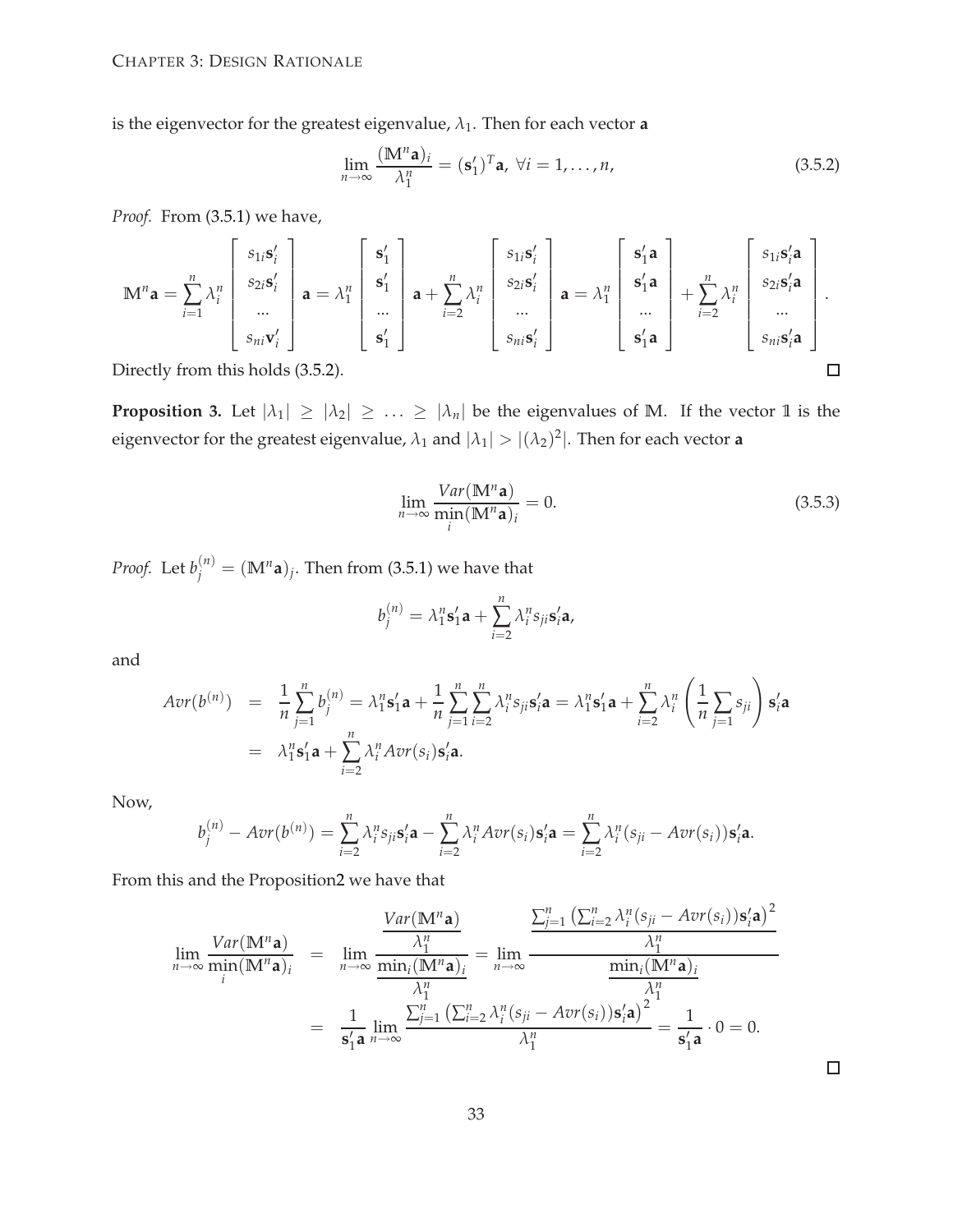**Proposition 4.** Let  $|\lambda_1| \ge |\lambda_2| \ge \ldots \ge |\lambda_n|$  be the eigenvectors either for  $\textbf{Diff}_{\pi_2}$  or for  $\textbf{Diff}_{\pi_3}$ . Then the vector 1 is the eigenvector for the greatest eigenvalue,  $\lambda_1$  and moreover  $|\lambda_1| > |\lambda_2^2|$ .

*Proof.* The absolute values of the eigenvalues with their corresponding eigenvectors are given in Table [3.3.](#page-34-1)  $\Box$ 

Finally, from all previous claims in this subsection the following theorem follows:

**Theorem 4.** The variance of the elements of the  $\mathcal{D}_i$ ,  $i = 1, \ldots, 8$  decreases (relative to the minimal element in the vectors  $\mathcal{D}_i$ ,  $i = 1, \ldots, 8$ ), with every row of quasigroup string transformations in the compression function R.  $\Box$ 

#### **3.5.2 Differential characteristics of the compression function** R

As the values  $\delta_i^{(i)}$  $j^{(i)}$  ,  $j=0,\ldots$  ,  $7$  in every vector of minimal number of bit flips  $\mathcal{D}_i=(\delta_0^{(i)})$  $\delta_0^{(i)}$ ,  $\delta_1^{(i)}$  $\frac{(i)}{1}, \ldots, \delta_7^{(i)}$  $\binom{1}{7}$ ,  $i = 1, \ldots, 8$  tend to have very small variance, we have reasons to assume that the number of bit flips for every single bit is also equally distributed i.e. with very small variance. Having this assumption, we can prove the following theorem:

<span id="page-41-0"></span>**Theorem 5.** Let  $\mathcal{D}_i = (\delta_0^{(i)})$  $\delta_0^{(i)}$ ,  $\delta_1^{(i)}$  $\frac{(i)}{1}, \ldots, \delta^{(i)}_{7}$  $\binom{1}{7}$ ,  $i = 1, \ldots, 8$  be a vector of minimal number of bit flips for the function  $\mathcal R$  where the size of the word is  $w$  bits ( $w=32$ , 64), and let  $\Delta_{\mathbf D_{\mathbf i}}=(\Delta_{D_0}^{(i)})$  $D_0^{(i)}$ ,  $\Delta_{D_1}^{(i)}$  $\Delta_{D_1}^{(i)}, \ldots, \Delta_{D_7}^{(i)}$  $\binom{U}{D_7}$  =  $(\Delta_0^{(i)}$  $\mathcal{L}_{0}^{(i)}, \ldots, \mathcal{L}_{w}^{(i)}$  $\alpha_{w-1}^{(i)}$ , ∆ $\alpha_{w}^{(i)}$ , . . . , ∆ $\alpha_{2w}^{(i)}$ 2*w*−1 , ∆ (*i*)  $\frac{(i)}{2w}, \ldots, \ldots, \Delta_{7w}^{(i)}$ 7*w*−1 , ∆ (*i*)  $\frac{(i)}{7w}, \ldots, \Delta_{8w}^{(i)}$ 8*w*−1 ), *i* = 1, . . . , 8 (where ∆ (*i*) *<sup>j</sup>* ∈ {0, 1},  $j = 0, \ldots, 8w - 1$  are the corresponding differentials in the intermediate variables  $\Delta_{D_i}$  for some initially chosen differentials  $\Delta_X$  and  $\Delta_Y$  (where at least one of them is a non-zero differential). If the number of bit flips for every single bit is equally distributed then the probabilities that every difference bit  $\Delta_i^{(i)}$  $j^{(i)}$  is 0 or 1 are given as:

$$
Pr(\Delta_j^{(i)} = 0 | \Delta \mathbf{x}, \Delta \mathbf{Y}) = 0.5 + \epsilon_{\delta_\mu^{(i)}},
$$
  

$$
Pr(\Delta_j^{(i)} = 1 | \Delta \mathbf{x}, \Delta \mathbf{Y}) = 0.5 - \epsilon_{\delta_\mu^{(i)}},
$$

where  $\mu = \left| \frac{j}{y} \right|$ *w*  $\int$  and  $\epsilon_{\delta_\mu^{(i)}} \leq 0.5 \left(\frac{w-2}{w}\right)^{\delta_\mu^{(i)}}$ .

*Proof.* From the conditions of the Theorem we have that the minimal number of bit flips for the  $\Delta_{\mathsf{D}}^{(i)}$  $D^{(i)}_{D_{\mu}}$  is  $\delta^{(i)}_{\mu}$  where  $\mu=0,\ldots,7.$  Note that  $\Delta^{(i)}_{D_{\mu}}$  $D_{\mu}^{(t)}$  is a *w*-bit word. The probability that the value of any difference bit  $\Delta_i^{(i)}$  $j_j^{(t)}$  is equal to 0 is the probability that the number of bit flips for that particular bit is even. Taking into the consideration the assumption that the number of bit flips for every bit in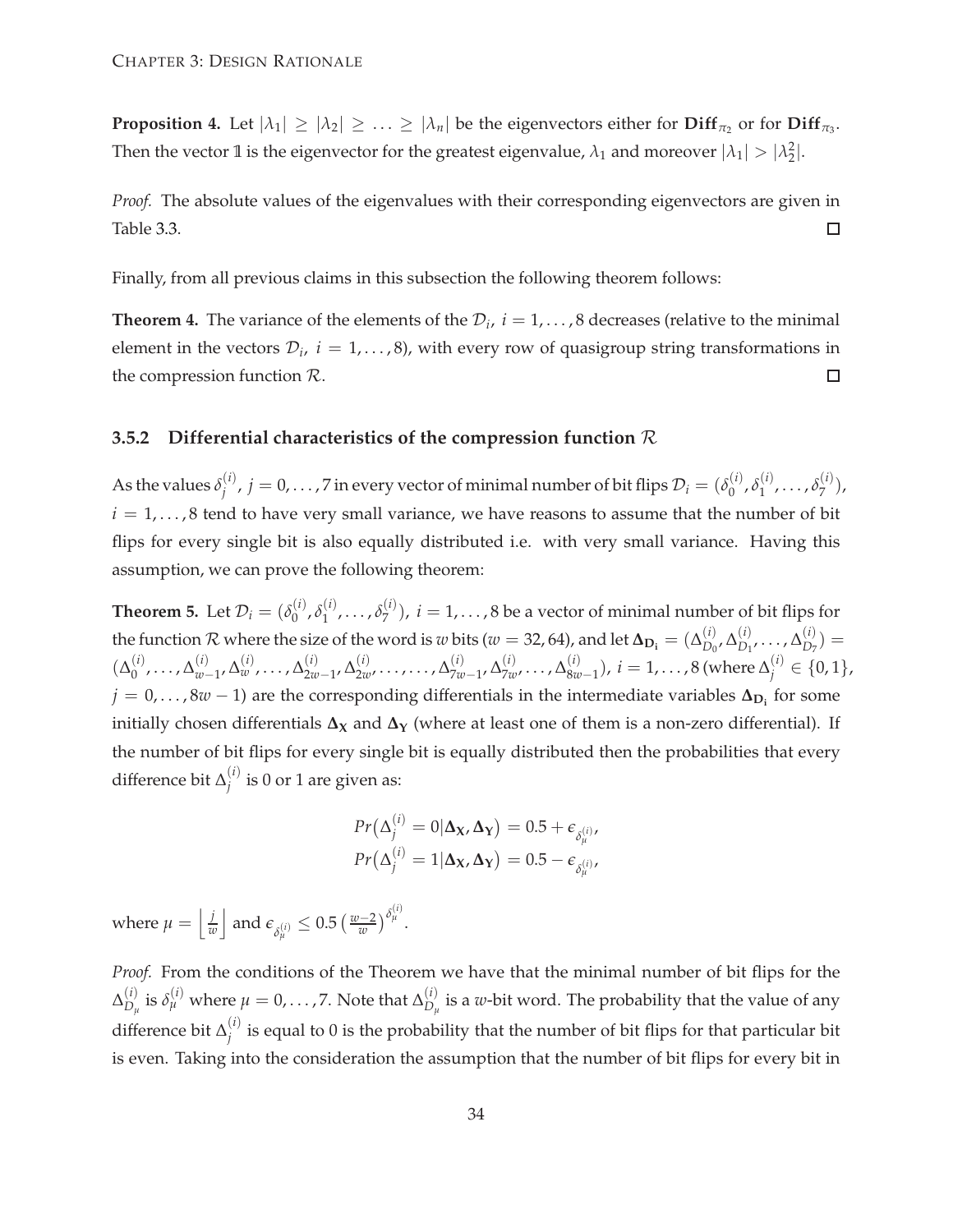$\Delta_{\mathsf{D}}^{(i)}$  $D_{\mu}^{(t)}$  is equally distributed, we can conclude that in one experiment the probability that the bit is flipped is  $\frac{1}{w}$  and the probability that it is not flipped is  $(1-\frac{1}{w})$ . Then if we have  $\delta_{\mu}^{(i)}$  experiments, the probability that the number of bit flips for that particular bit is even can be computed as:

$$
Pr(\Delta_j^{(i)} = 0) = \sum_{\substack{r=0 \ r \text{ is even}}}^{\delta_{\mu}^{(i)}} {\binom{\delta_{\mu}^{(i)}}{r}} {\left(\frac{1}{w}\right)}^r {\left(1 - \frac{1}{w}\right)}^{\delta_{\mu}^{(i)} - r}.
$$

Similarly we can compute the probability:

$$
Pr(\Delta_j^{(i)} = 1) = \sum_{\substack{r=1 \ r \text{ is odd}}}^{\delta_{\mu}^{(i)}} {\binom{\delta_{\mu}^{(i)}}{r}} {\left(\frac{1}{w}\right)}^r {\left(1 - \frac{1}{w}\right)}^{\delta_{\mu}^{(i)} - r}.
$$

Now if take into account that

$$
Pr(\Delta_j^{(i)} = 0) + Pr(\Delta_j^{(i)} = 1) = 1
$$

and

$$
\lim_{\delta_{\mu}^{(i)} \to \infty} |Pr(\Delta_j^{(i)} = 0) - Pr(\Delta_j^{(i)} = 1)| = 0
$$

then we can rewrite the last limit as:

$$
Pr(\Delta_j^{(i)} = 0 | \Delta \mathbf{x}, \Delta \mathbf{y}) = 0.5 + \epsilon_{0, \delta_{\mu}^{(i)}},
$$
  

$$
Pr(\Delta_j^{(i)} = 1 | \Delta \mathbf{x}, \Delta \mathbf{y}) = 0.5 - \epsilon_{1, \delta_{\mu}^{(i)}}.
$$

Finding explicit expressions for  $\epsilon_{0,\delta_\mu^{(i)}}$  and  $\epsilon_{1,\delta_\mu^{(i)}}$  is hard, but having concrete numerical values  $\delta_\mu^{(i)}$ we can compute them as:

$$
\begin{aligned} \epsilon_{0,\delta_\mu^{(i)}}&=\sum_{\substack{r=0\\ r \text{ is even}}}\limits^{\delta_\mu^{(i)}}\binom{\delta_\mu^{(i)}}{r}\left(\frac{1}{w}\right)^r\left(1-\frac{1}{w}\right)^{\delta_\mu^{(i)}-r}-0.5,\\ \epsilon_{1,\delta_\mu^{(i)}}&=0.5-\sum_{\substack{r=1\\ r \text{ is odd}}}\limits^{\delta_\mu^{(i)}}\binom{\delta_\mu^{(i)}}{r}\left(\frac{1}{w}\right)^r\left(1-\frac{1}{w}\right)^{\delta_\mu^{(i)}-r}. \end{aligned}
$$

or we can consider them as approximately the same value that is upper bounded by:

$$
\epsilon_{\delta_\mu^{(i)}} \approx \epsilon_{0,\delta_\mu^{(i)}} \approx \epsilon_{1,\delta_\mu^{(i)}} \leq 0.5 \left(\frac{w-2}{w}\right)^{\delta_\mu^{(i)}}.
$$

 $\Box$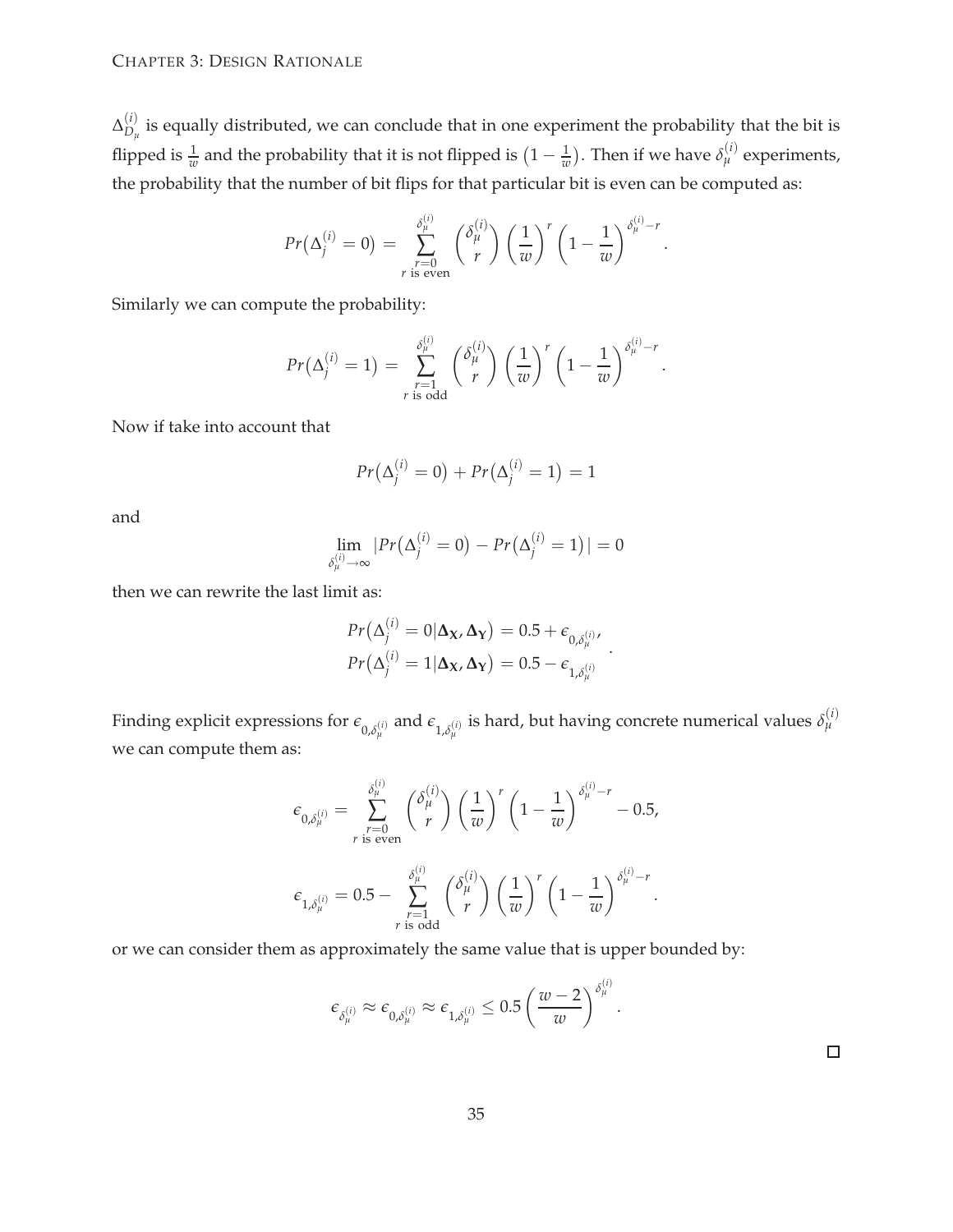<span id="page-43-0"></span>

|                             | $\Delta$ <sub>X</sub> = (1, 0, 0, 0, 0, 0, 0, 0) | $\Delta_Y = (0, 0, 0, 0, 0, 0, 0, 0)$ |                             |  |  |  |
|-----------------------------|--------------------------------------------------|---------------------------------------|-----------------------------|--|--|--|
| $w=32$                      | $w = 64$                                         | $w=32$                                | $w = 64$                    |  |  |  |
| $\epsilon \leq 2^{-1.09}$   | $\epsilon \leq 2^{-1.05}$                        | $\epsilon \leq 2^{-3.51}$             | $\epsilon \leq 2^{-2.24}$   |  |  |  |
| $\epsilon \leq 2^{-3.61}$   | $\epsilon \leq 2^{-2.28}$                        | $\epsilon \leq 2^{-79.40}$            | $\epsilon \leq 2^{-39.57}$  |  |  |  |
| $\epsilon \leq 2^{-40.20}$  | $\epsilon \leq 2^{-20.28}$                       | $\epsilon \leq 2^{-1768.4}$           | $\epsilon \leq 2^{-870.45}$ |  |  |  |
| $\epsilon \leq 2^{-590.20}$ | $\epsilon \leq 2^{-290.85}$                      | $\epsilon \leq 2^{-35356}$            | $\epsilon \leq 2^{-17393}$  |  |  |  |

**Table 3.8:** Upper bounds for the deviations *e*. The probability that a bit will have a differential  $\Delta = 1$  is 0.5 –  $\epsilon$ , and the probability that a bit will have a differential  $\Delta = 0$  is 0.5 +  $\epsilon$ . The initial difference vectors are  $\Delta$ **X** = (1,0,0,0,0,0,0,0) and  $\Delta$ **Y** = (0,0,0,0,0,0,0,0).

For one of the smallest differentials  $(\Delta_X, \Delta_Y) = ((1, 0, 0, 0, 0, 0, 0, 0), (0, 0, 0, 0, 0, 0, 0, 0))$  the values for the corresponding  $\epsilon_{\delta_\mu^{(i)}}$  both for  $w=32$  and  $w=64$  are given in Table [3.8.](#page-43-0) The values for the other one-bit differences are similar, and the values of  $\epsilon_{\delta_\mu^{(i)}}$  for the differentials with initial difference in more then one bit are even smaller.

We consider that Theorem [5](#page-41-0) is the proof of the EDON- $\mathcal{R}'$ s resistance against differential cryptanalysis.

## **3.6 Criteria for choosing the Latin squares - part two**

Having described in detail the differential characteristics of the defined quasigroup operations ∗*q*, we can describe the reasons and the criteria by which we have chosen the Latin squares *L*<sup>1</sup> and *L*<sup>2</sup> by which we are defining the quasigroup operation ∗*q*. The criteria are descibed in Table [3.9.](#page-44-0)

For complying with the first criterion we took all 2165 main classes of orthogonal Latin squares of order 8 that are listed on Brendan McKay's web page [\[20](#page-77-0)]. For every one of them, first by permuting their rows and then their columns we produced  $(8!)^2 \approx 2^{30.6}$  orthogonal isotopes. Permutations were ordered by the lexicographic ordering. Next, we filtered that number of orthogonal Latin squares by the Criterion 2: Latin squares that give diffusion matrices  $\text{Diff}_{\pi_2}$  and  $\mathbf{Diff}_{\pi_3}$  that do not have zeroes. We further filtered the number of Latin squares by selecting those Latin squares that have a maximum variance computed on all 64 elements of the matrix  $\text{Diff}_{\pi_2}$ and minimum variance computed on all 64 elements of the matrix  $\textbf{Diff}_{\pi_2}$  (Criterion 3).

By exhaustive search we found that Latin squares that comply with all 4 criteria give matrices  $\textbf{Diff}_{\pi_2}$  with maximum variance of  $\frac{19}{63}$  and matrices  $\textbf{Diff}_{\pi_3}$  with minimum variance of  $\frac{1}{9}$ . The first such pair of Latin squares was chosen for EDON- $\mathcal{R}$ .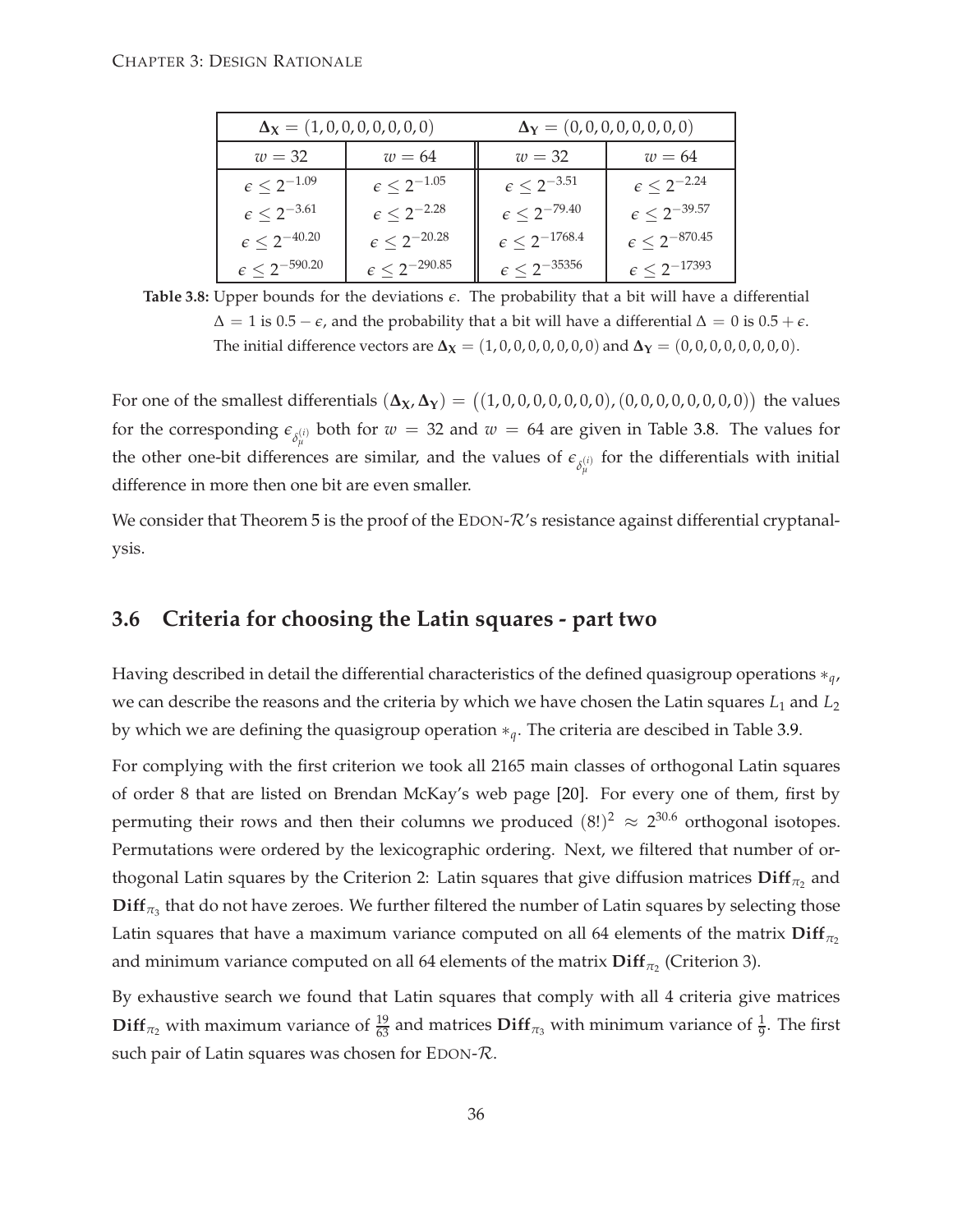## **3.7 On some properties of the matrices A***<sup>i</sup>*

As a part of our cryptanalysis of the EDON- $R$  hash function we present here several interesting mathematical properties for the matrices **A***<sup>i</sup>* defined in Section [2.1.2](#page-19-0) and in the Table [2.4,](#page-22-0) when those matrices are considered as matrices with elements in  $\mathbb{Z}_2$ . We want to stress here that we are not aware that any of these properties can be used for launching some concrete attack on the hash function EDON-R.

From the definition of matrices **A***<sup>i</sup>* , it is obvious that

$$
A_1 + A_2 = 1 \tag{3.7.1}
$$

and

$$
A_3 + A_4 = 1 \tag{3.7.2}
$$

where  $1$  is a square  $8 \times 8$  matrix with all elements equal to 1. We also find that it is an interesting fact that similar properties hold for their inverse matrices:

$$
\mathbb{A}_1^{-1} + \mathbb{A}_2^{-1} = \mathbb{1}
$$
\n(3.7.3)

<span id="page-44-0"></span>

| Criteria                                                                             | Reasons                                                                          |  |  |
|--------------------------------------------------------------------------------------|----------------------------------------------------------------------------------|--|--|
| 1. $L_1$ and $L_2$ are orthogonal Latin                                              | 8 <i>w</i> -bit variables belonging to <b>X</b> are to be mixed with 8           |  |  |
|                                                                                      | w-bit variables belonging to Y in such a way that all pairs                      |  |  |
| squares.                                                                             | are combined by some operation (addition, or XORing).                            |  |  |
| 2. Diff <sub><math>\pi</math></sub> and Diff <sub><math>\pi</math></sub> do not have | The situation where ${\bf X} *_{q} {\bf Y} = {\bf Z}$ and some difference either |  |  |
|                                                                                      | in $X$ or in $Y$ will not affect some of the eight words of $Z$ are              |  |  |
| zeroes.                                                                              | to be avoided.<br>This is an analogy to the "confusion" principle in             |  |  |
|                                                                                      |                                                                                  |  |  |
| 3. Elements of the matrix $\text{Diff}_{\pi_2}$                                      | cryptology. Choosing $\text{Diff}_{\pi_2}$ with the biggest possible             |  |  |
| have the biggest possible variance.                                                  | variance improves the resistance against cryptanalysis                           |  |  |
|                                                                                      | because there is no regular pattern how the computations                         |  |  |
|                                                                                      | are performed.                                                                   |  |  |
|                                                                                      | This is an analogy to the "diffusion" principle in                               |  |  |
| 4. Elements of the matrix $\text{Diff}_{\pi_3}$                                      | cryptology. Choosing $\text{Diff}_{\pi_3}$ with the smallest possible            |  |  |
| have the smallest possible                                                           | variance increases the diffusion of the bit differences in the                   |  |  |
| variance.                                                                            | greatest possible way, with the smallest possible variances                      |  |  |
|                                                                                      | in the pattern of the computations that are performed.                           |  |  |

**Table 3.9:** Criteria for choosing the Latin squares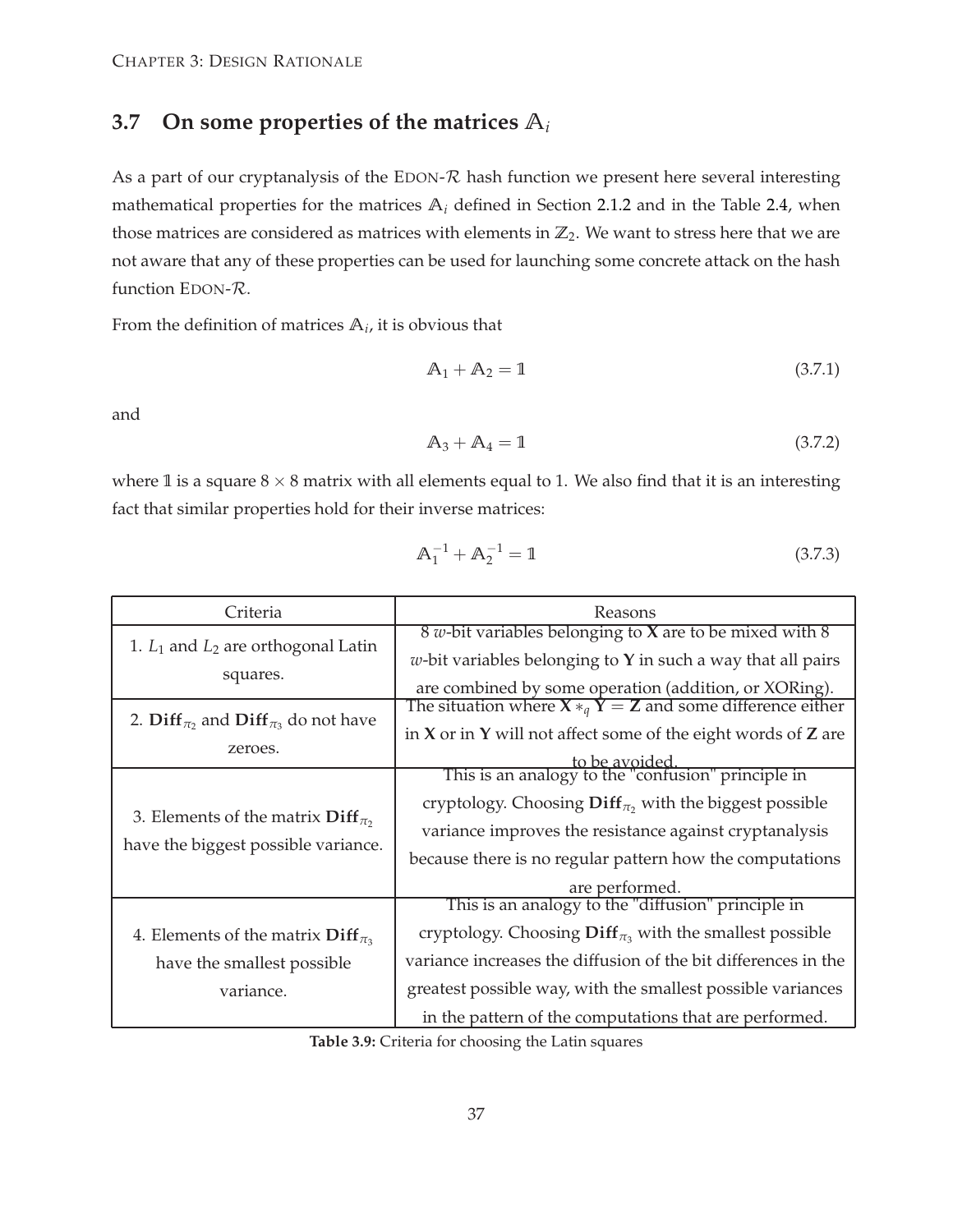<span id="page-45-0"></span>

|  |  |                 |  | 5 8 3 4 2 7 1 6 $(0 1 1 0 1 1 1 0)$ |                                                               |  |                             |  |  |
|--|--|-----------------|--|-------------------------------------|---------------------------------------------------------------|--|-----------------------------|--|--|
|  |  | 3 5 2 1 7 4 6 8 |  |                                     | 0 1 1 1 1 0 0 1                                               |  |                             |  |  |
|  |  |                 |  | 2 4 8 6 1 5 7 3                     |                                                               |  | 1 1 1 0 1 0 0               |  |  |
|  |  | 6 3 5 2 4 1 8 7 |  |                                     |                                                               |  | 1 1 1 1 0 1 0               |  |  |
|  |  |                 |  | 7 2 1 3 8 6 5 4                     | 1 1 0 1 0 0 1 1                                               |  |                             |  |  |
|  |  |                 |  | 4 1 7 8 6 3 2 5                     |                                                               |  | $1 \t0 \t0 \t1 \t1 \t1 \t1$ |  |  |
|  |  |                 |  | $1 \t7 \t6 \t5 \t3 \t8 \t4 \t2$     |                                                               |  | 1 0 0 0 1 1 1 1             |  |  |
|  |  |                 |  | 8 6 4 7 5 2 3 1                     | $\begin{pmatrix} 0 & 0 & 1 & 1 & 0 & 1 & 1 & 1 \end{pmatrix}$ |  |                             |  |  |
|  |  |                 |  |                                     |                                                               |  |                             |  |  |

Figure 3.1: Example of how the map works. We see that the 3rd element of row 4 of  $\mathbb{A}_1$  is 1 because the number 3 is above the line in column 4 of *L*. Note that we denote the elements from 1 to 8 instead from 0 to 7.

and

$$
A_3^{-1} + A_4^{-1} = 1.
$$
 (3.7.4)

In what follows, we prove that this complementary property is true for every pair of Boolean matrices obtained from Latin squares if certain preconditions are fulfilled.

Let us define a map from the set of Latin squares to the set of boolean matrices by the following definition:

**Definition 13.** Let  $\mathcal{L}^n$  be the set of Latin squares of size *n*, and let  $M(\mathbb{Z}_2)$  be the set of Boolean matrices. We define the map

$$
F_k^n: \mathcal{L}^n \rightarrow M(\mathbb{Z}_2) \times M(\mathbb{Z}_2)
$$

$$
L \rightarrow (\mathbb{A}_1, \mathbb{A}_2)
$$

where

$$
(\mathbb{A}_1)_{ij} = \begin{cases} 1 & \text{if } j \in \{L_{1i}, \dots, L_{ki}\} \\ 0 & \text{else} \end{cases} \text{ and } (\mathbb{A}_2)_{ij} = \begin{cases} 1 & \text{if } j \in \{L_{ki}, \dots, L_{ni}\} \\ 0 & \text{else} \end{cases}
$$

To easier see how the map works imagine drawing a line between row  $k$  and  $k + 1$  of the Latin square as shown in Figure [3.1.](#page-45-0) Then the *j*-th element of row *i* of **A**<sup>1</sup> equals 1 if the number *j* is above the drawn line in the *i*-th column of the Latin square. From the definition of Latin squares we see that the weight of every row and column of  $A_1$  is  $k$ , and that  $A_2 = A_1 + 1$ , where 1 is the all 1 matrix of appropriate size. Notice that for each pair  $(L, k)$  such that  $F_k^n(L) = (A_1, A_2)$ , there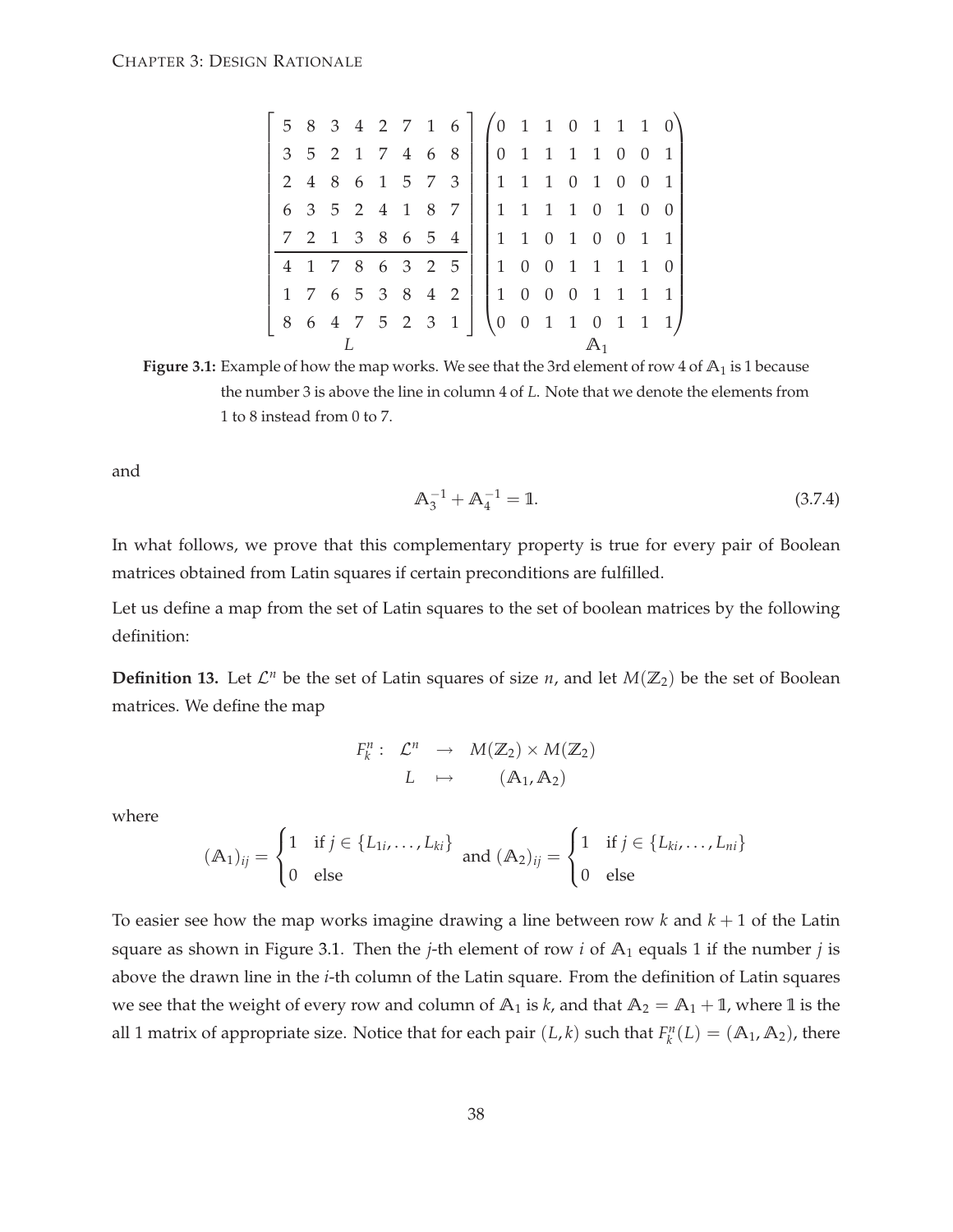exists a Latin square, *L'*, such that  $F_{n-k}^n(L') = (A_2, A_1)^1$  $F_{n-k}^n(L') = (A_2, A_1)^1$  $F_{n-k}^n(L') = (A_2, A_1)^1$ . This fact will be used to prove some of the results in the next section.

In this section we show that if both *n* and *n* − *k* is odd, the map from the previous section defines an interesting class of boolean matrices where both  $A_2 = A_1 + 1$  and, if the matrices are nonsingular,  $\mathbb{A}_2^{-1} = \mathbb{A}_1^{-1} + \mathbb{1}$  as well. To do this we first need to prove the following two Lemmas.

<span id="page-46-1"></span>**Lemma 4.** Let *L* be a Latin square, let  $n - k$  be odd, and let  $F_k^n(L) = (A_1, A_2)$ . Then  $det(A_1) = 1$ mod 2 if and only if  $det(A_2) = 1$  mod 2.

**Proof.** Let  $det(A_1) = 1$  mod 2. This means that the vector columns  $v_1, \ldots, v_n$  of  $A_1$  are linearly independent. Let  $\tilde{v}_1, \ldots, \tilde{v}_2$  be the corresponding vector columns of  $A_2$ , i.e.  $\tilde{v}_i = v_i + 1$ . Assume  $\det(A_2) = 0$  mod 2. This means that there exists some  $\tilde{v}_l$  and  $b_1, \ldots, b_n \in \{0, 1\}$  such that

$$
\mathbb{1} + v_l = \tilde{v}_l = \sum_{i \neq l} b_i \tilde{v}_i = \sum_{i \neq l} b_i (\mathbb{1} + v_i) = \begin{cases} \mathbb{1} + \sum_{i \neq l} b_i v_i & \text{if } \sum b_i = 1 \\ \sum_{i \neq l} b_i v_i & \text{if } \sum b_i = 0 \end{cases}
$$

The first case implies that  $1 + v_l = 1 + \sum_{i \neq l} b_i v_i \Rightarrow v_l = \sum_{i \neq l} b_i v_i$ , which is not possible since the vectors  $v_1, \ldots, v_n$  of  $\mathbb{A}_1$  are linearly independent. The second case,  $1 + v_l = \sum_{i \neq l} b_i v_i$ , is not possible either, since the vector on right side of the equation has even weight, and a sum of an even number of vectors with the same weight must have even weight. The left side of the equation must have odd weight since *n* − *k* is odd. Since neither of the above cases is possible, the assumption that  $det(A_2) = 0$  mod 2 is wrong.

This means  $det(A_1) = 1 \mod 2 \Rightarrow det(A_2) = 1 \mod 2$ . To prove  $det(A_2) = 1 \mod 2 \Rightarrow$  $det(A_1) = 1$  mod 2 notice that for every pair  $(L, k)$  such that  $F_k^n(L) = (A_1, A_2)$  there exists a pair  $(L', k')$  such that  $F_{k'}^n(L') = (A_2, A_1).$ 

<span id="page-46-2"></span>**Lemma 5.** Let *L* be a Latin square, let *k* and  $n - k$  be odd and let  $F_k^n(L) = (A_1, A_2)$ . If  $A_1$  is non-singular then the weight of any row or column of  $\mathbb{A}_1^{-1}$  or  $\mathbb{A}_2^{-1}$  is odd.

**Proof.** Let the  $l_{i,1}, \ldots, l_{i,k}$  be the *k* indexes where row *i* of  $\mathbb{A}_1$  is different from zero. Assume  $\mathbb{A}_1$ (and therefore also  $A_2$  by Lemma [4\)](#page-46-1) is non-singular and let  $b_{ij}$  be the elements of  $A_1^{-1}$ . Since

<span id="page-46-0"></span><sup>&</sup>lt;sup>1</sup>The Latin square *L'* is just the square *L* where the top *k*-rows and the bottom  $n - k$ -rows has exhanged place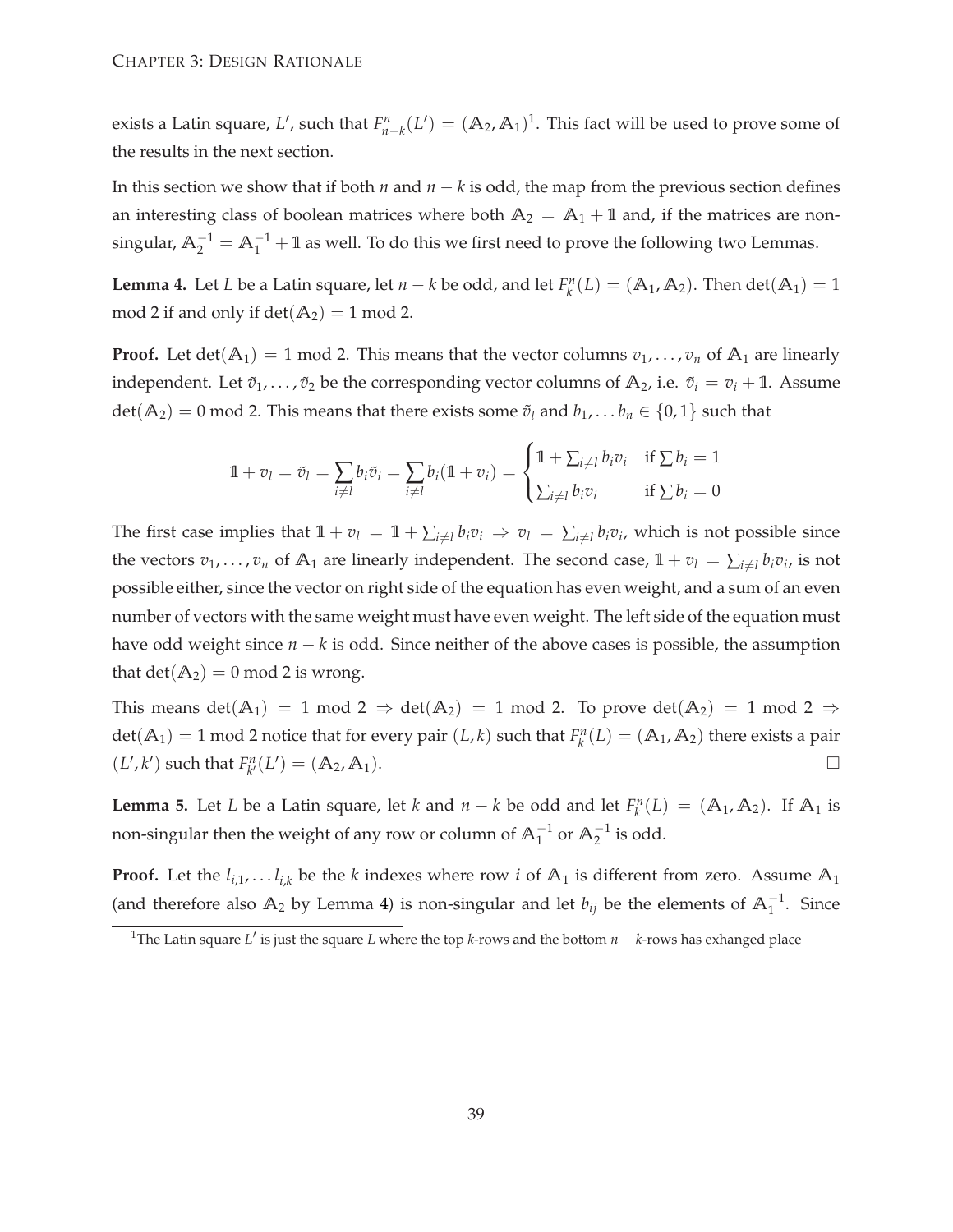$\mathbb{A}_1 \mathbb{A}_1^{-1} = I$  we have the following equations for any column *j* of  $\mathbb{A}_1^{-1}$ 

$$
b_{l_{1,1}j} + \cdots + b_{l_{1k}j} = 0
$$
  
\n
$$
\vdots
$$
  
\n
$$
b_{l_{j-1,1}j} + \cdots + b_{l_{j-1,k}j} = 0
$$
  
\n
$$
b_{l_{j,1}j} + \cdots + b_{l_{j,k}j} = 1
$$
  
\n
$$
b_{l_{j+1,1}j} + \cdots + b_{l_{j+1,k}j} = 0
$$
  
\n
$$
\vdots
$$
  
\n
$$
b_{l_{n,1}j} + \cdots + b_{l_{n,k}j} = 0
$$

By the property of the Latin square, we know that for each *i* the index *bij* must appear in the above equations exactly *k* times. Using this fact and summing the above equation together we get  $k(b_{1j} + \cdots + b_{nj}) = 1$ . Since *k* is odd this means that the weight of every column of  $\mathbb{A}_1^{-1}$  must be 1. The proof for the rows of  $\mathbb{A}_1^{-1}$  is similar, starting with the equation  $\mathbb{A}_1^{-1}\mathbb{A}_1 = I$ .

The proof for any row or column of  $A_2$  follows by the fact that for every pair  $(L, k)$  such that  $F_k^n(L) = (A_1, A_2)$  there exists a pair  $(L', k')$  such that  $F_{k'}^n(L') = (A_2, A_1)$ .

We are now ready to prove the main result in this section.

**Theorem 6.** Let *L* be a Latin square, let  $F_k^n = (A_1, A_2)$ , where *k* and *n* − *k* is odd. If det( $A_1$ ) = 1 mod 2, then

$$
\mathbb{A}_2^{-1} = \mathbb{A}_1^{-1} + \mathbb{1}
$$

**Proof.** First we know that **A**<sup>2</sup> is non-singular by Lemma [4.](#page-46-1) We then use this fact in the following equations.

$$
A_1 = 1 + A_2 \tag{3.7.5}
$$

$$
A_1 A_1^{-1} = 1 A_1^{-1} + A_2 A_1^{-1}
$$
\n(3.7.6)

<span id="page-47-2"></span><span id="page-47-1"></span><span id="page-47-0"></span>
$$
I = \mathbb{1}\mathbb{A}_1^{-1} + \mathbb{A}_2\mathbb{A}_1^{-1} \tag{3.7.7}
$$

$$
A_2^{-1} = A_2^{-1} 1 A_1^{-1} + A_1^{-1}
$$
\n(3.7.8)

$$
A_2^{-1} = 1 + A_1^{-1} \tag{3.7.9}
$$

Where equality [3.7.5](#page-47-0) follows from the definition of Latin squares, and the step from equality [3.7.8](#page-47-1) to equality [3.7.9](#page-47-2) follows from Lemma [5.](#page-46-2)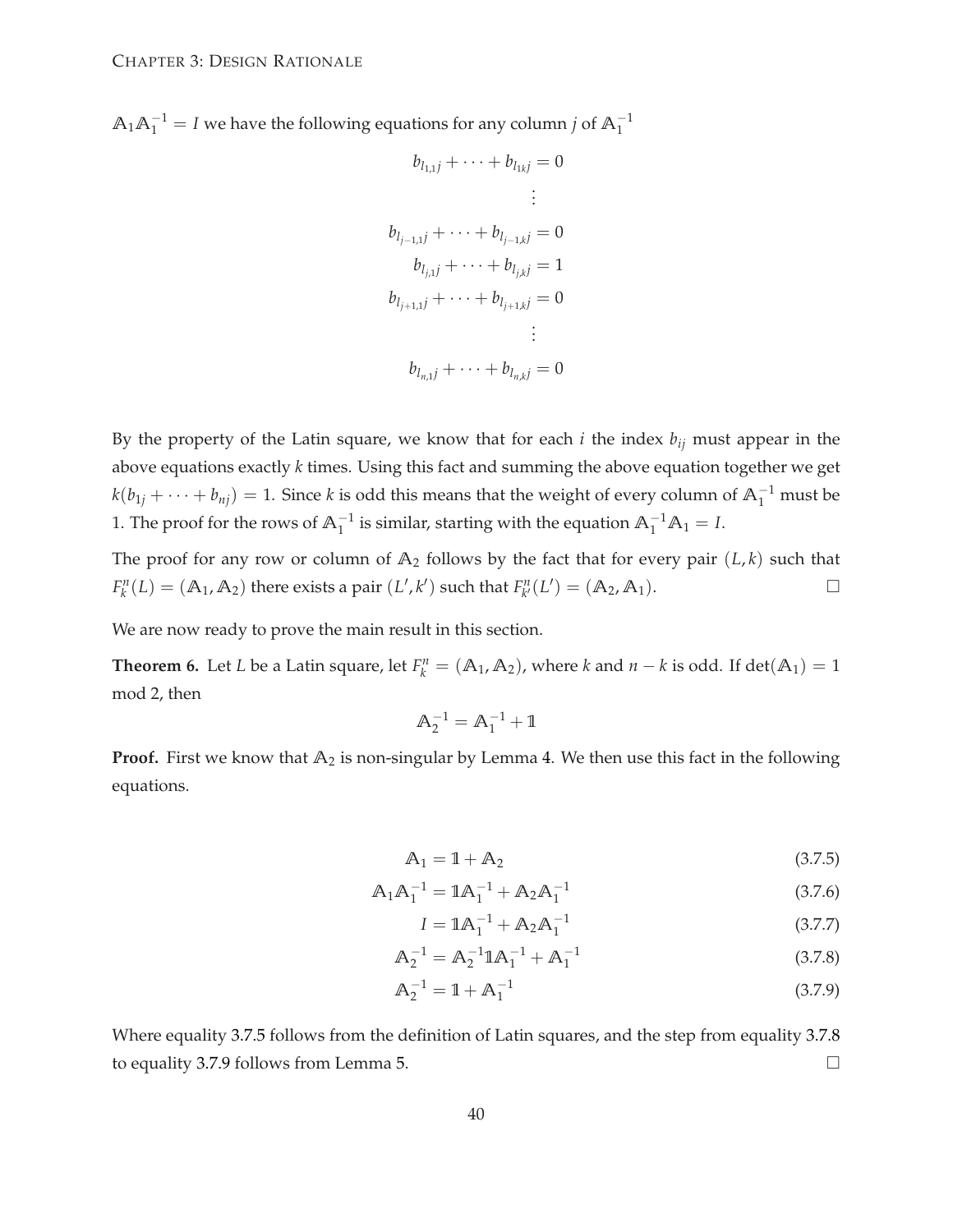## **3.8 EDON-**R **is a double-pipe iterated compression function**

The design of EDON- $R$  is a double-pipe iterated compression function. Although it is similar to the classic Merkle-Damgård iterated design [\[21](#page-77-1)[–23](#page-77-2)], in the light of the latest attacks with multicollisions, it is also essentially different from it. In the design of  $EDON-R$  we have decided to incorporate the suggestions of Lucks [\[24](#page-77-3), [25](#page-77-4)] and Coron et al. [\[26](#page-77-5)] by setting the size of the internal memory of the iterated compression function to be twice as large as the output length required. This design avoids the weaknesses against the generic attacks of Joux [\[27](#page-77-6)] and Kelsy and Schneier [\[28](#page-78-0)], thereby guaranteeing resistance against a generic multicollision attack and length extension attacks.

Doubling of the internal memory in our design is a result of the fact that in every iterative step of the compression function, the strings of length 4*n* bits (2*n* bits from the double pipe and 2*n* bits from the message) are mapped to strings of length 2*n* bits which are becoming the actual value of the double pipe for the next iterative step.

# **3.9 Natural resistance of EDON-**R **against generic length extension attacks**

Generic length extension attacks on iterated hash function based upon Merkle-Damgård iterative design principles [\[22](#page-77-7), [23](#page-77-2)] works as follows:

Let  $M = M_1||M_2||...||M_N$  be a message consisting of exactly N blocks that will be iteratively digested by some compression function  $C(A, B)$  according to the Merkle-Damgård iterative design principles, and where *A* and *B* are messages (input parameters for the compression function) that have the same length as the final message digest. Let *P<sup>M</sup>* be the padding block of *M* obtained according to the Merkle-Damgård strengthening. Then, the digest *H* of the message *M*, is computed as

$$
H(M) = C(\ldots C(C(IV, M_1), M_2) \ldots, P_M),
$$

where *IV* is the initial fixed value for the hash function.

Now suppose that the attacker does not know the message *M*, but knows (or can easily guess) the length of the message *M*. The attacker knows the padding block *PM*. Now, the attacker can construct a new message  $M' = P_M||M'_1$  such that he knows the hash digest of the message  $M||M'$ , i.e.,

$$
H(M||M') = C(C(H(M), M'_1), P_{M'}),
$$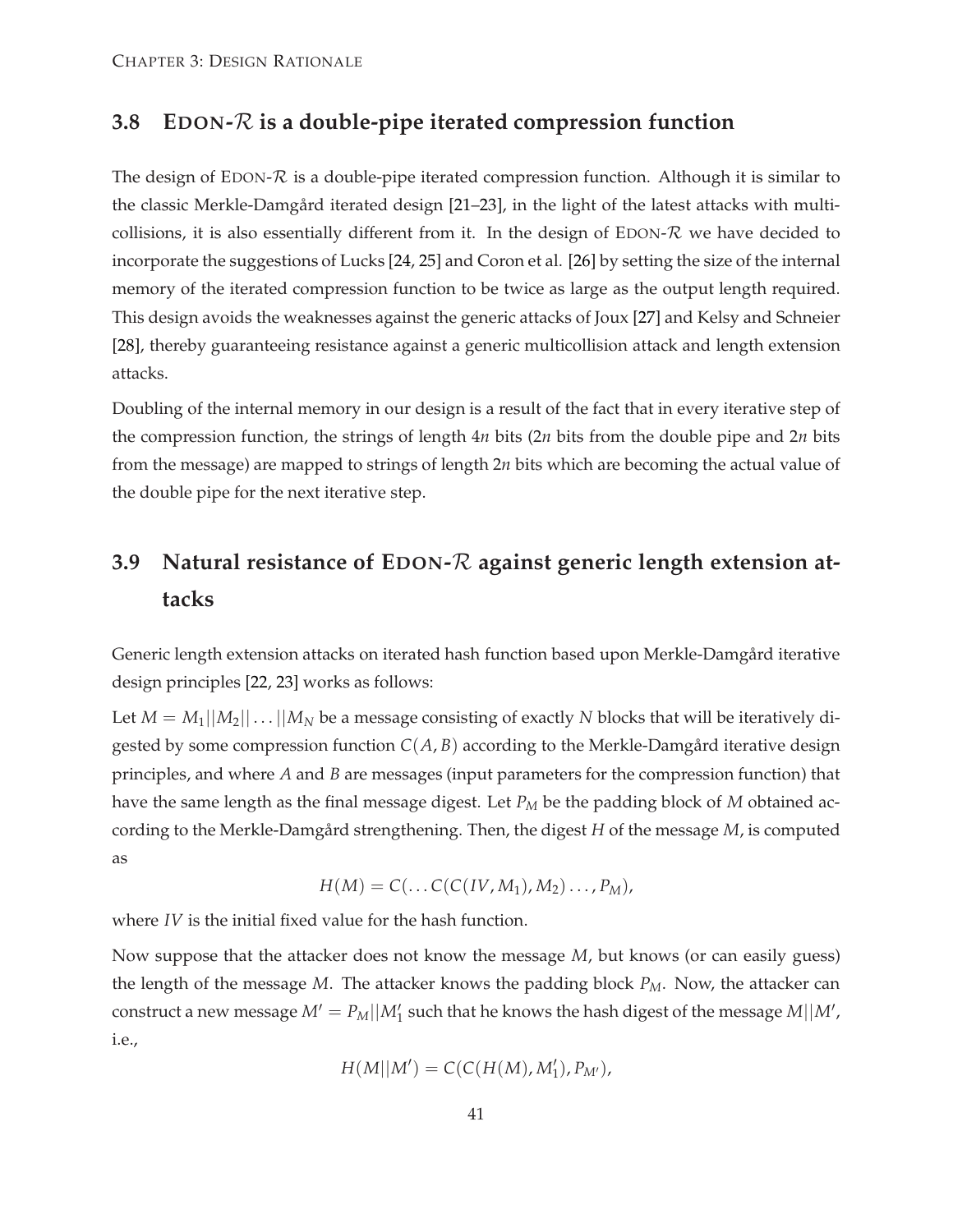where  $P_{M'}$  is the padding (Merkle-Damgård strengthening) of the message  $M||M'.$ 

EDON-R has a natural resistance against this generic attack due to the fact that it is iterated with the chaining variables that has a length that is two times greater than the final digest value (see also the work of Lucks [\[29](#page-78-1)]).

## **3.10 Testing avalanche properties of EDON-**R

We show the avalanche propagation of the initial one bit differences of the compression function of R during their evolution in all 8 quasigroup operations  $*_q$ , ( $q = 256, 512$ ).

We have used two experimental settings:

- 1. Examining the propagation of the initial 1–bit difference in a message consisting of all zeroes
- 2. Examining the propagation of the initial 1–bit difference in 100 randomly generated messages of *n*–bits.

The results for  $n = 256$  are shown in Table [3.10.](#page-50-0) Notice that a Hamming distance equal to  $\frac{1}{2}n =$ 128 which would be expected in theoretical models of ideal random functions is achieved after applying quasigroup operations in the third row (in bold). Similar results are obtained for  $n = 512$ and are shown in Table [3.11.](#page-51-0) There also a Hamming distance equal to  $\frac{1}{2}n = 256$  which would be expected in theoretical models of ideal random functions is achieved after applying quasigroup operations from the third row (in bold).

#### **3.11 All collision paths of** R **and local collisions**

The design of the compression function  $R$  in EDON- $R$  is pretty different from the design of compression functions of known hash functions that are designed from scratch. While other compression functions have 64, 80 or even more iterating steps,  $R$  has 8 steps. So far, all successful attacks against the MDx and SHA families of hash functions exploited local collisions in the processing of the data block. Local collisions are collisions that can be found within a few steps of the compression function.

In what follows we find local collisions for  $EDON-R$  and discuss difficulties how these local collisions can lead to collisions of the whole function.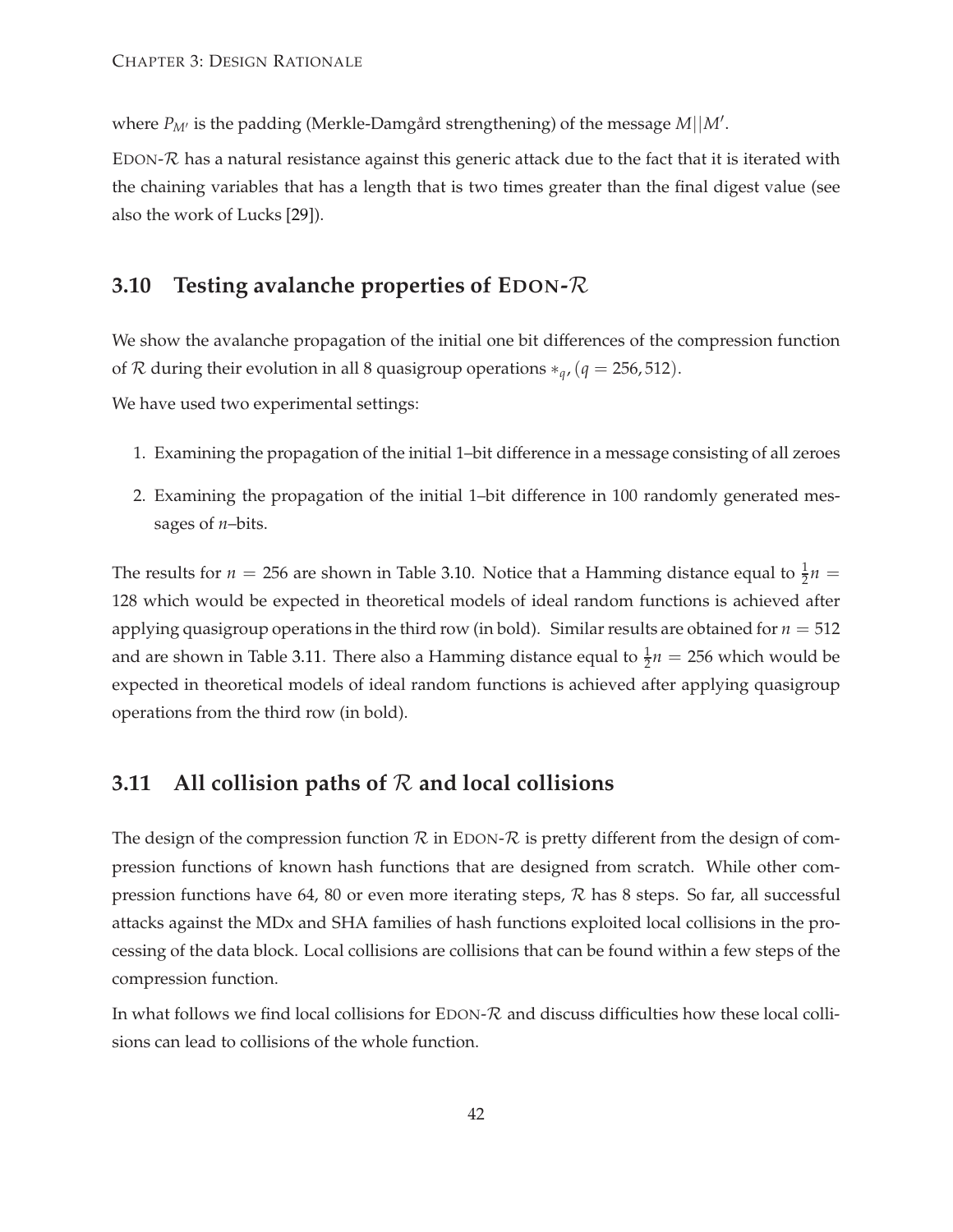<span id="page-50-0"></span>

| $Min = 15$     | $Min = 92$     | $Min = 16$     | $Min = 66$     |
|----------------|----------------|----------------|----------------|
| $Avr = 28.86$  | $Avr = 117.66$ | $Avr = 34.71$  | $Avr = 119.98$ |
| $Max = 50$     | $Max = 139$    | $Max = 72$     | $Max = 157$    |
| $Min = 96$     | $Min = 99$     | $Min = 66$     | $Min = 91$     |
| $Avr = 120.06$ | $Avr = 127.72$ | $Avr = 118.63$ | $Avr = 128.00$ |
| $Max = 143$    | $Max = 152$    | $Max = 156$    | $Max = 160$    |
| $Min = 106$    | $Min = 105$    | $Min = 95$     | $Min = 95$     |
| $Avr = 128.69$ | $Avr = 127.91$ | $Avr = 128.00$ | $Avr = 128.04$ |
| $Max = 150$    | $Max = 152$    | $Max = 160$    | $Max = 162$    |
| $Min = 108$    | $Min = 98$     | $Min = 96$     | $Min = 94$     |
| $Avr = 127.79$ | $Avr = 128.05$ | $Avr = 128.01$ | $Avr = 127.94$ |
| $Max = 150$    | $Max = 150$    | $Max = 158$    | $Max = 161$    |
|                | a.             |                | b.             |

**Table 3.10: a.** Avalanche propagation of the Hamming distance between two 256–bit words *M*<sup>1</sup> and  $M_2$  that initially differs in one bit and where  $M_1 = 0$  (minimum, average and maximum) **b.** Avalanche propagation of the Hamming distance between two 256–bit words *M*<sup>1</sup> and *M*<sup>2</sup> that initially differs in one bit (minimum, average and maximum)

The small number of steps in the compression function  $R$  as well as the algebraic properties of quasigroup operations allow us to describe all possible collision paths within the compression function which, we emphasize again, is a unique property among all known hash functions that are designed from scratch.

<span id="page-50-1"></span>In order to track the collision paths for the compression function  $R$  we introduce a definition for quasigroup operation between sets of cardinality one and two.

**Definition 14.** Let  $A_1 = \{A_1\}, A_2 = \{A_1, A_2\}, B_1 = \{B_1\}, B_2 = \{B_1, B_2\}, C_1 = \{C_1\}, C_2 =$  ${C_1, C_2}$  be sets of cardinality one or two and where  $A_i$ ,  $B_i$  and  $C_i \in Q_q(q = 256, 512)$ . The operation of quasigroup multiplication ∗*<sup>q</sup>* between these sets is defined by Table [3.12.](#page-51-1)

Following directly from the properties of the unique solutions of equations of type [\(2.1.1\)](#page-16-0) it is easy to prove the following two propositions:

**Proposition 5.** If 
$$
B_1 \neq B_2
$$
 then  $\{A_1\} *_{q} \{B_1, B_2\} = \{C_1, C_2\}$  such that  $C_1 \neq C_2$ .

**Proposition 6.** If  $A_1 \neq A_2$  then  $\{A_1, A_2\} *_{q} \{B_1\} = \{C_1, C_2\}$  such that  $C_1 \neq C_2$ .  $\Box$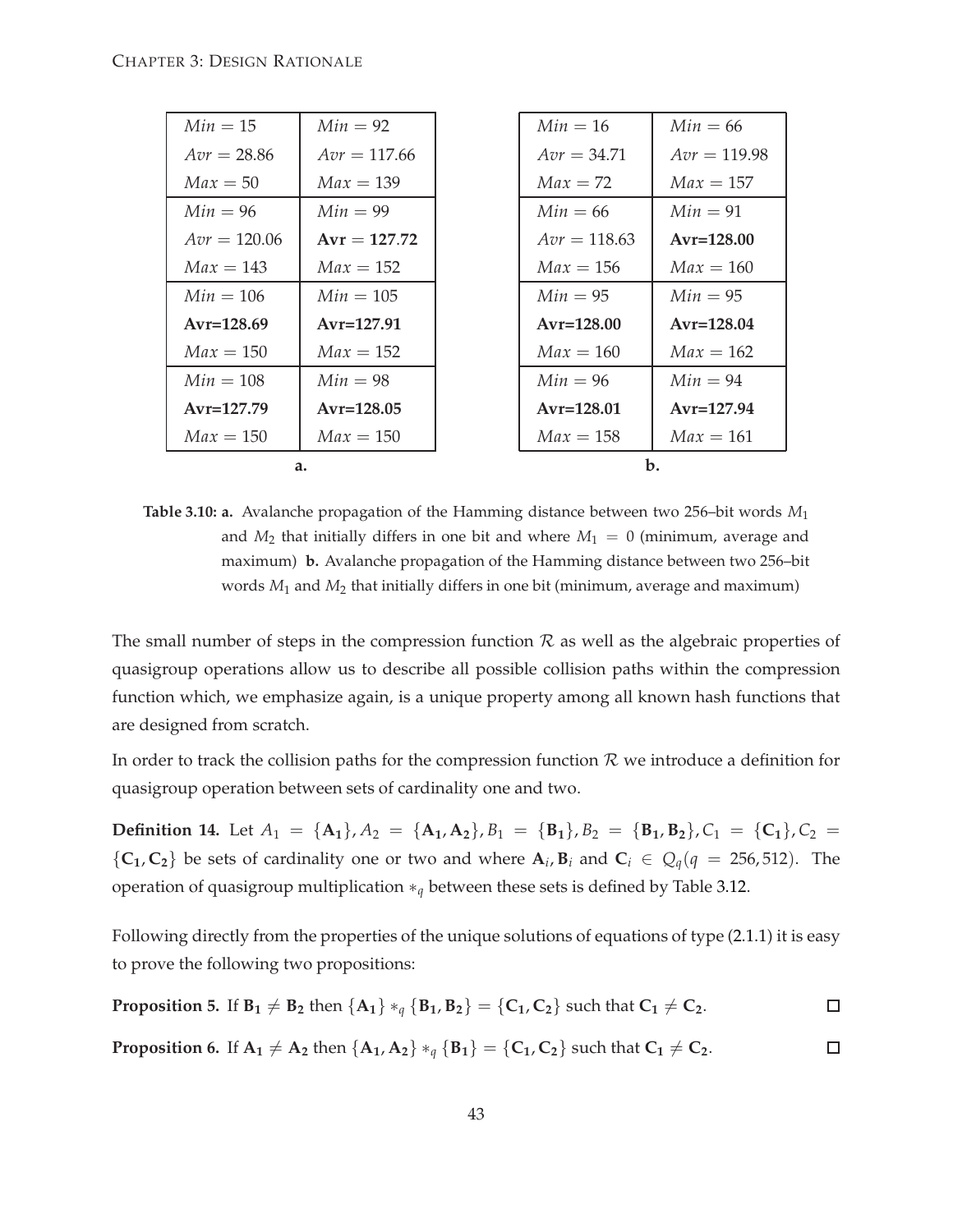<span id="page-51-0"></span>

| $Min = 15$     | $Min = 91$     | $Min = 16$     | $Min = 88$     |
|----------------|----------------|----------------|----------------|
| $Avr = 24.10$  | $Avr = 140.31$ | $Avr = 35.62$  | $Avr = 167.20$ |
| $Max = 51$     | $Max = 181$    | $Max = 77$     | $Max = 254$    |
| $Min = 125$    | $Min = 220$    | $Min = 70$     | $Min = 205$    |
| $Avr = 85.39$  | $Avr = 255.51$ | $Avr = 156.55$ | $Avr = 255.94$ |
| $Max = 231$    | $Max = 295$    | $Max = 260$    | $Max = 303$    |
| $Min = 213$    | $Min = 218$    | $Min = 192$    | $Min = 207$    |
| $Avr = 255.69$ | $Avr = 256.03$ | $Avr = 252.41$ | $Avr = 256.01$ |
| $Max = 295$    | $Max = 292$    | $Max = 304$    | $Max = 302$    |
| $Min = 216$    | $Min = 221$    | $Min = 205$    | $Min = 206$    |
| $Avr = 255.31$ | $Avr = 255.83$ | $Avr = 256.02$ | $Avr = 256.02$ |
| $Max = 294$    | $Max = 288$    | $Max = 310$    | $Max = 305$    |
|                | a.             |                | b.             |

**Table 3.11: a.** Avalanche propagation of the Hamming distance between two 512–bit words *M*<sup>1</sup> and  $M_2$  that initially differs in one bit and where  $M_1 = 0$  (minimum, average and maximum) **b.** Avalanche propagation of the Hamming distance between two 512–bit words *M*<sup>1</sup> and *M*<sup>2</sup> that initially differs in one bit (minimum, average and maximum)

<span id="page-51-1"></span>

| $*_q$                | $B_1 = {\bf{B_1}}$          |                                                     | $B_2 = {B_1, B_2}$                |  |  |  |
|----------------------|-----------------------------|-----------------------------------------------------|-----------------------------------|--|--|--|
|                      | $C_1 = \{C_1\}$             | $C_2 = \{C_1, C_2\}$                                |                                   |  |  |  |
| $A_1 = {\bf A_1}$    | where $A_1 *_{q} B_1 = C_1$ | where $A_1 *_{q} B_1 = C_1$                         |                                   |  |  |  |
|                      |                             | and $A_1 *_{q} B_2 = C_2$                           |                                   |  |  |  |
|                      | $C_2 = \{C_1, C_2\}$        | $C_2 = \{C_1, C_2\}$                                | $C_1 = \{C_1\}$                   |  |  |  |
| $A_2 = \{A_1, A_2\}$ | where $A_1 *_{q} B_1 = C_1$ | where $\mathbf{A}_1*_q \mathbf{B}_1 = \mathbf{C}_1$ | where $A_1 *_{q} B_1 = C_1$<br>or |  |  |  |
|                      | and $A_2 *_{q} B_1 = C_2$   | and $A_2 *_{q} B_2 = C_2$                           | and $A_2 *_{q} B_2 = C_1$         |  |  |  |

**Table 3.12:** Definition of quasigroup operation between one or two-element sets.

However if both  $A_1 \neq A_2$  and  $B_1 \neq B_2$  then  $\{A_1, A_2\} *_q \{B_1, B_2\}$  can be either  $\{C_1, C_2\}$  or  $\{C_1\}$ and this is formulated in the following proposition:

**Proposition 7.** If  $A_1 \neq A_2$  and  $B_1 \neq B_2$  then  $\{A_1, A_2\} *_q \{B_1, B_2\}$  can be either  $\{C_1, C_2\}$  (where  $C_1 \neq C_2$ ) or  $\{C_1\}$ .  $\Box$ 

<span id="page-51-2"></span>We formalize the notion of collisions for the compression function  $R$  by the following definition: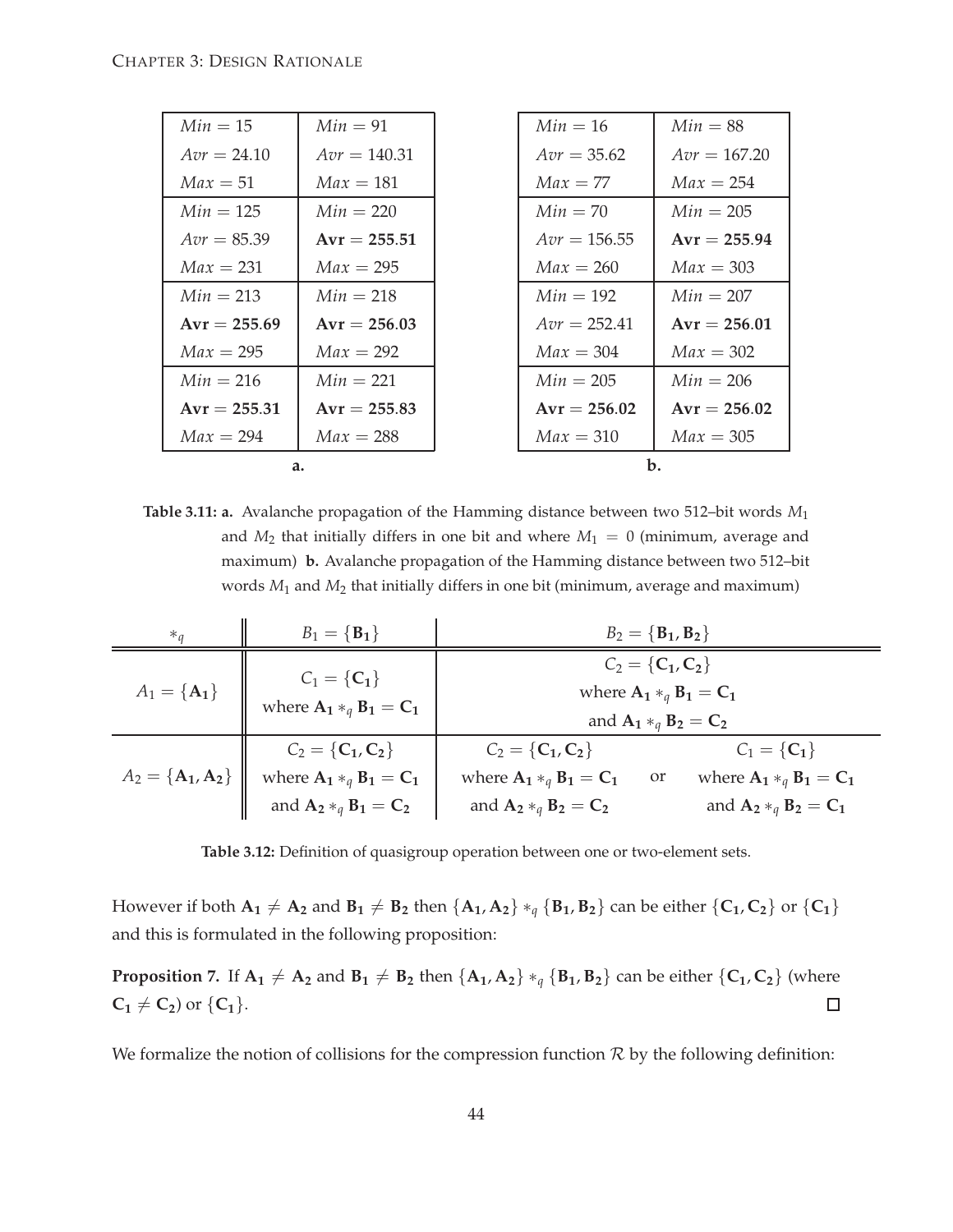**Definition 15.** Let  $(C_0, C_1, X_1, X_2)$ ,  $(C_0, C_1, X_3, X_4) \in Q^4$  where  $C_0$  and  $C_1$  are initial constants de-fined in Subsection [1.4.3,](#page-13-0) and  $(X_1, X_2) \neq (X_3, X_4)$ . If  $\mathcal{R}(C_0, C_1, X_1, X_2) = (D, Y)$  and  $\mathcal{R}(C_0, C_1, X_3, X_4) =$  $(\mathbf{E}, \mathbf{Y})$  then the quintette  $(\mathbf{X}_1, \mathbf{X}_2, \mathbf{X}_3, \mathbf{X}_4)$  is a collision for  $\mathcal{R}$ .

Using the Definition [14](#page-50-1) and Definition [15](#page-51-2) we can trace all possible paths that can produce collisions in the compression function  $R$ . That is formulated in the following theorem:

<span id="page-52-0"></span>**Theorem 7.** If  $(X_1, X_2) \neq (X_3, X_4)$  are two pairs of values in  $Q_q$ . Then all possible differential paths starting with the set  $\{X_1, X_2, X_3, X_4\}$  that can produce collisions in the compression function R are described in Table [3.13](#page-52-0) and Table [3.14.](#page-53-0)  $\Box$ 

| $\{X_1\}$ $\{X_2, X_3\}$                                                        | $\{X_1\}$ $\{X_2, X_3\}$                                                             |
|---------------------------------------------------------------------------------|--------------------------------------------------------------------------------------|
| $\{\overline{\mathbf{X}}_2, \overline{\mathbf{X}}_3\}$ $\{D_1, D_2\}$ $\{D_3\}$ | $\{\overline{X}_2, \overline{X}_3\}$ $\{D_1, D_2\}$ $\{D_3, D_4\}$                   |
| ${C_0}$ $\left\{ {D_4 ,D_5 } \right\}$ $\left\{ {D_6 ,D_7 } \right\}$           | $\{{\mathbf C}_0\}\quad\{\,{\mathbf D}_5,{\mathbf D}_6\}\quad\quad\{{\mathbf D}_7\}$ |
| ${C_1}$ $\{D_8, D_9\}$ ${D_{10}, D_{11}}$                                       | ${C_1}$ $\{D_8, D_9\}$ ${D_{10}, D_{11}}$                                            |
| $\{\overline{\mathbf{X}}_1\}$ $\{D_{12}, D_{13}\}$ $\{D_{14}\}$                 | $\{\overline{\mathbf{X}}_1\}$ $\{D_{12}, D_{13}\}$ $\{D_{14}\}$                      |
| a.                                                                              |                                                                                      |

|                               | $\{X_1\}$ $\{X_2, X_3\}$                                                                |                               | $\{X_1, X_2\}$ $\{X_3\}$                                                                 |  |
|-------------------------------|-----------------------------------------------------------------------------------------|-------------------------------|------------------------------------------------------------------------------------------|--|
|                               | $\{\overline{\mathbf{X}}_2, \overline{\mathbf{X}}_3\}$ $\{D_1, D_2\}$ $\{D_3, D_4\}$    | $\{\overline{\mathbf{X}}_3\}$ | $\{D_1, D_2\}$ $\{D_3, D_4\}$                                                            |  |
|                               | ${C_0}$ $\{D_5, D_6\}$ ${D_7, D_8\}$                                                    |                               | ${C_0}$ $\{D_5, D_6\}$ ${D_7}$                                                           |  |
| ${C_1}$                       | $\left[ \{ D_9, D_{10} \} \right] \{ D_{11}, D_{12} \}$                                 |                               | ${C_1}$ $\{D_8, D_9\}$ ${D_{10}, D_{11}}$                                                |  |
| $\{\overline{\mathbf{X}}_1\}$ | $\left\{ \mathbf{D}_{13},\mathbf{D}_{14}\right\} \quad \left\{ \mathbf{D}_{15}\right\}$ |                               | $\{\overline{\mathbf{X}}_1, \overline{\mathbf{X}}_2\}$ $\{D_{12}, D_{13}\}$ $\{D_{14}\}$ |  |
|                               |                                                                                         |                               |                                                                                          |  |

| $\{X_1, X_2\}$ $\{X_3\}$                                                                                          |         | $\{X_1, X_2\}$ $\{X_3\}$                                               |
|-------------------------------------------------------------------------------------------------------------------|---------|------------------------------------------------------------------------|
| $\{\overline{X}_3\}$ $\{D_1, D_2\}$ $\{D_3, D_4\}$                                                                |         | $\{\overline{X}_3\}$ $\{D_1, D_2\}$ $\{D_3, D_4\}$                     |
| ${C_0}$ $\Big\{ D_5, D_6 \}$ ${D_7, D_8}$                                                                         | ${C_0}$ | $  {D_5, D_6} \}$ {D <sub>7</sub> , D <sub>8</sub> }                   |
| ${C_1} \begin{bmatrix} \mathbf{D}_9, \mathbf{D}_{10} \end{bmatrix} \begin{bmatrix} \mathbf{D}_{11} \end{bmatrix}$ |         | ${C_1}$ $\{D_9, D_{10}\}$ ${D_{11}, D_{12}}$                           |
| $\{\overline{\mathbf{X}}_1, \overline{\mathbf{X}}_2\}$ $\{D_{12}\}$ $\{D_{13}\}$                                  |         | $\{\overline{X}_1, \overline{X}_2\}$ $\{D_{13}, D_{14}\}$ $\{D_{15}\}$ |
| е.                                                                                                                |         |                                                                        |

**Table 3.13:** First part of the description of all possible differential paths in the compression function  $R$  that can give collisions. Cases a.  $- f$ .

The corresponding quasigroup equations for all these cases are given in Table [3.15,](#page-56-0) Table [3.16](#page-57-0) and Table [3.17.](#page-57-1)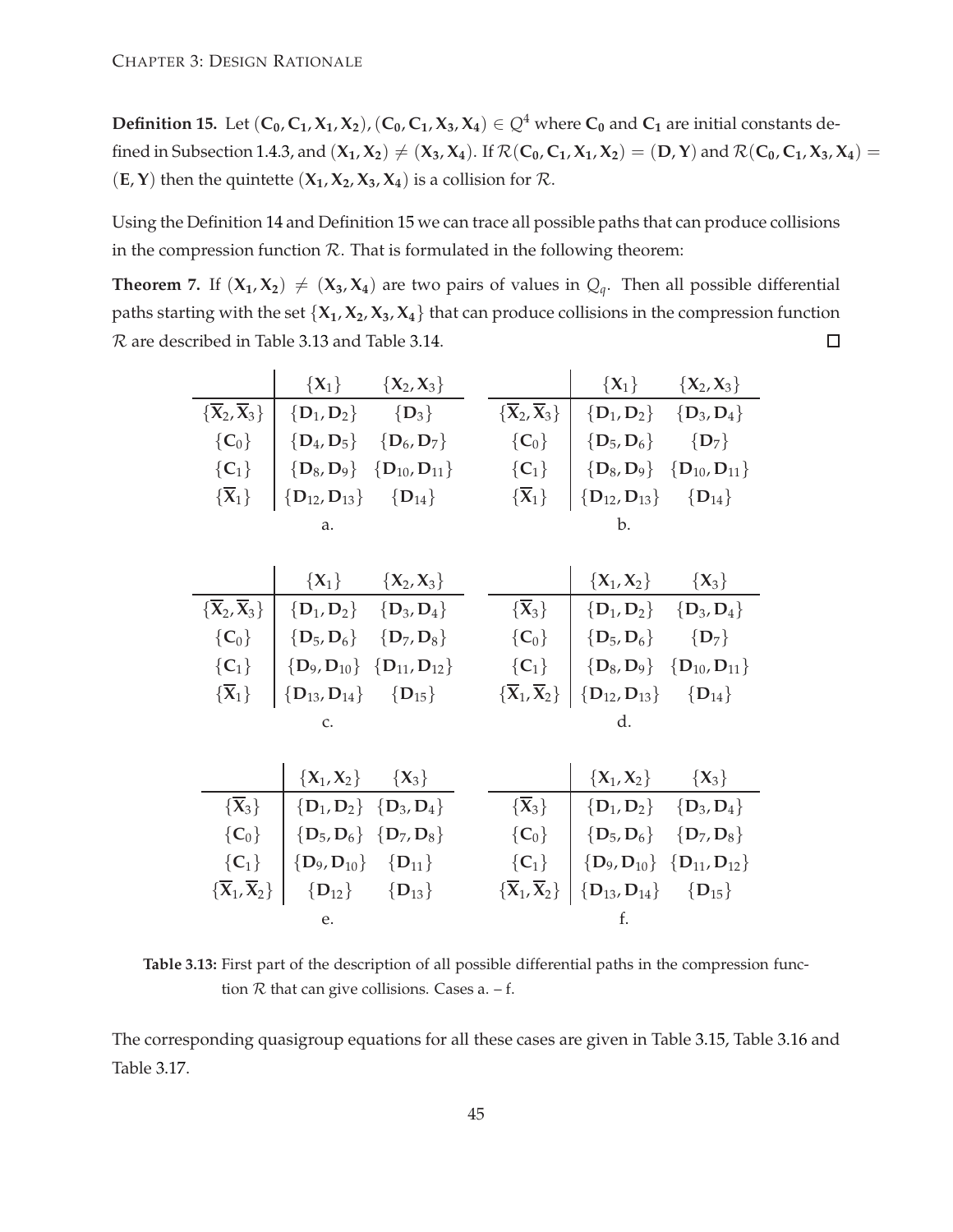<span id="page-53-0"></span>

|                                                        | $\{X_1, X_2\}$                                                                           | $\{X_3, X_4\}$                      |                                                        | $\{X_1, X_2\} \{X_3, X_4\}$                    |                                        |
|--------------------------------------------------------|------------------------------------------------------------------------------------------|-------------------------------------|--------------------------------------------------------|------------------------------------------------|----------------------------------------|
| $\{\overline{\mathbf{X}}_3, \overline{\mathbf{X}}_4\}$ | ${D_1}$                                                                                  | ${D_2, D_3}$                        | $\{\overline{\mathbf{X}}_3, \overline{\mathbf{X}}_4\}$ | ${D_1, D_2} \quad {D_3}$                       |                                        |
| ${C_0}$                                                | ${D_4}$                                                                                  | ${D_5, D_6}$                        | ${C_0}$                                                | ${D_4, D_5} {D_6, D_7}$                        |                                        |
| ${C_1}$                                                | ${D_7}$                                                                                  | $\{D_8, D_9\}$                      | ${C_1}$                                                | $\{{\rm\textbf{D}}_8, {\rm\textbf{D}}_9\}$     | $\{ {\bf D}_{10} \}$                   |
| $\{\overline{\mathbf{X}}_1, \overline{\mathbf{X}}_2\}$ | $\left\{ \left. \mathbf{D}_{10},\mathbf{D}_{11}\right\} \quad\{ \mathbf{D}_{12}\right\}$ |                                     | $\{\overline{\mathbf{X}}_1, \overline{\mathbf{X}}_2\}$ | $\{ {\bf D}_{11} \}$                           | ${D_{12}}$                             |
|                                                        | g.                                                                                       |                                     |                                                        | h.                                             |                                        |
|                                                        |                                                                                          |                                     |                                                        |                                                |                                        |
|                                                        | $\{X_1, X_2\}$ $\{X_3, X_4\}$                                                            |                                     |                                                        | $\{X_1, X_2\}$ $\{X_3, X_4\}$                  |                                        |
| $\{\overline{\mathbf{X}}_3, \overline{\mathbf{X}}_4\}$ | ${D_1, D_2}$ ${D_3}$                                                                     |                                     | $\{\overline{\mathbf{X}}_3, \overline{\mathbf{X}}_4\}$ | ${D_1, D_2} {\fbox{D}_3, D_4}$                 |                                        |
| ${C_0}$                                                | ${D_4, D_5}$ ${D_6, D_7}$                                                                |                                     | ${C_0}$                                                | $\{{\rm\textbf{D}}_{5}, {\rm\textbf{D}}_{6}\}$ | ${D_7}$                                |
| ${C_1}$                                                |                                                                                          | $\{D_8, D_9\}$ $\{D_{10}, D_{11}\}$ | ${C_1}$                                                |                                                | $\{D_8, D_9\}$ $\{D_{10}, D_{11}\}$    |
| $\{\overline{\mathbf{X}}_1, \overline{\mathbf{X}}_2\}$ | ${D_{12}, D_{13}}$                                                                       | $\{ {\bf D}_{14} \}$                | $\{\overline{\mathbf{X}}_1, \overline{\mathbf{X}}_2\}$ | ${D_{12}, D_{13}}$ ${D_{14}}$                  |                                        |
|                                                        | i.                                                                                       |                                     |                                                        | $\mathbf{i}$ .                                 |                                        |
|                                                        |                                                                                          |                                     |                                                        |                                                |                                        |
|                                                        |                                                                                          | ${X_1, X_2} \quad {X_3, X_4}$       |                                                        | $\{X_1, X_2\}$                                 | $\{X_3, X_4\}$                         |
| $\{\overline{\mathbf{X}}_3, \overline{\mathbf{X}}_4\}$ |                                                                                          | ${D_1, D_2} {D_3, D_4}$             | $\{\overline{\mathbf{X}}_3, \overline{\mathbf{X}}_4\}$ | $\{D_1, D_2\}$                                 | ${D_3, D_4}$                           |
| ${C_0}$                                                |                                                                                          | ${D_5, D_6} {D_7, D_8}$             | ${C_0}$                                                | ${D_5, D_6} {D_7, D_8}$                        |                                        |
| ${C_1}$                                                | $\{D_9, D_{10}\}$ $\{D_{11}\}$                                                           |                                     | ${C_1}$                                                |                                                | $\{D_9, D_{10}\}$ $\{D_{11}, D_{12}\}$ |
| $\{\overline{\mathbf{X}}_1, \overline{\mathbf{X}}_2\}$ |                                                                                          | ${D_{12}} \quad {D_{13}}$           | $\{\overline{\mathbf{X}}_1, \overline{\mathbf{X}}_2\}$ | $\{D_{13}, D_{14}\}$ $\{D_{15}\}$              |                                        |
|                                                        | k.                                                                                       |                                     |                                                        | 1.                                             |                                        |

**Table 3.14:** Second part of the description of all possible differential paths in the compression function  $R$  that can give collisions. Cases g.  $-1$ .

In what follows we need the notation of left conjugates (left parastrophes) of a given quasigroup operation ∗ i.e.

$$
X * Y = Z \quad \Leftrightarrow \quad X \setminus Z = Y.
$$

Generally, we can divide the problem of finding local collisions in two cases. The first case is the local collisions described in Table [3.13.](#page-52-0) For those collisions, we find that solving corresponding quasigroup equations is hard. For example, let us discuss the case described in Table [3.13a](#page-52-0)., with the corresponding equations given in Table [3.15a](#page-56-0). We apply the following attack:

- 1. Choose some arbitrary value for **D**3.
- 2. Choose two distinct values **D**<sup>1</sup> and **D**2.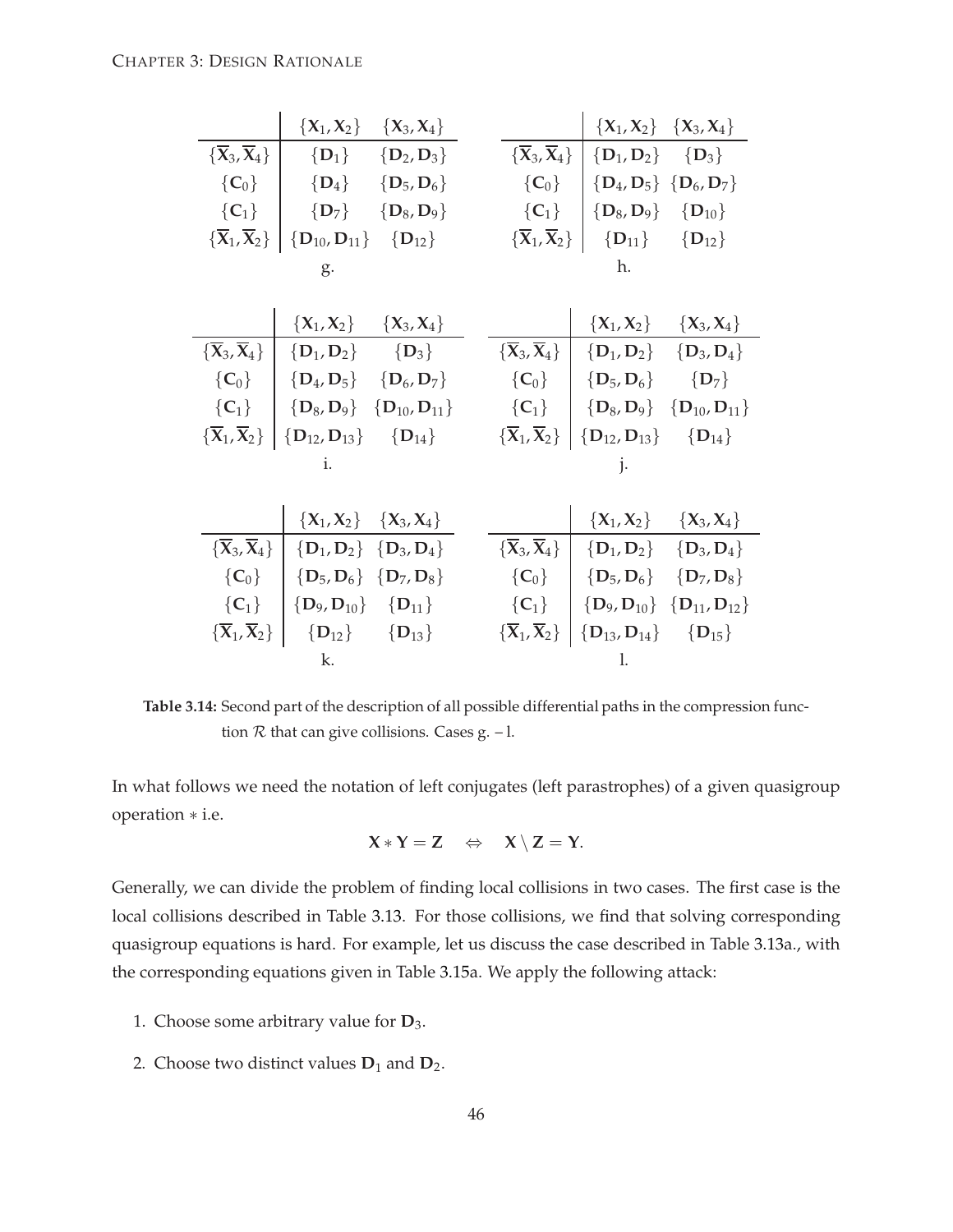- 3. Compute  $X_2 = D_1 \setminus D_3$ .
- 4. Compute  $X_3 = D_2 \setminus D_3$ .
- 5. If  $(\overline{X}_2 \setminus D_1) = (\overline{X}_3 \setminus D_2)$ , then set  $X_1 = (\overline{X}_2 \setminus D_1)$  else Go to Step 1.

The difficulty for solving local collision cases described in Table [3.13](#page-52-0) lies in the fact that we are faced with a feedback information (Step 5. in the previous attack) that is coming from the reversed strings according to the definition of the compression function  $\mathcal{R}$ .

On the other hand, for some of the local collisions described in the cases g., h., i., j., and k., (Table [3.14\)](#page-53-0) there is no need to use the feedback information in the computations. We use that fact in order to find local collisions with complexity  $O(1)$ . However, we want to stress the fact that in the complete computation of the compression function  $R$  the feedback information of the processed message bits is the essential part of its definition. In such a way the usefulness of these local collisions in attacks for finding collisions or free start collisions for the compression function  $\mathcal R$  is diminished.

We can elaborate further the non-applicability of the attacks that use local collisions on EDON- $\mathcal{R}$ by the following discussion. The attacks that use local collisions are applied on hash functions that have many steps in the phase of their initial message expansion (see for example [\[30\]](#page-78-2)) and have generally the following two phases:

**First:** Some perturbation is introduced and it is corrected (i.e. the local collision is found).

**Second:** Perturbation and correction vectors are found, such that the overall difference mask satisfies the message expansion.

EDON-R hash function does not have a message expansion part, and does not have many steps where attacker can find perturbation and correction vectors.

In what follows we are describing the algorithms with complexity  $O(1)$  for finding local collisions for the cases g., h., i., j., and k.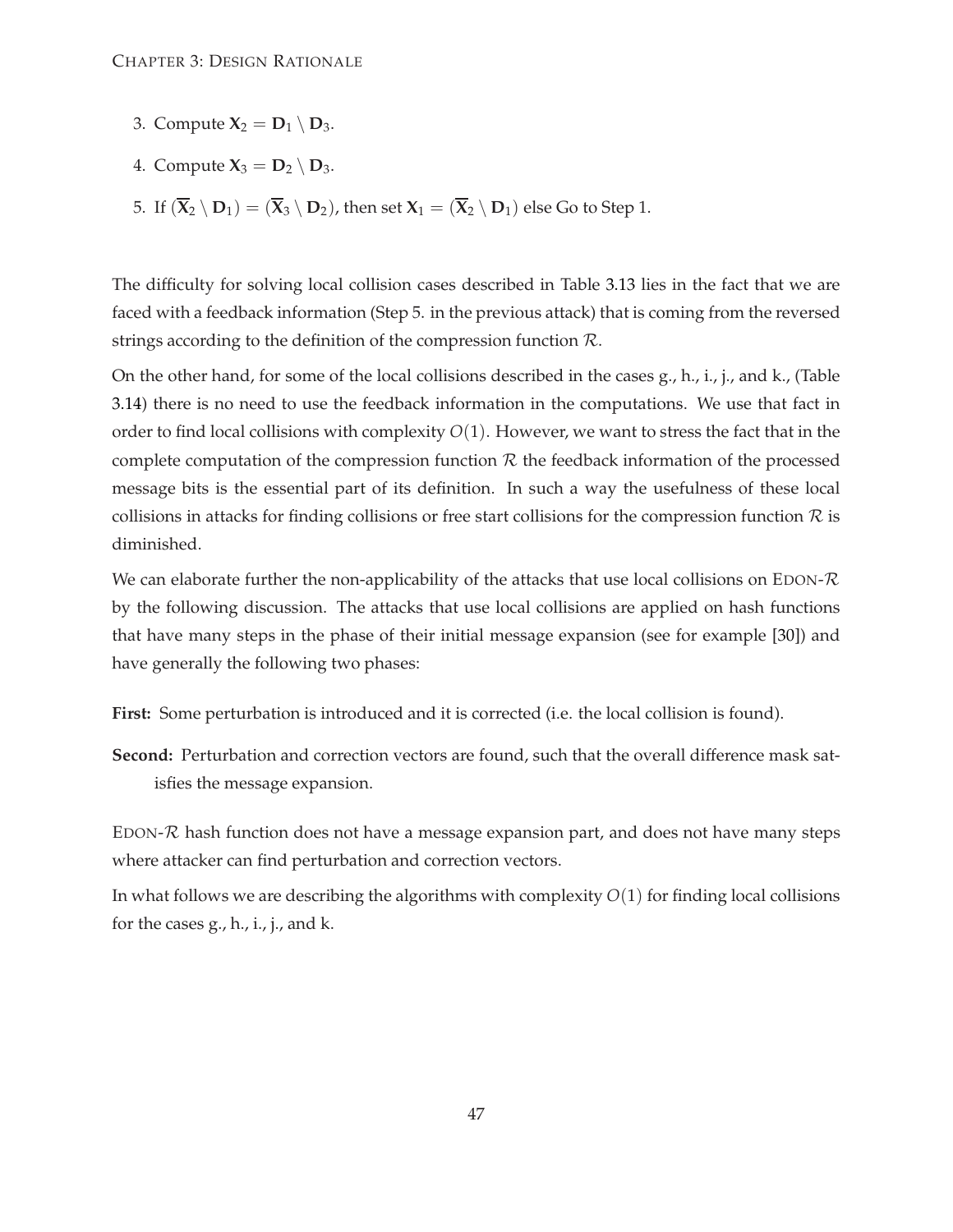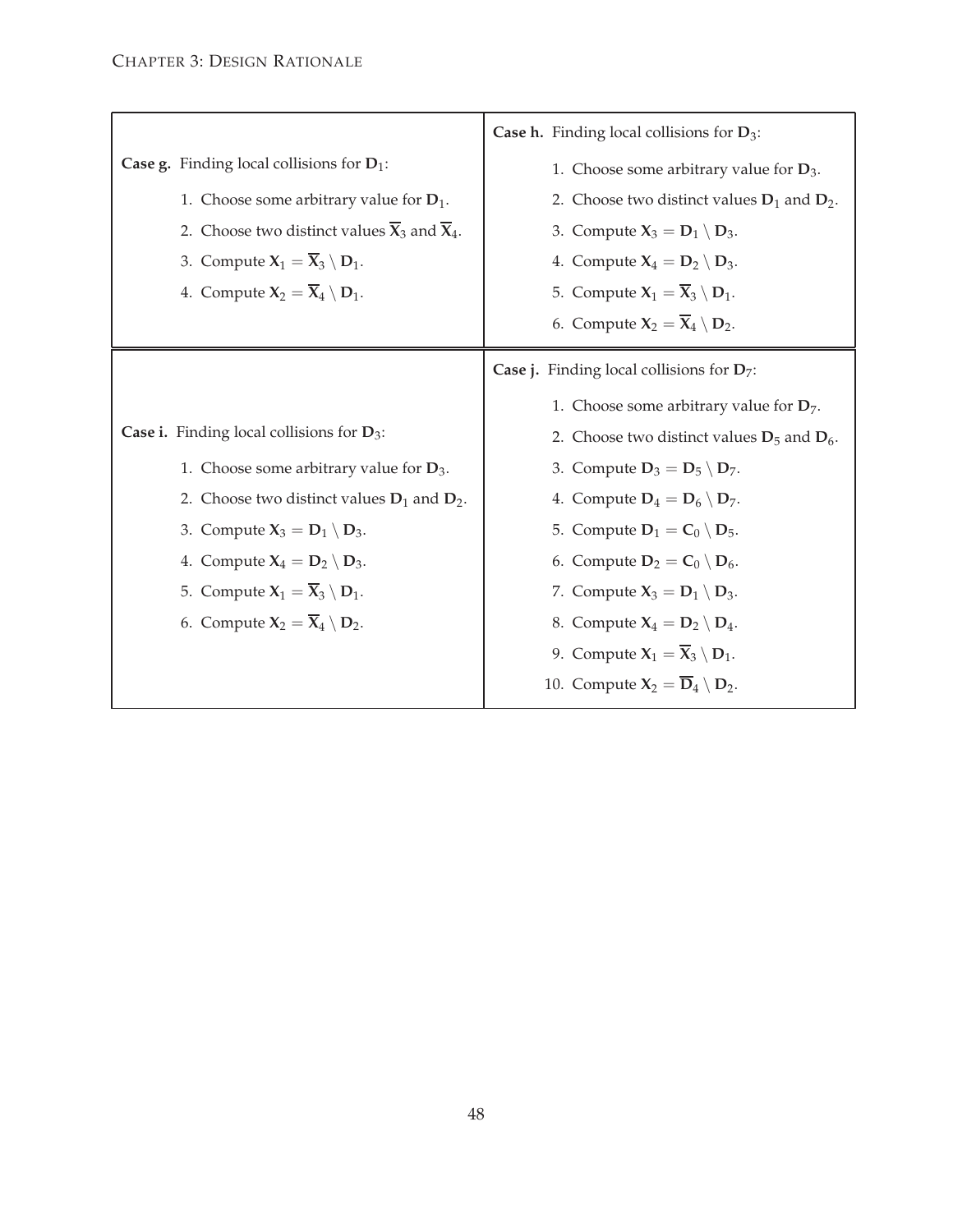

<span id="page-56-0"></span>

| $D_{14} = D_{13} * D_{11}$      | $D_{14} = D_{13} * D_{11}$      | $D_{15} = D_{14} * D_{12}$      | $D_{14} = D_{13} * D_{11}$      |
|---------------------------------|---------------------------------|---------------------------------|---------------------------------|
| $D_{14} = D_{12} * D_{10}$      | $D_{14} = D_{12} * D_{10}$      | $D_{15} = D_{13} * D_{11}$      | $D_{14} = D_{12} * D_{10}$      |
| $D_{13} = X_1 * D_9$            | $D_{13} = X_1 * D_9$            | $D_{14} = X_1 * D_{10}$         | $D_{13} = X_2 * D_9$            |
| $D_{12} = \overline{X}_1 * D_8$ | $D_{12} = \overline{X}_1 * D_8$ | $D_{13} = \overline{X}_1 * D_9$ | $D_{12} = \overline{X}_1 * D_8$ |
| $D_{11} = D_7 * D_9$            | $D_{11} = D_7 * D_9$            | $D_{12} = D_8 * D_{10}$         | $D_{11} = D_7 * D_9$            |
| $D_{10} = D_6 * D_8$            | $D_{10} = D_7 * D_8$            | $D_{11} = D_7 * D_9$            | $D_{10} = D_7 * D_8$            |
| $D_9 = D_5 * C_1$               | $D_9 = D_6 * C_1$               | $D_{10} = D_6 * C_1$            | $D_9 = D_6 * C_1$               |
| $D_8 = D_4 * C_1$               | $D_8 = D_5 * C_1$               | $D_9 = D_5 * C_1$               | $D_8 = D_5 * C_1$               |
| $D_7 = D_5 * D_3$               | $D_7 = D_6 * D_4$               | $D_8 = D_6 * D_4$               | $D_7 = D_6 * D_4$               |
| $D_6 = D_4 * D_3$               | $D_7 = D_5 * D_3$               | $D_7 = D_5 * D_3$               | $D_7 = D_5 * D_3$               |
| $D_5 = C_0 * D_2$               | $D_6 = C_0 * D_2$               | $D_6 = C_0 * D_2$               | $D_6 = C_0 * D_2$               |
| $D_4 = C_0 * D_1$               | $D_5 = C_0 * D_1$               | $D_5 = C_0 * D_1$               | $D_5 = C_0 * D_1$               |
| $D_3 = D_2 * X_3$               | $D_4 = D_2 * X_3$               | $D_4 = D_2 * X_3$               | $D_4 = D_2 * X_3$               |
| $D_3 = D_1 * X_2$               | $D_3 = D_1 * X_2$               | $D_3 = D_1 * X_2$               | $D_3 = D_1 * X_3$               |
| $D_2 = X_3 * X_1$               | $D_2 = X_3 * X_1$               | $D_2 = X_3 * X_1$               | $D_2 = X_3 * X_2$               |
| $D_1 = \overline{X}_2 * X_1$    | $D_1 = \overline{X}_2 * X_1$    | $D_1 = \overline{X}_2 * X_1$    | $D_1 = \overline{X}_3 * X_1$    |
| a.                              | $\mathbf{b}$ .                  | C.                              | $\mathbf{d}$ .                  |

**Table 3.15:** Concrete systems (a. – d.) of quasigroup equations that can give collisions in the compression function R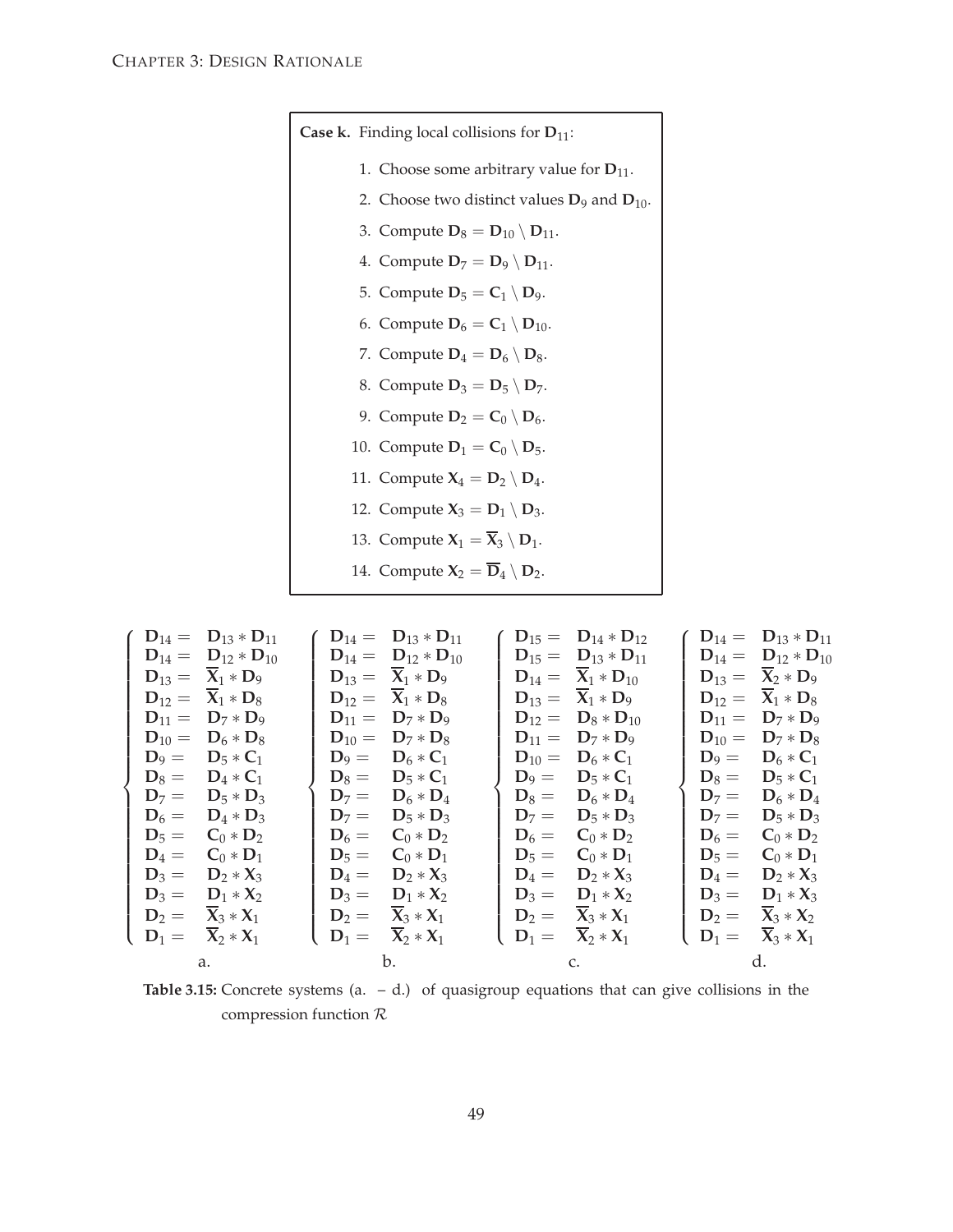<span id="page-57-0"></span>

| $D_{13} = D_{12} * D_{11}$<br>$D_{12} = X_2 * D_{10}$<br>$D_{12} = X_1 * D_9$<br>$D_{11} = D_8 * D_{10}$<br>$D_{11} = D_7 * D_9$<br>$D_{10} = D_6 * C_1$<br>$D_9 = D_5 * C_1$<br>$D_8 = D_6 * D_4$<br>$D_7 = D_5 * D_3$<br>$D_6 = C_0 * D_2$<br>$D_5 = C_0 * D_1$<br>$D_4 = D_2 * X_3$<br>$D_3 = D_1 * X_2$<br>$D_2 = X_3 * X_2$<br>$D_1 = X_3 * X_1$ | $D_{15} = D_{14} * D_{12}$<br>$D_{15} = D_{13} * D_{11}$<br>$D_{14} = X_2 * D_{10}$<br>$D_{13} = \overline{X}_1 * D_9$<br>$D_{12} = D_8 * D_{10}$<br>$D_{11} = D_7 * D_9$<br>$D_{10} = D_6 * C_1$<br>$D_9 = D_5 * C_1$<br>$D_8 = D_6 * D_4$<br>$D_7 = D_5 * D_3$<br>$D_6 = C_0 * D_2$<br>$D_5 = C_0 * D_1$<br>$D_4 = D_2 * X_3$<br>$D_3 = D_1 * X_3$<br>$D_2 = \overline{X}_3 * X_2$<br>$D_1 = \overline{X}_3 * X_1$ | $D_{12} = D_{11} * D_9$<br>$D_{12} = D_{10} * D_8$<br>$D_{11} = \overline{X}_2 * D_7$<br>$D_{10} = \overline{X}_1 * D_7$<br>$D_9 = D_6 * D_7$<br>$D_8 = D_5 * D_7$<br>$D_7 = D_4 * C_1$<br>$D_6 = D_4 * D_3$<br>$D_5 = D_4 * D_2$<br>$D_4 = C_0 * D_1$<br>$D_3 = D_1 * X_4$<br>$D_2 = D_1 * X_3$<br>$D_1 = X_4 * X_2$<br>$D_1 = X_3 * X_1$ | $D_{12} = D_{11} * D_{10}$<br>$D_{11} = X_2 * D_9$<br>$D_{11} = X_1 * D_8$<br>$D_{10} = D_7 * D_9$<br>$D_{10} = D_6 * D_8$<br>$D_9 = D_5 * C_1$<br>$D_8 = D_4 * C_1$<br>$D_7 = D_5 * D_3$<br>$D_6 = D_4 * D_3$<br>$D_5 = C_0 * X_2$<br>$D_4 = C_0 * D_1$<br>$D_3 = D_2 * X_4$<br>$D_3 = D_1 * X_3$<br>$D_2 = X_4 * X_2$<br>$D_1 = X_3 * X_1$ |
|-------------------------------------------------------------------------------------------------------------------------------------------------------------------------------------------------------------------------------------------------------------------------------------------------------------------------------------------------------|----------------------------------------------------------------------------------------------------------------------------------------------------------------------------------------------------------------------------------------------------------------------------------------------------------------------------------------------------------------------------------------------------------------------|--------------------------------------------------------------------------------------------------------------------------------------------------------------------------------------------------------------------------------------------------------------------------------------------------------------------------------------------|----------------------------------------------------------------------------------------------------------------------------------------------------------------------------------------------------------------------------------------------------------------------------------------------------------------------------------------------|
| e.                                                                                                                                                                                                                                                                                                                                                    | f.                                                                                                                                                                                                                                                                                                                                                                                                                   | $\mathbf{g}$ .                                                                                                                                                                                                                                                                                                                             | h.                                                                                                                                                                                                                                                                                                                                           |

**Table 3.16:** Concrete systems (e. – h.) of quasigroup equations that can give collisions in the compression function R

<span id="page-57-1"></span>

**Table 3.17:** Concrete systems (i. – l.) of quasigroup equations that can give collisions in the compression function R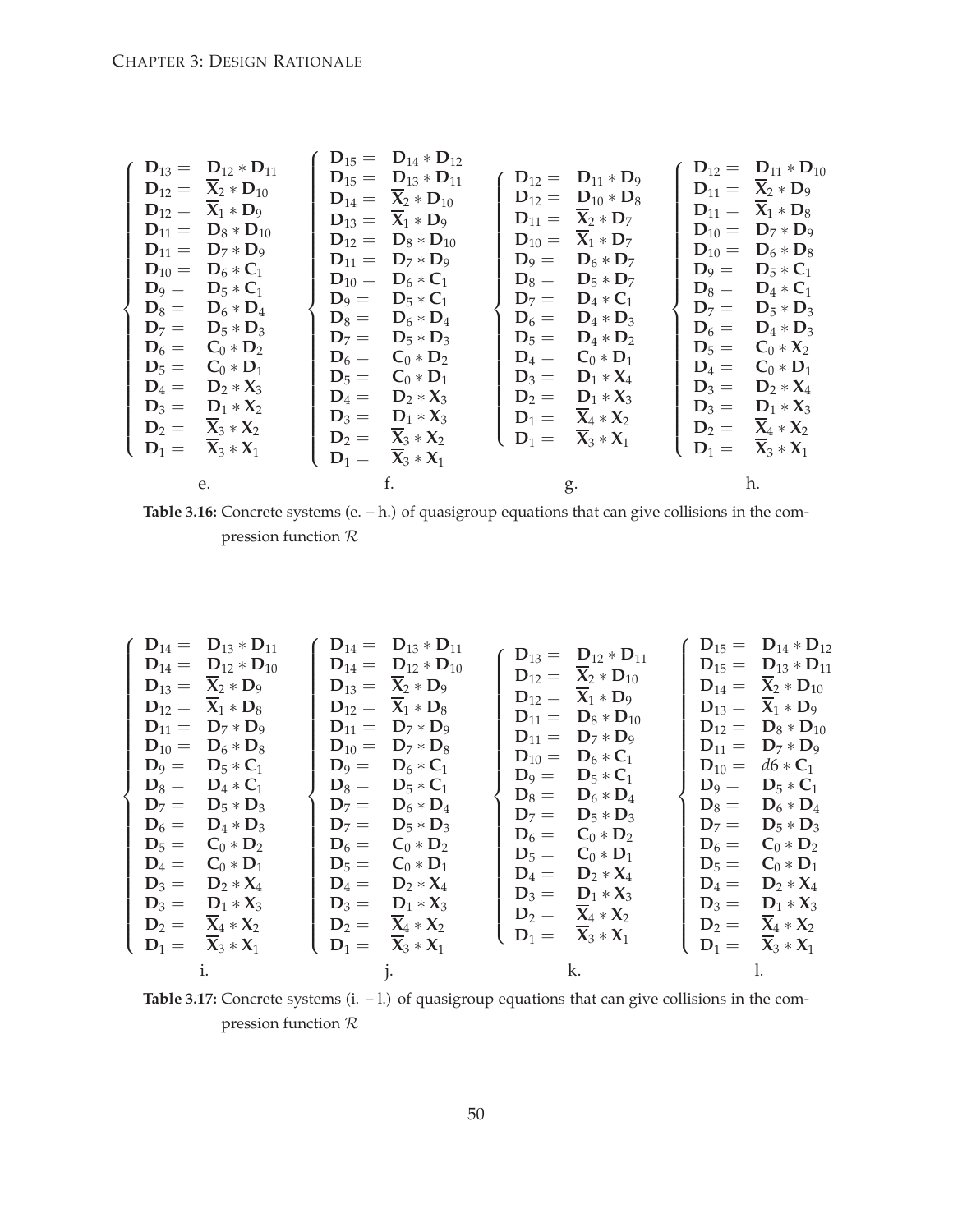# **3.12 Used constants in EDON-**R **- avoiding fixed points for the compression function** R

The compression function of the earlier hash function  $Edon-R(n)$  had one known fixed point, since it was true that  $\mathcal{R}_1(\mathbf{0}) = \mathbf{0}$ , where  $\mathbf{0}$  is the vector of all zero elements.

In order to avoid the existence of some trivial fixed points, in EDON- $R$  we are using the constants 0x55555555 and 0xAAAAAAAA for the 224/256 version, and the constants 0x5555555555555555 and 0xAAAAAAAAAAAAAAAAAA for the 384/512 version in the affine bijective transformations  $\widehat{A}_1$  and  $\widehat{A}_3$ . The reason why we chose these constants is that they are represented as sequences of alternating 0s and 1s. Having this constants in the affine bijective transformations  $\mathbf{\hat{A}}_1$  and  $\mathbf{\hat{A}}_3$  we are not aware of any point *X* such that

$$
\mathcal{R}(X)=X.
$$

Moreover, examining one way functions  $R$  defined with words of much smaller size  $w = 2, 3, 4, 5$ , lead us to the conclusion that finding fixed points either for the quasigroups of orders 2<sup>256</sup> and 2<sup>512</sup> (the case  $X *_q X = X$ ) or for the compression function  $R$  is infeasible.

#### **3.13 Getting all the additions to behave as XORs**

Having a compression function  $R$  defined only by additions modulo  $2^{32}$  or modulo  $2^{64}$ , XORs and left rotations, it is a natural idea to try to find values for which additions in  $R$  behave as XORs [\[31](#page-78-3)].

In such a case, one would have a completely linear system in the ring  $(\mathbb{Z}_2^n, +, \times)$  for which collisions, preimages and second preimages can easily be found. However, getting all the additions to behave as XORs is a challenge.

Here we can point out several significant works that are related with analysis of differential probabilities of operations that combine additions modulo  $2^{32}$ , XORs and left rotations. In 1993 Berson has made a differential cryptanalysis of addition modulo  $2^{32}$  and applied it on MD5 [\[32\]](#page-78-4). In 2001 Lipmaa and Moriai have constructed efficient algorithms for computing differential properties of addition modulo 2*<sup>w</sup>* (for general values of *w*) [\[33](#page-78-5)], and in 2004 Lipmaa, Wallén and Dumas have constructed a linear-time algorithm for computing the additive differential probability of exclusive-or [\[34\]](#page-78-6).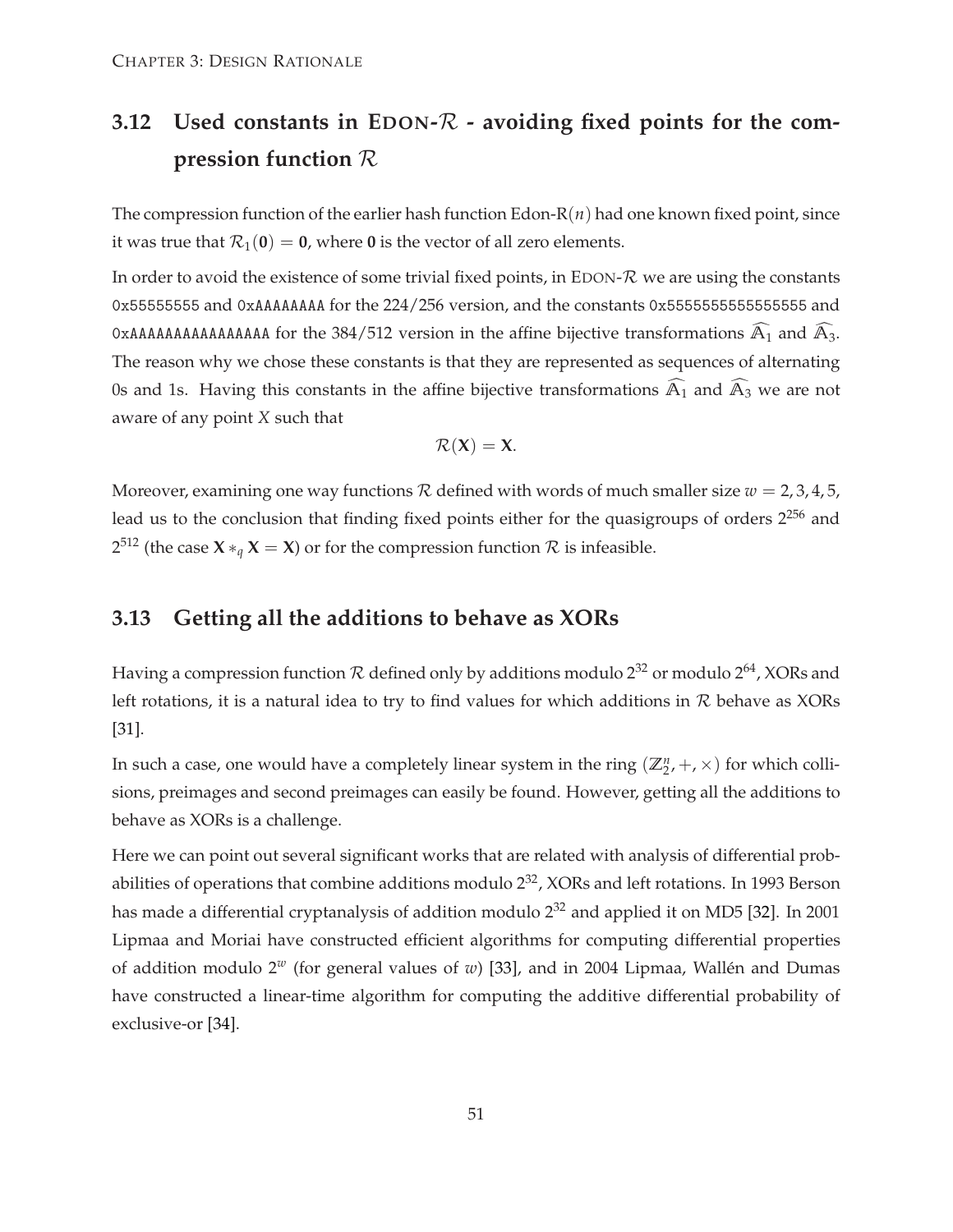All of these works are determining the additive differential probability of exclusive-or:

$$
Pr[((x + \alpha) \oplus (y + \beta)) - (x \oplus y) = \gamma]
$$

and the exclusive-or differential probability of addition:

$$
Pr[((x \oplus \alpha) + (y \oplus \beta)) \oplus (x + y) = \gamma]
$$

where probability is computed for all pairs  $(x, y) \in \mathbb{Z}_{2^w} \times \mathbb{Z}_{2^w}$  and for any predetermined triplet  $(\alpha, \beta, \gamma) \in \mathbb{Z}_{2^w} \times \mathbb{Z}_{2^w} \times \mathbb{Z}_{2^w}.$ 

In the case of EDON- $\mathcal{R}$ , instead of simple combination of two *w*-bit variables ( $w = 32$  or  $w = 64$ ) once by additions modulo 2*<sup>w</sup>* then by xoring, we have a linear transformation of 8, *w*-bit variables described by transformations defined in Definition [5.](#page-21-0) Additionally, bearing in mind that  $\mathcal R$  :  $\{0,1\}^{32w} \rightarrow \{0,1\}^{16w}$ , in this moment we do not see how the results in [\[34](#page-78-6)] will help in finding concrete values of arguments for the function  $R$  for which additions behave as XORs.

## **3.14 Infeasibility of going backward and infeasibility of finding free start collisions**

**Claims in this Subsection were present in the original documentation, but are not correct. Khovratovich et al. have found free-start collisions for EDON-** $\mathcal{R}$  **in [\[35](#page-78-7)].** 

According to the conjectured one-wayness of the function  $R$ , iterating EDON- $R$  backward is infeasible. The conjecture is again based on the infeasibility of solving nonlinear quasigroup equations in non-commutative and non-associative quasigroups. From this it follows that the workload for finding preimages and second-preimages for any hash function of the family EDON- $\mathcal{R}$  is  $2^n$  hash computations.

Moreover, inverting the one-way function  $R$  would imply that finding free start collisions is feasible for the whole function  $EDON-R$ . Consequently, we base our conjecture that it is infeasible to find free start collisions for EDON- $R$  on the infeasibility of inverting the one-way function  $R$ .

We elaborate our claims more concretely by the following discussion:

**Definition 16.** Let  $(A_0, A_1, X_1, X_2)$ ,  $(B_0, B_1, X_3, X_4) \in Q_q \times Q_q \times Q_q \times Q_q$ . If  $\mathcal{R}(A_0, A_1, X_1, X_2)$  $(D_0, Y)$  and  $\mathcal{R}(B_0, B_1, X_3, X_4) = (E_0, Y)$  then the pair  $((A_0, A_1, X_1, X_2), (B_0, B_1, X_3, X_4))$  is a free start collision for EDON-R.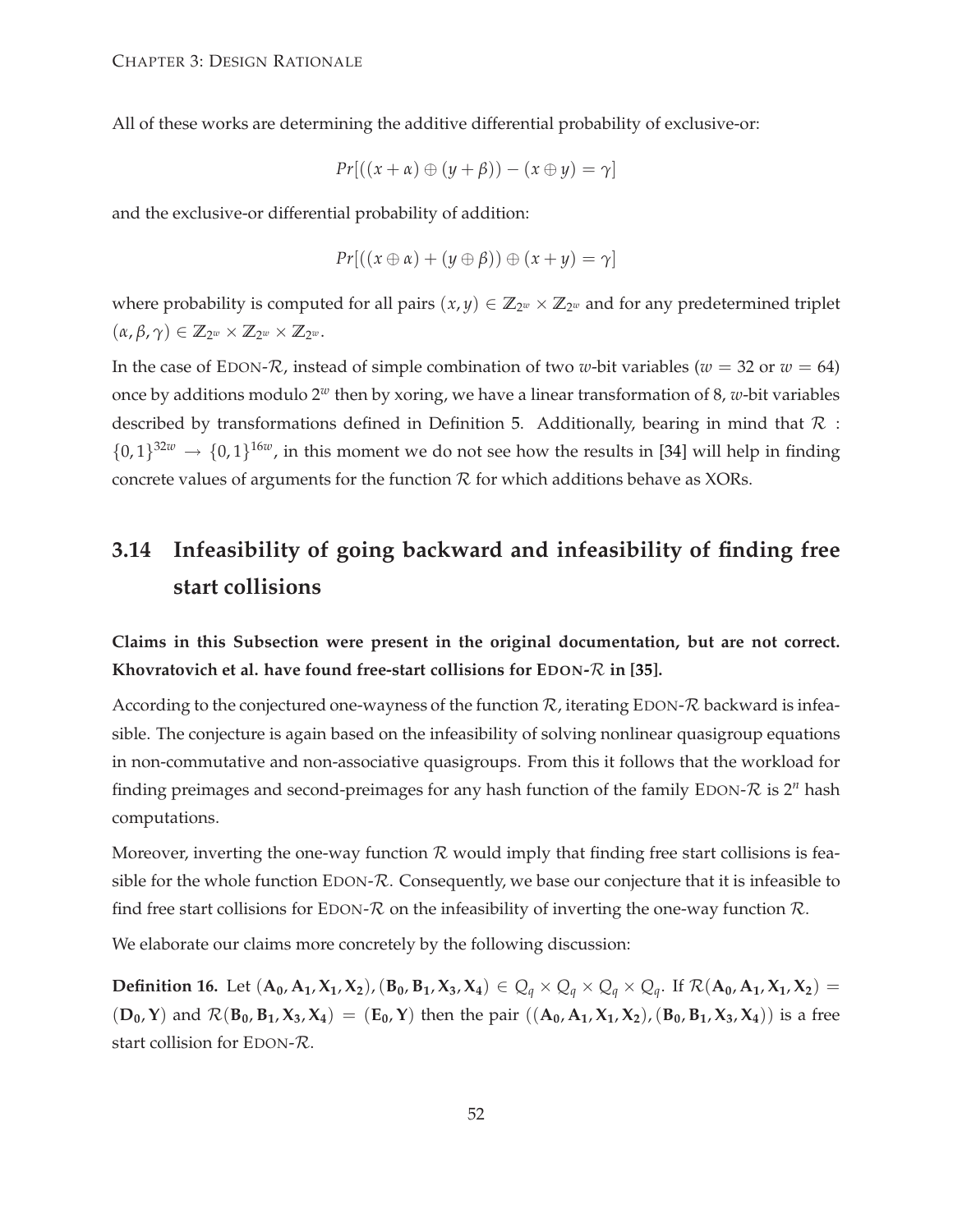<span id="page-60-0"></span>

**Table 3.18:** Situations **a.** and **b.** give a free start collision.

The free start collision situation is described in the Table [3.18.](#page-60-0) In this moment we can only see two ways to find free start collisions for EDON- $\mathcal{R}$ :

1. Generate a random  $Y \in Q_q$ . Construct vectors  $(D_0, Y)$  and  $(E_0, Y)$  where  $D_0, E_0 \in Q_q$  are randomly chosen. Chose randomly  $A_0$ ,  $A_1$ ,  $B_0$ ,  $B_1 \in Q_q$ . Try to find  $\mathcal{R}^{-1}(D_0, Y)$  with the respect of chosen  $A_0$ ,  $A_1$ , i.e., find  $X_0$  and  $X_1$  such that

$$
R(\mathbf{A}_0, \mathbf{A}_1, X_0, X_1) = (\mathbf{D}_0, \mathbf{Y})
$$

and find  $\mathcal{R}^{-1}(\mathbf{E_0,Y})$  with the respect of chosen  $\mathbf{B_0,B_1}$  i.e., find  $\mathbf{X_2}$  and  $\mathbf{X_3}$  such that

$$
R(B_0, B_1, X_2, X_3) = (E_0, Y).
$$

2. Generate a random  $(A_0, A_1, X_0, X_1)$  and compute  $\mathcal{R}(A_0, A_1, X_0, X_1) = (D_0, Y)$ . Construct vector  $(\mathbf{E_0, Y})$  where  $\mathbf{E_0} \in Q_q$  is randomly chosen. Chose randomly  $\mathbf{B_0, B_1} \in Q_q$ . Try to find R−<sup>1</sup> (**E0**, **Y**) with the respect of chosen **B0**, **B<sup>1</sup>** i.e., find **X<sup>2</sup>** and **X<sup>3</sup>** such that

$$
R(B_0, B_1, X_2, X_3) = (E_0, Y).
$$

<span id="page-60-1"></span>Both ways need inversion of  $R$  and as we already said we see that as an infeasible task.

## **3.15 Statement about the cryptographic strength of EDON-**R

In summary, we can say that the design of EDON-R heavily uses combinations of bitwise operations of XORing, rotating and operations of addition in  $\mathbb{Z}_{2^{32}}$  or in  $\mathbb{Z}_{2^{64}}$  (which are mutually nonlinear operations). This strategy, combined with the conjectured one-wayness of the function  $\mathcal R$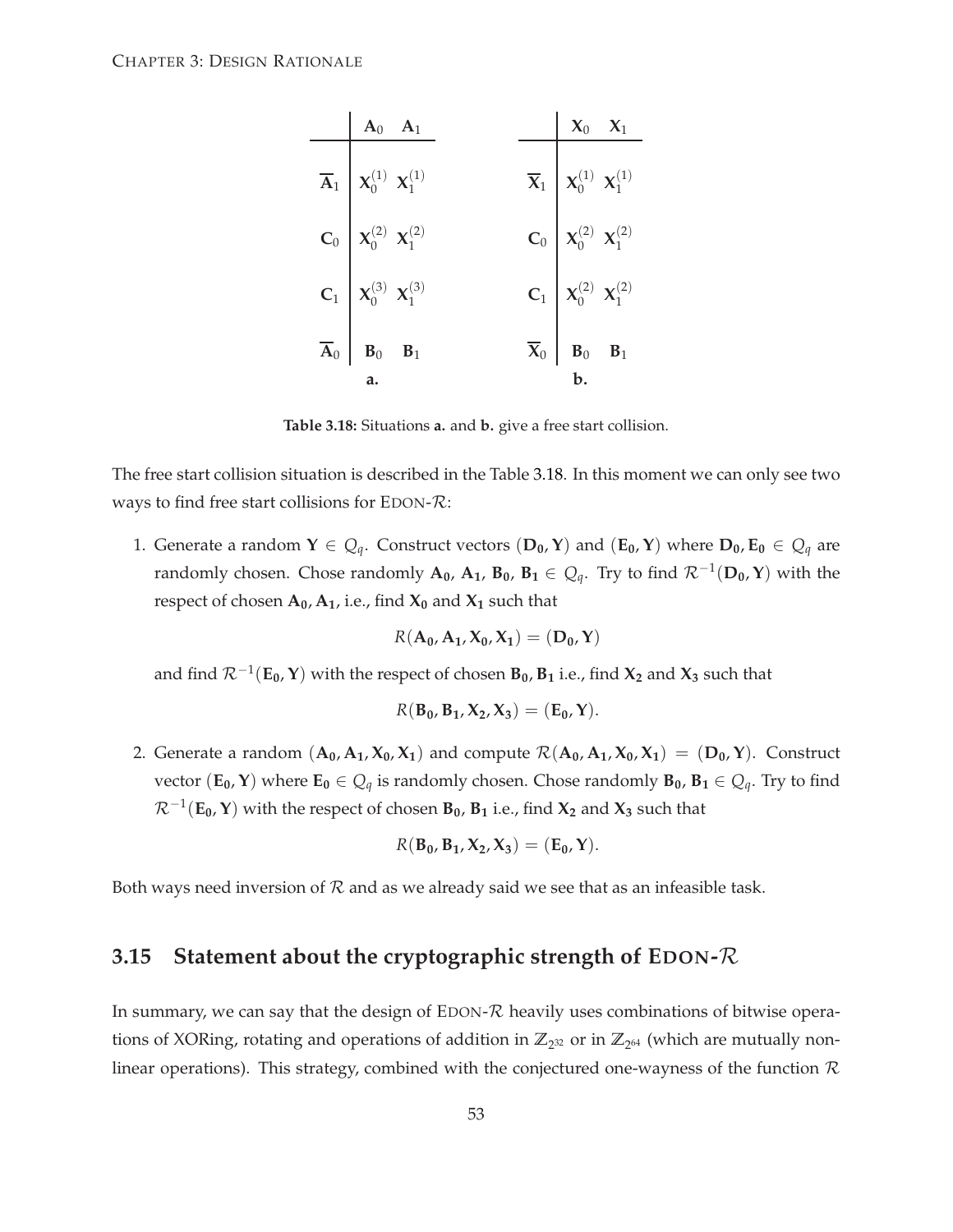(reverse quasigroup string transformation) and the good differential properties of the underlying quasigroup operations used in  $R$  are the cornerstones of the EDON- $R$  strength.

According to all this, we give a statement of the cryptographic strength of  $E$ DON- $R$  against attacks for finding collisions, preimages, second preimages, the resistance to length-extension attacks, the resistance to multicollision attacks and the provable resistance to differential cryptanalysis which is summarized in Table [3.19.](#page-61-0) We also formally state that any *m*-bit hash function specified by taking a fixed subset of the EDON-Rs output bits meets the properties summarized in Table [3.19](#page-61-0) when *n* is replaced by *m*.

<span id="page-61-0"></span>

| Algorithm<br>abbreviation | Digest<br>size<br>$n$ (in bits) | Work factor for<br>finding<br>collision | Work factor for<br>finding a<br>preimage | Work factor for finding<br>a second preimage of a<br>message shorter than $2^k$<br><b>bits</b> | Resistance to<br>length-<br>extension<br>attacks | Resistance to<br>multicollision<br>attacks | Provable<br>resistance to<br>differential<br>cryptanalysis |
|---------------------------|---------------------------------|-----------------------------------------|------------------------------------------|------------------------------------------------------------------------------------------------|--------------------------------------------------|--------------------------------------------|------------------------------------------------------------|
| Edon- $R224$              | 224                             | $\approx 2^{112}$                       | $\approx 2^{224}$                        | $\approx 2^{224-k}$                                                                            | Yes                                              | Yes                                        | Yes                                                        |
| Edon- $R256$              | 256                             | $\approx$ 2 <sup>128</sup>              | $\approx 2^{256}$                        | $\approx 2^{256-k}$                                                                            | Yes                                              | Yes                                        | Yes                                                        |
| Edon-R384                 | 384                             | $\approx$ 2 <sup>192</sup>              | $\approx 2^{384}$                        | $\approx 2^{384-k}$                                                                            | Yes                                              | Yes                                        | Yes                                                        |
| Edon- $R512$              | 512                             | $\approx$ 2 <sup>256</sup>              | $\approx 2^{512}$                        | $\approx 2^{512-k}$                                                                            | Yes                                              | Yes                                        | Yes                                                        |

Table 3.19: Cryptographic strength of the EDON- $\mathcal R$ 

## **3.16 EDON-**R **support of HMAC**

EDON- $\mathcal{R}$  is an iterative cryptographic hash function. Thus, in combination with a shared secret key it can be used in the HMAC standard as it is defined in [\[36](#page-78-8)[–38](#page-78-9)].

As the cryptographic strength of HMAC depends on the properties of the underlying hash function, and the conjectured cryptographic strength of EDON- $R$  is claimed in the Section [3.15](#page-60-1) here we give a formal statement that  $EDON-R$  can be securely used with the HMAC.

In what follows we are giving 4 examples for every digest size of 224, 256, 384 and 512 bits.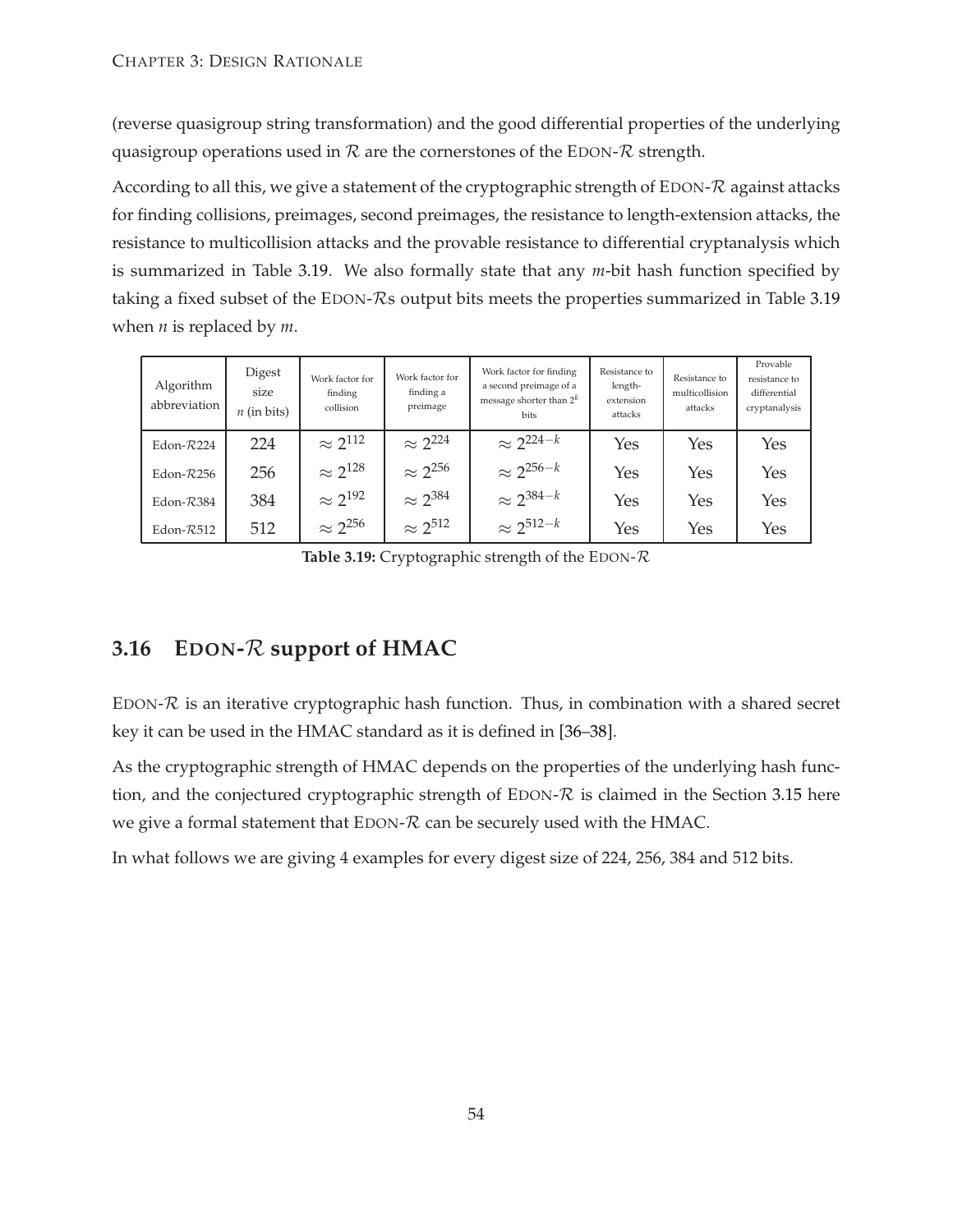#### CHAPTER 3: DESIGN RATIONALE

#### Edon-R224-MAC Test Examples

| Key:                                                                    | Key:                                                                    |
|-------------------------------------------------------------------------|-------------------------------------------------------------------------|
| 00010203 04050607 08090A0B 0CODOEOF 10111213 14151617 18191A1B 1C1D1E1F | 50515253 54555657 58595A5B 5C5D5E5F 60616263 64656667 68696A6B 6C6D6E6F |
| 20212223 24252627 28292A2B 2C2D2E2F 30313233 34353637 38393A3B 3C3D3E3F | 70717273 74757677 78797A7B 7C7D7E7F 80818283 84858687 88898A8B 8C8D8E8F |
| Key_length: 64                                                          | 90919293 94959697 98999A9B 9C9D9E9F A0A1A2A3 A4A5A6A7 A8A9AAAB ACADAEAF |
| Data:                                                                   | BOB1B2B3                                                                |
| 'Sample #1'                                                             | Key_length: 100                                                         |
| Data_length: 9                                                          | Data:                                                                   |
| HMAC:                                                                   | 'The successful verification of a MAC does not completely guarantee     |
| 71C8F2BF D3CCF225 69FC93F7 9F48750E E48620F0 003F6BEB 2A3CE6AC          | that the accompanying message is authentic.'                            |
|                                                                         | Data_length: 110                                                        |
|                                                                         | HMAC:                                                                   |
| Key:                                                                    | E16AC9B5 4B998A93 4A39C27A A48EE2A4 95661062 CAA03DBE CDA70D21          |
| 30313233 34353637 38393A3B 3C3D3E3F 40414243                            |                                                                         |
| Key_length: 20                                                          |                                                                         |
| Data:                                                                   | Key:                                                                    |
| 'Sample #2'                                                             | 50515253 54555657 58595A5B 5C5D5E5F 60616263 64656667 68696A6B 6C6D6E6F |
| Data_length: 9                                                          | 70717273 74757677 78797A7B 7C7D7E7F 80818283 84858687 88898A8B 8C8D8E8F |
| HMAC:                                                                   | 90919293 94959697 98999A9B 9C9D9E9F A0A1A2A3 A4A5A6A7 A8A9AAAB ACADAEAF |
| 8B40C47F A7FBCEOE 6BF303A8 5F37FDD0 B48B2B9E 55F5F6FB F41BE6DF          | BOB1B2B3                                                                |
|                                                                         | Key_length:<br>100                                                      |
|                                                                         | Data:                                                                   |
|                                                                         | 'The successful verification of a MAC does not completely guarantee     |
|                                                                         | that the accompanying message is authentic: there is a chance that      |
|                                                                         | a source with no knowledge of the key can present a purported MAC.'     |
|                                                                         | Data_length:<br>200                                                     |
|                                                                         | HMAC:                                                                   |
|                                                                         | 92E297FF 91BB08B9 B2C68F6D 2DA82F33 353CA617 C721DA0B FC03D801          |
|                                                                         |                                                                         |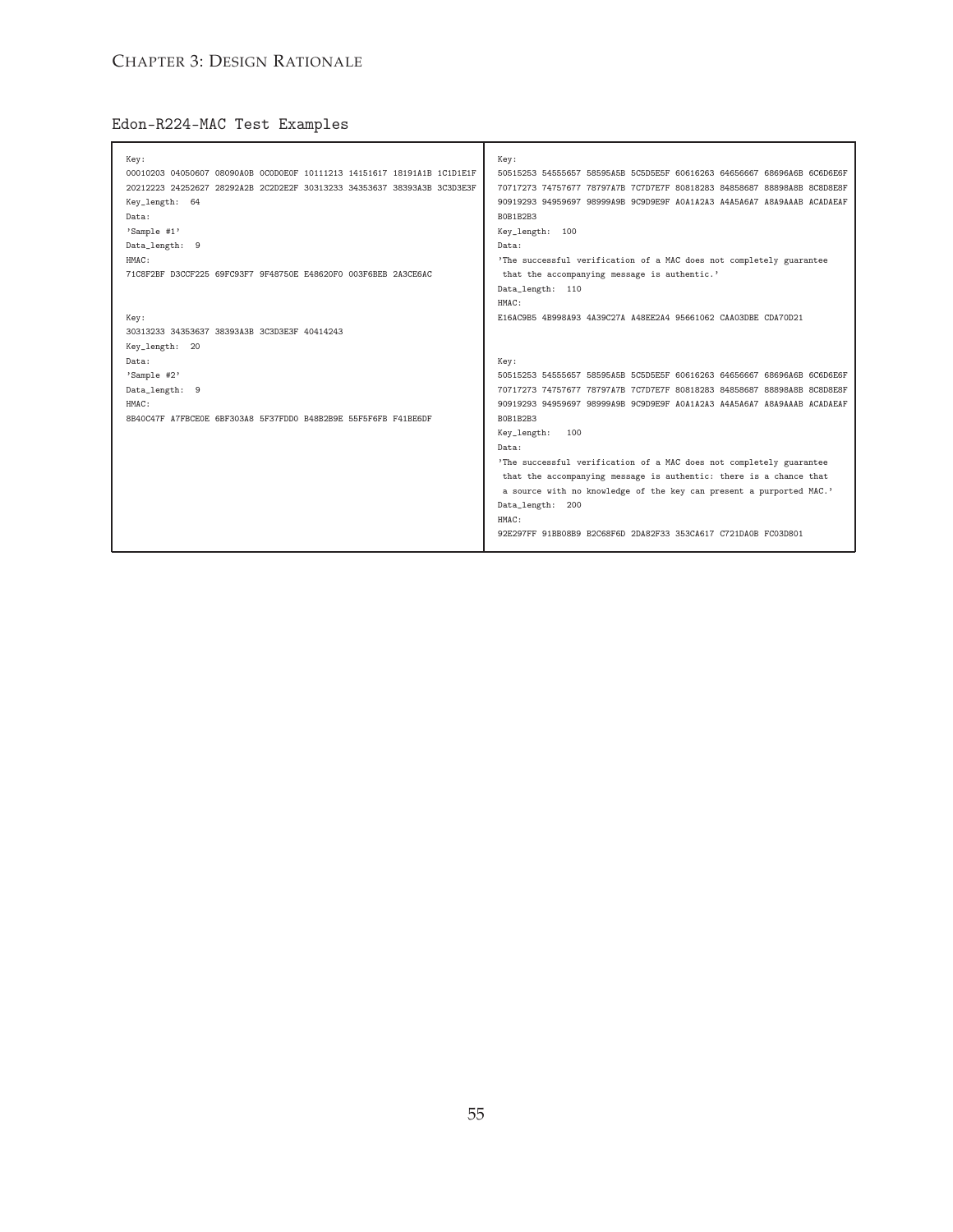#### CHAPTER 3: DESIGN RATIONALE

#### Edon-R256-MAC Test Examples

| Key:                                                                    | Key:                                                                    |
|-------------------------------------------------------------------------|-------------------------------------------------------------------------|
| 00010203 04050607 08090A0B 0CODOEOF 10111213 14151617 18191A1B 1C1D1E1F | 50515253 54555657 58595A5B 5C5D5E5F 60616263 64656667 68696A6B 6C6D6E6F |
| 20212223 24252627 28292A2B 2C2D2E2F 30313233 34353637 38393A3B 3C3D3E3F | 70717273 74757677 78797A7B 7C7D7E7F 80818283 84858687 88898A8B 8C8D8E8F |
| Key_length: 64                                                          | 90919293 94959697 98999A9B 9C9D9E9F A0A1A2A3 A4A5A6A7 A8A9AAAB ACADAEAF |
| Data:                                                                   | BOB1B2B3                                                                |
| 'Sample #1'                                                             | Key_length: 100                                                         |
| Data_length: 9                                                          | Data:                                                                   |
| HMAC:                                                                   | 'The successful verification of a MAC does not completely guarantee     |
| 3673D502 83A2D52D FC0BB839 27D30386 2AC52BB9 707199D8 9A481125 6604D76B | that the accompanying message is authentic.'                            |
|                                                                         | Data_length: 110                                                        |
|                                                                         | HMAC:                                                                   |
|                                                                         | FC4B7A90 A8F5326F EADE94C5 5581AB5F 138B57DF 93B89A09 4D684C1D 76240C43 |
| Key:                                                                    |                                                                         |
| 30313233 34353637 38393A3B 3C3D3E3F 40414243                            |                                                                         |
| Key_length: 20                                                          | Key:                                                                    |
| Data:                                                                   | 50515253 54555657 58595A5B 5C5D5E5F 60616263 64656667 68696A6B 6C6D6E6F |
| 'Sample #2'                                                             | 70717273 74757677 78797A7B 7C7D7E7F 80818283 84858687 88898A8B 8C8D8E8F |
| Data_length: 9                                                          | 90919293 94959697 98999A9B 9C9D9E9F A0A1A2A3 A4A5A6A7 A8A9AAAB ACADAEAF |
| HMAC:                                                                   | BOB1B2B3                                                                |
| B9B58E62 5AF9E85D 46DDCC77 70341B32 8FD85619 3A4EAA20 E8F2D02F FE81FCEE | Key_length:<br>100                                                      |
|                                                                         | Data:                                                                   |
|                                                                         | 'The successful verification of a MAC does not completely guarantee     |
|                                                                         | that the accompanying message is authentic: there is a chance that      |
|                                                                         |                                                                         |
|                                                                         | a source with no knowledge of the key can present a purported MAC.'     |
|                                                                         | Data_length: 200                                                        |
|                                                                         | HMAC:                                                                   |
|                                                                         | 7CADF7EC F31BB57E 75030676 D1B38877 89CFDF1B E2DBECDC 75FE32E1 3982789D |
|                                                                         |                                                                         |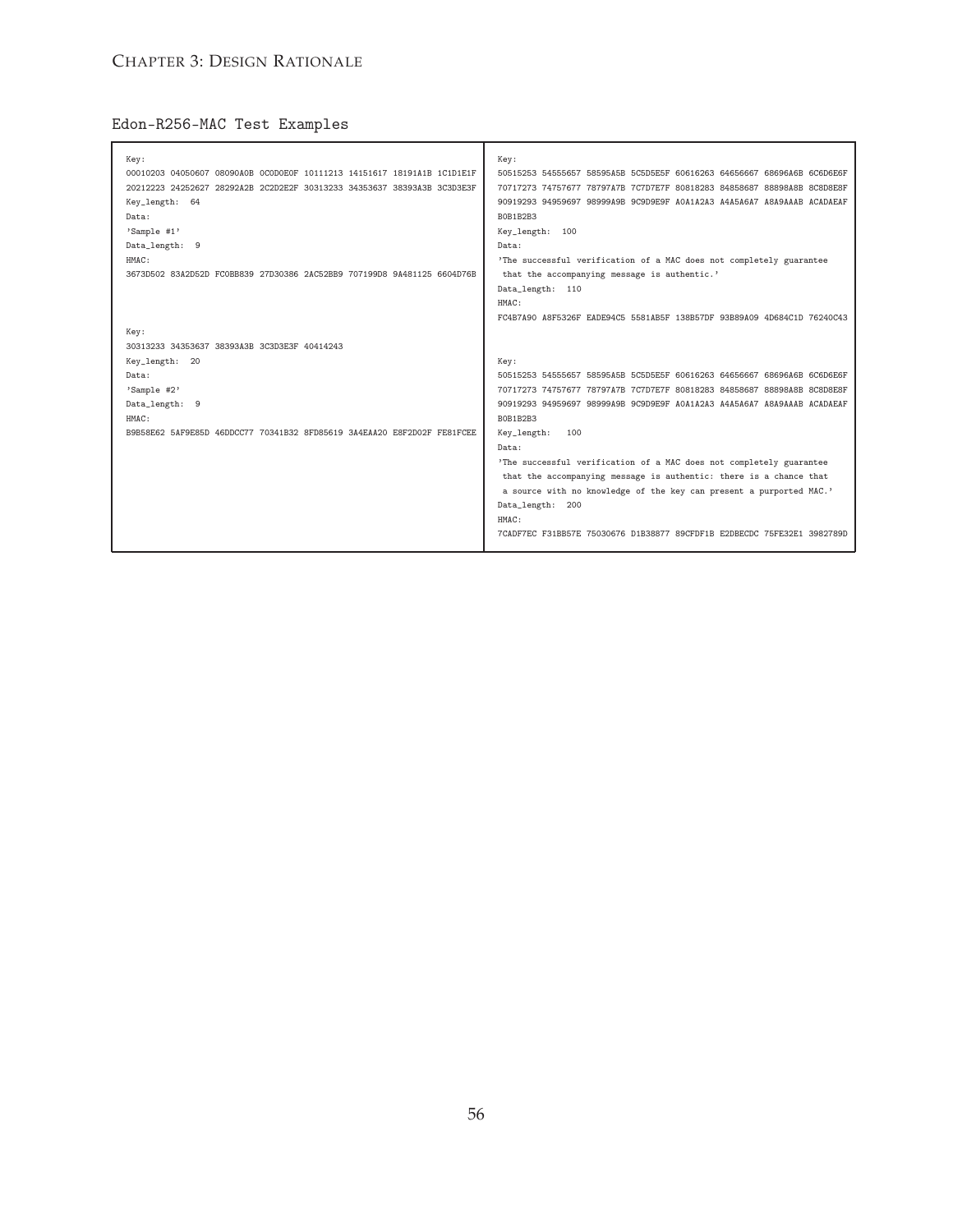#### Edon-R384-MAC Test Examples

| 0001020304050607  08090A0B0C0D0E0F  1011121314151617  18191A1B1C1D1E1F<br>5051525354555657    58595A5B5C5D5E5F    6061626364656667    68696A6B6C6D6E6F<br>2021222324252627 28292A2B2C2D2E2F 3031323334353637 38393A3B3C3D3E3F<br>7071727374757677    78797A7B7C7D7E7F    8081828384858687    88898A8B8C8D8E8F<br>9091929394959697  98999A9B9C9D9E9F  A0A1A2A3A4A5A6A7  A8A9AAABACADAEAF<br>Key_length: 64<br>B0B1B2B350515253 5455565758595A5B 5C5D5E5F60616263 6465666768696A6B<br>Data:<br>6C6D6E6F70717273    7475767778797A7B    7C7D7E7F80818283    8485868788898A8B<br>'Sample #1'<br>Data_length: 9<br>8C8D8E8F90919293  9495969798999A9B  9C9D9E9FA0A1A2A3  A4A5A6A7A8A9AAAB<br>HMAC:<br>ACADAEAFBOB1B2B3<br>OCB056EE9989BF7D OEA50F1402992521 0683B5753965ABC6 F2C9353492234BF7<br>Key_length: 200<br>FF68D7F45AAD286F 5360E5BA091DA415<br>Data:<br>'The successful verification of a MAC does not completely guarantee<br>that the accompanying message is authentic.'<br>Data_length: 110<br>Key:<br>HMAC:<br>3031323334353637 38393A3B3C3D3E3F 40414243<br>Key_length: 20<br>5B964E967CC77A65 5649A13193C72D36 E15E5D61E3171695 2FD29E265E33A1DE<br>Data:<br>AFOD7BFEB3B27557 CO9FCF450FF5E4BD<br>'Sample #2'<br>Data_length: 9<br>HMAC:<br>Key:<br>5F49AF0398A7B853 A3EC7BAB13CD003E E6D6540A0B8BC5B6 6AAEE3893396D046<br>5051525354555657    58595A5B5C5D5E5F    6061626364656667    68696A6B6C6D6E6F<br>7071727374757677    78797A7B7C7D7E7F    8081828384858687    88898A8B8C8D8E8F<br>BA6C1290DC5DD1B2 9394E0993E2512EB<br>9091929394959697  98999A9B9C9D9E9F  A0A1A2A3A4A5A6A7  A8A9AAABACADAEAF<br><b>BOB1B2B3</b><br>Key_length:<br>100<br>Data:<br>'The successful verification of a MAC does not completely guarantee<br>that the accompanying message is authentic: there is a chance that<br>a source with no knowledge of the key can present a purported MAC.'<br>Data_length: 200<br>HMAC:<br>46DF6287B91B433E 421F8594D41F8501 BA074BC4C64CE0D4 8D19A5D18EE823AD |      |                                   |
|----------------------------------------------------------------------------------------------------------------------------------------------------------------------------------------------------------------------------------------------------------------------------------------------------------------------------------------------------------------------------------------------------------------------------------------------------------------------------------------------------------------------------------------------------------------------------------------------------------------------------------------------------------------------------------------------------------------------------------------------------------------------------------------------------------------------------------------------------------------------------------------------------------------------------------------------------------------------------------------------------------------------------------------------------------------------------------------------------------------------------------------------------------------------------------------------------------------------------------------------------------------------------------------------------------------------------------------------------------------------------------------------------------------------------------------------------------------------------------------------------------------------------------------------------------------------------------------------------------------------------------------------------------------------------------------------------------------------------------------------------------------------------------------------------------------------------------------------------------------------------------------------------------------------------------------------------------------------------------------------|------|-----------------------------------|
|                                                                                                                                                                                                                                                                                                                                                                                                                                                                                                                                                                                                                                                                                                                                                                                                                                                                                                                                                                                                                                                                                                                                                                                                                                                                                                                                                                                                                                                                                                                                                                                                                                                                                                                                                                                                                                                                                                                                                                                              | Key: | Key:                              |
|                                                                                                                                                                                                                                                                                                                                                                                                                                                                                                                                                                                                                                                                                                                                                                                                                                                                                                                                                                                                                                                                                                                                                                                                                                                                                                                                                                                                                                                                                                                                                                                                                                                                                                                                                                                                                                                                                                                                                                                              |      |                                   |
|                                                                                                                                                                                                                                                                                                                                                                                                                                                                                                                                                                                                                                                                                                                                                                                                                                                                                                                                                                                                                                                                                                                                                                                                                                                                                                                                                                                                                                                                                                                                                                                                                                                                                                                                                                                                                                                                                                                                                                                              |      |                                   |
|                                                                                                                                                                                                                                                                                                                                                                                                                                                                                                                                                                                                                                                                                                                                                                                                                                                                                                                                                                                                                                                                                                                                                                                                                                                                                                                                                                                                                                                                                                                                                                                                                                                                                                                                                                                                                                                                                                                                                                                              |      |                                   |
|                                                                                                                                                                                                                                                                                                                                                                                                                                                                                                                                                                                                                                                                                                                                                                                                                                                                                                                                                                                                                                                                                                                                                                                                                                                                                                                                                                                                                                                                                                                                                                                                                                                                                                                                                                                                                                                                                                                                                                                              |      |                                   |
|                                                                                                                                                                                                                                                                                                                                                                                                                                                                                                                                                                                                                                                                                                                                                                                                                                                                                                                                                                                                                                                                                                                                                                                                                                                                                                                                                                                                                                                                                                                                                                                                                                                                                                                                                                                                                                                                                                                                                                                              |      |                                   |
|                                                                                                                                                                                                                                                                                                                                                                                                                                                                                                                                                                                                                                                                                                                                                                                                                                                                                                                                                                                                                                                                                                                                                                                                                                                                                                                                                                                                                                                                                                                                                                                                                                                                                                                                                                                                                                                                                                                                                                                              |      |                                   |
|                                                                                                                                                                                                                                                                                                                                                                                                                                                                                                                                                                                                                                                                                                                                                                                                                                                                                                                                                                                                                                                                                                                                                                                                                                                                                                                                                                                                                                                                                                                                                                                                                                                                                                                                                                                                                                                                                                                                                                                              |      |                                   |
|                                                                                                                                                                                                                                                                                                                                                                                                                                                                                                                                                                                                                                                                                                                                                                                                                                                                                                                                                                                                                                                                                                                                                                                                                                                                                                                                                                                                                                                                                                                                                                                                                                                                                                                                                                                                                                                                                                                                                                                              |      |                                   |
|                                                                                                                                                                                                                                                                                                                                                                                                                                                                                                                                                                                                                                                                                                                                                                                                                                                                                                                                                                                                                                                                                                                                                                                                                                                                                                                                                                                                                                                                                                                                                                                                                                                                                                                                                                                                                                                                                                                                                                                              |      |                                   |
|                                                                                                                                                                                                                                                                                                                                                                                                                                                                                                                                                                                                                                                                                                                                                                                                                                                                                                                                                                                                                                                                                                                                                                                                                                                                                                                                                                                                                                                                                                                                                                                                                                                                                                                                                                                                                                                                                                                                                                                              |      |                                   |
|                                                                                                                                                                                                                                                                                                                                                                                                                                                                                                                                                                                                                                                                                                                                                                                                                                                                                                                                                                                                                                                                                                                                                                                                                                                                                                                                                                                                                                                                                                                                                                                                                                                                                                                                                                                                                                                                                                                                                                                              |      |                                   |
|                                                                                                                                                                                                                                                                                                                                                                                                                                                                                                                                                                                                                                                                                                                                                                                                                                                                                                                                                                                                                                                                                                                                                                                                                                                                                                                                                                                                                                                                                                                                                                                                                                                                                                                                                                                                                                                                                                                                                                                              |      |                                   |
|                                                                                                                                                                                                                                                                                                                                                                                                                                                                                                                                                                                                                                                                                                                                                                                                                                                                                                                                                                                                                                                                                                                                                                                                                                                                                                                                                                                                                                                                                                                                                                                                                                                                                                                                                                                                                                                                                                                                                                                              |      |                                   |
|                                                                                                                                                                                                                                                                                                                                                                                                                                                                                                                                                                                                                                                                                                                                                                                                                                                                                                                                                                                                                                                                                                                                                                                                                                                                                                                                                                                                                                                                                                                                                                                                                                                                                                                                                                                                                                                                                                                                                                                              |      |                                   |
|                                                                                                                                                                                                                                                                                                                                                                                                                                                                                                                                                                                                                                                                                                                                                                                                                                                                                                                                                                                                                                                                                                                                                                                                                                                                                                                                                                                                                                                                                                                                                                                                                                                                                                                                                                                                                                                                                                                                                                                              |      |                                   |
|                                                                                                                                                                                                                                                                                                                                                                                                                                                                                                                                                                                                                                                                                                                                                                                                                                                                                                                                                                                                                                                                                                                                                                                                                                                                                                                                                                                                                                                                                                                                                                                                                                                                                                                                                                                                                                                                                                                                                                                              |      |                                   |
|                                                                                                                                                                                                                                                                                                                                                                                                                                                                                                                                                                                                                                                                                                                                                                                                                                                                                                                                                                                                                                                                                                                                                                                                                                                                                                                                                                                                                                                                                                                                                                                                                                                                                                                                                                                                                                                                                                                                                                                              |      |                                   |
|                                                                                                                                                                                                                                                                                                                                                                                                                                                                                                                                                                                                                                                                                                                                                                                                                                                                                                                                                                                                                                                                                                                                                                                                                                                                                                                                                                                                                                                                                                                                                                                                                                                                                                                                                                                                                                                                                                                                                                                              |      |                                   |
|                                                                                                                                                                                                                                                                                                                                                                                                                                                                                                                                                                                                                                                                                                                                                                                                                                                                                                                                                                                                                                                                                                                                                                                                                                                                                                                                                                                                                                                                                                                                                                                                                                                                                                                                                                                                                                                                                                                                                                                              |      |                                   |
|                                                                                                                                                                                                                                                                                                                                                                                                                                                                                                                                                                                                                                                                                                                                                                                                                                                                                                                                                                                                                                                                                                                                                                                                                                                                                                                                                                                                                                                                                                                                                                                                                                                                                                                                                                                                                                                                                                                                                                                              |      |                                   |
|                                                                                                                                                                                                                                                                                                                                                                                                                                                                                                                                                                                                                                                                                                                                                                                                                                                                                                                                                                                                                                                                                                                                                                                                                                                                                                                                                                                                                                                                                                                                                                                                                                                                                                                                                                                                                                                                                                                                                                                              |      |                                   |
|                                                                                                                                                                                                                                                                                                                                                                                                                                                                                                                                                                                                                                                                                                                                                                                                                                                                                                                                                                                                                                                                                                                                                                                                                                                                                                                                                                                                                                                                                                                                                                                                                                                                                                                                                                                                                                                                                                                                                                                              |      |                                   |
|                                                                                                                                                                                                                                                                                                                                                                                                                                                                                                                                                                                                                                                                                                                                                                                                                                                                                                                                                                                                                                                                                                                                                                                                                                                                                                                                                                                                                                                                                                                                                                                                                                                                                                                                                                                                                                                                                                                                                                                              |      |                                   |
|                                                                                                                                                                                                                                                                                                                                                                                                                                                                                                                                                                                                                                                                                                                                                                                                                                                                                                                                                                                                                                                                                                                                                                                                                                                                                                                                                                                                                                                                                                                                                                                                                                                                                                                                                                                                                                                                                                                                                                                              |      |                                   |
|                                                                                                                                                                                                                                                                                                                                                                                                                                                                                                                                                                                                                                                                                                                                                                                                                                                                                                                                                                                                                                                                                                                                                                                                                                                                                                                                                                                                                                                                                                                                                                                                                                                                                                                                                                                                                                                                                                                                                                                              |      |                                   |
|                                                                                                                                                                                                                                                                                                                                                                                                                                                                                                                                                                                                                                                                                                                                                                                                                                                                                                                                                                                                                                                                                                                                                                                                                                                                                                                                                                                                                                                                                                                                                                                                                                                                                                                                                                                                                                                                                                                                                                                              |      |                                   |
|                                                                                                                                                                                                                                                                                                                                                                                                                                                                                                                                                                                                                                                                                                                                                                                                                                                                                                                                                                                                                                                                                                                                                                                                                                                                                                                                                                                                                                                                                                                                                                                                                                                                                                                                                                                                                                                                                                                                                                                              |      |                                   |
|                                                                                                                                                                                                                                                                                                                                                                                                                                                                                                                                                                                                                                                                                                                                                                                                                                                                                                                                                                                                                                                                                                                                                                                                                                                                                                                                                                                                                                                                                                                                                                                                                                                                                                                                                                                                                                                                                                                                                                                              |      |                                   |
|                                                                                                                                                                                                                                                                                                                                                                                                                                                                                                                                                                                                                                                                                                                                                                                                                                                                                                                                                                                                                                                                                                                                                                                                                                                                                                                                                                                                                                                                                                                                                                                                                                                                                                                                                                                                                                                                                                                                                                                              |      |                                   |
|                                                                                                                                                                                                                                                                                                                                                                                                                                                                                                                                                                                                                                                                                                                                                                                                                                                                                                                                                                                                                                                                                                                                                                                                                                                                                                                                                                                                                                                                                                                                                                                                                                                                                                                                                                                                                                                                                                                                                                                              |      |                                   |
|                                                                                                                                                                                                                                                                                                                                                                                                                                                                                                                                                                                                                                                                                                                                                                                                                                                                                                                                                                                                                                                                                                                                                                                                                                                                                                                                                                                                                                                                                                                                                                                                                                                                                                                                                                                                                                                                                                                                                                                              |      | 7DF488C780D54C31 20B86CD728C20A16 |
|                                                                                                                                                                                                                                                                                                                                                                                                                                                                                                                                                                                                                                                                                                                                                                                                                                                                                                                                                                                                                                                                                                                                                                                                                                                                                                                                                                                                                                                                                                                                                                                                                                                                                                                                                                                                                                                                                                                                                                                              |      |                                   |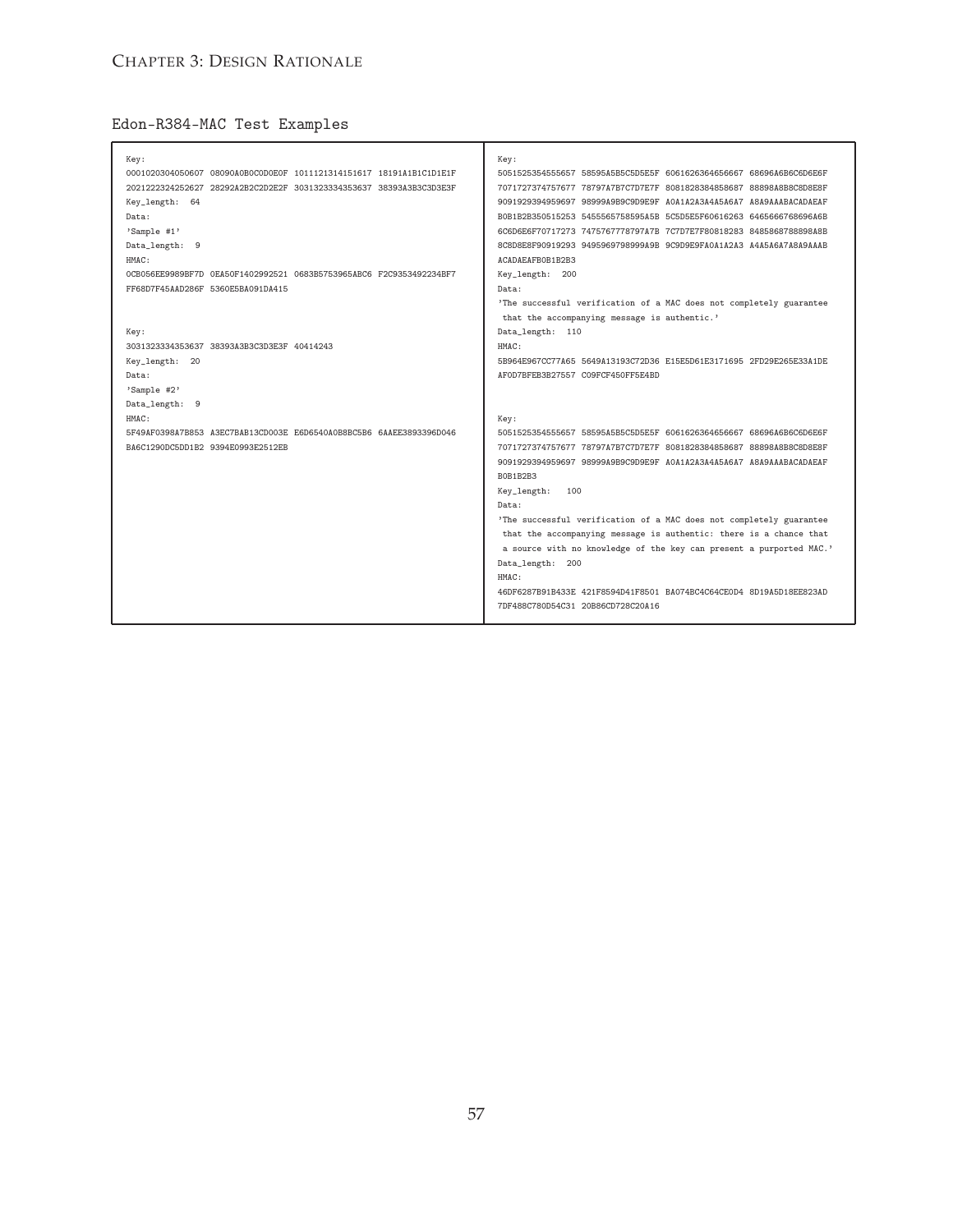

| Key:                                                                | Key:                                                                         |
|---------------------------------------------------------------------|------------------------------------------------------------------------------|
| 0001020304050607 08090A0B0CODOEOF 1011121314151617 18191A1B1C1D1E1F | 5051525354555657    58595A5B5C5D5E5F    6061626364656667    68696A6B6C6D6E6F |
| 2021222324252627 28292A2B2C2D2E2F 3031323334353637 38393A3B3C3D3E3F | 7071727374757677    78797A7B7C7D7E7F    8081828384858687    88898A8B8C8D8E8F |
| Key_length: 64                                                      | 9091929394959697  98999A9B9C9D9E9F  A0A1A2A3A4A5A6A7  A8A9AAABACADAEAF       |
| Data:                                                               | B0B1B2B350515253 5455565758595A5B 5C5D5E5F60616263 6465666768696A6B          |
| 'Sample #1'                                                         | 6C6D6E6F70717273 7475767778797A7B 7C7D7E7F80818283 8485868788898A8B          |
| Data_length: 9                                                      | 8C8D8E8F90919293 9495969798999A9B 9C9D9E9FA0A1A2A3 A4A5A6A7A8A9AAAB          |
| HMAC:                                                               | ACADAEAFBOB1B2B3                                                             |
| B07398A705AFF818 E332E03C788CF8C7 A5BD347CB5ED2728 1B73977716952745 | Key_length: 200                                                              |
| CB25CFDEA9D0AD43 201160E2E96BB42D 91DA7544B2D83D64 6259DBABE3DAFC69 | Data:                                                                        |
|                                                                     | 'The successful verification of a MAC does not completely guarantee          |
|                                                                     | that the accompanying message is authentic.'                                 |
| Key:                                                                | Data_length: 110                                                             |
| 3031323334353637 38393A3B3C3D3E3F 40414243                          | HMAC:                                                                        |
| Key_length: 20                                                      | 1F1A500781AD0D6F 0EE5862713459C3D 06A9CB2E5750D834 E82B07900F5D1253          |
| Data:                                                               | 558E527DF778DF74 D0819CB727343D34 50DFB4D037921D56 7874E098459325FE          |
| 'Sample #2'                                                         |                                                                              |
| Data_length: 9                                                      |                                                                              |
| HMAC:                                                               | Key:                                                                         |
| CEDC261D9B89C31F C84B7C66C7137F96 1622FFDE2B5715B9 D3B85FFD919F4A05 | 5051525354555657 58595A5B5C5D5E5F 6061626364656667 68696A6B6C6D6E6F          |
| 4DOBBA7F6F68CE2E 7D66150DC30B5002 2B308F89BABACDDD 14680E59991E2D9A | 7071727374757677    78797A7B7C7D7E7F    8081828384858687    88898A8B8C8D8E8F |
|                                                                     | 9091929394959697 98999A9B9C9D9E9F A0A1A2A3A4A5A6A7 A8A9AAABACADAEAF          |
|                                                                     | <b>BOB1B2B3</b>                                                              |
|                                                                     | Key_length:<br>100                                                           |
|                                                                     | Data:                                                                        |
|                                                                     | 'The successful verification of a MAC does not completely guarantee          |
|                                                                     | that the accompanying message is authentic: there is a chance that           |
|                                                                     | a source with no knowledge of the key can present a purported MAC.'          |
|                                                                     | Data_length: 200                                                             |
|                                                                     | HMAC:                                                                        |
|                                                                     | A69CA444D01E741C B7683A66C060D8C0 3F33A57E62BA50B8 80DF0A63900C6C36          |
|                                                                     | BEE535444C6EBB31 78F48F551D5F2447 87AD07F07E96A4B3 781A9E5EFB625F28          |
|                                                                     |                                                                              |

## **3.17 EDON-**R **support of randomized hashing**

EDON-R can be used in the randomizing scheme proposed in [\[39,](#page-78-10) [40](#page-78-11)].

#### **3.18 Resistance to SHA-2 attacks**

EDON- $R$  is designed to have a security strength that is at least as good as the hash algorithms currently specified in FIPS 180-2, and this security strength is achieved with significantly improved efficiency. Having in mind the fact that  $EDON-R$  design differs completely from the design of SHA-2 family of hash functions, we claim that any possibly successful attack on SHA-2 family of hash functions is unlikely to be applicable to  $EDON-R$ .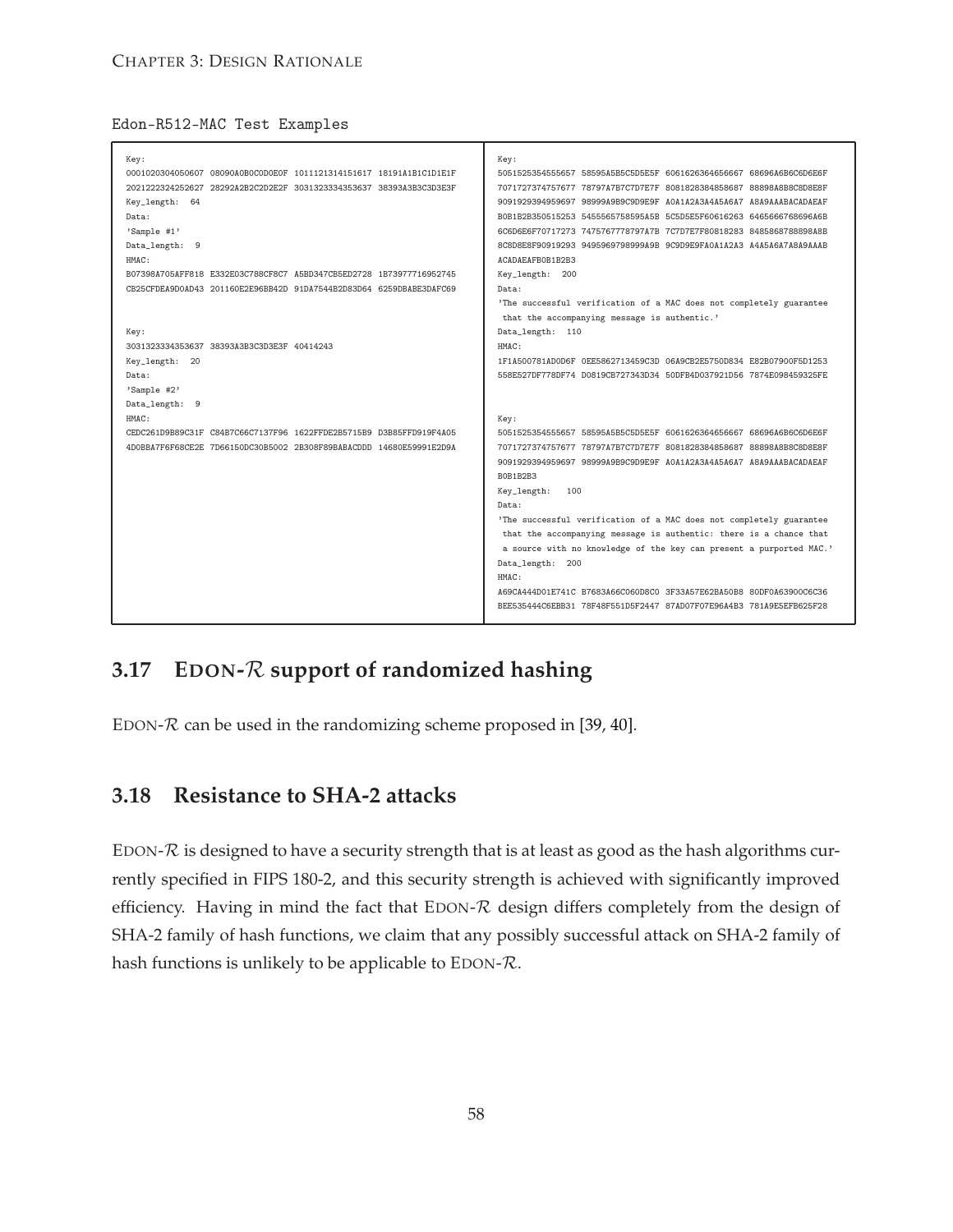#### CHAPTER 4

# **Estimated Computational Efficiency and Memory Requirements**

## **4.1 Speed of EDON-**R **on NIST SHA-3 Reference Platform**

We have developed and measured the performances of EDON- $\mathcal R$  on a platform with the following characteristics:

**CPU:** Intel Core 2 Duo,

**Clock speed:** 2.4 GHz,

**Memory:** 4GB RAM,

**Operating system:** Windows Vista Enterprise 64-bit (x64) Edition with Service Pack 1,

**Compiler:** ANSI C compiler in the Microsoft Visual Studio 2005 Professional Edition.

**Compiler:** ANSI C compiler in the Intel C++ v 11.0.066.

For measuring the speed of the hash function expressed as cycles/byte we have used the rdtsc() function and a modified version of a source code that was given to us by Dr. Brian Gladman from his optimized realization of SHA-2 hash function [\[41](#page-78-12)].

#### **4.1.1 Speed of the Optimized 32–bit version of EDON-**R

In the Table [4.1](#page-67-0) we are giving the speed of all four instances of EDON- $R$  for the optimized 32-bit version obtained by Microsoft Visual Studio 2005 Professional Edition.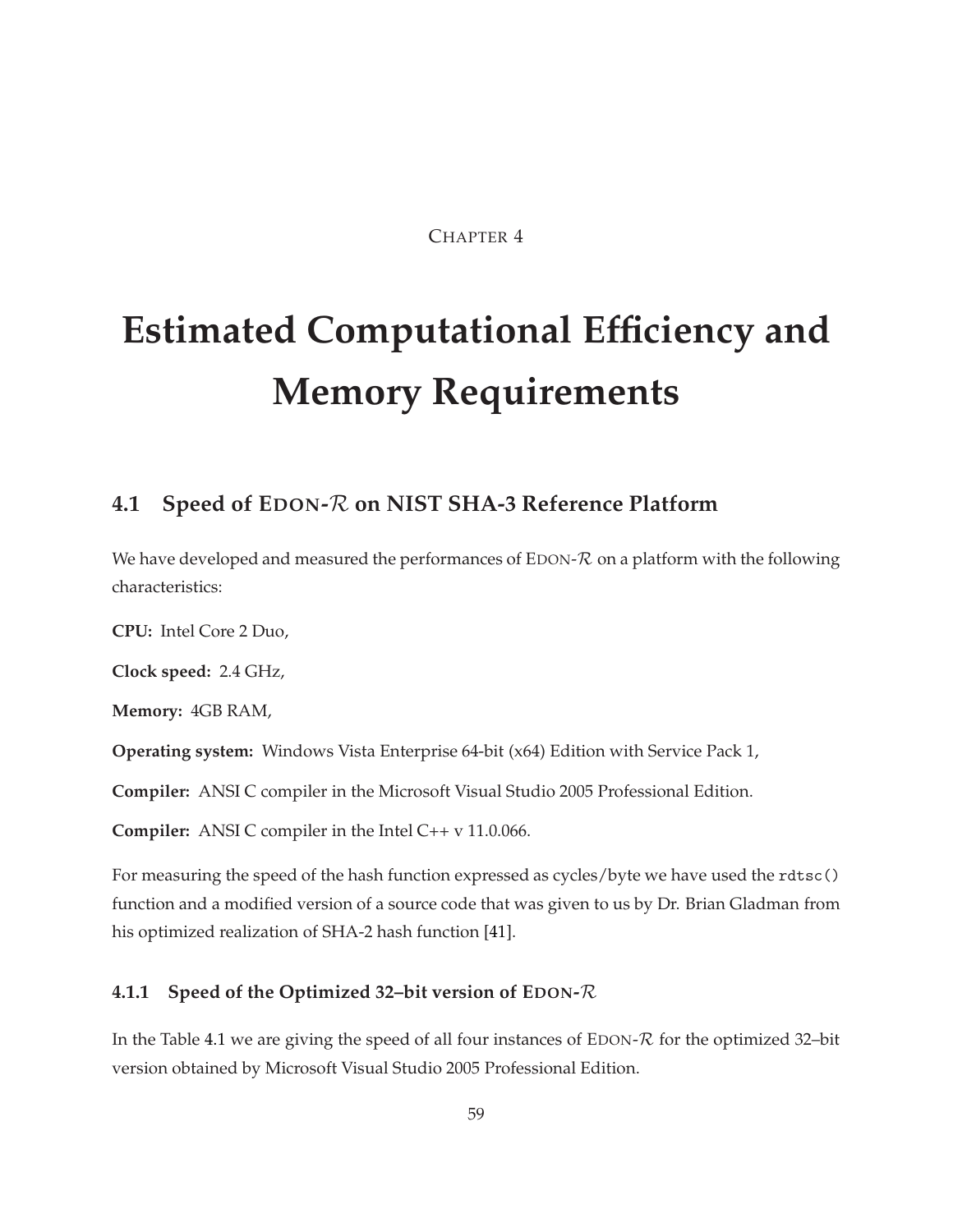#### <span id="page-67-0"></span>CHAPTER 4: ESTIMATED COMPUTATIONAL EFFICIENCY AND MEMORY REQUIREMENTS

|                | Speed in cycles/byte for different lengths |                                     |       |       |        |         |  |  |
|----------------|--------------------------------------------|-------------------------------------|-------|-------|--------|---------|--|--|
|                |                                            | (in bytes) of the digested message. |       |       |        |         |  |  |
| <b>MD</b> Size |                                            | 10                                  | 100   | 1000  | 10,000 | 100,000 |  |  |
| 224            | 2497.00                                    | 249.70                              | 43.21 | 9.01  | 8.66   | 8.64    |  |  |
| 256            | 781.00                                     | 76.90                               | 13.45 | 9.01  | 8.66   | 8.64    |  |  |
| 384            | 2161.00                                    | 214.90                              | 21.85 | 19.16 | 15.12  | 14.63   |  |  |
| 512            | 2161.00                                    | 216.10                              | 21.97 | 19.19 | 15.13  | 14.63   |  |  |

<span id="page-67-1"></span>Table 4.1: The performance of optimized 32-bit version of EDON-R in machine cycles per data byte on Intel Core 2 Duo for different hash data lengths, obtained by Microsoft Visual Studio 2005 Professional Edition.

|                | Speed in cycles/byte for different lengths |        |       |       |        |         |
|----------------|--------------------------------------------|--------|-------|-------|--------|---------|
|                | (in bytes) of the digested message.        |        |       |       |        |         |
| <b>MD</b> Size |                                            | 10     | 100   | 1000  | 10,000 | 100,000 |
| 224            | 637.00                                     | 63.70  | 11.41 | 7.19  | 6.34   | 6.26    |
| 256            | 589.00                                     | 58.90  | 10.69 | 6.64  | 6.33   | 6.27    |
| 384            | 1465.00                                    | 147.70 | 14.77 | 11.59 | 10.18  | 9.99    |
| 512            | 1501.00                                    | 148.90 | 14.89 | 12.57 | 10.25  | 10.04   |

**Table 4.2:** The performance of optimized 32-bit version of  $EDON-R$  in machine cycles per data byte on Intel Core 2 Duo for different hash data lengths, obtained by Intel C++ v 11.0.066.

In the Table [4.2](#page-67-1) we are giving the speed of all four instances of EDON- $R$  for the optimized 32-bit version obtained by Intel C++ v 11.0.066.

#### **4.1.2 Speed of the Optimized 64–bit version of EDON-**R

In the Table [4.3](#page-68-0) we are giving the speed of all four instances of EDON- $\mathcal R$  for the optimized 64–bit version.

In the Table [4.4](#page-68-1) we are giving the speed of all four instances of EDON- $R$  for the optimized 64-bit version.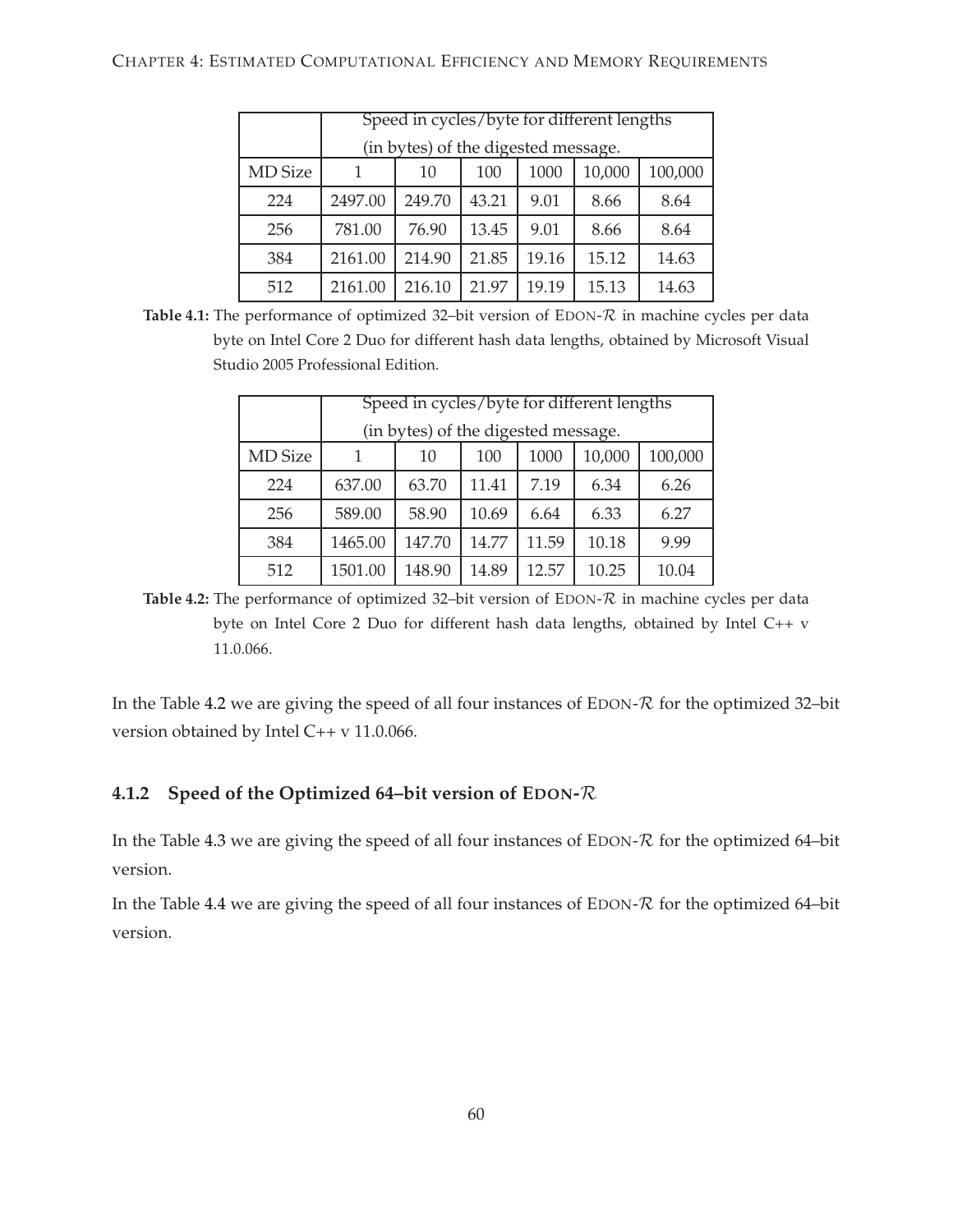<span id="page-68-0"></span>

|                | Speed in cycles/byte for different lengths |        |      |      |        |         |
|----------------|--------------------------------------------|--------|------|------|--------|---------|
|                | (in bytes) of the digested message.        |        |      |      |        |         |
| <b>MD</b> Size |                                            | 10     | 100  | 1000 | 10,000 | 100,000 |
| 224            | 1729.00                                    | 172.90 | 8.89 | 5.71 | 5.54   | 5.52    |
| 256            | 541.00                                     | 54.10  | 8.89 | 5.79 | 5.55   | 5.37    |
| 384            | 601.00                                     | 55.30  | 5.65 | 2.98 | 2.78   | 2.71    |
| 512            | 601.00                                     | 55.30  | 5.77 | 2.98 | 2.78   | 2.71    |

Table 4.3: The performance of optimized 64-bit version of EDON- $\mathcal R$  in machine cycles per data byte on Intel Core 2 Duo for different hash data lengths, obtained by Microsoft Visual Studio 2005 Professional Edition.

<span id="page-68-1"></span>

|                | Speed in cycles/byte for different lengths |       |      |      |        |         |
|----------------|--------------------------------------------|-------|------|------|--------|---------|
|                | (in bytes) of the digested message.        |       |      |      |        |         |
| <b>MD</b> Size |                                            | 10    | 100  | 1000 | 10,000 | 100,000 |
| 224            | 469.00                                     | 46.90 | 8.05 | 4.86 | 4.69   | 4.40    |
| 256            | 457.00                                     | 45.70 | 7.69 | 4.90 | 4.69   | 4.40    |
| 384            | 493.00                                     | 49.30 | 4.93 | 2.47 | 2.30   | 2.29    |
| 512            | 493.00                                     | 49.30 | 4.93 | 2.52 | 2.30   | 2.29    |

Table 4.4: The performance of optimized 64-bit version of EDON- $\mathcal R$  in machine cycles per data byte on Intel Core 2 Duo for different hash data lengths, obtained by Intel C++ v 11.0.066.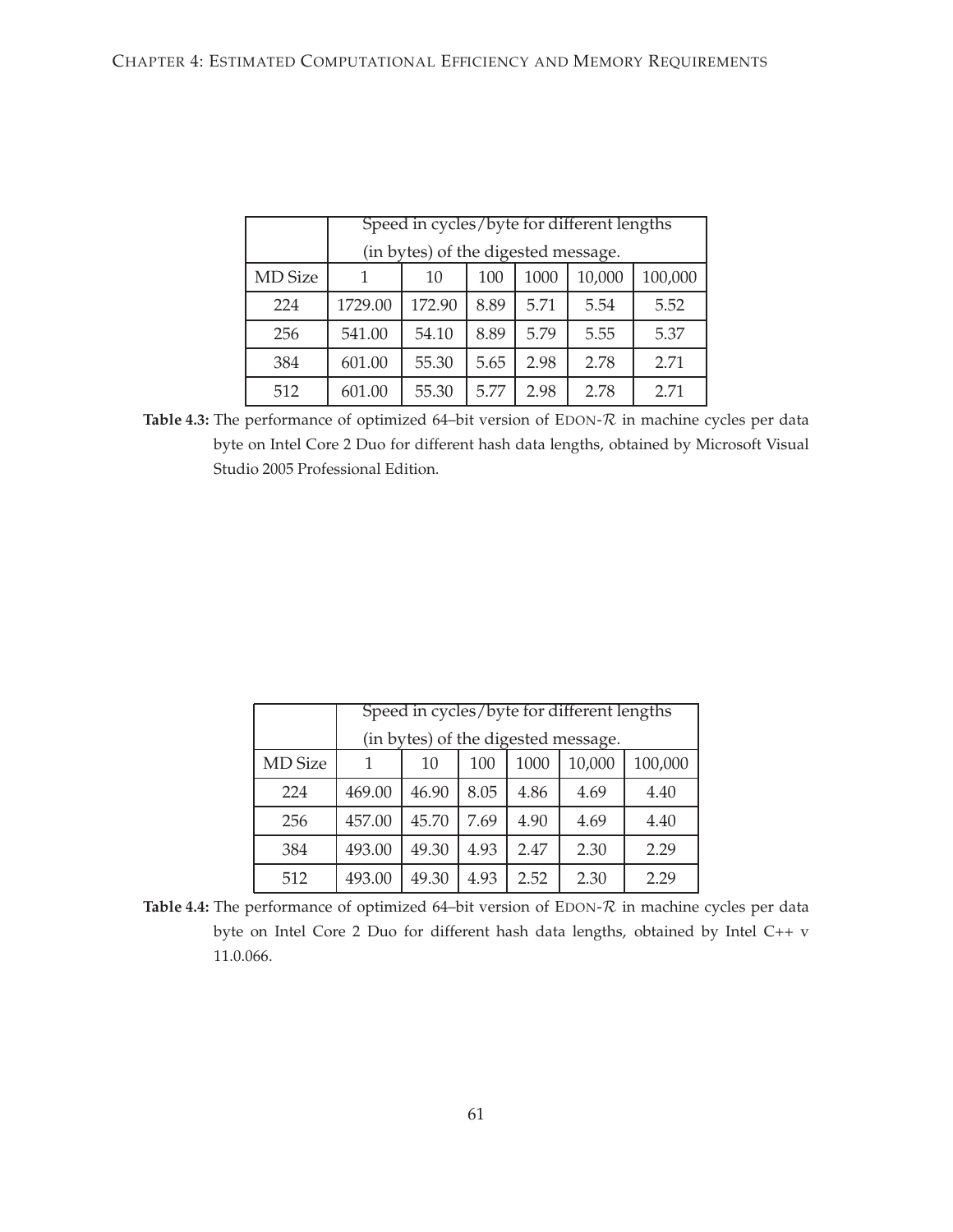# <span id="page-69-1"></span>**4.2 Memory requirements of EDON-**R **on NIST SHA-3 Reference Platform**

When processing the message block  $M^{(i)} = (M_0^{(i)})$  $_{0}^{\left( i\right) },M_{1}^{\left( i\right) }$  $\binom{i}{1}, \ldots, M_{15}^{(i)}$ , we need the current value of the double pipe  $P^{(i-1)} = (P_0^{(i-1)})$  $P_1^{(i-1)}, P_1^{(i-1)}$  $P_1^{(i-1)}, \ldots, P_{15}^{(i-1)}$ , the values of the new double pipe – in the reference source code indexed as  $P^{(i)} = (P_{16}^{(i)}, P_{17}^{(i)}, \ldots, P_{31}^{(i)})$  and 16 temporary variables (in the reference source code denoted as  $t0$ , ...,  $t15$ ).

The need of memory is thus:

- 16 words of  $M^{(i)}$ ,
- 32 words of  $P^{(i)}$ .
- 16 temporary words  $t0, \ldots, t15$ .

which is in total 64 words. That means that **EDON-**R**224 and EDON-**R**256 use 256 bytes** and **EDON-**R**384 and EDON-**R**512 use 512 bytes**.

# **4.3 Estimates for efficiency and memory requirements on 8-bit processors**

We have used 8-bit Atmel processors ATmega16 and ATmega406 to test the implementation and performance of the compression function of the two main representatives of the EDON-R hash function: Edon-R256 and Edon-R512. We have used WinAVR – an open source software development tools for the Atmel AVR series of RISC microprocessors and for simulation we have used the AVR Studio v 4.14. In Table [4.5](#page-69-0) we are giving the length of the produced executable code and the speed in number of cycles per byte.

<span id="page-69-0"></span>

| Name             | Code size<br>$(\text{.text} + \text{.data} + \text{.bootloader})$<br>in bytes | Speed<br>(cycles/byte) | 8-bit MCU |
|------------------|-------------------------------------------------------------------------------|------------------------|-----------|
| Edon- $R224/256$ | 6002                                                                          | 616                    | ATmega16  |
| Edon-R384/512    | 38798                                                                         | 1857                   | ATmega406 |

**Table 4.5:** The size and the speed of code for the compression functions for Edon-R224/256 and Edon-R384/512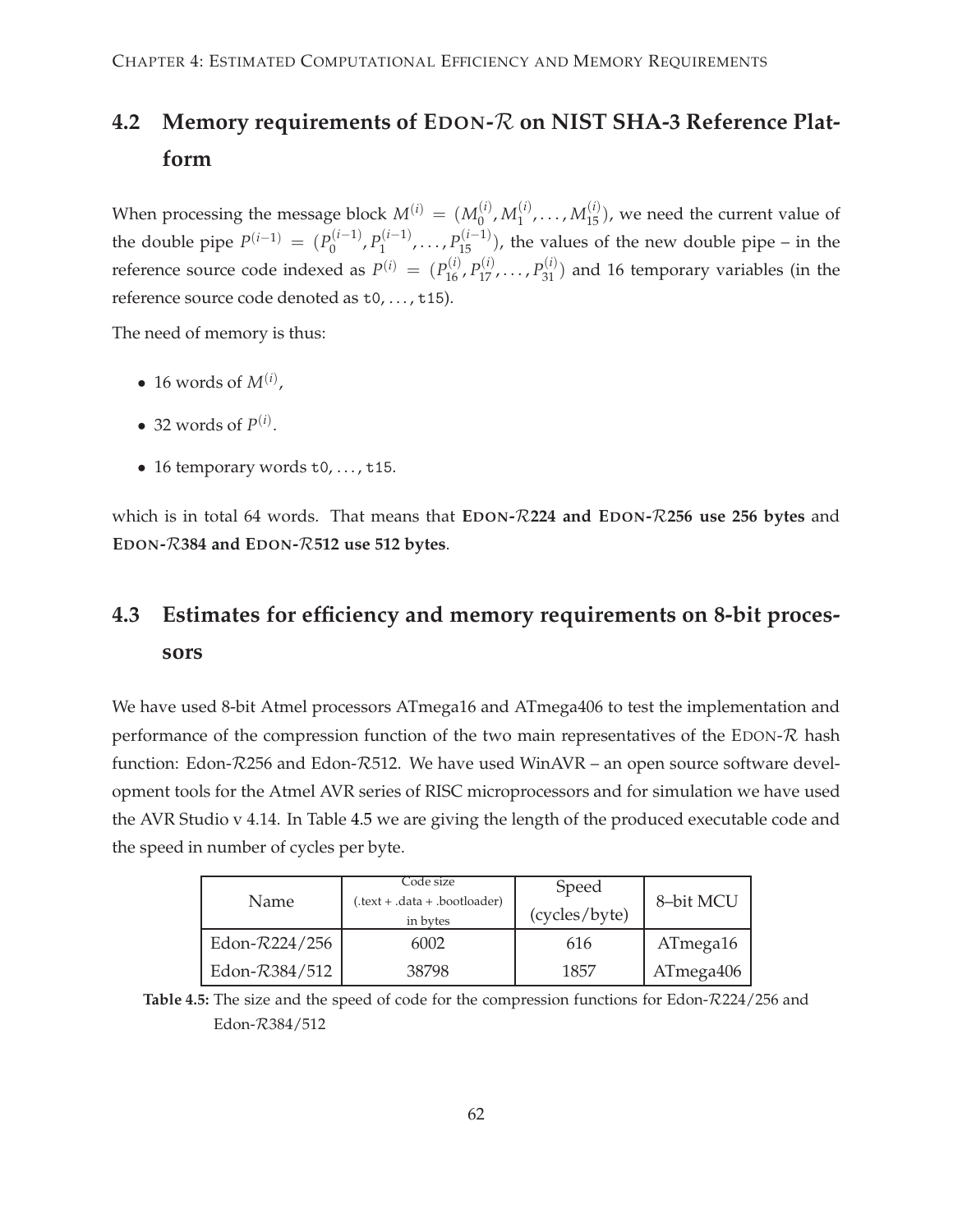From the analysis of the produced executable code we can project that by direct assembler programming EDON- $R$  can be implemented in less than 3 Kbytes (Edon- $R256$ ) and in less than 16 KBytes (Edon- $R512$ ) but this claim will have to be confirmed in the forthcoming period during the NIST competition.

#### **4.4 Estimates for a Compact Hardware Implementation**

<span id="page-70-0"></span>We are giving the estimates for the compact hardware implementation of the compression function of EDON- $R$  in Table [4.6](#page-70-0) having in mind the minimal memory requirements described in Section [4.2.](#page-69-1) Namely, since for

| Name                   | Estimated gate count for the<br>needed memory | Estimated gate<br>count for the<br>algorithm logic | Estimated minimal<br>total gate count |
|------------------------|-----------------------------------------------|----------------------------------------------------|---------------------------------------|
| Edon- <i>R</i> 224/256 | 12,288                                        | $\approx$ 1,000                                    | $\approx$ 13,288                      |
| Edon-R384/512          | 24,576                                        | $\approx$ 2,000                                    | $\approx$ 26,576                      |

**Table 4.6:** Estimated number of logic gates for realization of the compression functions for Edon-R224/256 and Edon-R384/512

#### **4.5 Internal Parallelizability of EDON-**R

The design of EDON- $R$  allows very high level of parallelization in computation of its compression function. This parallelism can be achieved by using specifically designed hardware, and indeed with the advent of multicore CPUs, those parts can be computed in different cores in parallel. From the specification given below, we claim that  $EDON-R$  can be computed after 5 "parallel" steps. Of course those 5 "parallel" steps have different hardware specification and different complexity, but can serve as a general measure of the parallelizability of  $EDON-R$ . The high level parallel specification of EDON- $\mathcal R$  according to the specification of  $\mathcal R$  given in Table [2.5](#page-24-0) is as follows:

**Computing**  $\mathcal{R}(\mathbf{C}_0, \mathbf{C}_1, \mathbf{A}_0, \mathbf{A}_1)$ **Step 1:** Compute  $X_0^{(1)} = \overline{A}_1 * A_0$ **Step 2:** Compute in parallel: •  $X_1^{(1)} = X_0^{(1)}$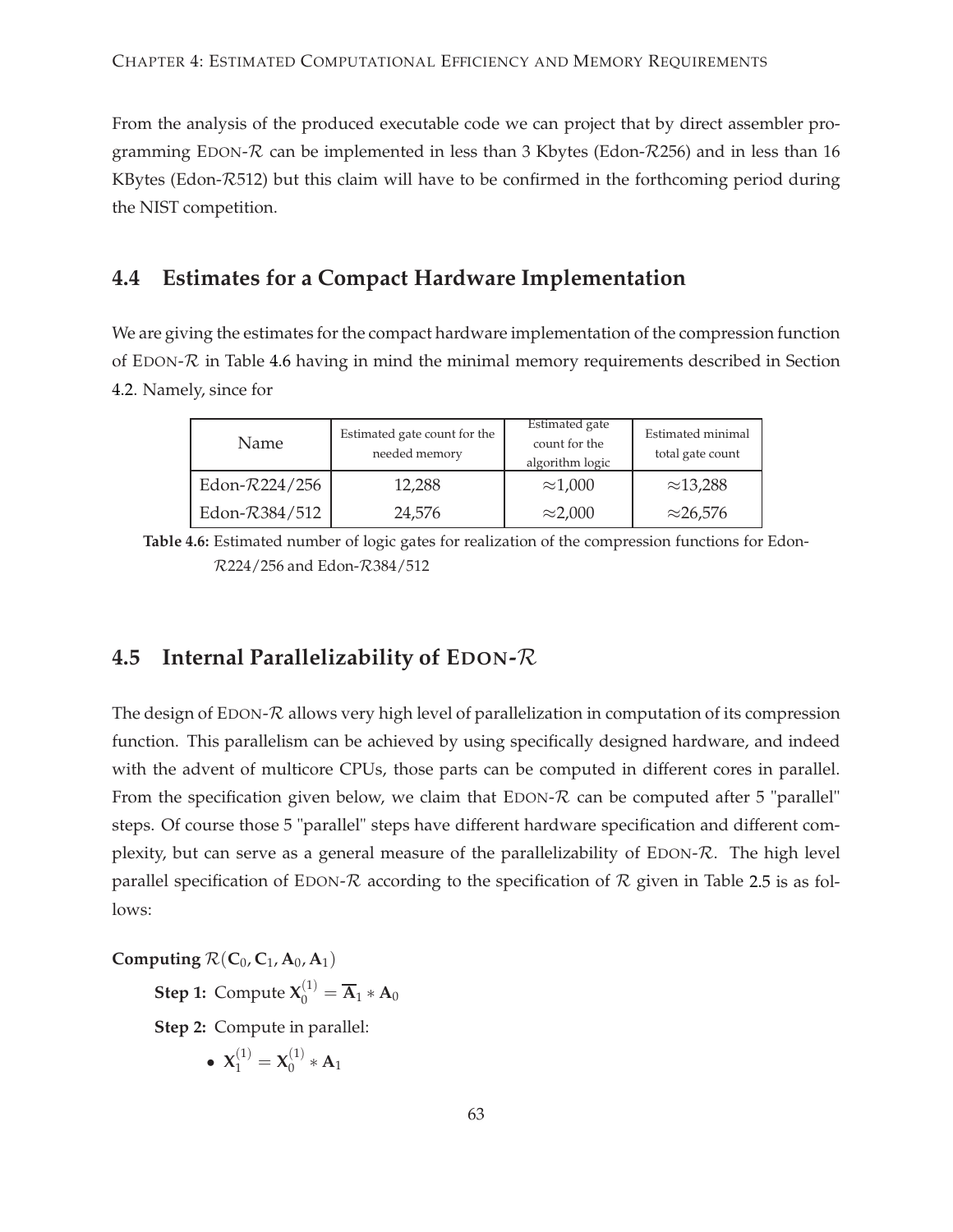•  $\mathbf{X}_0^{(2)} = \mathbf{C}_0 * \mathbf{X}_0^{(1)}$  $\theta$ 

**Step 3:** Compute in parallel:

•  $X_1^{(2)} = X_0^{(2)}$  $\chi_0^{(2)} * \mathbf{X}_1^{(1)}$ 1 •  $X_0^{(3)} = X_0^{(2)}$  $^{(2)}_{0} * C_{1}$ 

**Step 4:** Compute in parallel:

•  $X_1^{(3)} = X_1^{(2)}$  $\chi_1^{(2)} * \mathbf{X}_0^{(3)}$  $\theta$ • **B**<sub>0</sub> =  $\overline{\mathbf{A}}_0 * \mathbf{X}_0^{(3)}$  $\boldsymbol{0}$ 

**Step 5:** Compute  $\mathbf{B}_1 = \mathbf{B}_0 * \mathbf{X}_1^{(3)}$ 1

Internally, every quasigroup operation **X** ∗**Y** can be further parallelized and computed in 4 parallel steps. The two permutations  $\pi_2 \equiv \hat{A}_1 \circ ROTL^{r_{1,m}} \circ A_2$  and  $\pi_3 \equiv \hat{A}_3 \circ ROTL^{r_{2,m}} \circ A_4$  where  $m = 32,64$  can be computed in 3 parallel steps, and one step is needed for the mutual xoring. Those steps are:

#### **Computing**  $Z = X * Y$

**Step 1:** Compute in parallel:

- **Temp**<sub>1</sub>  $\leftarrow \widehat{A}_1(X)$
- **Temp**<sub>2</sub> ←  $\widehat{A}_3(Y)$

**Step 2:** Compute in parallel:

- **Temp**<sub>3</sub> ← *ROTL*<sup> $r_{1,q}$ </sup>(Temp<sub>1</sub>)
- **Temp**<sub>4</sub>  $\leftarrow$  *ROTL*<sup>**r**2,*q*</sup> (**Temp**<sub>2</sub>)

**Step 3:** Compute in parallel:

- **Temp**<sub>5</sub>  $\leftarrow$   $\mathbb{A}_2$ (**Temp**<sub>3</sub>)
- **Temp**<sup>6</sup> ←  $A_4$ (**Temp**<sup>4</sup>)

**Step 4:** Compute  $\mathbb{Z} = \text{Temp}_5 \oplus \text{Temp}_6$ 

Thus, theoretically we can digest one message block by the compression function of EDON- $\mathcal R$  in 20 parallel steps.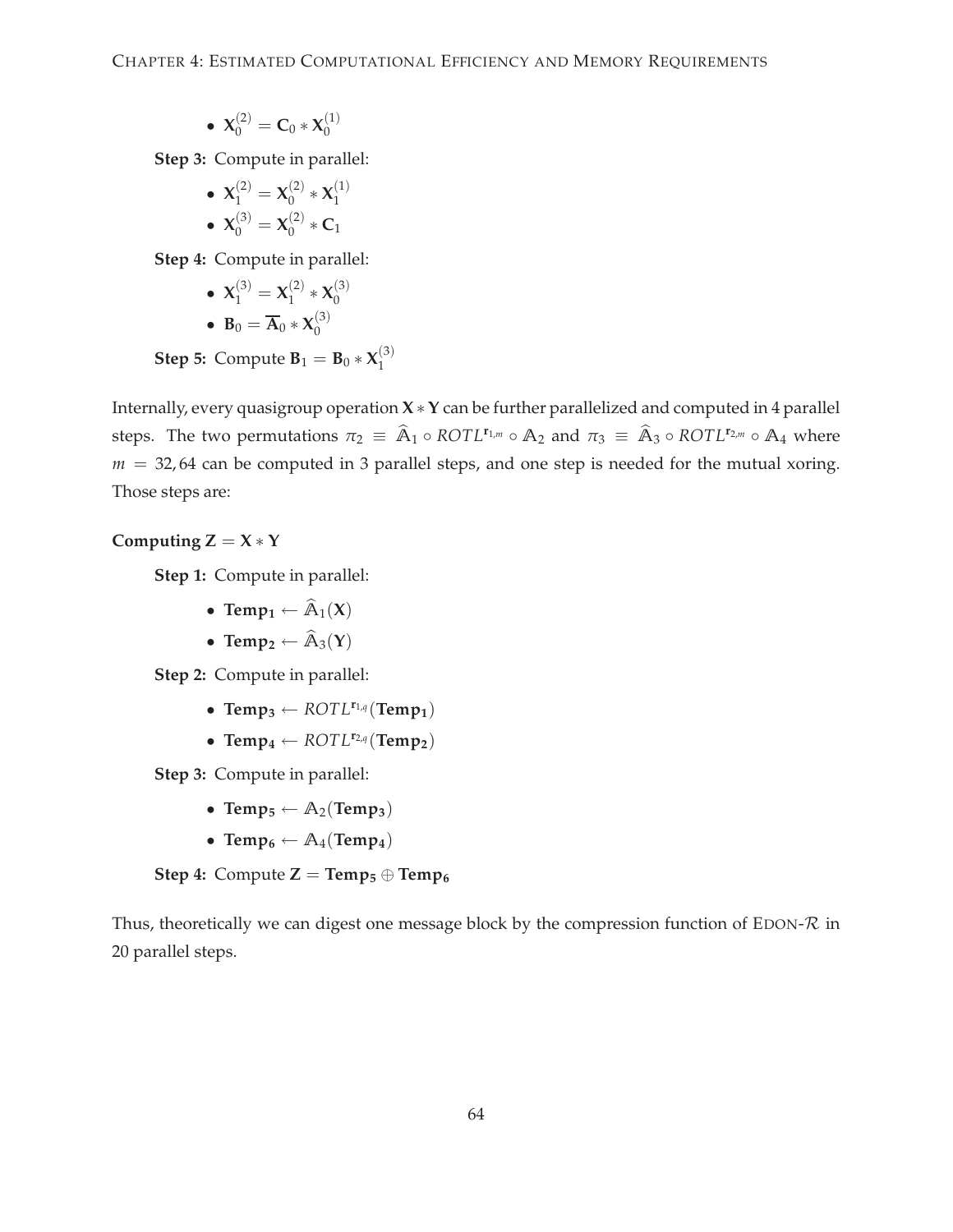CHAPTER 5

# **Statements**

### **5.1 Statement by the Submitter**

I, *Danilo Gligoroski*, do hereby declare that, to the best of my knowledge, the practice of the algorithm, reference implementation, and optimized implementations that I have submitted, known as EDON-R, may be covered by the following U.S. and/or foreign patents: **NONE**.

I do hereby declare that I am aware of no patent applications that may cover the practice of my submitted algorithm, reference implementation or optimized implementations.

I do hereby understand that my submitted algorithm may not be selected for inclusion in the Secure Hash Standard. I also understand and agree that after the close of the submission period, my submission may not be withdrawn from public consideration for SHA-3. I further understand that I will not receive financial compensation from the U.S. Government for my submission. I certify that, to the best of my knowledge, I have fully disclosed all patents and patent applications relating to my algorithm. I also understand that the U.S. Government may, during the course of the lifetime of the SHS or during the FIPS public review process, modify the algorithm's specifications (e.g., to protect against a newly discovered vulnerability). Should my submission be selected for SHA-3, I hereby agree not to place any restrictions on the use of the algorithm, intending it to be available on a worldwide, non-exclusive, royalty-free basis.

I do hereby agree to provide the statements required by Sections [5.2](#page-74-0) and [5.3,](#page-75-0) below, for any patent or patent application identified to cover the practice of my algorithm, reference implementation or optimized implementations and the right to use such implementations for the purposes of the SHA-3 evaluation process.

I understand that NIST will announce the selected algorithm(s) and proceed to publish the draft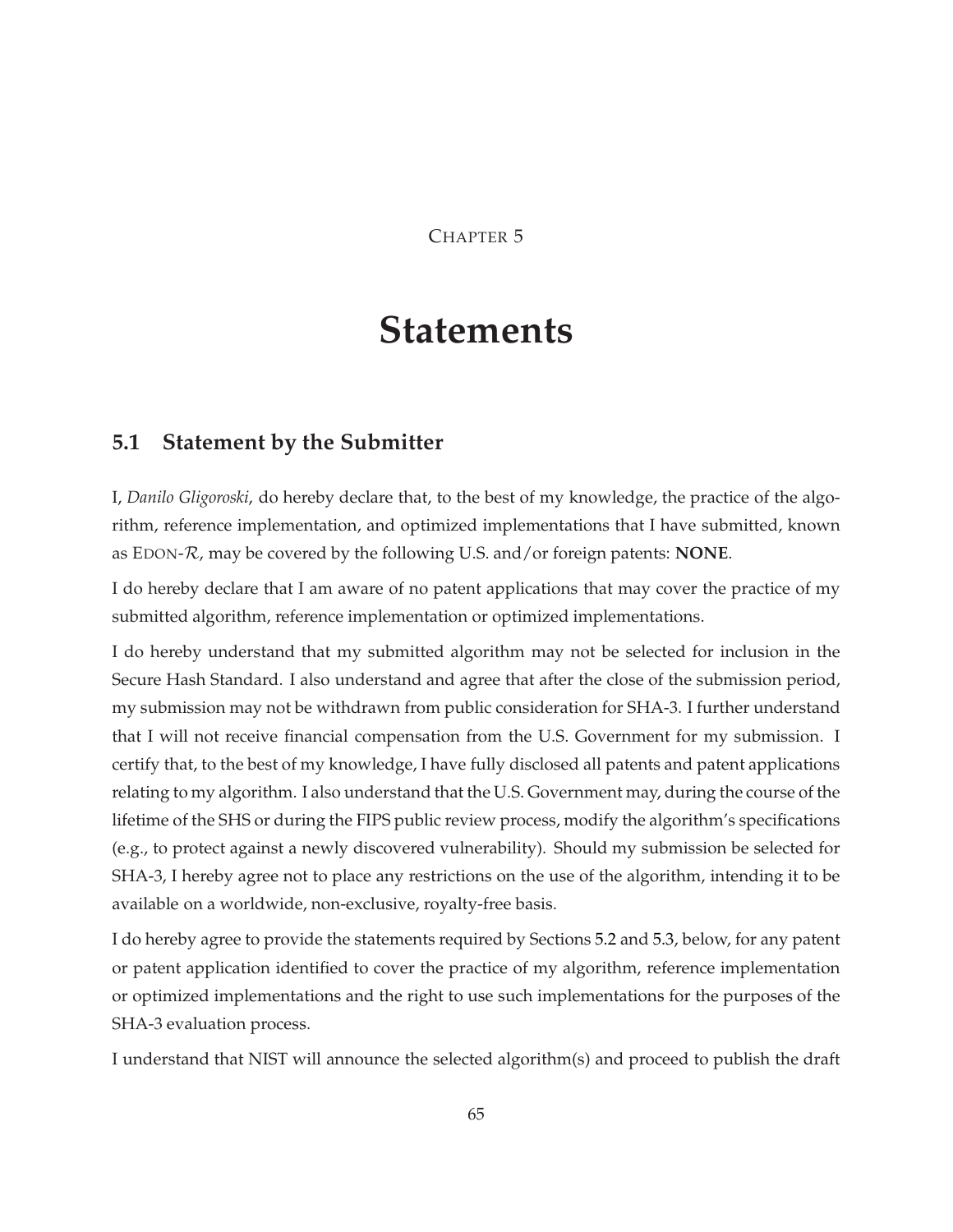#### CHAPTER 5: STATEMENTS

FIPS for public comment. If my algorithm (or the derived algorithm) is not selected for SHA-3 (including those that are not selected for the second round of public evaluation), I understand that all rights, including use rights of the reference and optimized implementations, revert back to the submitter (and other owner[s, as appropriate). Additionally, should the U.S. Government not select my algorithm for SHA-3 at the time NIST ends the competition, all rights revert to the submitter (and other owners as appropriate).

Signed: Danilo Gligoroski Title:Prof. Dated: 12 January 2009 Place: Trondheim, Norway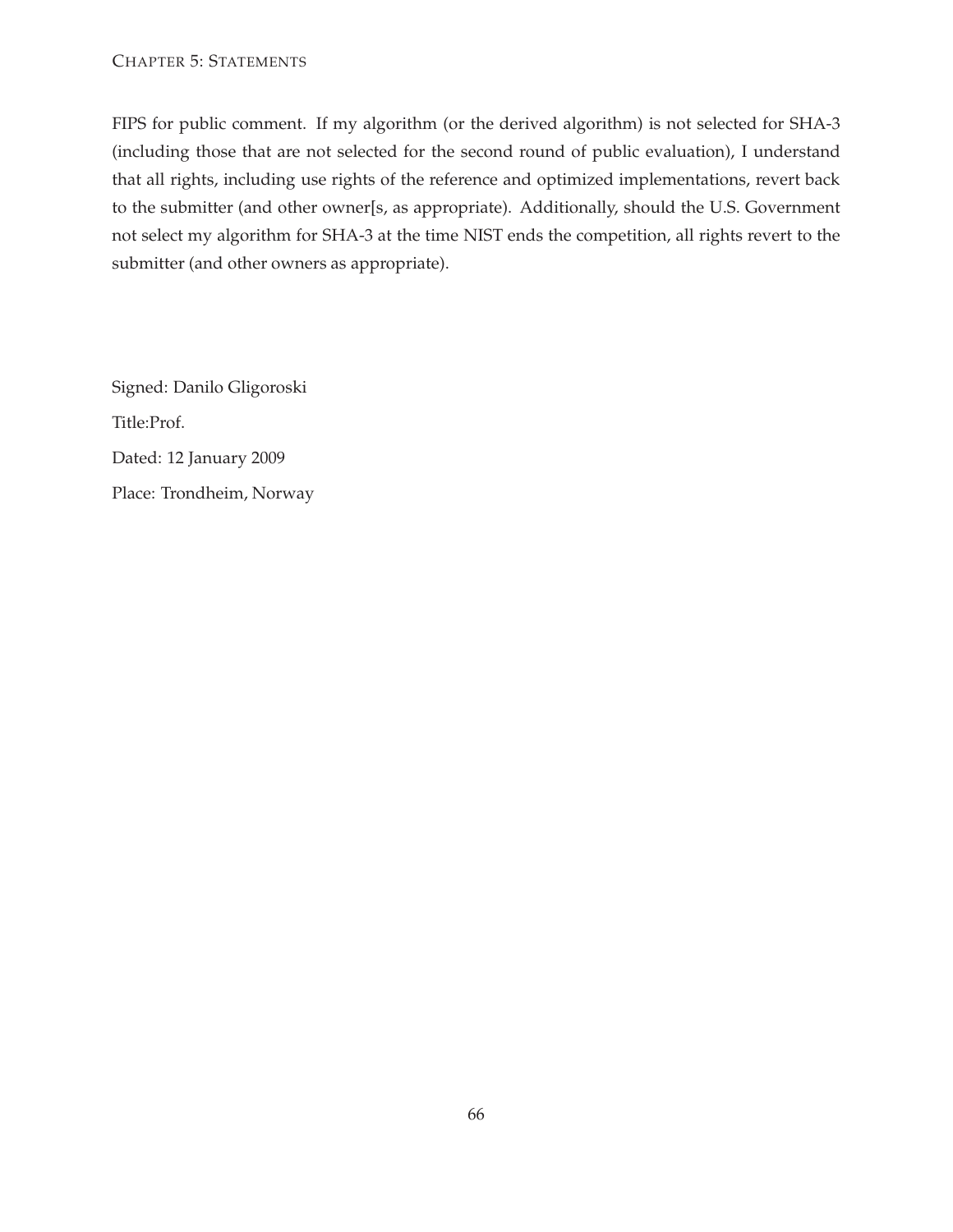CHAPTER 5: STATEMENTS

## <span id="page-74-0"></span>**5.2 Statement by Patent (and Patent Application) Owner(s)**

**N/A**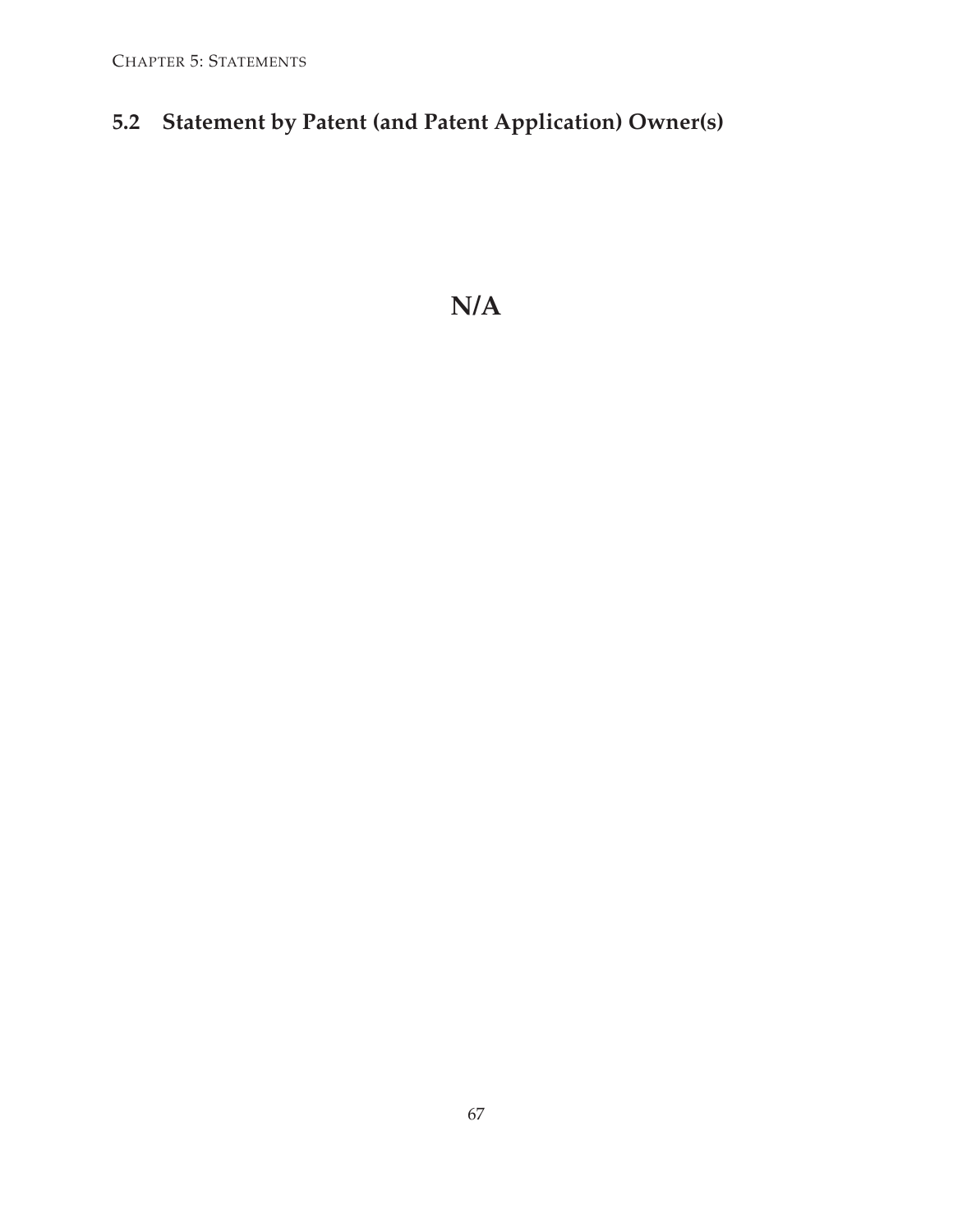### <span id="page-75-0"></span>**5.3 Statement by Reference/Optimized Implementations' Owner(s)**

I, *Danilo Gligoroski* am the owner of the submitted reference implementation and optimized implementations and hereby grant the U.S. Government and any interested party the right to use such implementations for the purposes of the SHA-3 evaluation process, notwithstanding that the implementations may be copyrighted.

Signed: Danilo Gligoroski Title: Prof. Dated: 12 January 2009 Place: Trondheim, Norway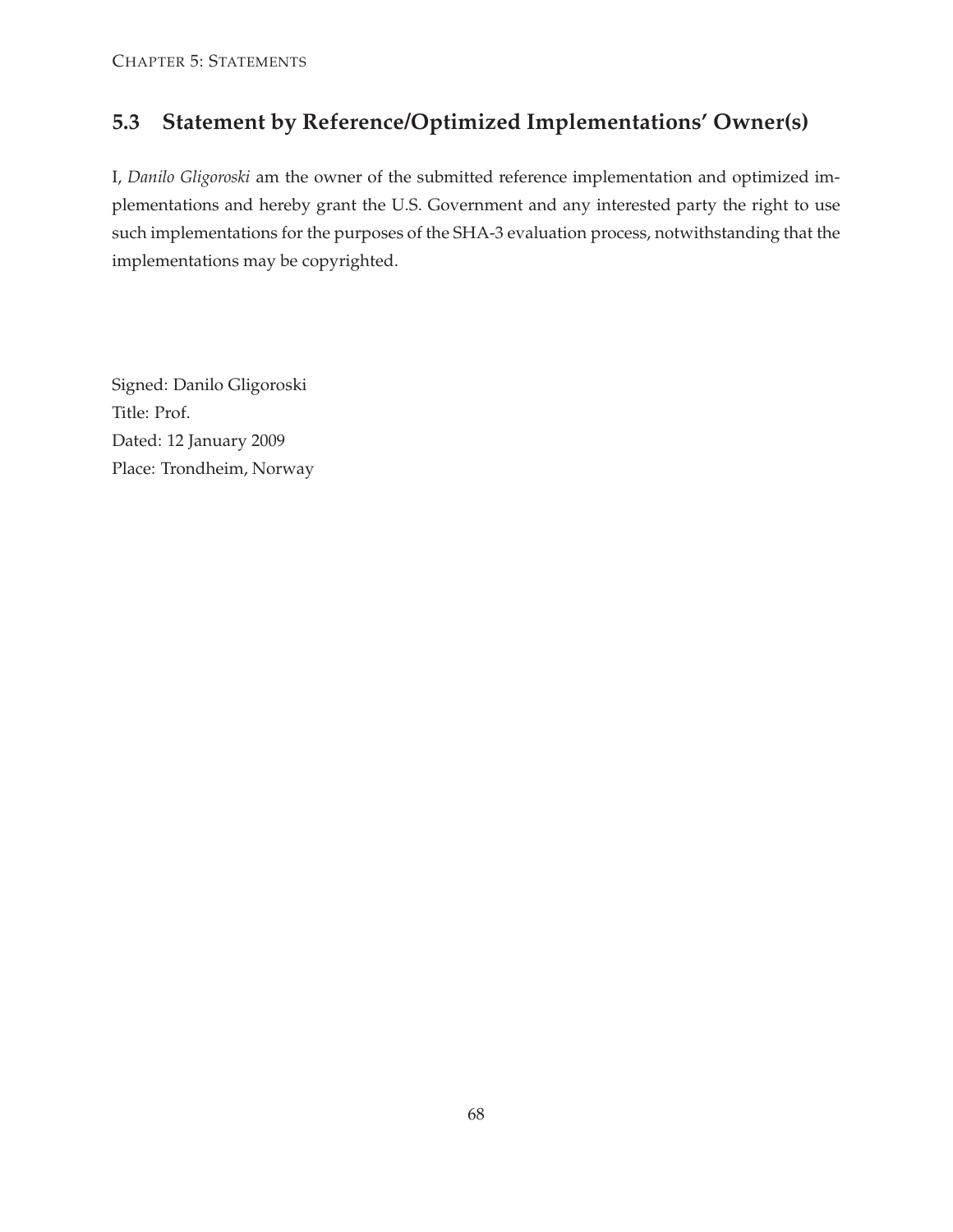# **References**

- [1] *Announcing Request for Candidate Algorithm Nominations for a New Cryptographic Hash Algorithm (SHA-3) Family*, 2007. NIST. <http://csrc.nist.gov/groups/ST/hash/index.html>.
- [2] D. Gligoroski, S. Markovski, and L. Kocarev. Edon–R, an infinite family of cryptographic hash functions. August 2006. [http://www.csrc.nist.gov/pki/HashWorkshop/2006/Papers/GLIGOROSKI\\_EdonR-ver06.pdf](http://www.csrc.nist.gov/pki/HashWorkshop/2006/Papers/GLIGOROSKI_EdonR-ver06.pdf).
- [3] D. Gligoroski. On a family of minimal candidate one-way functions and one-way permutations. *International Journal of Network Security*, in print 2009.
- [4] V. D. Belousov. *Osnovi teorii kvazigrup i lup*. Nauka, Moskva, 1967.
- [5] J. Dénes and A. D. Keedwell. A new authentication scheme based on latin squares. *Discrete Math.*, 106-107:157–161, 1992.
- [6] J. D. H. Smith. *An introduction to quasigroups and their representations*. Chapman & Hall/CRC, 2007.
- [7] B.D. McKay and E. Rogoyski. Latin squares of order 10. *Electronic J. Comb.*
- [8] S. Markovski, D. Gligoroski, and V. Bakeva. Quasigroup string processing. In *Part 1, Contributions, Sec. Math. Tech. Sci., MANU*, volume XX, pages 13–28, 1999.
- [9] D. Gligoroski. Candidate one-way functions and one-way permutations based on quasigroup string transformations. Cryptology ePrint Archive, Report 2005/352, 2005. <http://eprint.iacr.org/>.
- [10] D. Gligoroski and S. J. Knapskog. Edon– $\mathcal{R}(256, 384, 512)$  an efficient implementation of edon– $\mathcal{R}$ family of cryptographic hash functions. *Comment.Math.Univ.Carolin.*, 49,2:219–239, 2008.
- [11] D. Gligoroski, S. Markovski, and S. J. Knapskog. The stream cipher edon80. In M. Robshaw and O. Billet, editors, *New Stream Cipher Designs*, volume 4986 of *LNCS*, pages 152–169. Springer-Verlag, 2008.
- [12] D. J. Bernstein. The salsa20 family of stream ciphers. In M. Robshaw and O. Billet, editors, *New Stream Cipher Designs*, volume 4986 of *LNCS*, pages 84–97. Springer-Verlag, 2008.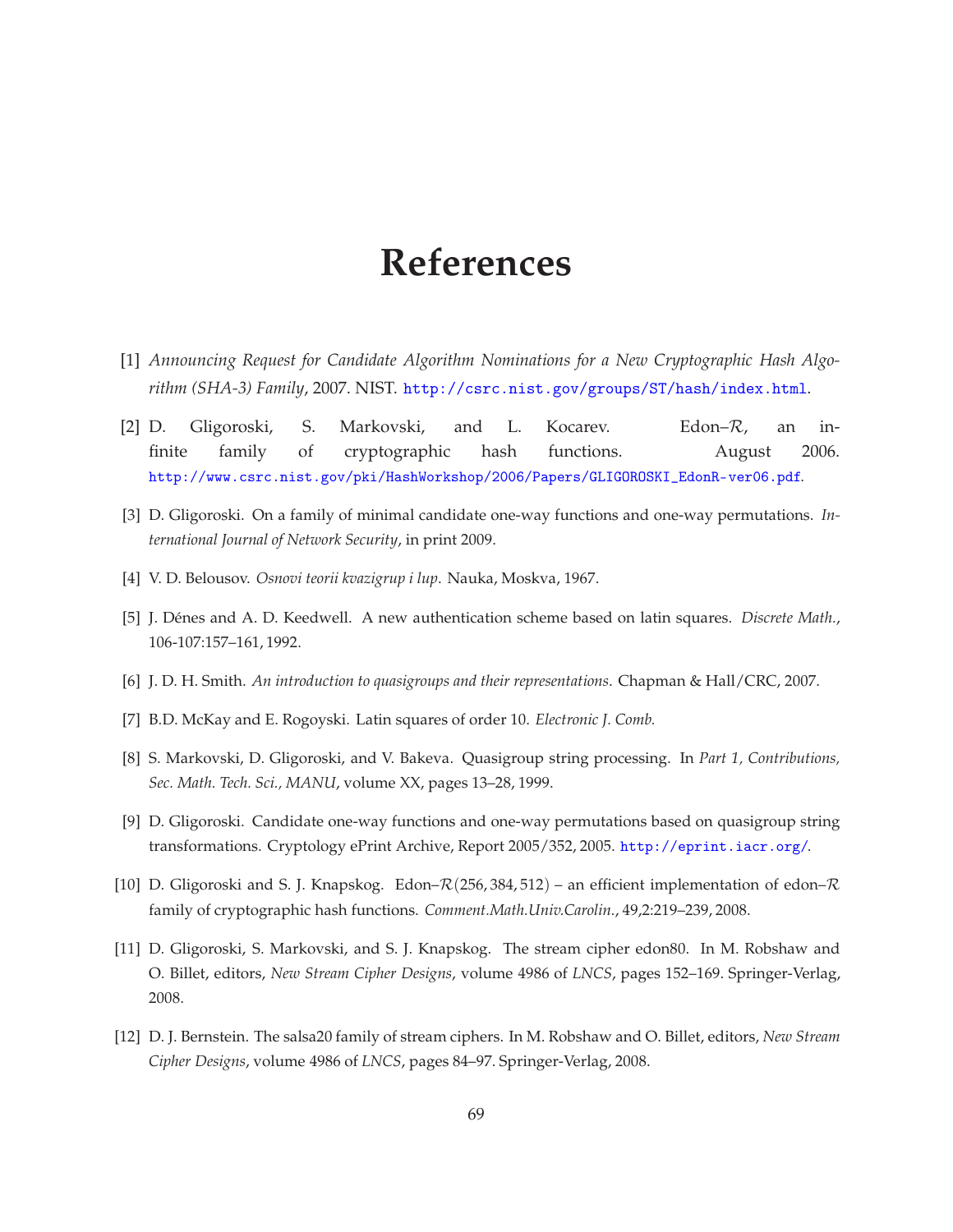- [13] D. J. Wheeler and R. M. Needham. Tea, a tiny encryption algorithm. In Bart Preneel, editor, *FSE*, volume 1008 of *LNCS*, pages 363–366. Springer, 1994.
- [14] X. Lai, J. L. Massey, and S. Murphy. Markov ciphers and differential cryptanalysis. In *Advances in Cryptology, CRYPTO '91*, pages 17–38. Springer-Verlag, 1991.
- [15] G. Carter, E. Dawson, and L. Nielsen. A latin square variation of des. In *In Proc. Workshop of Selected Areas in Cryptography*.
- [16] J. Cooper, D. Donovan, and J. Seberry. Secret sharing schemes arising from latin squares. *Bulletin of the Institute of Combinatorics and its Applications*, (4):33–43, 1194.
- [17] Claus-Peter Schnorr and S. Vaudenay. Black box cryptoanalysis of hash networks based on multipermutations. In *EUROCRYPT*, pages 47–57, 1994.
- [18] C. E. Shannon. Communication theory of secrecy systems. *Bell Systems Technical Journal*, 28(4):656— 715, 1949.
- [19] K. H. Rosen, J. G. Michaels, J. L. Gross, J. W. Grossman, and D. R. Shier. *Handbook of Discrete and Combinatorial Mathematics*. CRC Press, Boca Raton, Florida, 2000.
- [20] B. McKay. Web page: Latin squares main classes of graeco-latin squares. <http://cs.anu.edu.au/people/bdm/data/latin.html>.
- [21] I. B. Damgård. Collision free hash functions and public key signature schemes. In *Advances in Cryptology–EUROCRYPT '87*, volume 304, pages 203–216, 1987.
- [22] I. B. Damgård. A design principle for hash functions. In *Advances in Cryptology–CRYPTO '89*, pages 416–427, 1990.
- [23] R. C. Merkle. One way hash functions and DES. pages 428–446, 1990. Based on unpublished paper from 1979 and his Ph.D thesis, Stanford, 1979.
- [24] S. Lucks. Design principles for iterated hash functions. Cryptology ePrint Archive, Report 2004/253, 2004. <http://eprint.iacr.org/>.
- [25] S. Lucks. A failure-friendly design principle for hash functions. In *ASIACRYPT*, pages 474–494, 2005.
- [26] J.-S. Coron, Y. Dodis, C. Malinaud, and P. Puniya. Merkle–Damgård revisited: How to construct a hash function. In *Advances in cryptology: CRYPTO 2005*, volume 3621 of *LNCS*, pages 430–440. Springer-Verlag, 2005.
- [27] A. Joux. Multicollisions in iterated hash functions. application to cascaded constructions. In *Advances in cryptology: CRYPTO 2004*, volume 3152 of *LNCS*, pages 430–440. Springer-Verlag, 2004.